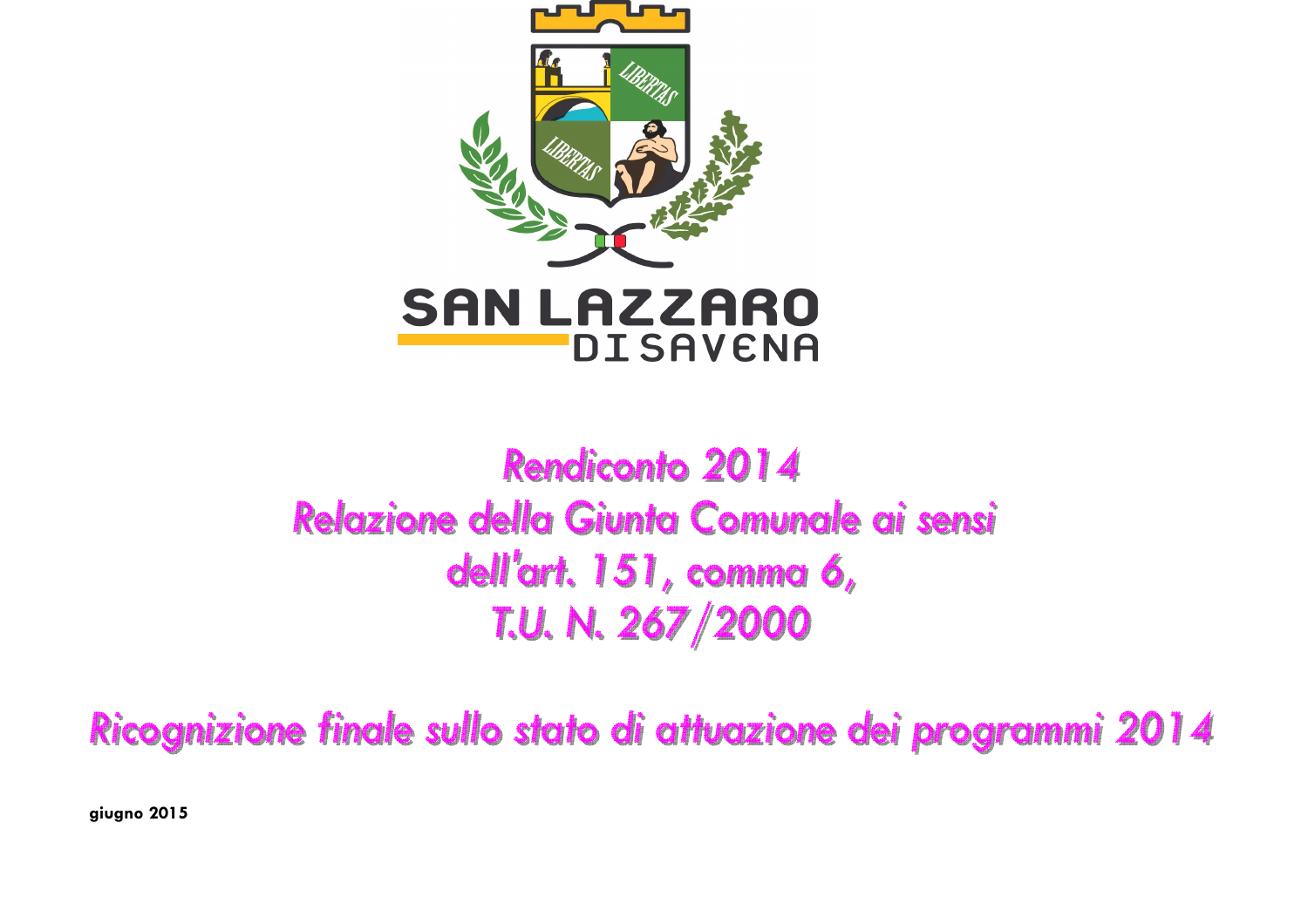#### **INDICE DEI PROGRAMMI**

| <b>DDE</b> |  |
|------------|--|
| וועז-      |  |
| 17 L<br>.  |  |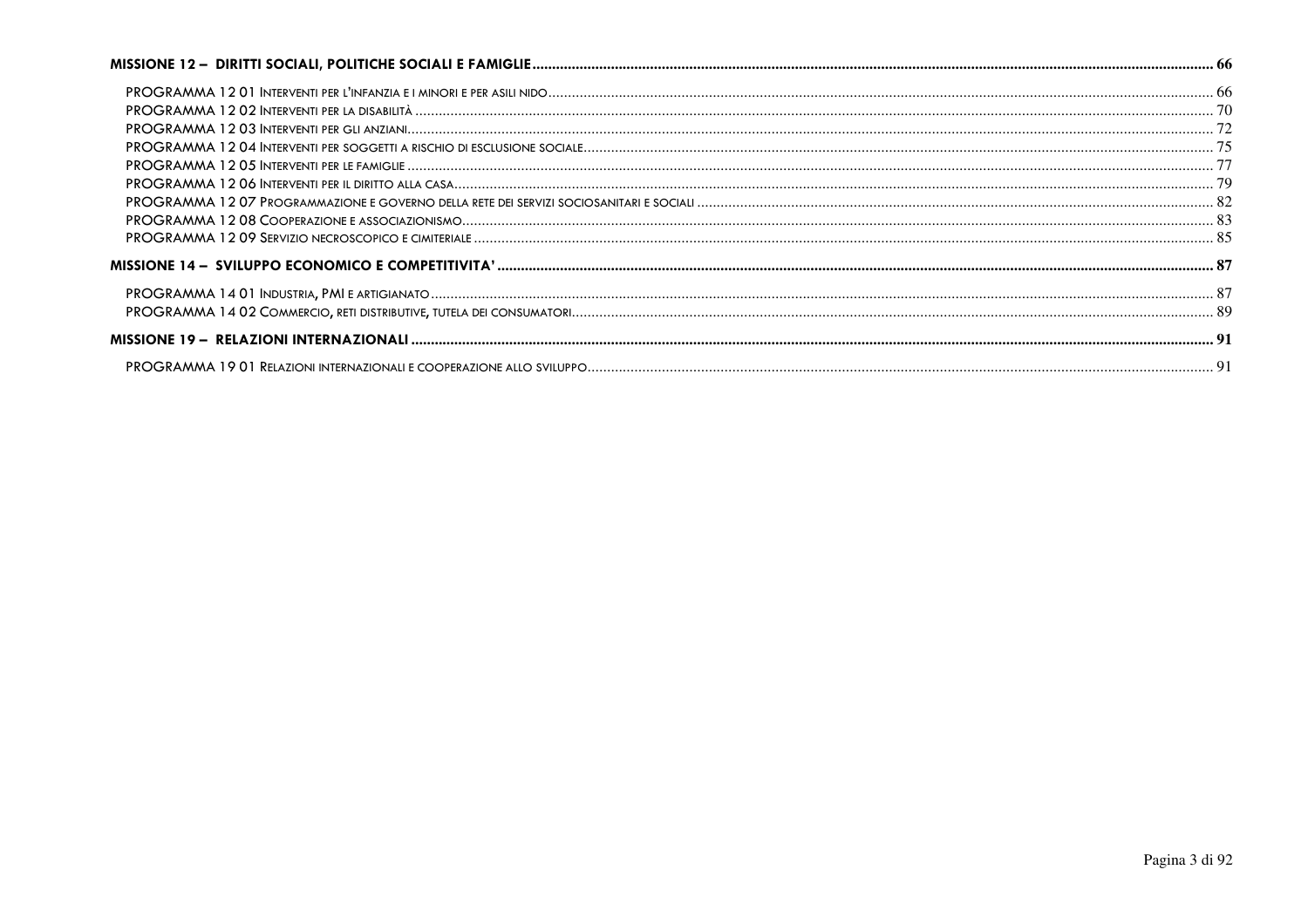# **PREMESSA**

Il presente documento contiene la rendicontazione delle principali azioni realizzate nel 2014 per il conseguimento degli obiettivi contenuti nel Documento Unico di Programmazione (DUP) 2014/16 nonché dei principali output dei servizi erogati per la realizzazione di Programmi propri di ciascuna Missione di Bilancio. Per i dati di contesto esterno ed esterno che hanno caratterizzato l'esercizio in questione, si rinvia ai dati esposti nel DUP 2015/17, già aggiornati al 31/12/2014.

| <b>COD. DESCR. MISSIONE</b>                                    | punto di vista delle risorse economiche impiegate nel 2014 per la produzione dei<br><b>Exercise</b>      |
|----------------------------------------------------------------|----------------------------------------------------------------------------------------------------------|
| I Servizi istituzionali e generali e di gestione               | 10.449.213 advizi dettagliatamente illustrati nella presente Relazione, nella tabella a lato sono        |
| 12 Diritti sociali, politiche sociali e famiglie               | 6.635.215jep logati i costi diretti della gestione ordinaria (esclusi gli ammortamenti) sostenuti per le |
|                                                                | Missioni di Bilancio previste dal nuovo ordinamento contabile, risultanti in contabilità                 |
| 9 Sviluppo sostenibile e tutela del territorio e dell'ambiente | 5.753.6668600 mica generale.                                                                             |
| 4 Istruzione e diritto allo studio                             | 2.296.26\$@8 atura di tali costi si differenzia dai dati di spesa rilevati in contabilità finanziaria    |
| 3 Ordine pubblico e sicurezza                                  | .401.148@prottutto per i diversi criteri di contabilizzazione propri delle due contabilità; più in       |
| 5 Tutela e valorizzazione dei beni e attività culturali        | .264.11 posticolare, la contabilità economica è finalizzata a rilevare il valore dei beni e servizi      |
| 10 Trasporti e diritto alla mobilità                           | .062.92%fattivamente immessi nel processo produttivo nel periodo di riferimento.                         |
| 8 Assetto del territorio ed edilizia abitativa                 | 550.857,50 dati saranno oggetto di successive elaborazioni con il consolidamento con il bilancio         |
| 14 Sviluppo economico e competitività                          | 390.21 della contabilità le operazioni di riparto dei costi comuni e generali tipiche della contabilità  |
| 6 Politiche giovanili, sport e tempo libero                    | 198.137976 litica per la determinazione dei costi pieni dei servizi finali.                              |
| 13 Tutela della salute                                         | 157.808,41                                                                                               |
| Totale complessivo                                             | 30.159.572,13                                                                                            |



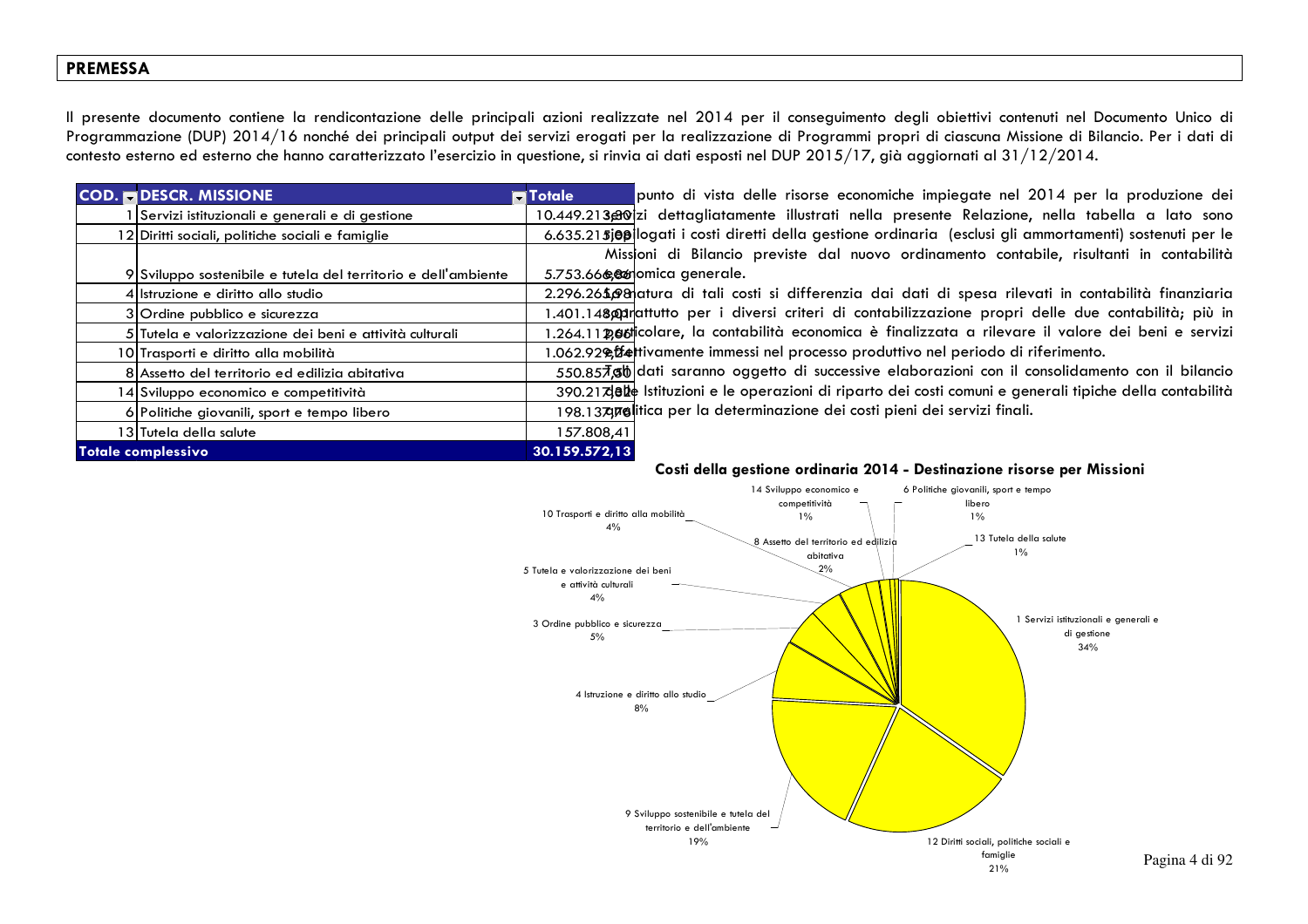La successiva tabella riporta in sintesi l'articolazione degli stessi costi della gestione dal punto di vista della natura economica fattori produttivi,analizzata secondo il piano dei conti economico introdotto con la contabilità armonizzata.

Analogamente a quanto già precisato nel DUP 2015/17, tale articolazione esprime indirettamente le modalità di gestione dei servizi, evidenziando in tal senso una prevalenza dei costi sostenuti per l'acquisto di beni e servizi (appalti, servizi, forniture, utenze ecc…) (40% del totale), seguiti daicosti relativi al personale (31%).

| <b>VOCE DI COSTO</b>                                                       | <b>Totale</b> |
|----------------------------------------------------------------------------|---------------|
| Prestazioni di servizi                                                     | 12.051.805,20 |
| lPersonale                                                                 | 9.346.639,19  |
| lTrasferimenti correnti                                                    | 6.416.076,69  |
| Oneri diversi della gestione                                               | 1.348.474,27  |
| Utilizzo di beni terzi                                                     | 465.854,91    |
| l Interessi                                                                | 299.652,39    |
|                                                                            | 231.069,47    |
|                                                                            | 30.159.572,13 |
| Acquisto di materie prime e/o beni di consumo<br><b>Totale complessivo</b> |               |

La componente della spesa rappresentata dai trasferimenti (21%) comprende invece una serie eterogenea di interventi, tra cui alcune tipologie di prestazioni svolte da altri Enti pubblici rispetto ai quali il Comune di San Lazzaro svolge le funzioni di Comune capofila (Ufficio di Piano), le erogazioni economiche a favore di cittadini in condizioni di disagio socio-economico (rispetto ai quali il dato finanziario assume il significato di output anziché di costo), i trasferimenti alle Istituzioni comunali per la copertura dei costi della gestione ed i trasferimenti allo Stato per motivi di finanza pubblica.

#### Costi della gestione per fattori produttivi

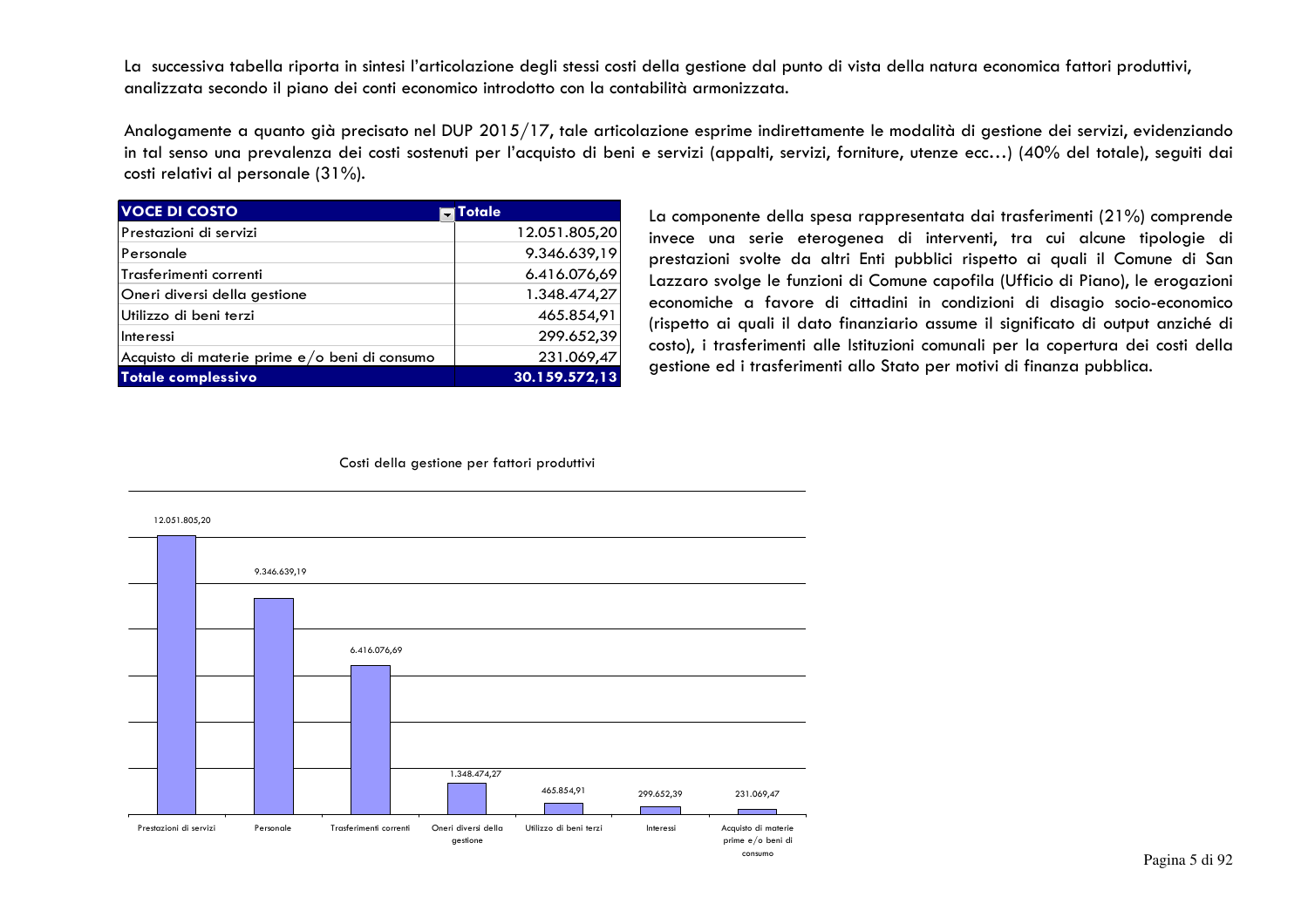## **MISSIONE 1: SERVIZI ISTITUZIONALI, GENERALI E DI GESTIONE**

# **PROGRAMMA 01.01 Organi Istituzionali**

#### FINALITA' DEL PROGRAMMA

Amministrazione, funzionamento e supporto agli organi esecutivi e legislativi dell'ente. Comprende le spese relative a: 1) l'ufficio del capo dell'esecutivo a tutti i livelli dell'amministrazione: l'ufficio del governatore, del presidente, del sindaco, ecc; 2) gli organi legislativi e gli organi di governo a tutti i livelli dell'amministrazione: assemblee, consigli, ecc; 3) il personale consulente, amministrativo e politico assegnato agli uffici del capo dell'esecutivo e del corpo legislativo; 4) le attrezzature materiali per il capo dell'esecutivo, il corpo legislativo e loro uffici di supporto; 5) le commissioni e i comitati permanenti o dedicati creati dal o che agiscono per conto del capo dell'esecutivo o del corpo legislativo. Non comprende le spese relative agli uffici dei capi di dipartimento, delle commissioni ecc. che svolgono specifiche funzioni e sono attribuibili a specifici programmi di spesa. Comprende le spese per lo sviluppo dell'ente in un'ottica di governante e partenariato; le spese per la comunicazione istituzionale (in particolare in relazione ai rapporti con gli organi di informazione) e le manifestazioni istituzionali (cerimoniale). Comprende le spese per le attività del difensore civico.

SINTESI DEI PRINCIPALI SERVIZI EROGATI PER LA REALIZZAZIONE DEL PROGRAMMA

- Segreteria degli Organi Istituzionali
- •Supporto tecnico dell'attività Politico-Istituzionale del Sindaco
- Cura degli aspetti comunicativi collegati alle attività degli Organi istituzionali
- •Organizzazione e gestione delle forme di partecipazione attiva dei cittadini alla vita dell'Ente
- •Cura conferenze stampa
- •Rassegna stampa web e cartacea
- Comunicazioni esterne tramite social network (twitter, face book ecc)

| <b>INDICATORI</b>                                      |      | <b>ESERCIZIO</b> |  |
|--------------------------------------------------------|------|------------------|--|
|                                                        | 2013 | 2014             |  |
| A0002.00 - Nr. Consiglieri in carica (compresoSindaco) | 21   | 25               |  |
| A0002.00 - Nr. Assessori in carica                     | 6    | $\overline{4}$   |  |
| A0001.01 - Nr. sedute di Consiglio                     | 18   | 8                |  |
| A0001.02 - Nr. sedute Commissioni Consiliari           | 58   | 43               |  |
| A0001.05 - Nr. complessivo interrogazioni consiliari   | 52   | 47               |  |
| A0001.06 - Nr. complessivo mozioni                     | 16   | 10 <sup>1</sup>  |  |
| A0101.03 - Nr. delibere di Consiglio approvate         | 66   | 74               |  |
| A0101.00 Nr. medio di delibere per seduta di Consiglio | 3,7  | 4,1              |  |
| A0002.01 - Nr. sedute di Giunta Comunale               | 54   | 55               |  |
| A0101.04 - Nr. delibere di Giunta approvate            | 217  | 226              |  |
| A0101.00 Nr. medio di delibere per seduta di Consiglio | 4,0  | 4,1              |  |
| A0004.09 - Nr. manifestazioni istituzionali realizzate | 28   | 32               |  |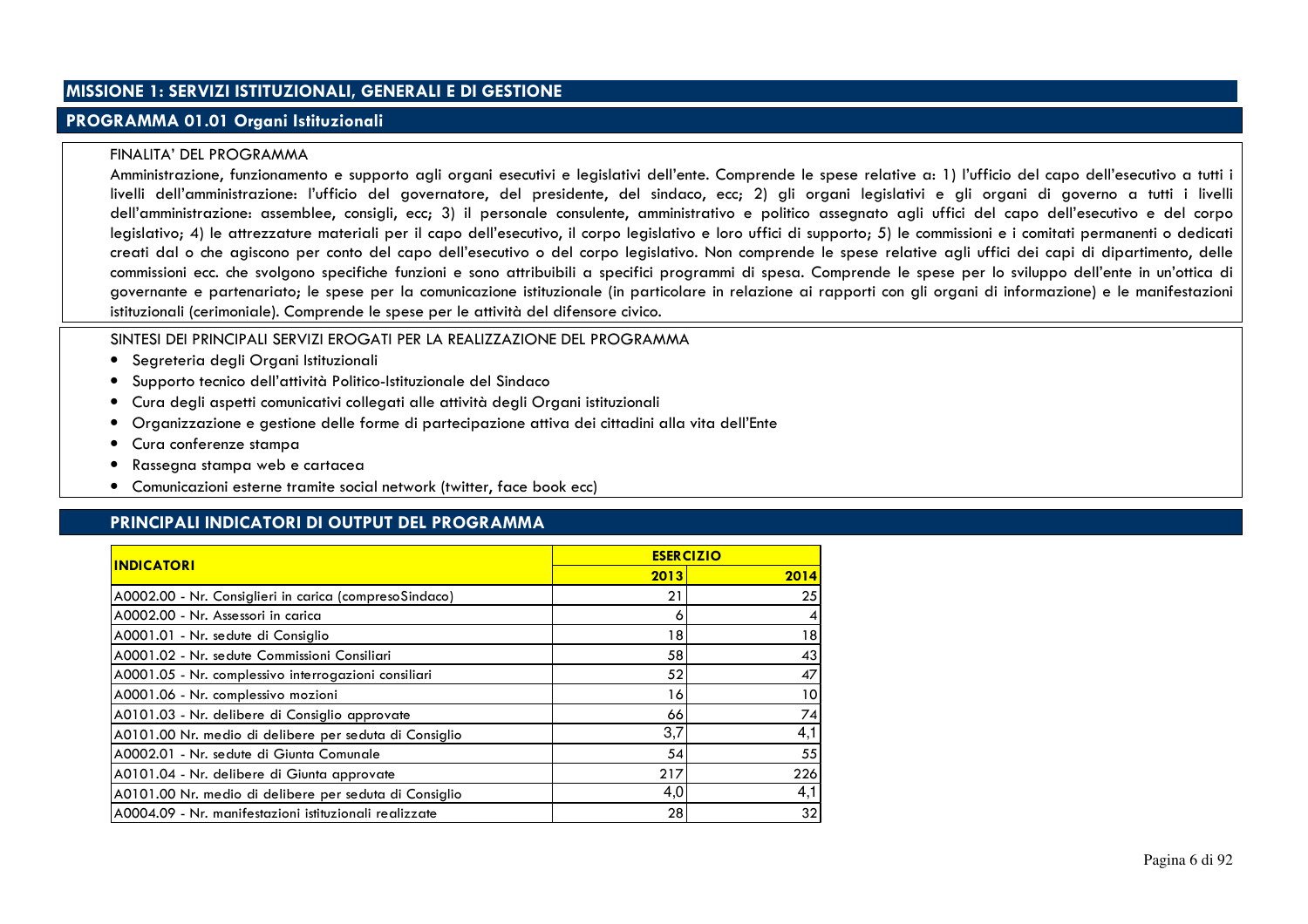# **PROGRAMMA 01 02 Segreteria Generale**

#### FINALITA' DEL PROGRAMMA

 Amministrazione, funzionamento e supporto, tecnico, operativo e gestionale alle attività deliberative degli organi istituzionali e per il coordinamento generale amministrativo. Comprende le spese relative: allo svolgimento delle attività affidate al Segretario Generale e al Direttore Generale (ove esistente) o che non rientrano nella specifica competenza di altri settori; alla raccolta e diffusione di leggi e documentazioni di carattere generale concernenti l'attività dell'ente; alla rielaborazione di studi su materie non demandate ai singoli settori; a tutte le attività del protocollo generale, incluse la registrazione ed archiviazione degli atti degli uffici dell'ente e della corrispondenza in arrivo ed in partenza.

SINTESI DEI PRINCIPALI SERVIZI EROGATI PER LA REALIZZAZIONE DEL PROGRAMMA

- Attività di supporto agli Organi Istituzionali (Giunta, Consiglio, Commissioni consiliari, Presidente del Consiglio)
- •Gestione degli aspetti di carattere generale, economico, amministrativo e organizzativo inerenti il funzionamento degli organi istituzionali (Consiglio e Giunta)
- •Gestione atti deliberativi di Giunta e Consiglio
- •Raccolta originali delle determinazioni dirigenziali di tutti i Settori
- •Attività connesse alle funzioni dei messi comunali
- •Attività di informazione giuridico - amministrativa
- Attuazione e supervisione degli obblighi legislativi in tema di controlli, trasparenza, pubblicità e più in generale degli aspetti amministrativi collegati all'attività •della struttura
- Coordinamento delle funzioni gestite in forma sovra territoriale
- •Gestione del contenzioso dell'Ente
- •Attività connesse alle funzioni del segretario generale
- •Gestione Protocollo Generale e gestione documentale (finanziato nella missione 1.11)
- Gestione Archivio di Deposito

| <b>INDICATORI</b>                                               | <b>ESERCIZIO</b> |       |
|-----------------------------------------------------------------|------------------|-------|
|                                                                 | 2013             | 2014  |
| A0101.01 - Nr. ordini del giorno di Consiglio predisposti       | 18               | 18    |
| A0101.02 - Nr. ordini del giorno della Giunta predisposti       | 54               | 55    |
| A0101.11 - Nr. complessivo determinazioni dirigenziali gestite. | 1.057            | 1.105 |
| A0101.05 - Nr. di contratti registrati o repertoriati           | 8                |       |
| A0101.06 - Nr. richieste di accesso agli atti ammesse           | 47               | 24    |
| A0101.09 - Nr. complessivo cause trattate nel Comune            | 20 <sup>1</sup>  | 26    |
| A0101.14 - Nr.fascicoli del contenzioso aperti                  | 20               | 26    |
| A0101.15 - Nr.costituzioni in giudizio                          | 17               | 16    |
| A0102.01 - Nr. atti interni notificati a domicilio              | 548              | 702   |
| A0102.02 - Nr. atti esterni notificati a domicilio              | 1.137            | 839   |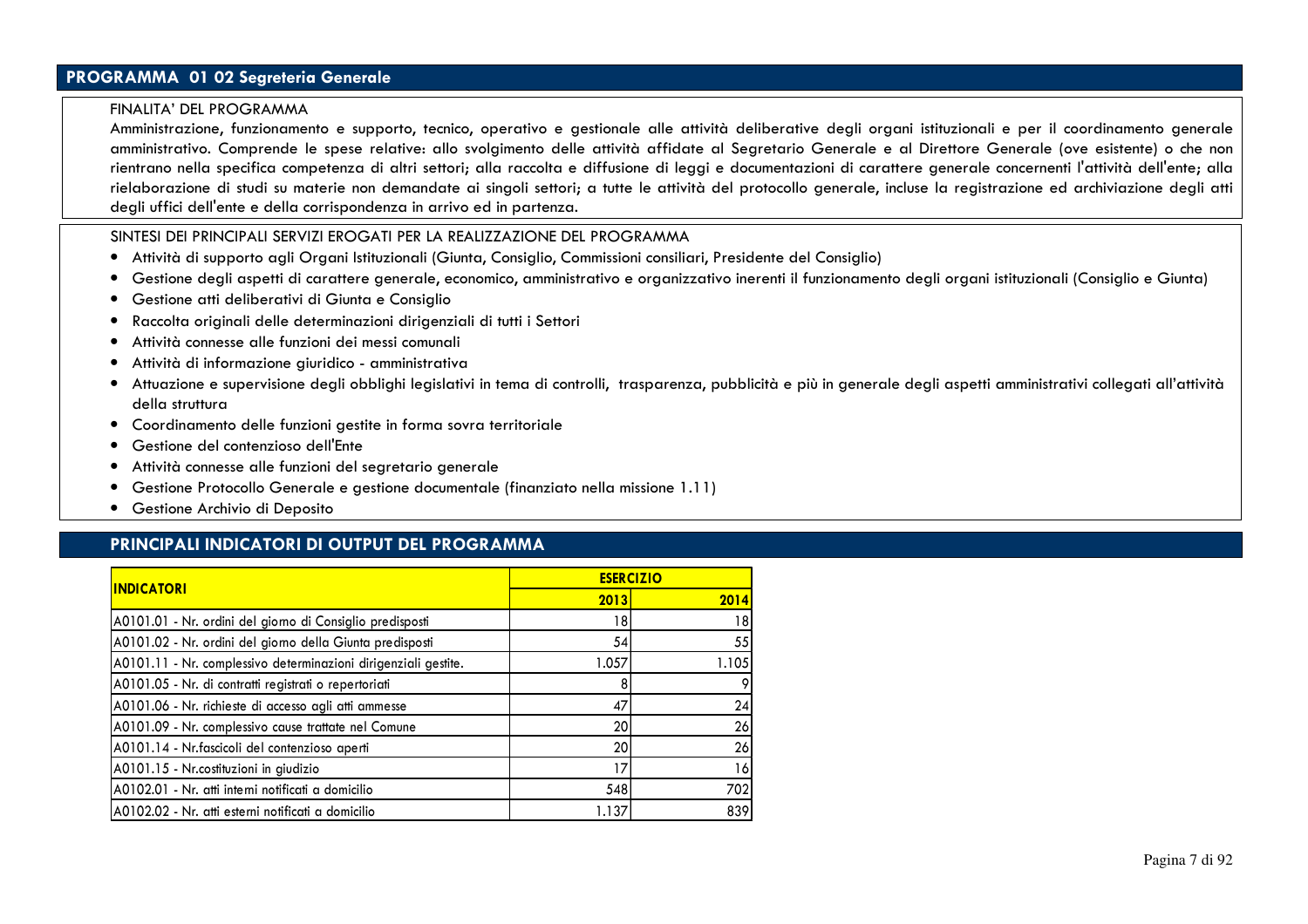## OBIETTIVI STRATEGICI 01.02 – Segreteria generale

- •Sviluppare il sistema dei controlli interni, con particolare riferimento ai controlli di competenza del Segretario Generale
- •Completare l'attuazione degli obblighi sulla trasparenza, pubblicità e attività di prevenzione alla corruzione, contenuti nei più recenti provvedimenti legislativi
- •Sviluppare un adeguato sistema di monitoraggio, introdurre specifici criteri di trasparenza e premialità volti a contrastare fenomeni di violazione delle norme in materia di lavoro, sicurezza, legalità, adottare clausole sociali per l'inserimento lavorativo di persone in condizioni di svantaggio (Protocollo Appalti)

| AZIONI/PROGETTI PREVISTI PER LA REALIZZAZIONE DEL<br>PROGRAMMA/FINALITA'                                                                                                                           | <b>STATO DI ATTUAZIONE FINALE</b>                                                                                                                                                                                                                                                                                                                                                                                                                                                                                                                                                                                                                                                                                                                                                                                                                              |  |
|----------------------------------------------------------------------------------------------------------------------------------------------------------------------------------------------------|----------------------------------------------------------------------------------------------------------------------------------------------------------------------------------------------------------------------------------------------------------------------------------------------------------------------------------------------------------------------------------------------------------------------------------------------------------------------------------------------------------------------------------------------------------------------------------------------------------------------------------------------------------------------------------------------------------------------------------------------------------------------------------------------------------------------------------------------------------------|--|
| Prosecuzione dei controlli di regolarità successiva sugli atti estratti a<br>campione e referto semestrale Corte Conti                                                                             | Complessivamente per il primo semestre sono stati estratti 147 atti. Ne sono stati<br>controllati 123 con una percentuale pari all'84%.<br>E' stato redatto un solo report così come previsto dall'art 33 del D.L. 91/2014 che ha<br>modificato l'art. 148 del TUEL, rendendo annuale il referto per la Corte dei Conti sui<br>controlli interni.                                                                                                                                                                                                                                                                                                                                                                                                                                                                                                              |  |
| Tempestiva adozione delle misure anticorruzione necessarie in base alle                                                                                                                            | Nel corso del 2014 non è stata adottata alcuna misura in quanto non si sono verificati casi                                                                                                                                                                                                                                                                                                                                                                                                                                                                                                                                                                                                                                                                                                                                                                    |  |
| segnalazioni eventualmente ricevute<br>Attuazione del piano triennale per la prevenzione della corruzione di cui<br>all'art. 1 L.190/2012                                                          | di corruzione e non sono pervenute segnalazioni scritte.<br>Con D.C.C. nr. 4 del 28/01/2014 è stato approvato il Piano triennale per la prevenzione<br>della corruzione e dell'illegalità nell'amministrazione per il triennio 2013-2015. In<br>attuazione di tale Piano, con D.G.C. 13 del 30/01/2014 è stata inoltre approvata la<br>mappatura dei processi con relativa classificazione del rischio e misure di contrasto,<br>valorizzando l'architettura degli strumenti di controllo già in essere e valutando con<br>attenzione l'inserimento di procedure aggiuntive al fine di privilegiare forme di più ampia<br>e maggiore condivisione e trasparenza delle attività svolte in alternativa ad aggravi<br>procedimentali che, inevitabilmente, si rifletterebbero in maggiori carichi di lavoro<br>"burocratici" a discapito dell'attività operativa. |  |
| Protocollo appalti                                                                                                                                                                                 | Il protocollo in essere con la Prefettura di Bologna è scaduto già dallo scorso aprile<br>2014. Sul tema sono state adottate diverse misure nel piano triennale dell'anticorruzione,<br>sia in ordine alle procedure che ai controlli successivi di regolarità                                                                                                                                                                                                                                                                                                                                                                                                                                                                                                                                                                                                 |  |
| Progettazione esecutiva e redazione delle singole convenzioni che il<br>Comitato dei sindaci del distretto deciderà di attivare (tenendo conto anche<br>di eventuali indirizzi della nuova Giunta) | Entro l'anno non si è giunti ad uno schema definitivo della convenzione condiviso da tutte<br>le parti; pertanto, con DCC 72 del 18/12/14 si è prorogata l'attuale convenzione sino al                                                                                                                                                                                                                                                                                                                                                                                                                                                                                                                                                                                                                                                                         |  |
| Predisposizione atti e procedure di competenza dell'Area in tempo utile per<br>l'attivazione nei tempi previsti dalle convenzioni                                                                  | $31/03/15$ .                                                                                                                                                                                                                                                                                                                                                                                                                                                                                                                                                                                                                                                                                                                                                                                                                                                   |  |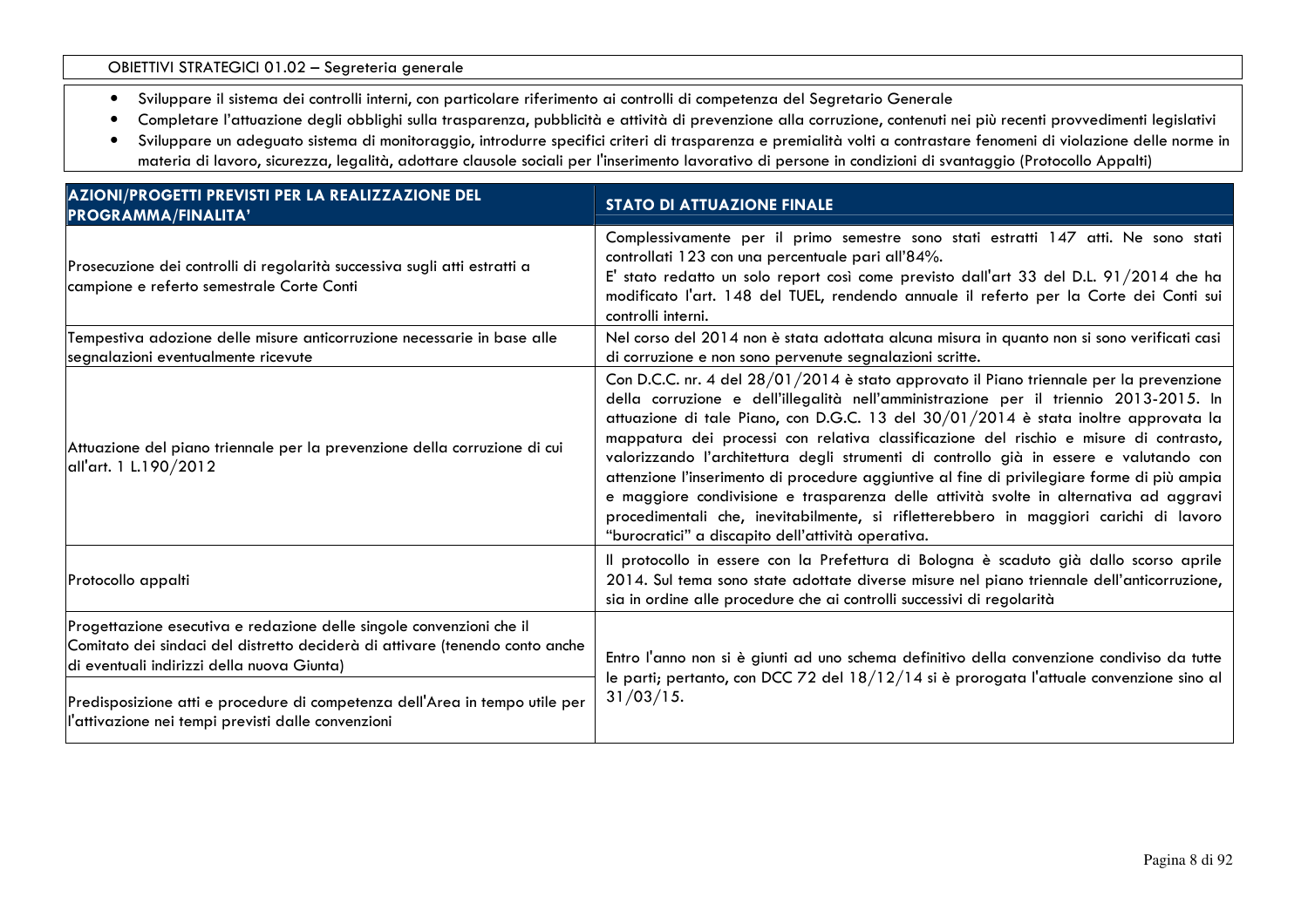#### FINALITA' DEL PROGRAMMA

Amministrazione e funzionamento dei servizi per la programmazione economica e finanziaria in generale. Comprende le spese per la formulazione, il coordinamento e il monitoraggio dei piani e dei programmi economici e finanziari in generale, per la gestione dei servizi di tesoreria, del bilancio, di revisione contabile e di contabilità ai fini degli adempimenti fiscali obbligatori per le attività svolte dall'ente. Amministrazione e funzionamento delle attività del provveditorato per l'approvvigionamento dei beni mobili e di consumo nonché dei servizi di uso generale necessari al funzionamento dell'ente. Comprende le spese per incremento di attività finanziarie (titolo 3 della spesa) non direttamente attribuibili a specifiche missioni di spesa. Sono incluse altresì le spese per le attività di coordinamento svolte dall'ente per la gestione delle società partecipate, sia in relazione ai criteri di gestione e valutazione delle attività svolte mediante le suddette società, sia in relazione all'analisi dei relativi documenti di bilancio per le attività di programmazione e controllo dell'ente, qualora la spesa per tali società partecipate non sia direttamente attribuibile a specifiche missioni di intervento. Non comprende le spese per gli oneri per la sottoscrizione o l'emissione e il pagamento per interessi sui mutui e sulle obbligazioni assunte dall'ente.

SINTESI DEI PRINCIPALI SERVIZI EROGATI PER LA REALIZZAZIONE DEL PROGRAMMA

#### **PROGRAMMAZIONE FINANZIARIA E CONTABILITA' GENERALE**

Definizione delle politiche finanziarie e di Bilancio

Finanziamento delle Opere Pubbliche e altri investimenti

 Presidio e coordinamento della gestione finanziaria dell'Ente al fine di assicurarne la coerenza con le direttive impartite in sede di definizione delle politiche di Bilancio nonché il rispetto degli equilibri di Bilancio e conformità della gestione contabile alla normativa vigente

Supporto alla gestione attraverso la diffusione a Dirigenti e Amministratori di informazioni utili per l'attuazione delle strategie dell'Ente

Predisposizione e gestione dinamica documenti di programmazione finanziaria

Predisposizione rendicontazione finanziaria ed economico-patrimoniale

Tenuta della contabilità generale finanziaria, economico-patrimoniale e fiscale relativa all'Imposta sul Valore Aggiunto (I.V.A.)

## **ATTIVITA' DI PROVVEDITORATO E APPROVVIGIONAMENTO BENI/SERVIZI**

 Acquisto di beni non inventariabili per il funzionamento degli uffici anche utilizzando le procedure di cui all'art. 6 del Regolamento comunale sui contratti di fornitura di beni e servizi, oltre alle altre procedure in esso previste (in caso di necessità utilizzando buoni economali).

Gestione degli acquisti di beni durevoli per il funzionamento degli uffici comunali (procedure Regolamento Contratti)

Gestione ordinaria cassa economale (secondo le procedure previste nel Regolamento di Economato) Spese Postali

Gestione di tutte le procedure di scelta del contraente ad evidenza pubblica (sia sotto soglia che sopra soglia comunitaria) fino alla stipulazione del contratto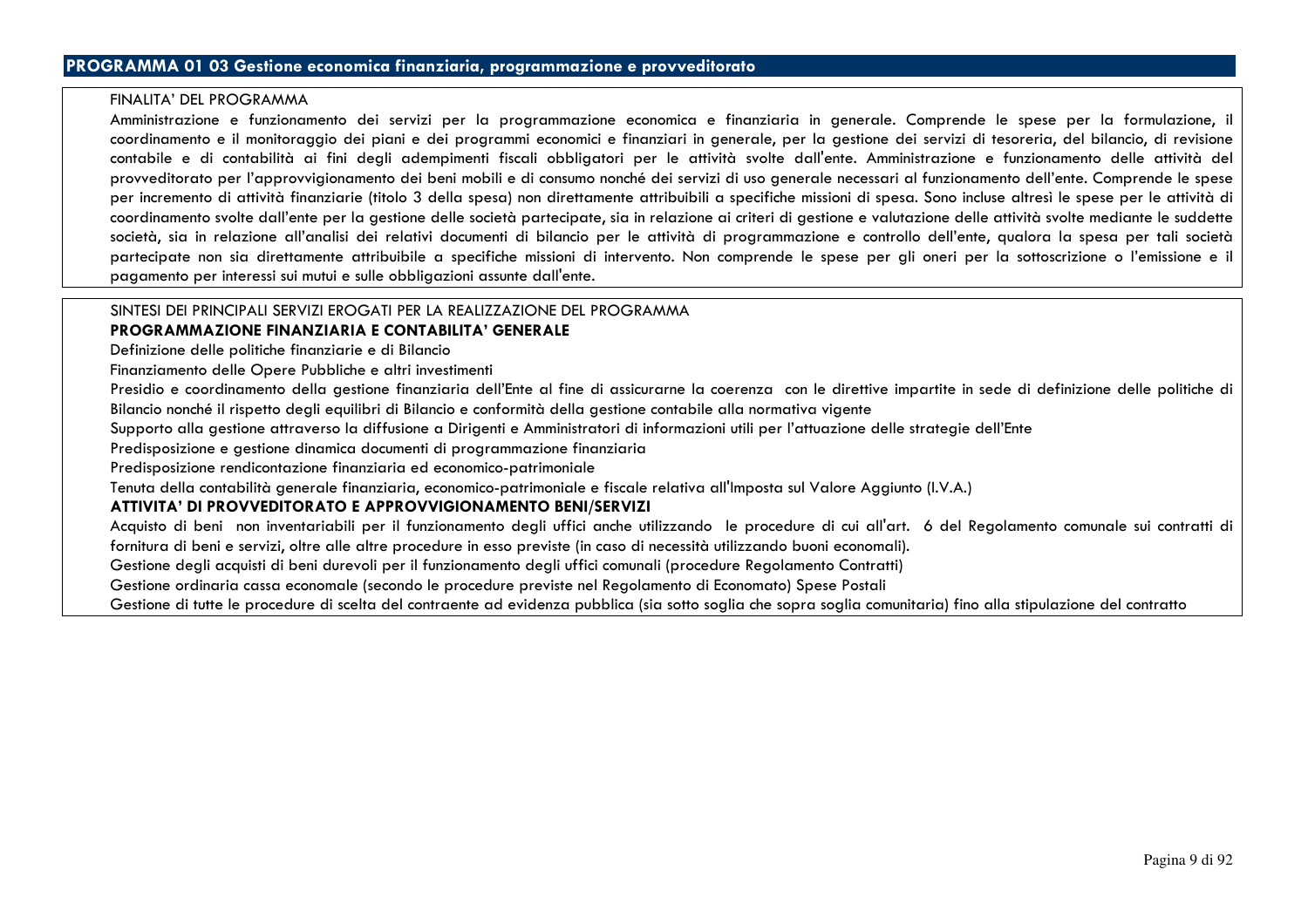| <b>PROGRAMMAZIONE FINANZIARIA E CONTABILITA' GENERALE</b>                                                                                                              |                   |        |
|------------------------------------------------------------------------------------------------------------------------------------------------------------------------|-------------------|--------|
| <b>INDICATORI</b>                                                                                                                                                      | <b>ESER CIZIO</b> |        |
|                                                                                                                                                                        | 2013              | 2014   |
| IA1300.07 - N. delibere istruite                                                                                                                                       | 283               | 300    |
| A1300.08 - N. determine istruite                                                                                                                                       | 1.059             | 1.105  |
| A1300.03 - Nr. impegni di spesa                                                                                                                                        | 2.155             | 1.704  |
| A1300.05 - N. accertamenti di entrata                                                                                                                                  | 2.121             | 1.731  |
| A1300.01 - N. mandati di pagamento emessi                                                                                                                              | 8.435             | 7.472  |
| A1300.02 - N. reversali di incasso emesse                                                                                                                              | 5.572             | 11116* |
| A1300.09 - N. variazioni di bilancio                                                                                                                                   |                   | 31     |
| A1300.10 - N. variazioni di PEG                                                                                                                                        | 10                | 4      |
| * L'emissione delle reversali è stata modificata a seguito dell'introduzione della contabilità armonizzata, modificando anche le modalità di<br>numerazione degli atti |                   |        |

| <b>ATTIVITA' DI PROVVEDITORATO</b>                                        |      |      |
|---------------------------------------------------------------------------|------|------|
| <b>ESER CIZIO</b><br><b>INDICATORI</b>                                    |      |      |
|                                                                           | 2013 | 2014 |
| A1501.01 - Nr. buoni economali emessi                                     | 121  | 151  |
| A1501.03 - Nr. fotocopiatori sottoposti a manutenzione                    | 20   | 20   |
| A1501.04 - Nr. abbonamenti a periodici e quotidiani gestiti               | 70   | 60   |
| A1501.05 - Nr. polizze assicurative gestite                               |      |      |
| A1501.13 - Nr. sinistri polizza RCT                                       | 42   | 43   |
| A1501.15 - Nr. sinistri RCA attivi                                        | 11   |      |
| A1501.16 - Nr. sinistri RCA passivi                                       |      |      |
| A1501.18 - Nr. sinistri polizza ard/kasko Km.                             |      |      |
| A1501.21 - Nr. sinistri polizza infortuni                                 |      | 14   |
| A1501.23 - Nr. sinistri polizza allrisk (furto, incendio, atti vandalici) | 9    |      |
| A1501.17 - Nr. sinistri polizza incendio                                  | nd   |      |
| A1503.02 - Appalti - aste pubbliche espletati                             |      |      |
| A1503.04 - Trattative private ufficiose e dirette espletate               | 82   | 246  |
| A1503.07 - Nr. gare istruite                                              | 30   |      |
| A1503.08 - Nr. gare pubblicate                                            |      |      |
| A1503.09 - Nr. gare aggiudicate                                           |      |      |
| A1503.11 - Cottimo fiduciario ex trattativa privata previa gara ufficio   |      |      |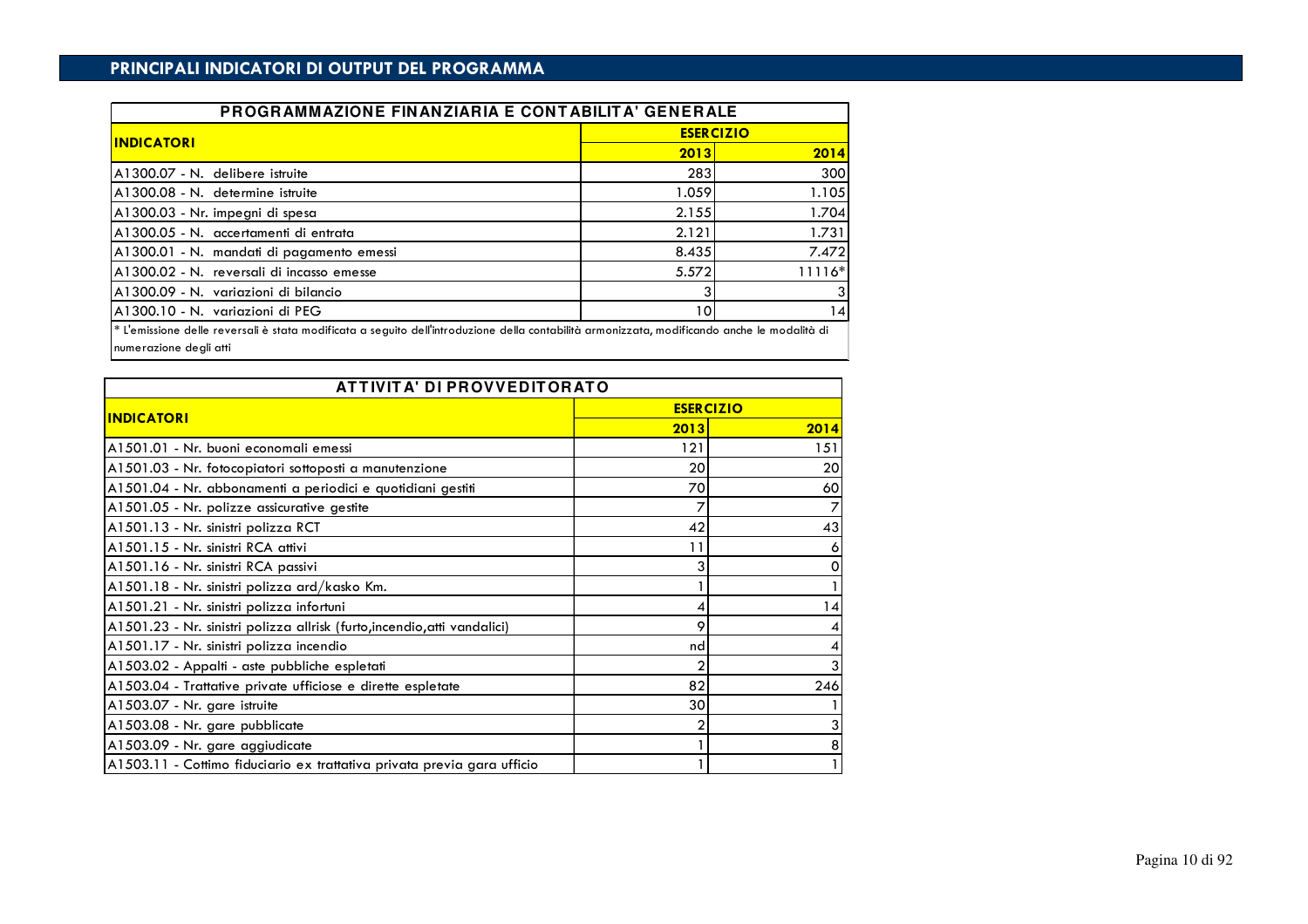## OBIETTIVI STRATEGICI 01.03 – programmazione finanziaria e contabilità generale

- Coordinamento strategie finalizzate al rispetto del patto di stabilità e degli altri vincoli di Finanza Pubblica
- Adeguamento del Sistema di Contabilità ai principi contabili e agli schemi di bilancio previsti dal D.Lgs. 118/2011 con conseguente eventuale revisione degli assetti organizzativi e degli schemi operativi anche al fine di proseguire nel processo di dematerializzazione delle procedure
- Miglioramento del sistema di riscossione delle entrate finalizzato ad una maggiore efficacia del processo con riduzione dei tempi di incasso

| <b>AZIONI/PROGETTI PREVISTI PER LA</b><br><b>REALIZZAZIONE DEL PROGRAMMA/FINALITA'</b>                                                                                                                   | <b>STATO DI ATTUAZIONE FINALE</b>                                                                                                                                                                                                                                                                                                                                                                                                                                                                                                                                                                                                                                                                                                                                                                             |
|----------------------------------------------------------------------------------------------------------------------------------------------------------------------------------------------------------|---------------------------------------------------------------------------------------------------------------------------------------------------------------------------------------------------------------------------------------------------------------------------------------------------------------------------------------------------------------------------------------------------------------------------------------------------------------------------------------------------------------------------------------------------------------------------------------------------------------------------------------------------------------------------------------------------------------------------------------------------------------------------------------------------------------|
| Pieno raggiungimento degli obiettivi posti dal Patto di<br>Stabilità per il 2014                                                                                                                         | Tutte le azioni programmate per il raggiungimento degli obiettivi posti dal Patto di Stabilità sono state<br>realizzate. Il rispetto del Patto è stato certificato in data 30/03/2015 con protocollo nr. 11405.                                                                                                                                                                                                                                                                                                                                                                                                                                                                                                                                                                                               |
| Rispetto del vincolo relativo alla riduzione della spesa<br>di personale                                                                                                                                 | Il D.L. 90/2014 ha modificato le modalità di calcolo del tetto della spesa di personale imposto per il rispetto<br>dei relativi vincoli prevedendo che la stessa debba essere contenuta nel tetto non dell'anno precedente bensì<br>rispetto alla media del triennio 2011-2013. Tale vincolo per il 2014 risulta pienamente rispettato.                                                                                                                                                                                                                                                                                                                                                                                                                                                                       |
| Attivazione nuovi strumenti di programmazione nei<br>tempi previsti dalla sperimentazione:<br>1. Bilancio di Previsione Armonizzato<br>2. Peg Armonizzato<br>3. Riaccertamento straordinario dei residui | Il nuovo Sistema contabile armonizzato, obbligatorio dal 2015, è stato attivato nel nostro Ente<br>dall'1/1/2014 a seguito della decisione di partecipare per il 2014 alla sperimentazione prevista dal Mef.<br>Secondo quanto stabilito dal DLgs 118/2011, dai nuovi Principi Contabili e dalle regole stabilite per la<br>sperimentazione, tutti i documenti di programmazione sono stati elaborati secondo le nuove modalità di<br>contabilità armonizzata. Più in particolare:<br>• il Bilancio di previsione armonizzato e relativi allegati è stato approvato con DCC 37 del $6/5/14$ ;<br>• il Piano Esecutivo di Gestione armonizzato 2014 è stato approvato con DGC 84 dell'8/5/14;<br>• il riaccertamento straordinario dei residui attivi e passivi è stato approvato con D.G.C. 83 dell'8/5/2014. |
| Attivazione del nuovo sistema di rilevazione contabile<br>ldecentrato                                                                                                                                    | Contestualmente all'applicazione nel nuovo sistema contabile sono state adeguate le procedure di<br>rilevazione contabile decentrate dematerializzate già nell'ottobre 2013 con l'informatizzazione dell'intero<br>ciclo di gestione della spesa dall'emissione del buono d'ordine al mandato di pagamento.                                                                                                                                                                                                                                                                                                                                                                                                                                                                                                   |
| Revisione del sistema di rendicontazione finanziaria ed<br>economica in tempo utile per l'approvazione del<br>Rendiconto 2014 nei modi e nei tempi previsti dalla<br>sperimentazione                     | L'attività è da sviluppare nel 2015, con revisione dei criteri e documenti previsti dal nuovo sistema di<br>contabilità armonizzata per il Rendiconto.                                                                                                                                                                                                                                                                                                                                                                                                                                                                                                                                                                                                                                                        |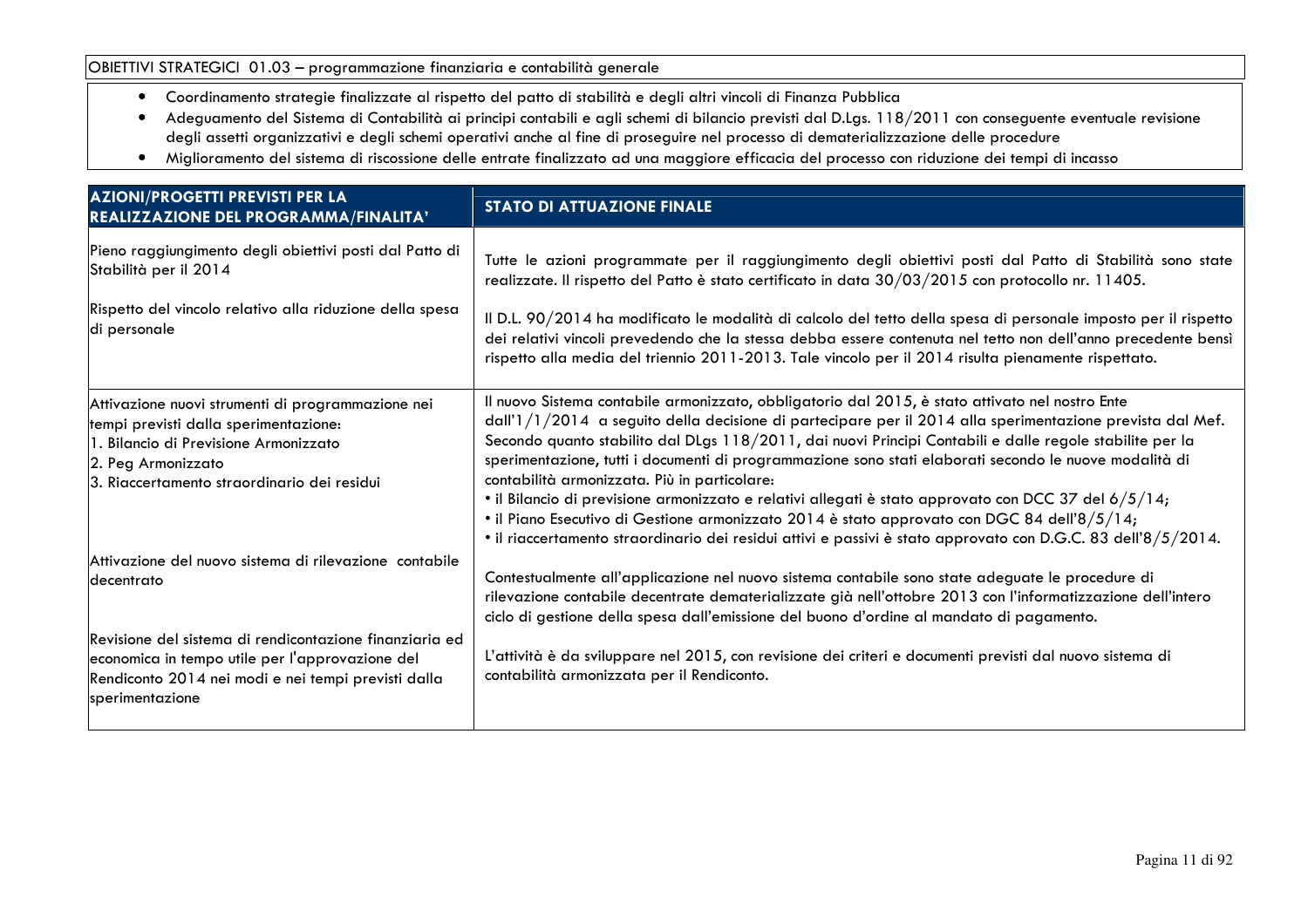# **PROGRAMMA 01 04 Gestione delle entrate tributarie e servizi fiscali**

#### FINALITA' DEL PROGRAMMA

 Amministrazione e funzionamento dei servizi fiscali, per l'accertamento e la riscossione dei tributi, anche in relazione alle attività di contrasto all'evasione e all'elusione fiscale, di competenza dell'ente. Comprende le spese relative ai rimborsi d'imposta. Comprende le spese per i contratti di servizio con le società e gli enti concessionari della riscossione dei tributi, e, in generale, per il controllo della gestione per i tributi dati in concessione. Comprende le spese per la gestione del contenzioso in materia tributaria. Comprende le spese per le attività di studio e di ricerca in ordine alla fiscalità dell'ente, di elaborazione delle informazioni e di riscontro della capacità contributiva, di progettazione delle procedure e delle risorse informatiche relative ai servizi fiscali e tributari, e della gestione dei relativi archivi informativi. Comprende le spese per le attività catastali.

#### SINTESI DEI PRINCIPALI SERVIZI EROGATI PER LA REALIZZAZIONE DEL PROGRAMMA

1. Definizione della politica impositiva dell'Ente in relazione ai livelli delle aliquote ed ai meccanismi di graduazione del contributo in base alla capacità contributiva

- 2. Gestione ordinaria e contenzioso imposte e tasse comunali:
- Imposta sulla pubblicità e diritti sulle pubbliche affissioni (in concessione a terzi);
- IUC (IMU, TASI, TARI)
- Addizionale comunale all'IRPEF
- 3. Controllo dell'assolvimento degli obblighi tributari e recupero dell'evasione tributaria e tariffaria nelle sue varie connotazioni;
- 4. Supporto e consulenza ai cittadini nell'espletamento degli obblighi relativi ai tributi locali;
- 5. Collaborazione con Agenzia delle Entrate nell'attività di contrasto all'evasione fiscale;
- 6. Supporto ai controlli richiesti da Carabinieri e Polizia Municipale su richiesta dell'Autorità Giudiziaria.

| <b>INDICATORI</b>                                                                    | <b>ESERCIZIO</b> |        |
|--------------------------------------------------------------------------------------|------------------|--------|
|                                                                                      | 2013             | 2014   |
| Nr. liquidazioni TARI                                                                | 14.801           | 16.500 |
| Nr. Richieste agevolazioni TARI                                                      | 358              | 460    |
| Nr contribuenti TARI                                                                 | 14.888           | 15.000 |
| Nr. Richieste agevolazioni IMU                                                       | 10               | 80     |
| Nr. richieste detrazioni IMU per le famiglie con componenti portatori di<br>handicap | 25               | 25     |
| Nr. registrazioni anagrafe canina                                                    | 664              | 716    |
| Nr contribuenti IMU                                                                  | 8.077            | 8.077  |
| Nr. Richieste agevolazioni TASI                                                      | 167              | 250    |
| Nr contribuenti TASI                                                                 | 13.143           | 13.200 |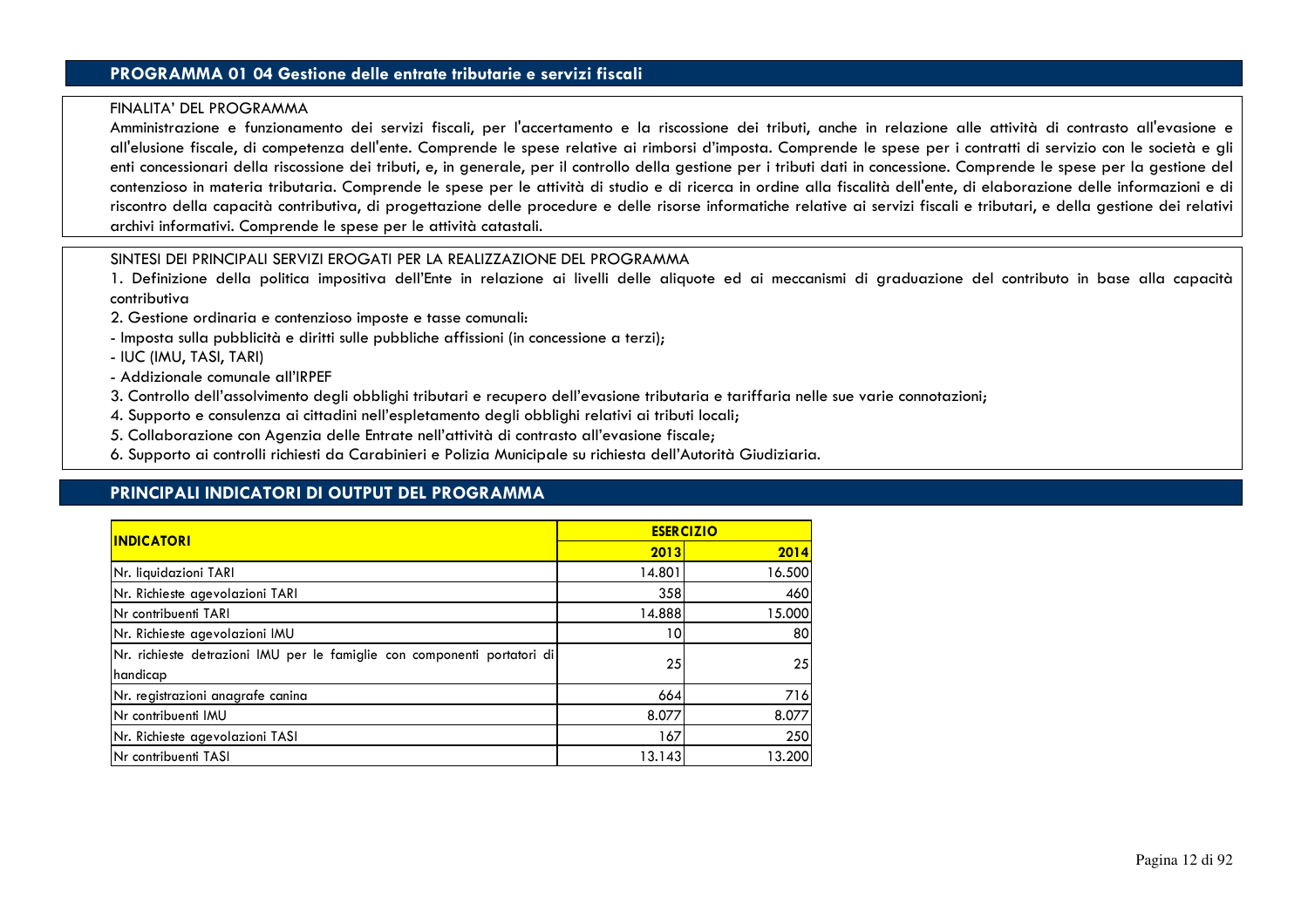# OBIETTIVI STRATEGICI 01.04 – gestione delle entrate tributarie e servizi fiscali -

- Rafforzamento dell'attività di controllo dell'evasione nelle sue varie connotazioni -
- Implementazione della gestione della IUC nelle sue varie componenti secondo gli indirizzi strategici definiti<br>- Revisione delle modalità di relazione con il cittadino contribuente al fine di far fronte più efficacement
- Revisione delle modalità di relazione con il cittadino contribuente al fine di far fronte più efficacemente alle crescenti esigenze di supporto negli adempimenti richiesti dalla complessità della normativa del settore

| AZIONI/PROGETTI PREVISTI PER LA REALIZZAZIONE DEL<br><b>PROGRAMMA/FINALITA'</b>                                                                                                                                                                                                                                                                                                                                                                                                                                                                                    | <b>STATO DI ATTUAZIONE FINALE</b>                                                                                                                                                                                                                                                                                                                                                                                                                                                                                                                                                                                                                                                                                                                                                                                     |
|--------------------------------------------------------------------------------------------------------------------------------------------------------------------------------------------------------------------------------------------------------------------------------------------------------------------------------------------------------------------------------------------------------------------------------------------------------------------------------------------------------------------------------------------------------------------|-----------------------------------------------------------------------------------------------------------------------------------------------------------------------------------------------------------------------------------------------------------------------------------------------------------------------------------------------------------------------------------------------------------------------------------------------------------------------------------------------------------------------------------------------------------------------------------------------------------------------------------------------------------------------------------------------------------------------------------------------------------------------------------------------------------------------|
| Definizione modalità di riscossione coattiva delle entrate in<br>un'ottica di standardizzazione delle procedure utilizzate dai<br>Settori dell'Ente e dalle Istituzioni                                                                                                                                                                                                                                                                                                                                                                                            | L'obiettivo sarà attuato nel primo semestre 2015 anche a seguito di un'ulteriore proroga della<br>gestione Equitalia prevista dalla Legge di Stabilità in fase di approvazione                                                                                                                                                                                                                                                                                                                                                                                                                                                                                                                                                                                                                                        |
| Impostazione e disciplina della TARI - tassa dei rifiuti, che<br>costituisce una componente riferita ai servizi, destinata a<br>finanziare integralmente i costi del servizio di raccolta e<br>smaltimento dei rifiuti<br>Impostazione e disciplina della TASI - Tributo per i Servizi<br>Indivisibili, che costituisce una componente riferita ai servizi ed è<br>posta a carico sia del possessore che dell'utilizzatore<br>dell'immobile<br>Revisione dell'impianto regolamentare e tariffario dell'IMU per<br>l'adeguamento alle nuove disposizioni normative. | Con D.C.C. nr. 33 e nr. 34 del 6/5/14 sono state approvate per l'esercizio 2014,<br>rispettivamente, le aliquote e detrazioni del tributo per i servizi indivisibili (TASI) e il Piano<br>Finanziario relativo al Servizio di gestione dei rifiuti urbani e le relative tariffe per le utenze<br>domestiche e non domestiche (TARI).<br>Con D.C.C 32 del 6/5/14 è stato inoltre approvato l'impianto regolamentare e tariffario<br>dell'IMU con decorrenza dal 1° gennaio 2014 nonché le aliquote e detrazioni dell'Imposta<br>municipale propria (IMU).                                                                                                                                                                                                                                                              |
| Rafforzamento del supporto fornito dal Settore Entrate ai<br>contribuenti per l'assolvimento degli obblighi tributari con<br>particolare riferimento alla TASI quale nuovo tributo previsto<br>dalla IUC                                                                                                                                                                                                                                                                                                                                                           | E' stato attivato tramite apposita sezione dedicata mediante accesso al sito comunale il servizio di<br>calcolo della TASI e dell'IMU on-line.<br>stato altresì attivato anche il servizio di calcolo della TASI e dell'IMU allo sportello per i<br>contribuenti che ne abbiano fatto richiesta. Per favorire l'accesso al front office si è riorganizzato il<br>sistema di accoglienza degli utenti con installazione di un eliminacode in grado di smistare il<br>pubblico in base alla tipologia di tributo oggetto della richiesta ottimizzando così sia l'operatività<br>degli sportelli sia i tempi di attesa.<br>Al fine di ridurre tale afflusso ed i conseguenti disagi per i contribuenti, in occasione della seconda<br>rata, si è inoltre sperimentato un servizio di invio a domicilio del relativo F24. |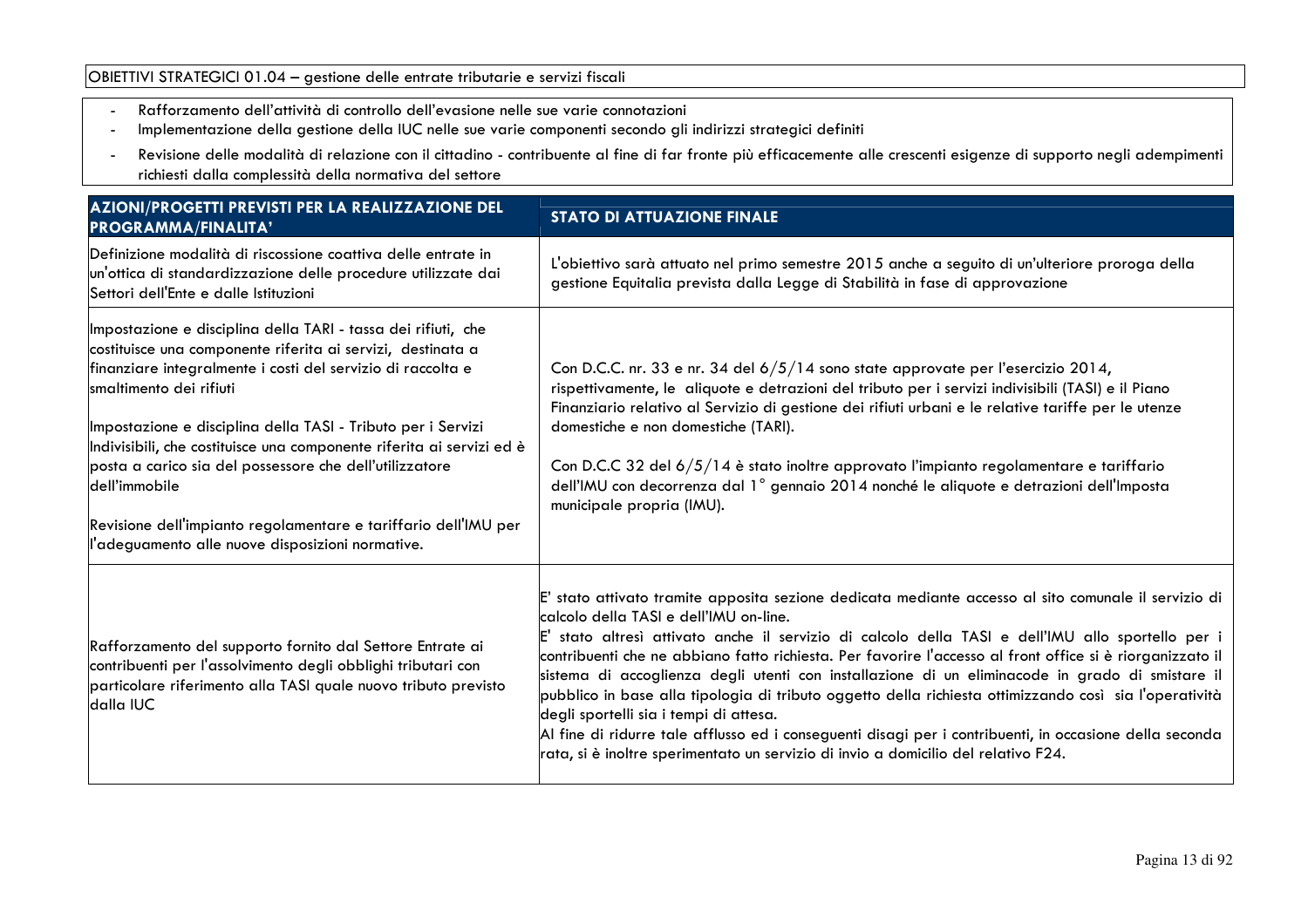# **PROGRAMMA 01 05 Gestione dei beni demaniali e patrimoniali**

#### FINALITA' DEL PROGRAMMA

 Amministrazione e funzionamento del servizio di gestione del patrimonio dell'ente. Comprende le spese per la gestione amministrativa dei beni immobili patrimoniali e demaniali, le procedure di alienazione, le valutazioni di convenienza e le procedure tecnico-amministrative, le stime e i computi relativi ad affittanze attive e passive. Comprende le spese per la tenuta degli inventari, la predisposizione e l'aggiornamento di un sistema informativo per la rilevazione delle unità immobiliari e dei principali dati tecnici ed economici relativi all'utilizzazione del patrimonio e del demanio di competenza dell'ente. Non comprende le spese per larazionalizzazione e la valorizzazione del patrimonio di edilizia residenziale pubblica.

## SINTESI DEI PRINCIPALI SERVIZI EROGATI PER LA REALIZZAZIONE DEL PROGRAMMA

- 1. Gestione del patrimonio comunale:
	- Formazione e gestione del Piano delle alienazioni e valorizzazioni del patrimonio; -
	- -Costituzione diritti reali attivi e passivi relativamente ad aree comunali o di interesse pubblico;
	- -Espropriazioni di pubblica utilità ed occupazioni d'urgenza;
	- Concessione in uso immobili comunali
- 2.Gestione e aggiornamento dell'inventario attraverso le nuove procedure informatiche trasversali a tutto l'Ente.
- 3.Acquisizione di beni immobili
- Gestione delle convenzioni in Aree Peep relativamente alla: 4.
	- trasformazione dei diritti di superficie in proprietà;
	- eliminazione dei vincoli sulle proprietà

| <b>INDICATORI</b>                                          | <b>ESER CIZIO</b> |                   |  |
|------------------------------------------------------------|-------------------|-------------------|--|
|                                                            | 2013              | 2014              |  |
| A1801.06 - Nr. complessivo di unità immobiliari gestite    | 971               | 9711              |  |
| A1801.03 - N. alienazioni patrimoniali effettuate          |                   | 11                |  |
| A1801.04 - N. acquisizioni patrimoniali effettuate         |                   | 5 <sup>1</sup>    |  |
| A1801.18 - Nr. trasformazioni diritto di superficie        |                   | 9                 |  |
| A1801.19 - Nr. eliminazioni vincoli della proprietà        |                   | $\lvert 3 \rvert$ |  |
| A1801.01 - N. di iscrizioni ad inventario beni immobili    | 250               | 60                |  |
| A1801.23 - Nr. procedimenti di esproprio avviati nell'anno |                   |                   |  |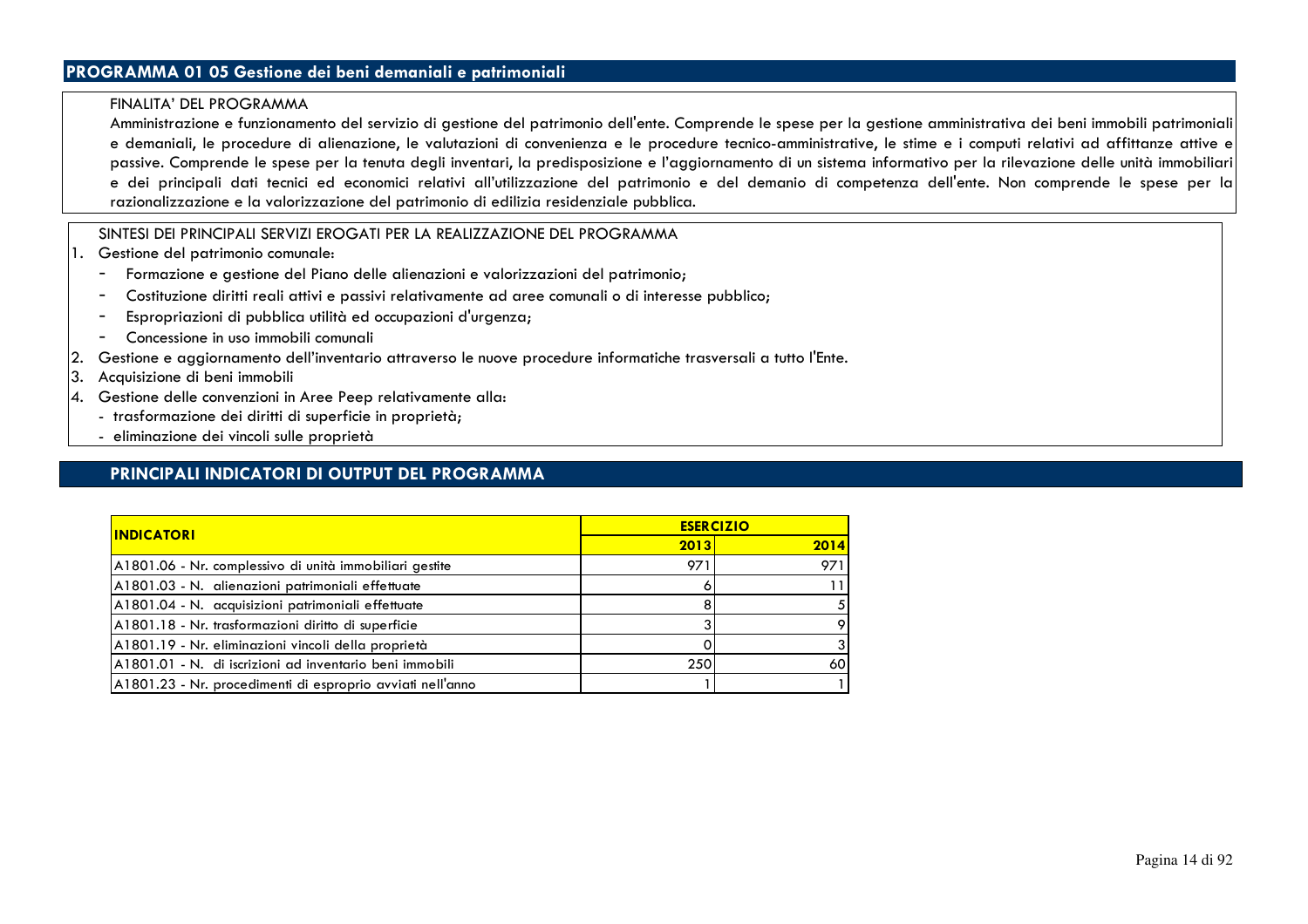#### OBIETTIVI STRATEGICI 01.05 – gestione dei beni demaniali e patrimoniali

- Valorizzazione del patrimonio anche individuando un nuovo rapporto con le realtà sociali, titolari di convenzioni con l'ente, rinnovando tale rapporto al fine di definire percorsi condivisi che possano contribuire a rendere più efficiente l'azione sociale svolta dalle stesse associazioni, e che permettano, al contempo, all'Ente di realizzare risorse da destinare ad ulteriori progetti sociali
- Prosecuzione della revisione delle condizioni per la concessione degli spazi comunali e delle relative convenzioni in un'ottica di redditività finalizzata ad assicurare almeno la copertura degli oneri di gestione
- $\bullet$  Garantire una qualificata programmazione e attuazione del piano delle alienazioni patrimoniali, nel rispetto dei tempi previsti per la realizzazione del Piano investimenti
- Valorizzare i risultati del censimento dell'intero patrimonio immobiliare comunale anche in ordine alla valutazione dell'opportunità di una complessiva riorganizzazione degli spazi comunali volta a favorire elementi di risparmio e funzionalità
- $\bullet$ Razionalizzazione della proprietà pubblica

| AZIONI/PROGETTI PREVISTI PER LA REALIZZAZIONE DEL<br><b>PROGRAMMA/FINALITA'</b>                                                                                                                                                                    | <b>STATO DI ATTUAZIONE FINALE</b>                                                                                                                                                                                                                                                                                                                                                                                                                                                                  |
|----------------------------------------------------------------------------------------------------------------------------------------------------------------------------------------------------------------------------------------------------|----------------------------------------------------------------------------------------------------------------------------------------------------------------------------------------------------------------------------------------------------------------------------------------------------------------------------------------------------------------------------------------------------------------------------------------------------------------------------------------------------|
| Attuazione Piano delle alienazioni 2014                                                                                                                                                                                                            | Si è provveduto ad esperire due bandi di gara per l'alienazione di alloggi Erp aggiudicando<br>immobili per circa 1.250.000 euro. Sono stati pubblicati 10 bandi di alienazione in esecuzione del<br>POC di Idice provvedendo ad aggiudicare sub conditione aree per 1.200.000 euro. L'emanazione<br>di un bando per l'alienazione di un lotto di terreno del valore di 150.000 euro verrà rinviata al<br>prossimo esercizio in quanto il valore di stima non è più adeguato al prezzo di mercato. |
| Verifica dei contratti attivi e passivi di locazione degli immobili<br>con valutazione della congruenza tra la riduzione del canone di<br>locazione applicata e il valore economico stimato dei servizi<br>erogati alla collettività dal locatario | Sono stati verificati il 100% dei cespiti patrimoniali e la relativa relazione è stata presentata in<br>Giunta.                                                                                                                                                                                                                                                                                                                                                                                    |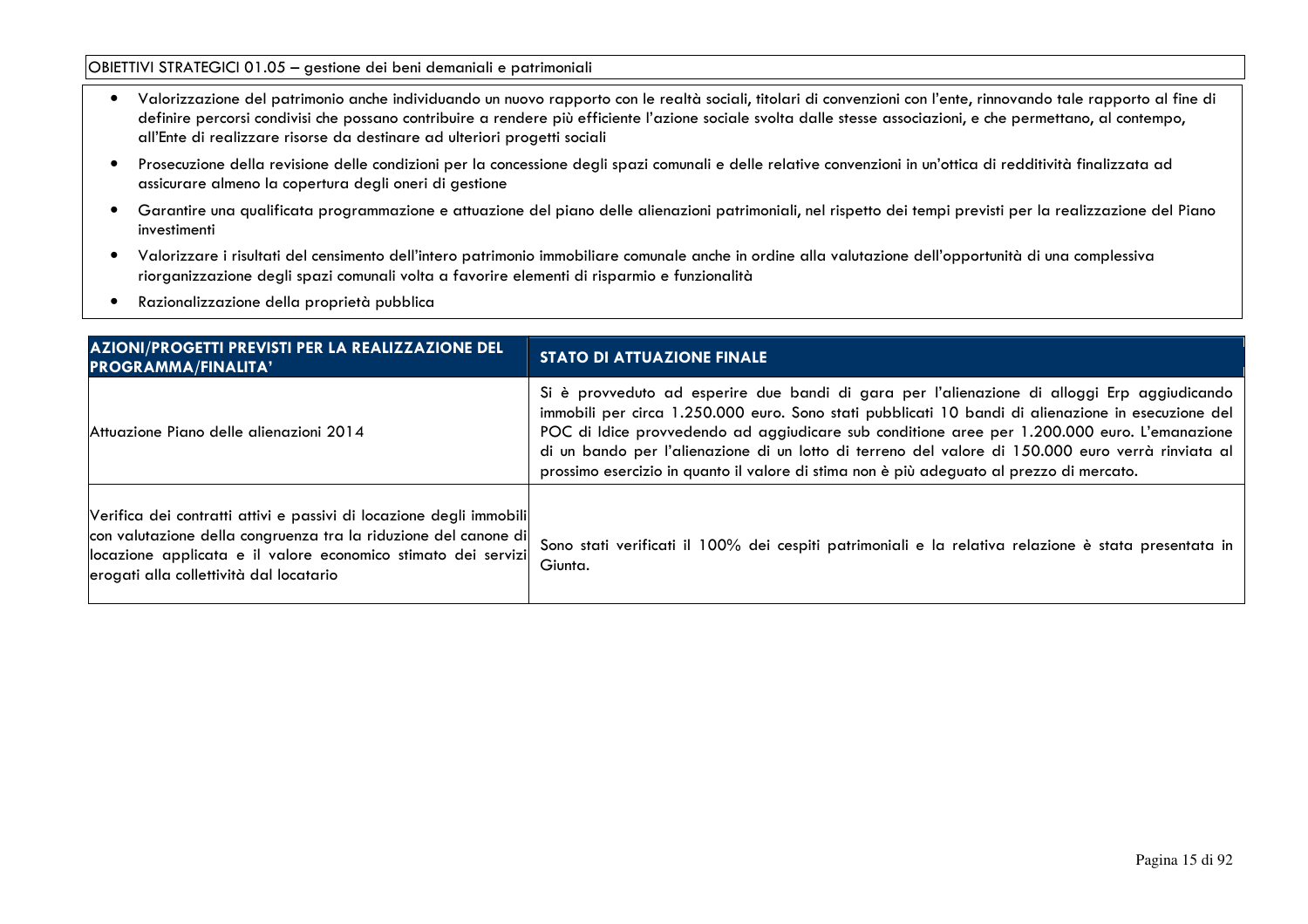# **PROGRAMMA 01 06 Ufficio tecnico**

#### FINALITA' DEL PROGRAMMA

Amministrazione e funzionamento dei servizi per l'edilizia relativi a: gli atti e le istruttorie autorizzative (permessi di costruire, dichiarazioni e segnalazioni per inizio attività edilizia, certificati di destinazione urbanistica, condoni ecc.); le connesse attività di vigilanza e controllo; le certificazioni di agibilità. Amministrazione e funzionamento delle attività per la programmazione e il coordinamento degli interventi nel campo delle opere pubbliche inserite nel programma triennale ed annuale dei lavori previsto dal D.Lgs. 12 aprile 2006 n. 163, e successive modifiche e integrazioni, con riferimento ad edifici pubblici di nuova edificazione o in ristrutturazione/adeguamento funzionale, destinati a varie tipologie di servizi (sociale, scolastico, sportivo, cimiteriale, sedi istituzionali). Non comprende le spese per la realizzazione e la gestione delle suddette opere pubbliche, classificate negli specifici programmi in base alla finalità della spesa. Comprende le spese per gli interventi, di programmazione, progettazione, realizzazione e di manutenzione ordinaria e straordinaria, programmati dall'ente nel campo delle opere pubbliche relative agli immobili e degli uffici dell'ente, ai monumenti e agli edifici monumentali (che non sono beni artistici e culturali) di competenza dell'ente.

#### SINTESI DEI PRINCIPALI SERVIZI EROGATI PER LA REALIZZAZIONE DEL PROGRAMMA

#### **EDILIZIA PRIVATA**

- 1. Rilascio Permessi di costruire diretti o subordinati a IUC; Rilascio permessi di costruire in sanatoria
- 2. Controllo ed istruttoria denunce di inizio attività/SCIA
- 3. Rilascio autorizzazioni paesaggistiche
- 4. Rilascio di certificazioni varie relative ad immobili situati nel territorio comunale

#### **LAVORI PUBBLICI**

- 1. Programmazione delle opere pubbliche
- 2. Progettazione delle opere / lavori di manutenzione straordinaria
- 3. Direzione lavori e collaudo
- 4. Alta sorveglianza e coordinamento nuove opere infrastrutturali di altri Enti sul territorio Comunale

#### **MANUTENZIONI**

- 1. Gestione del patrimonio edilizio e delle infrastrutture del territorio
- edifici e relativi impianti
- strade e segnaletica
- impianti semaforici e di pubblica illuminazione
- verde pubblico
- 2. Viabilità invernale;
- 3. Traslochi, allestimenti ecc.;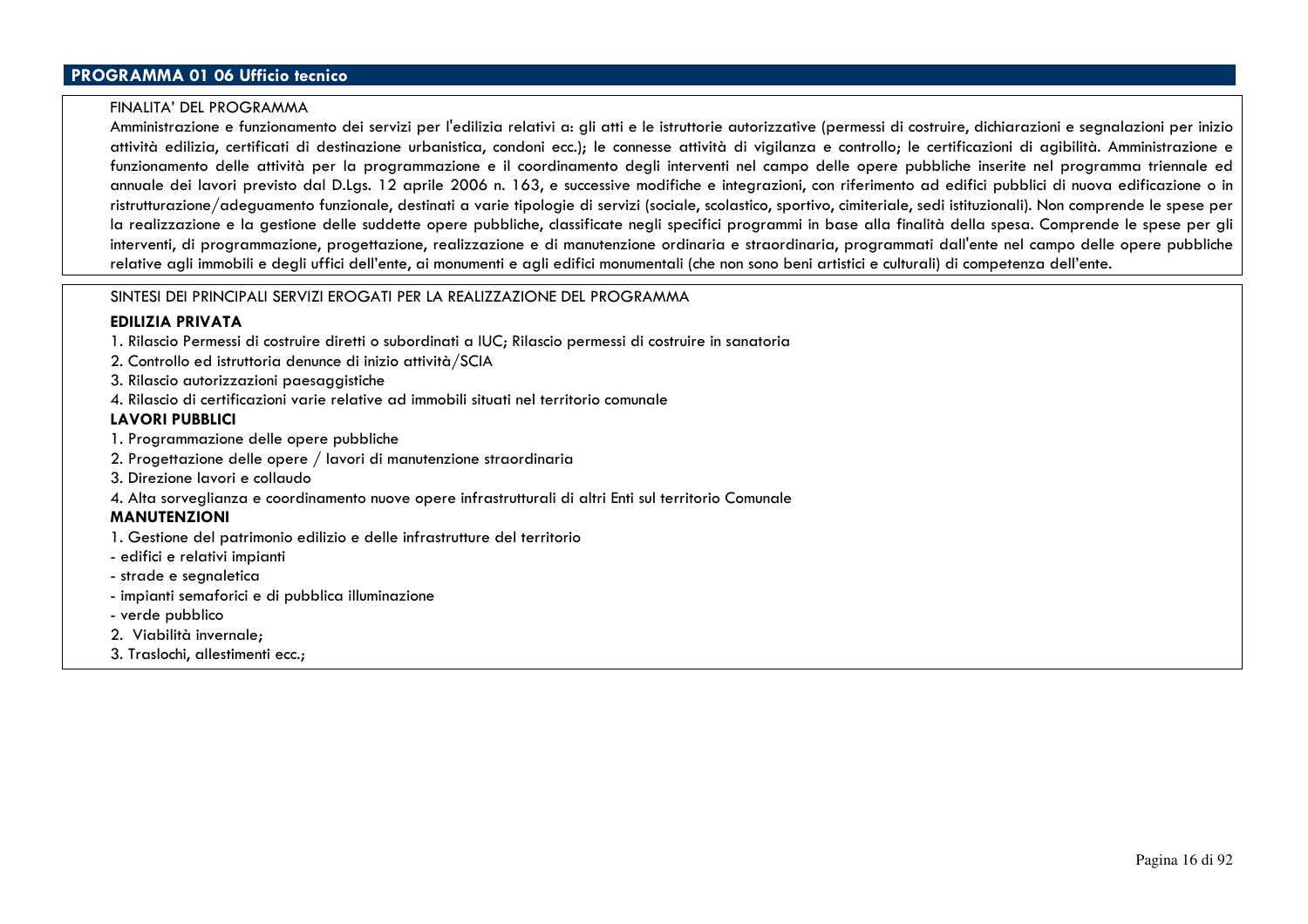| <b>EDILIZIA PRIVATA</b>                                                     |                   |      |  |  |
|-----------------------------------------------------------------------------|-------------------|------|--|--|
| <b>INDICATORI</b>                                                           | <b>ESER CIZIO</b> |      |  |  |
|                                                                             | 2013              | 2014 |  |  |
| A4302.03 - Nr. permessi costruire rilasciati - incl.varianti ed.privata     | 24                | 10   |  |  |
| $A4302.15$ - Nr. D.I.A. (non SUAP) ricevute dall' $1/1$ alla data di rilev. | 440               | 87   |  |  |
| A4302.19 - sanzioni e ordinanze per opere difformi                          | 12 <sub>1</sub>   |      |  |  |
| A4302.20 - N. decreti di abitabilita e agibilita rilasciati                 | 65                | 52   |  |  |
| A4302.37 - Nr. autorizzazz / conformità paesaggistiche rilasc (edilizia)    | 65                | 43   |  |  |
| A4302.41 - Nr.controlli abusi edilizi                                       | 63                | 73   |  |  |
| A4302.42 - Nr.liquidazioni COSAP permanente                                 | 30                | 32   |  |  |
| A4302.17 - Nr pareri preventivi C.Q.A.P.                                    | 87                | 22   |  |  |
| A4002.02 - Nr.certificati capienza alloggi                                  | 187               | 164  |  |  |
| A4302.10 - Autorizzazioni ridotte (insegne, tende, manutenzioni, ecc.)      | 600               | 320  |  |  |

| <b>MANUTENZIONI</b>                                                     |                   |           |  |  |
|-------------------------------------------------------------------------|-------------------|-----------|--|--|
| <b>INDICATORI</b>                                                       | <b>ESER CIZIO</b> |           |  |  |
|                                                                         | 2013              | 2014      |  |  |
| A4500.10 - Pareri preventivi su concessioni edilizie sistemazione verde |                   | 40        |  |  |
| A3801.02 - Mq. di verde gestiti zona ovest                              | 622.267           | 624.266   |  |  |
| A3802.02 - Mq. di verde gestiti zona est                                | 417.012           | 417.012   |  |  |
| A3899.06 - Mg. di verde gestiti complessivamente                        | 1.039.279         | 1.041.278 |  |  |
|                                                                         |                   |           |  |  |

| <b>LAVORI PUBBLICI</b>                                                      |                   |           |  |  |  |
|-----------------------------------------------------------------------------|-------------------|-----------|--|--|--|
| <b>INDICATORI</b>                                                           | <b>ESER CIZIO</b> |           |  |  |  |
|                                                                             | 2013              | 2014      |  |  |  |
| A2300.18 - Valore dei progetti esec.opere pub.realiz.all'int.Comune         | 2.161.295         | 597.000   |  |  |  |
| A2300.20 - valore progetti esecuzione opere pub.realiz.all'esterno          | 726.000           | 2.962.350 |  |  |  |
| A2300.22 - Valore opere pubbliche realizz.con DL. interna                   | 670.000           | 1.989.295 |  |  |  |
| A2300.24 - Valore opere pubbliche realizz.con D.L. esterna                  | 515.000           | 1.300.584 |  |  |  |
| A2300.25 - Nr. interventi in economia per realizzazione opere pubbliche     | $\mathcal{L}$     | 131       |  |  |  |
| Per il contenuto dei progetti predisposti/approvati vedi tabella successiva |                   |           |  |  |  |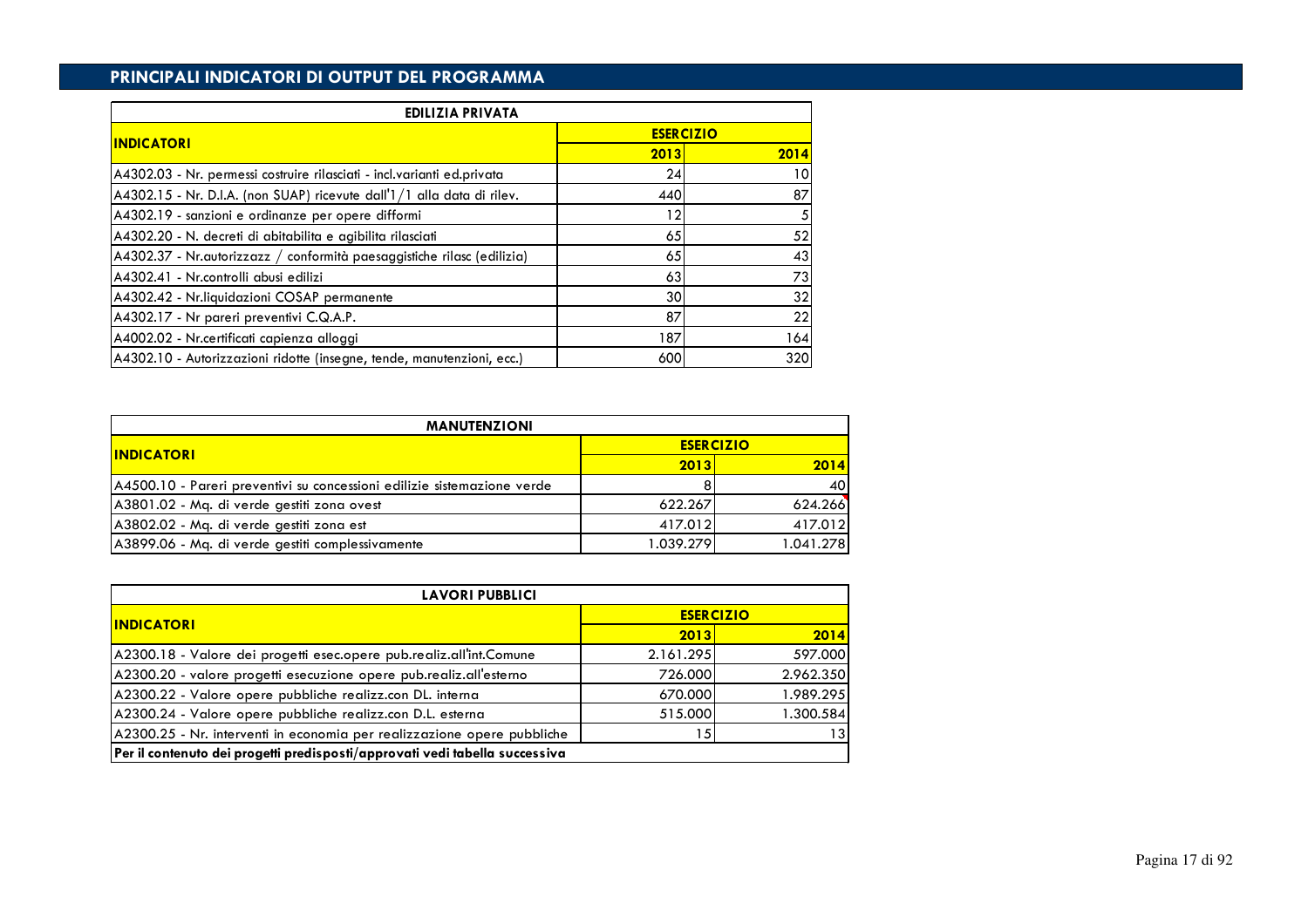| PROGETTI PRELIMINARI, DEFINITIVI/ESECUTIVI ANNO 2014 |                                                                                                                          |              |  |
|------------------------------------------------------|--------------------------------------------------------------------------------------------------------------------------|--------------|--|
| <b>STATO DEL PROGETTO</b>                            | <b>OGGETTO DEL PROGETTO</b>                                                                                              |              |  |
|                                                      | "INTERVENTI STRUTTURALI DI RIDUZIONE DEL RISCHIO SISMICO E ADEGUAMENTO ALLE NORME DI PREVENZIONE INCENDI DEL PALAZZO     |              |  |
| progetto preliminare                                 | COMUNALE DI SAN LAZZARO DI SAVENA SITO IN PIAZZA BRACCI, 1 A SAN LAZZARO DI SAVENA":                                     |              |  |
|                                                      | APPROVAZIONE PROGETTO PRELIMINARE                                                                                        | 1            |  |
|                                                      | "INTERVENTO DI RISANAMENTO CONSERVATIVO ED ADEGUAMENTO ALLE NORME DI PREVENZIONE INCENDI DELLA SCUOLA PER                |              |  |
|                                                      | L'INFANZIA CANOVA IN VIA F.LLI CANOVA 49":                                                                               |              |  |
|                                                      | APPROVAZIONE PROGETTO PRELIMINARE                                                                                        | 1            |  |
|                                                      | "MANUTENZIONE STRAORDINARIA COPERTURA PALESTRA KENNEDY": APPROVAZIONE PROGETTO PRELIMINARE.                              | $\mathbf{1}$ |  |
|                                                      | "manutenzione straordinaria per l'adeguamento alle norme di prevenzione incendi  della scuola per l'infanzia  maria      |              |  |
|                                                      | TREBBI SITA NEL COMUNE DI SAN LAZZARO DI SAVENA": APPROVAZIONE PROGETTO PRELIMINARE.                                     | $\mathbf{1}$ |  |
|                                                      | INTERVENTI DI ADEGUAMENTO IN MATERIA DI PREVENZINE INCENDI RELATIVO ALLA SCUOLA ELEMENTARE DONINI DI SAN LAZZARO DI      |              |  |
|                                                      | SAVENA, VIA POGGI, 5 - ATTIVITA' 65/C DPR 151: APPROVAZIONE PROGETTO PRELIMINARE                                         | $\mathbf{1}$ |  |
|                                                      | INTERVENTO DI RISTRUTTURAZIONE EDILIZIA DELLA SCUOLA SECONDARIA DI PRIMO GRADO C. JUSSI IN VIA KENNEDY 57 A SAN          |              |  |
|                                                      | LAZZARO DI SAVENA: APPROVAZIONE PROGETTO PRELIMINARE.                                                                    | $\mathbf{1}$ |  |
|                                                      | OPERE DI RIQUALIFICAZIONE URBANA LUNGO LA VIA EMILIA FRAZIONE IDICE, TRATTO DA VIA ANDREOLI AL PONTE SUL FIUME IDICE:    |              |  |
|                                                      | APPROVAZIONE PROGETTO PRELIMINARE                                                                                        | $\mathbf{1}$ |  |
|                                                      | REALIZZAZIONE NUOVA OASI FELINA IN LOCALITÀ CICOGNA: APPROVAZIONE PROGETTO PRELIMINARE                                   | $\mathbf{1}$ |  |
| progetto preliminare Totale                          |                                                                                                                          | 8            |  |
|                                                      | INTERVENTI DI MESSA IN SICUREZZA DELLA EX CAVA "PRETE SANTO" E DELLE AREE CIRCOSTANTI: "ULTERIORI OPERE FINALIZZATE ALLA |              |  |
| progetto definitivo                                  | RIDUZIONE DEL RISCHIO GEOLOGICO":APPROVAZIONE PROGETTO DEFINITIVO - 2º LOTTO DEI LAVORI.                                 | $\mathbf{1}$ |  |
| progetto definitivo Totale                           |                                                                                                                          | $\mathbf{1}$ |  |
|                                                      | "INTERVENTO RISANAMENTO CONSERVATIVO ED ADEGUAMENTO NORMATIVO DELLA PALESTRA POLIVALENTE PALAYURI:                       |              |  |
| progetto esecutivo                                   | RIQUALIFICAZIONE DELLA CENTRALE TERMICA". APPROVAZIONE PROGETTO DEFINITIVO-ESECUTIVO.                                    | 1            |  |
|                                                      | "REALIZZAZIONE DI ATTRAVERSAMENTO TRAMITE GUADO DA REALIZZARSI PRESSO L'ACCESSO SULLA VIA MONTEBELLO NEI PRESSI DEL      |              |  |
|                                                      | CIVICO N. 11 - FRAZIONE CASTEL DEI BRITTI": APPROVAZIONE PROGETTO ESECUTIVO IN LINEA TECNICA.                            | $\mathbf{1}$ |  |
|                                                      | "RISANAMENTO CONSERVATIVO ED ADEGUAMENTO NORMATIVO DELLA PALESTRA POLIVALENTE PALAYURI - 1^ STRALCIO":                   |              |  |
|                                                      | APPROVAZIONE PROGETTO ESECUTIVO CON INTEGRAZIONE DEL QUADRO ECONOMICO                                                    |              |  |
|                                                      |                                                                                                                          | $\mathbf{1}$ |  |
|                                                      | APPROVAZIONE PROGETTO ESECUTIVO E PROTOCOLLO DI INTESA TRA I COMUNI DI LOIANO, MONGHIDORO, MONZUNO, PIANORO,             |              |  |
|                                                      | SAN LAZZARO DI SAVENA E LA COOPERATIVA SOCIALE LO SCOIATTOLO PER LA REALIZZAZIONE DEGLI INTERVENTI DI ADEGUAMENTO E      |              |  |
|                                                      | MANUTENZIONE STRAORDINARIA DE                                                                                            | $\mathbf{1}$ |  |
|                                                      | INTERVENTI DI ADEGUAMENTO IN MATERIA DI PREVENZIONE INCENDI RELATIVO ALLA SCUOLA ELEMENTARE DONINI DI SAN LAZZARO DI     |              |  |
|                                                      | SAVENA, VIA POGGI, 5 - ATTIVITA' 65/C DPR 151: APPROVAZIONE PROGETTO ESECUTIVO.                                          | 1            |  |
|                                                      | INTERVENTI DI MANUTENZIONE STRAORDINARIA PER L'ADEGUAMENTO DEGLI UFFICI AMMINISTRATIVI DELLA SCUOLA ELEMENTARE L.        |              |  |
|                                                      | DONINI SITA IN VIA P. POGGI, 5 A SAN LAZZARO DI SAVENA:                                                                  |              |  |
|                                                      | APPROVAZIONE PROGETTO ESECUTIVO.                                                                                         | 1            |  |
|                                                      | OPERE DI RIQUALIFICAZIONE URBANA LUNGO LA VIA EMILIA FRAZIONE IDICE, TRATTO DA VIA ANDREOLI AL PONTE SUL FIUME IDICE:    |              |  |
|                                                      | APPROVAZIONE PROGETTO ESECUTIVO DEGLI INTERVENTI INTEGRATIVI PER LA REALIZZAZIONE DI UN'AREA DI SOSTA LATO NORD DELLA    |              |  |
|                                                      | <b>VIA EMILIA</b>                                                                                                        | $\mathbf{1}$ |  |
|                                                      | OPERE DI RIQUALIFICAZIONE URBANA LUNGO LA VIA EMILIA FRAZIONE IDICE, TRATTO DA VIA ANDREOLI AL PONTE SUL FIUME IDICE:    |              |  |
|                                                      | APPROVAZIONE PROGETTO ESECUTIVO.                                                                                         | 1            |  |
|                                                      | PROGETTO PILOTA DI RICONOSCIBILITA' DEL SERVIZIO FERROVIARIO METROPOLITANO: APPROVAZIONE PROGETTO ESECUTIVO              | $\mathbf{1}$ |  |
| progetto esecutivo Totale                            |                                                                                                                          | 9            |  |
| Totale complessivo                                   |                                                                                                                          | 18           |  |
|                                                      |                                                                                                                          |              |  |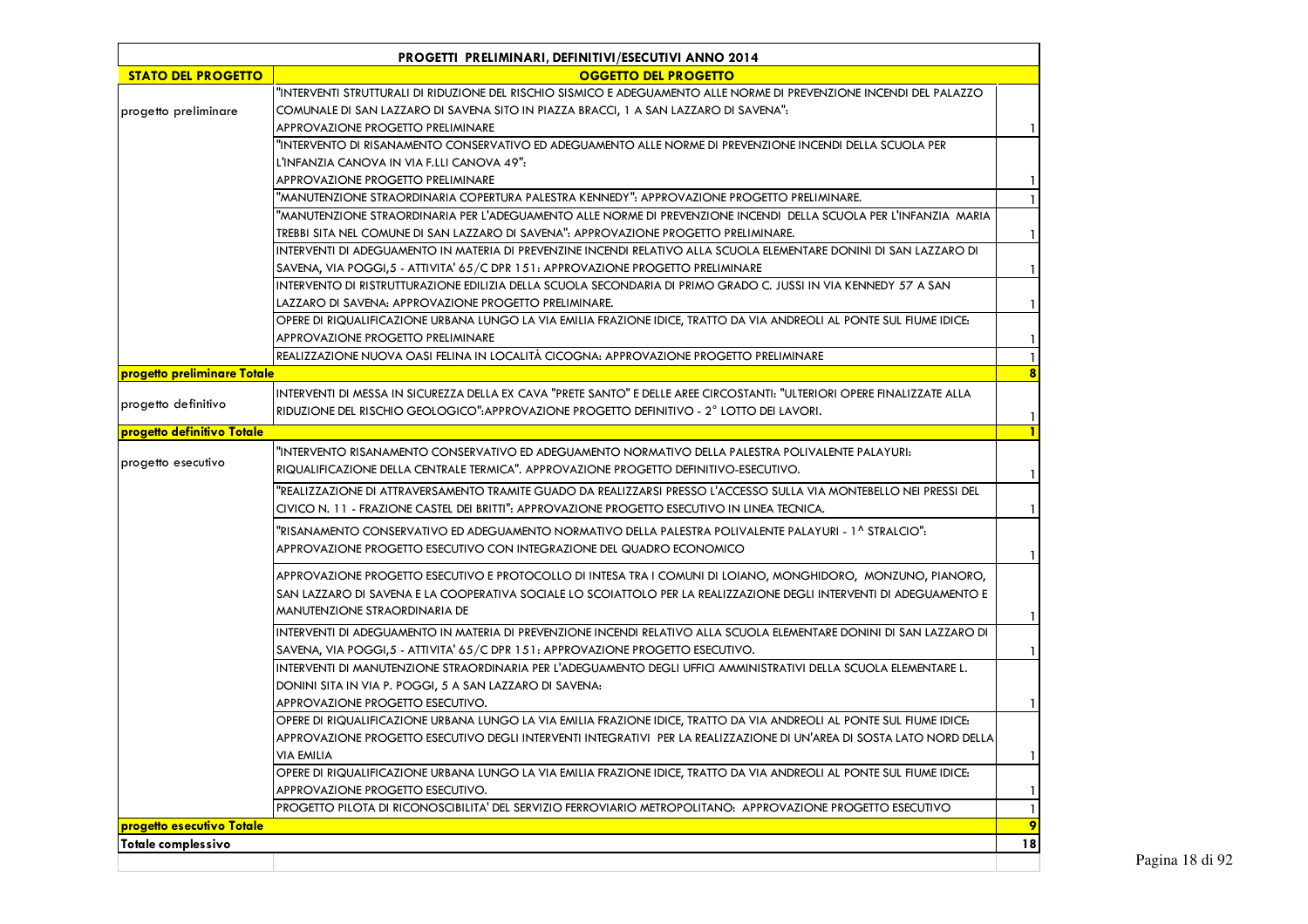| OBIETTIVI STRATEGICI 01.06 lavori Pubblici                                                                                                                                                                                                                                                                                                                                                                                                                                                                                                            |                                                                                                                                                                                                                                                                                                                                                                                                                                                                                                                                                                                                                                                                                                                                                                                                                                                                                                                                                                                                                                                                                                                                             |  |  |  |
|-------------------------------------------------------------------------------------------------------------------------------------------------------------------------------------------------------------------------------------------------------------------------------------------------------------------------------------------------------------------------------------------------------------------------------------------------------------------------------------------------------------------------------------------------------|---------------------------------------------------------------------------------------------------------------------------------------------------------------------------------------------------------------------------------------------------------------------------------------------------------------------------------------------------------------------------------------------------------------------------------------------------------------------------------------------------------------------------------------------------------------------------------------------------------------------------------------------------------------------------------------------------------------------------------------------------------------------------------------------------------------------------------------------------------------------------------------------------------------------------------------------------------------------------------------------------------------------------------------------------------------------------------------------------------------------------------------------|--|--|--|
| lo<br>Migliorare la gestione dell'opera pubblica<br>lo<br>Realizzare la banca dati informatizzata del patrimonio comunale<br>lo<br>Promuovere la qualità urbana attraverso il miglioramento delle condizioni di accessibilità e fruibilità<br>l.<br>Migliorare la qualità del patrimonio<br>lo<br>Sviluppo di forme alternative di finanziamento delle opere<br>lo<br>Potenziamento dei servizi interni di architettura e ingegneria<br>le<br>Miglioramento della capacità di risposta alle esigenze espresse dagli stakeholder del territorio.<br>lo | Supportare e favorire lo sviluppo dei programmi dell'Ente nel rispetto dei vincoli alle possibilità di pagamento imposti dal Patto di Stabilità                                                                                                                                                                                                                                                                                                                                                                                                                                                                                                                                                                                                                                                                                                                                                                                                                                                                                                                                                                                             |  |  |  |
| <b>AZIONI/PROGETTI PREVISTI PER LA REALIZZAZIONE DEL</b><br><b>STATO DI ATTUAZIONE FINALE</b><br><b>PROGRAMMA/FINALITA'</b>                                                                                                                                                                                                                                                                                                                                                                                                                           |                                                                                                                                                                                                                                                                                                                                                                                                                                                                                                                                                                                                                                                                                                                                                                                                                                                                                                                                                                                                                                                                                                                                             |  |  |  |
| 01.06 Lavori pubblici                                                                                                                                                                                                                                                                                                                                                                                                                                                                                                                                 |                                                                                                                                                                                                                                                                                                                                                                                                                                                                                                                                                                                                                                                                                                                                                                                                                                                                                                                                                                                                                                                                                                                                             |  |  |  |
| Informatizzazione delle attività di gestione dell'opera pubblica<br>con la finalità del controllo dello stato di avanzamento delle<br>singole fasi di un procedimento e integrazione dei flussi di<br>informazione tecnico / amministrativi tra i settori / aree coinvolte                                                                                                                                                                                                                                                                            | Sono state avviate le attività formative rivolte agli operatori tecnico-amministrativi per l'utilizzo dell' s.w.<br>gestionale.                                                                                                                                                                                                                                                                                                                                                                                                                                                                                                                                                                                                                                                                                                                                                                                                                                                                                                                                                                                                             |  |  |  |
| Progetto di riqualificazione per la mobilità ciclopedonale della<br>frazione Idice                                                                                                                                                                                                                                                                                                                                                                                                                                                                    | I lavori di realizzazione del percorso ciclopedonale sulla via Emilia dal ponte a via Andreoli sono stati ultimati<br>in data 17/10/2014. Nella primavera del 2015 potranno avere inizio anche i lavori per la realizzazione di<br>tre posti auto, inizialmente esclusi dall'appalto, grazie alle economie di spesa realizzate                                                                                                                                                                                                                                                                                                                                                                                                                                                                                                                                                                                                                                                                                                                                                                                                              |  |  |  |
| Progettazione e Direzione lavori degli interventi di nuove opere e<br>di manutenzione straordinaria ai diversi livelli con gruppi di lavoro<br>interni all'Amministrazione o misti                                                                                                                                                                                                                                                                                                                                                                    | Progettazione e direzione lavori svolti internamente:<br>Certificata in data 8/10/14 l'ultimazione dei lavori di manutenzione straordinaria per l'asfaltatura<br>$\bullet$<br>delle strade comunali: Jussi, Modena, Givanni XXIII, Repubblica, Vernizza, Galletta, Torreggiani, Rio<br>Polo, San Ruffillo, Del Rio, Edera; e delle strade bianche: Martiri di Pizzocalvo, Montebello,<br>Piombvarola, Russo e piazzale Chiesa di Castel de Britti<br>In data 05/05/2014 si sono conclusi i lavori di manutenzione straordinaria e abbattimento delle<br>barriere architettoniche di marciapiedi (vie Gramsci, Levi, Torreggiani, Casanova, Rimembranze,<br>Gorizia, Orlandi)<br>Il 24/06/2014 si sono conclusi i lavori relativi all'area di sgambatura cani in via Martiri delle Foibe.<br>$\bullet$<br>Progettazione con gruppo di lavoro misto (interno e professionisti esterni):<br>Progetto di riqualificazione della piazza Bracci e aree limitrofe - 1° stralcio - parco 2 agosto -<br>cofinanziato dalla Regione E.R.: è stato approvato il progetto definitivo con determina nr. 197 del<br>28/11/13. Lavori previsti per il 2015 |  |  |  |
| Riqualificazione del canile intercomunale di Loiano                                                                                                                                                                                                                                                                                                                                                                                                                                                                                                   | I lavori di riqualificazione sono conclusi come da verbale del 10/09/2014. In attesa dell'autorizzazione<br>paesaggistica da parte della Soprintendenza", è stata tuttavia rinviata al 2015 la realizzazione della strada<br>e piazzale di accesso                                                                                                                                                                                                                                                                                                                                                                                                                                                                                                                                                                                                                                                                                                                                                                                                                                                                                          |  |  |  |
| Revisione e aggiornamento del regolamento per gli incentivi alla<br>progettazione (art.92 del D.Lgs 163/2006)                                                                                                                                                                                                                                                                                                                                                                                                                                         | Alla luce delle recentissime modifiche legislative sul tema, occorre rivedere completamente la bozza di<br>regolamento già predisposta, rinviandone la stesura al 2015.                                                                                                                                                                                                                                                                                                                                                                                                                                                                                                                                                                                                                                                                                                                                                                                                                                                                                                                                                                     |  |  |  |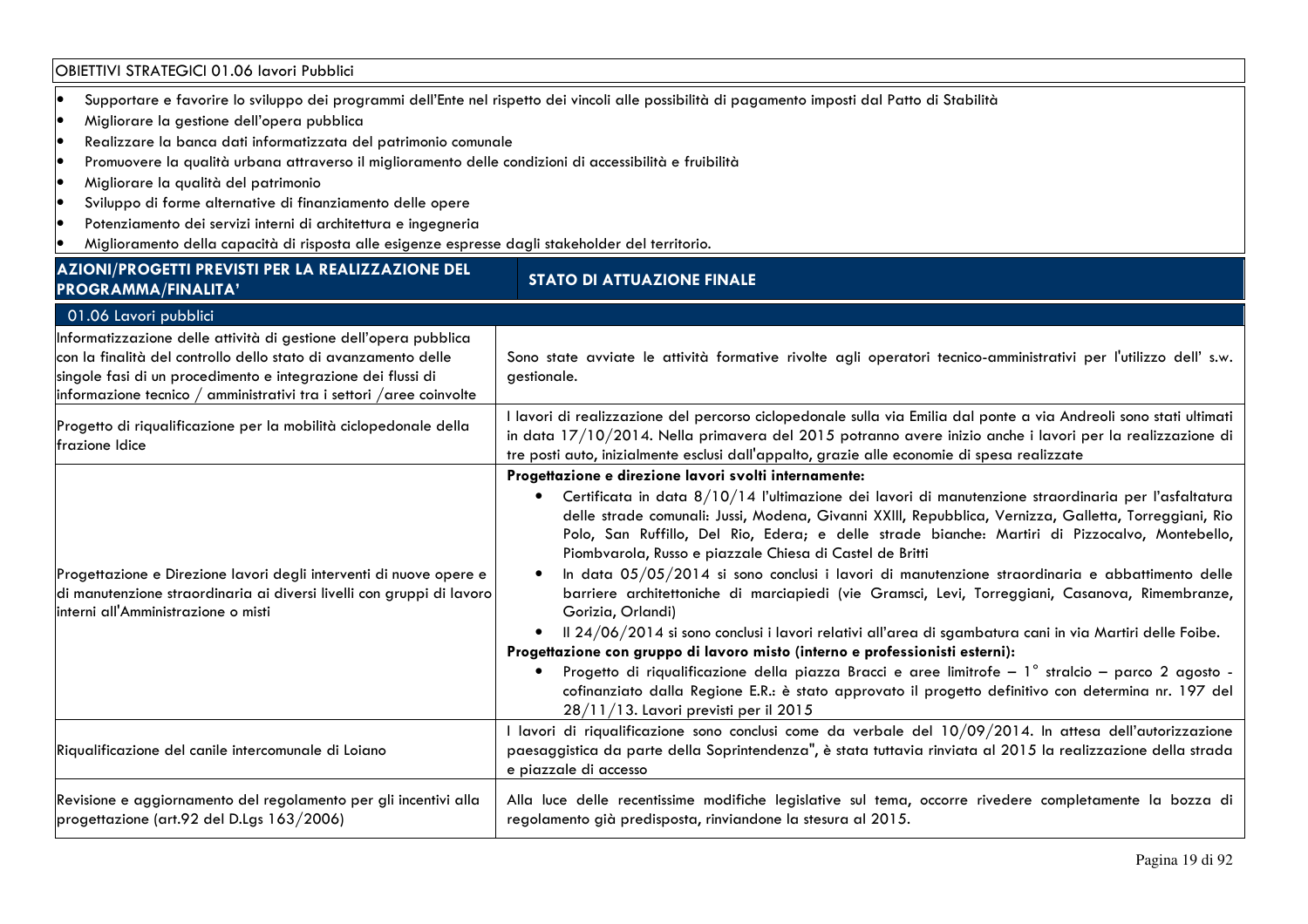OBIETTIVI STRATEGICI 01.06 Manutenzioni

•Prosecuzione nel particolare impegno finanziario e gestionale a favore delle manutenzioni nei limiti imposti dal patto di stabilità;

•Recupero di efficacia e di efficienza nella gestione del patrimonio comunale, anche attraverso il supporto di sistemi informatici gestionali;

•Prosecuzione nella ricerca di razionalizzazioni nei servizi manutentivi e nella gestione energetica che possano ulteriormente diminuire i costi di gestione degli edifici e degli impianti e portare benefici alla collettività anche sotto l'aspetto ambientale

| AZIONI/PROGETTI PREVISTI PER LA REALIZZAZIONE DEL<br>PROGRAMMA/FINALITA'                                                                                                                                                                                                                 |                                                                                                                                                                                                                                                                                                                                                                                                                                                                                                                                                                                                                                                                                                                                                                                                                                                                                                                                                                                                                                                                                                                          | <b>STATO DI ATTUAZIONE FINALE</b>                                                                                                                                                                                                                                                                                                                                                                                                                                                    |
|------------------------------------------------------------------------------------------------------------------------------------------------------------------------------------------------------------------------------------------------------------------------------------------|--------------------------------------------------------------------------------------------------------------------------------------------------------------------------------------------------------------------------------------------------------------------------------------------------------------------------------------------------------------------------------------------------------------------------------------------------------------------------------------------------------------------------------------------------------------------------------------------------------------------------------------------------------------------------------------------------------------------------------------------------------------------------------------------------------------------------------------------------------------------------------------------------------------------------------------------------------------------------------------------------------------------------------------------------------------------------------------------------------------------------|--------------------------------------------------------------------------------------------------------------------------------------------------------------------------------------------------------------------------------------------------------------------------------------------------------------------------------------------------------------------------------------------------------------------------------------------------------------------------------------|
| 01.06 Manutenzioni                                                                                                                                                                                                                                                                       |                                                                                                                                                                                                                                                                                                                                                                                                                                                                                                                                                                                                                                                                                                                                                                                                                                                                                                                                                                                                                                                                                                                          |                                                                                                                                                                                                                                                                                                                                                                                                                                                                                      |
| Prosecuzione nell'attuazione del programma pluriennale di<br>adeguamento normativo e messa in sicurezza del patrimonio<br>comunale                                                                                                                                                       | Scuole elementari Donini: il comando provinciale dei Vigili del Fuoco, esaminato il progetto, ha rilasciato il parere<br>favorevole ed ha approvato il progetto esecutivo, per l'attuazione degli interventi necessari per l'ottenimento delle<br>certificazioni.<br>Gli interventi verranno attuati a partire dall'anno 2015.<br>Scuola per l'infanzia CANOVA: si prevede di eseguire gli interventi nel periodo estivo 2015.<br>Nel frattempo, è stata avviata la progettazione per l'attuazione delle procedure per l'ottenimento dei certificati.<br>Scuole Rodari: a seguito dell'analisi della vulnerabilità sismica del patrimonio scolastico sono stati conclusi a settembre gli<br>interventi di miglioramento sismico.<br>Nido Maria Trebbi: completati nell'estate 2014 gli interventi di manutenzione straordinaria per l'adeguamento normativo<br>alla prevenzione incendi (annualità 2014).<br>Scuola elementare Pezzani: completati nell'estate 2014 gli interventi di manutenzione straordinaria per l'adeguamento<br>alle norme di prevenzione incendi.<br>Palayuri: lavori conclusi in data 24/09/2014 |                                                                                                                                                                                                                                                                                                                                                                                                                                                                                      |
| Qualificata e tempestiva programmazione dei tempi di<br>realizzazione delle opere previste nel Piano degli investimenti<br>2013-2015 e/o in esercizi precedenti al fine di assicurare una<br>pianificazione dei pagamenti in c/c adeguata ai fini del<br>rispetto del Patto di Stabilità |                                                                                                                                                                                                                                                                                                                                                                                                                                                                                                                                                                                                                                                                                                                                                                                                                                                                                                                                                                                                                                                                                                                          | La programmazione è stata regolarmente sviluppata e aggiornata alla luce dell'effettivo andamento delle entrate. Il<br>budget risulta liquidato per euro 3.912.860,20 su 4.340.475,35 pari al 90,15%                                                                                                                                                                                                                                                                                 |
| Integrazione delle banche dati e dei relativi flussi informativi<br>della gestione amministrativa e tecnica del patrimonio e della<br>relativa gestione contabile, finanziaria ed economica (obiettivo<br>biennale)                                                                      |                                                                                                                                                                                                                                                                                                                                                                                                                                                                                                                                                                                                                                                                                                                                                                                                                                                                                                                                                                                                                                                                                                                          | Il progetto è attualmente sospeso in attesa di procedere con le fasi successive di verifica della bozza di armonizzazione<br>della banca dati con i centri di costo e le relative unità patrimoniali                                                                                                                                                                                                                                                                                 |
| Definizione della formula contrattuale idonea per il servizio di<br>gestione pluriennale degli impianti di pubblica illuminazione<br>comunali finalizzata all'efficientamento e al risparmio<br>energetico                                                                               | d'approvazione.                                                                                                                                                                                                                                                                                                                                                                                                                                                                                                                                                                                                                                                                                                                                                                                                                                                                                                                                                                                                                                                                                                          | Dopo una prima valutazione di convenienza dell'appalto Consip, si è proceduto con l'aggiudicazione della convenzione da<br>parte di Consip stessa, avvenuta il 14/11/14 e con la richiesta del preliminare di fornitura inviata in data 17/11/14. Il<br>PDI è stato trasmesso all'amministrazione in data 19/02/2015. L'offerta è stata valutata non conveniente per<br>l'Amministrazione la quale ha deciso di finanziare direttamente gli interventi nel bilancio 2015-17 in corso |
| Disciplinare tecnico prestazionale ed economico delle opere<br>pubbliche realizzate da terzi per l'orientamento del progetto<br>alla manutenibilità del bene e all'aggiornamento della banca<br>dati patrimoniale - manutentiva                                                          |                                                                                                                                                                                                                                                                                                                                                                                                                                                                                                                                                                                                                                                                                                                                                                                                                                                                                                                                                                                                                                                                                                                          | Nel corso del 2014 è stato redatto il programma di lavoro. Finalità del documento è quella di stabilire gli standard<br>tecnici di riferimento da richiedere a tutti i soggetti attuatori privati e/o pubblici nella realizzazione di opere pubbliche.                                                                                                                                                                                                                               |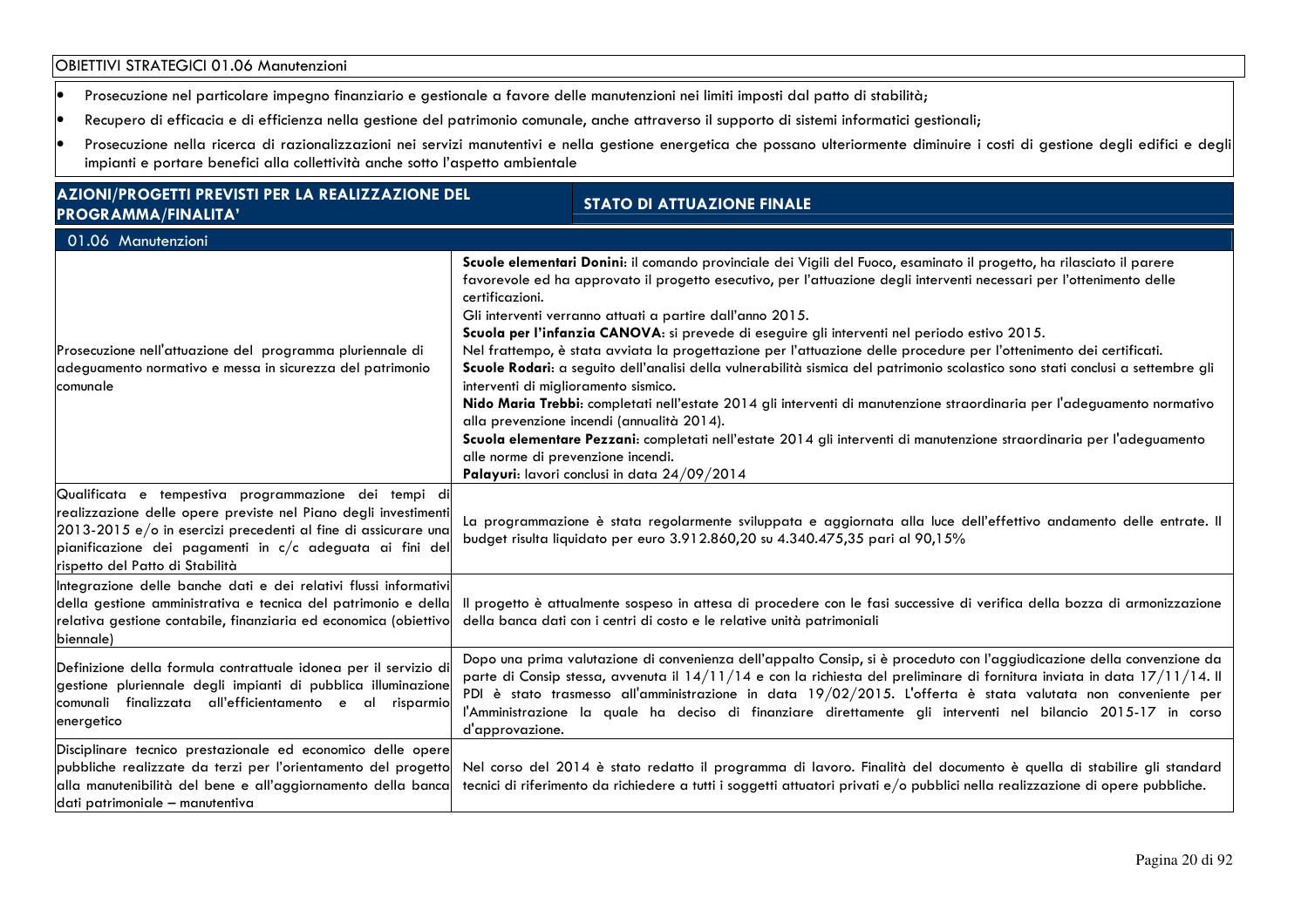# **PROGRAMMA 01 07 Elezioni e consultazioni popolari – Anagrafe e stato civile**

#### FINALITA' DEL PROGRAMMA

 Amministrazione e funzionamento dell'anagrafe e dei registri di stato civile. Comprende le spese per la tenuta e l'aggiornamento dei registri della popolazione residente e dell'A.I.R.E. (Anagrafe Italiani Residenti all'Estero), il rilascio di certificati anagrafici e carte d'identità, l'effettuazione di tutti gli atti previsti dall'ordinamento anagrafico, quali l'archivio delle schede anagrafiche individuali, di famiglia, di convivenza, certificati storici; le spese per la registrazione degli eventi di nascita, matrimonio, morte e cittadinanza e varie modifiche dei registri di stato civile. Comprende le spese per notifiche e accertamenti domiciliari effettuati in relazione ai servizi demografici. Amministrazione e funzionamento dei servizi per l'aggiornamento delle liste elettorali, il rilascio dei certificati di iscrizione alle $\vert$ liste elettorali, l'aggiornamento degli albi dei presidenti di seggio e degli scrutatori. Comprende le spese per consultazioni elettorali e popolari.

#### SINTESI DEI PRINCIPALI SERVIZI EROGATI PER LA REALIZZAZIONE DEL PROGRAMMA

- 1. Tenuta e aggiornamento schedario anagrafe popolazione residente e A.I.R.E.
- 2. Tenuta e aggiornamento Registri Stato Civile
- 3. Tenuta e aggiornamento registro DAT
- 4. Ricezione dichiarazioni di separazione e divorzio
- 5. Rilascio certificazioni anagrafiche e di stato civile; autentiche di firme e copie
- 6. Rilascio di informative/comunicazioni ad altre amministrazioni pubbliche in applicazione della decertificazione posta in essere dalle disposizioni della L. 183/2011
- 7. Attività di toponomastica
- 8. Tenuta e aggiornamento liste elettorali
- 9. Gestione elezioni politiche e amministrative e consultazioni referendarie
- 10. Tenuta e aggiornamento albo dei Presidenti di seggio, degli Scrutatori e dei Giudici popolari
- 11. Adempimenti connessi alla Leva Militare
- 12. Adempimenti connessi all'erogazione di provvidenze pensionistiche ed economiche dell'INPS e dello Stato
- 13. Attività connesse alle rilevazioni statistiche demografiche per conto dell'I.S.T.A.T.
- 14. Attività non istituzionali finalizzate al miglioramento della qualità dei servizi erogati
- 15. Gestione, nei tempi previsti, di tutte le competenze connesse al soggiorno dei cittadini UE che, con dlgs 30/07, sono passate dalle Questure ai servizi demografici
- 16. Gestione Portale Servizi Demografici ( autocertificazione on-line stato della pratica informative sui servizi demografici cambio di abitazione)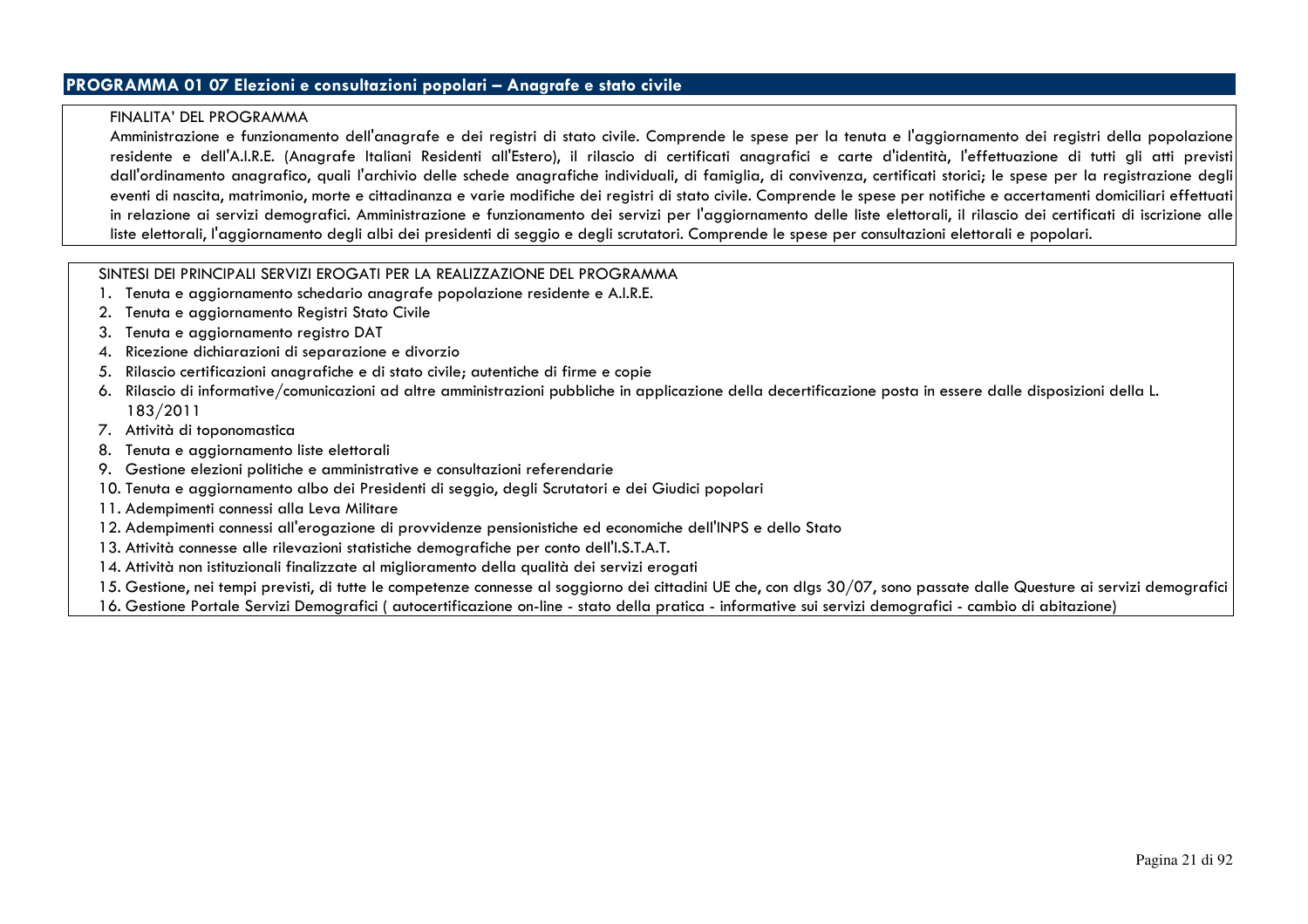# **PRINCIPALI INDICATORI DI OUTPUT DEL PROGRAMMA**

| <b>INDICATORI</b>                                                       | <b>ESER CIZIO</b> |        |  |
|-------------------------------------------------------------------------|-------------------|--------|--|
|                                                                         | 2013              | 2014   |  |
| A0600.18 - Atti di nascita                                              | 307               | 290    |  |
| A0600.19 - Atti di morte                                                | 376               | 426    |  |
| A0600.14 - Variazioni anagrafiche a seguito movimento naturale          | 815               | 855    |  |
| A0600.20 - Atti di matrimonio                                           | 151               | 172    |  |
| A0600.22 - Atti di cittadinanza                                         | 82                | 100    |  |
| A0600.08 - Pratiche immigrazione                                        | 1.054             | 990    |  |
| A0600.09 - Pratiche emigrazione                                         | 1.028             | 790    |  |
| A0600.10 - Pratiche AIRE                                                | 377               | 182    |  |
| A0600.01 - Certificati emessi                                           | 25.710            | 24.781 |  |
| A0600.02 - Certificati di Stati di famiglia                             | 2.003             | 1.885  |  |
| A0600.03 - Certificati di Residenza                                     | 1.330             | 1.250  |  |
| A0600.04 - Certificati Carte d'Identita                                 | 4.372             | 5.450  |  |
| A0600.32 - Comunicazioni Cdl in scadenza                                | 3.417             | 3.074  |  |
| A0600.23 - Permessi e autorizz. seppellimento e trasporto salme         | 265               | 298    |  |
| A0600.72 - Nr.richieste abilitazioni portale serv.demografici           | 34                | 26     |  |
| A0499.03 - Nr. iscritti (maschi+femmine) alle liste elettorali al 31/12 | 25.641            | 25.542 |  |
| A0499.04 - Certificazioni elettorali cumulative proposte legge e refer  | 834               | 3.571  |  |
| A0499.01 - Iscrizioni-cancellazioni-variaz. dati elettorali comunali    | 4.158             | 4.764  |  |

| <b>ACCESSI AI SERVIZI ON LINE DEL SETTORE ANAGRAFE</b>      |         |      | % accessi on line per tipologia di richiesta anno                        |
|-------------------------------------------------------------|---------|------|--------------------------------------------------------------------------|
| <b>Servizio</b>                                             | 2013    | 2014 | 201 Serimento albo<br>Consultazion<br>inserimento albo<br>dati anagrafic |
| Consultazione dati anagrafici                               |         |      | presidenti di<br>scrutatori di<br>seggio<br>seggio<br>Richiesta          |
| Richiesta certificato con timbro digitale con bollo         | $\circ$ | 27   | $0\%$<br>Autocertificazion<br>e precompilata                             |
| Richiesta certificato con timbro digitale senza bollo       | 47      | 275  | 2%                                                                       |
| Richiesta di Autocertificazione precompilata                | l Ol    |      |                                                                          |
| Richiesta di inserimento nell'albo dei presidenti di seggio |         |      |                                                                          |
| Richiesta di inserimento nell'albo dei scrutatori di seggio |         |      | Richiesta                                                                |
| Prenotazione denuncia di nascita                            |         |      | certificato<br>timbro digitale-                                          |
| Richiesta di cancellazione dall'albo elettorale             |         |      | senza bollo<br>86%                                                       |
| <mark>'Totale complessivo'</mark>                           | 95      | 325  |                                                                          |



OBIETTIVI STRATEGICI 01.07 – anagrafe e stato civile

•Prosecuzione del percorso di implementazione di progetti innovativi e strumenti di semplificazione anche attraverso on line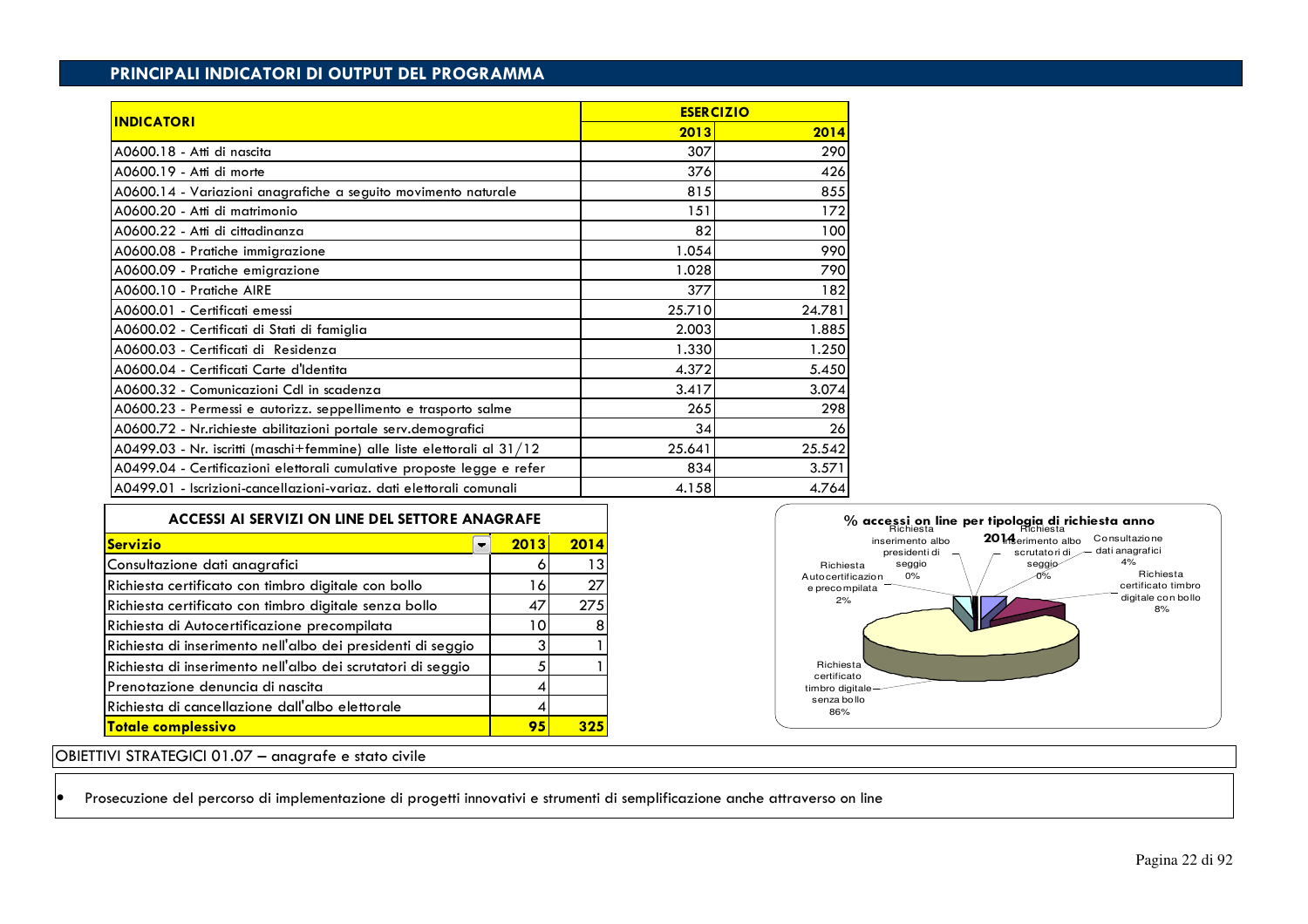#### FINALITA' DEL PROGRAMMA

Amministrazione e funzionamento delle attività per la realizzazione di quanto previsto nella programmazione statistica locale e nazionale, per la diffusione dell'informazione statistica, per la realizzazione del coordinamento statistico interno all'ente, per il controllo di coerenza, valutazione ed analisi statistica dei dati in possesso dell'ente, per la promozione di studi e ricerche in campo statistico, per le attività di consulenza e formazione statistica per gli uffici dell'ente. Amministrazione e funzionamento delle attività a supporto, per la manutenzione e l'assistenza informatica generale, per la gestione dei documenti informatici (firma digitale, posta elettronica certificata ecc.) e per l'applicazione del codice dell'amministrazione digitale (D. Lgs. 7 marzo 2005 n° 82). Comprende le spese per il coordinamento e il supporto generale ai servizi informatici dell'ente, per lo sviluppo, l'assistenza e la manutenzione dell'ambiente applicativo (sistema operativo e applicazioni) e dell'infrastruttura tecnologica (hardware ecc.) in uso presso l'ente e dei servizi complementari (analisi dei fabbisogni informatici, monitoraggio, formazione ecc.). Comprende le spese per la definizione, la gestione e lo sviluppo del sistema informativo dell'ente e del piano di e-government, per la realizzazione e la manutenzione dei servizi da erogare sul sito web istituzionale dell'ente e sulla intranet dell'ente. Comprende le spese per la programmazione e la gestione degli acquisti di beni e servizi informatici e telematici con l'utilizzo di strumenti convenzionali e di e-procurement. Comprende le spese per i censimenti (censimento della popolazione, censimento dell'agricoltura, censimento dell'industria e dei servizi).

#### SINTESI DEI PRINCIPALI SERVIZI EROGATI PER LA REALIZZAZIONE DEL PROGRAMMA

Progettazione tecnica di sviluppo e implementazione del sistema informativo comunale

Attivazione delle risorse informatiche comunali

 Attività connesse allo sviluppo della componente software del sistema informativo al fine di garantire il massimo sfruttamento delle potenzialità degli strumenti informatici

a disposizione

Gestione e amministrazione della rete e degli apparati H.W. e S.W. che la compongono (C.E.D.)

Interventi per la soluzione di problemi riguardanti il funzionamento del sistema informativo

Sviluppo tecnologico e telematica

Gestione tecnica della Telefonia fissa e mobile comunale

 Realizzazione gare associate per acquisto servizi associati e gestione dei fornitori e del contratto sui servizi acquistati (es. Gara Assistenza HW associata e cquisto associato di prodotti informatici per il SIA).

# **PRINCIPALI INDICATORI DI OUTPUT DEL PROGRAMMA**

| <b>PC TOTALI IN USO</b>                                                     |      | 2014         |
|-----------------------------------------------------------------------------|------|--------------|
|                                                                             |      | (consuntivo) |
| PC a servizio dell'utenza (Computer house, Biblioteca, Informagiovani ecc.) | 69   | 69           |
| PC in uso presso gli uffici comunali e presso i dipendenti                  | 275  | 279          |
| PC in uso presso gli organi istituzionali                                   | ا ا  | 11           |
| <b>TOTALE</b>                                                               | 355  | 359          |
| <b>INDICATORI DI EFFICACIA</b>                                              |      | 2014         |
|                                                                             |      | (consuntivo) |
| Nr. dipendenti in servizio/Nr. personal computer                            | 0,97 | 0,95         |
| Nr. personal computer/Nr. dipendenti in servizio                            | 1,03 | 1,05         |

Pagina 23 di 92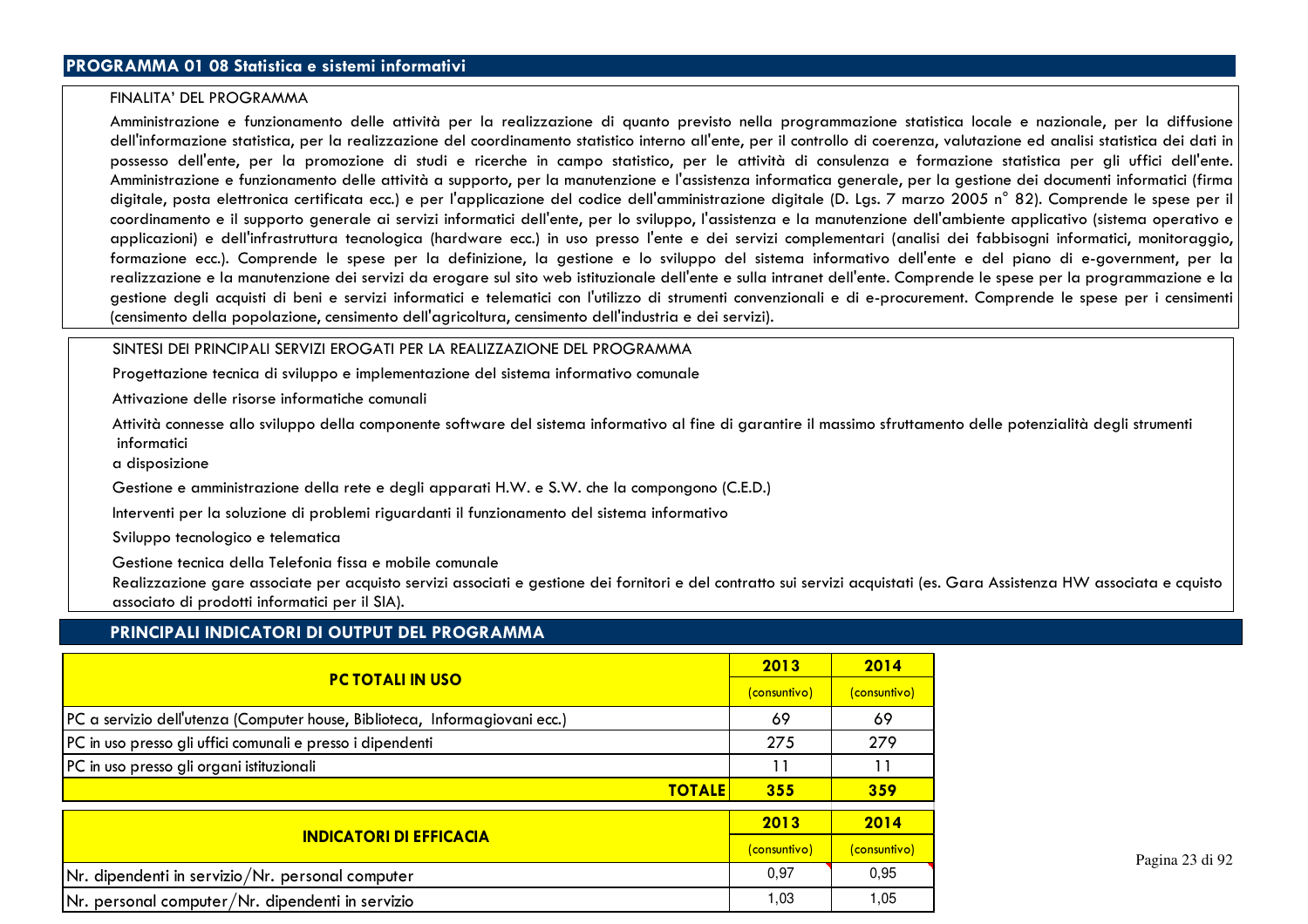#### OBIETTIVI STRATEGICI 01.08 – statistica e servizi informativi

•Prosecuzione dei progetti di dematerializzazione dei processi

•Rafforzare la gestire associata della funzione informatica tramite il SIA per una maggiore efficienza ed efficacia, creando grazie alle nuove tecnologie i presupposti anche per un adeguato sviluppo del territorio e dare un contributo all'integrazione e all'armonizzazione dei sistemi informativi e all'omogeneizzazione dei servizi informatici dei Comuni aderenti, fornendo a condizioni economicamente vantaggiose un servizio adeguato ed efficiente per la gestione dei sistemi informativi dei singoli enti, realizzando possibili economie di scala nella gestione integrata dei sistemi informativi e favorendo la realizzazione di progetti innovativi informatici e telematici;

- •Dispiegare servizi on-line da mettere a disposizione di cittadini e imprese per facilitare l'accesso ai servizi tramite l'uso delle nuove tecnologie;
- • Promuovere una nuova evoluzione del sito web istituzionale finalizzato anche alla realizzazione di una Rete Civica Comunale, ovvero di una iniziativa telematica civica in cui l'Amministrazione mette a sistema le proprie iniziative telematiche e promuove la realizzazione di una rete aperta ai contributi di tutti i soggetti presenti sul territorio (cittadini, associazioni, imprese, scuole, ecc…) allo scopo di realizzare una rete in cui il territorio possa riconoscersi, identificarsi ed esprimersi;
- • Realizzazione della Metropolitan Area Network (MAN) del Comune di S. Lazzaro integrata con rete pubblica Wi-Fi per navigazione internet gratuita per la cittadinanza su aree pubbliche

| <b>AZIONI/PROGETTI PREVISTI PER LA REALIZZAZIONE DEL</b><br><b>PROGRAMMA/FINALITA'</b>                                                                                         | <b>STATO DI ATTUAZIONE FINALE</b>                                                                                                                                                                                                                                                                                                                                                                                                                        |
|--------------------------------------------------------------------------------------------------------------------------------------------------------------------------------|----------------------------------------------------------------------------------------------------------------------------------------------------------------------------------------------------------------------------------------------------------------------------------------------------------------------------------------------------------------------------------------------------------------------------------------------------------|
| Incremento delle prestazioni e della velocità della connessione<br>di rete sicura (VPN) tra i sistemi informatici dei Comuni di San<br>llazzaro e Ozzano                       | Il collegamento a 100 Mbit utilizzato in precedenza, è stato sostituito dalla VPN tra i due Comuni del SIA e<br>incrementato a 1 GB. La VPN così incrementata, è disponibile e funzionante dal 20 giugno 2014.                                                                                                                                                                                                                                           |
| Migrazione dei servizi server applicativi del Comune di<br>Ozzano sull'infrastruttura (server farm) del SIA                                                                    | Le attività di migrazione dei server applicativi del Comune di Ozzano sull'infrastruttura del SIA, sono state<br>completate dal 10 dicembre 2014                                                                                                                                                                                                                                                                                                         |
| Relazione sulla verifica di compatibilità e di funzionamento con<br>il sistema informatico del SIA (Citrix) di postazioni di lavoro con<br>sistema operativo open-source Linux | La verifica di compatibilità col sistema del SIA e di funzionamento di pc con il sistema operativo open-source Linux<br>è stata completata.                                                                                                                                                                                                                                                                                                              |
| Studio di fattibilità e relativa analisi sulla possibilità di<br>migrazione alla suite gratuita di produttività individuale<br>OpenOffice per i Comuni del SIA                 | Lo studio di fattibilità è stato analizzato in collaborazione con il supporto di una ditta esterna esperta in materia.<br>A tal fine sono state raccolte tutte le informazioni in possesso del Ced ed è stato analizzato un campione<br>rappresentativo di documenti d'uso comune prodotti con MS Office e predisposto un questionario somministrato<br>online agli utenti dei 2 Comuni del SIA. Lo studio di fattibilità è terminato il 30 ottobre 2014 |
| Avvio dei servizi on line selezionati dalla Giunta: iscrizione ai<br>servizi parascolastici                                                                                    | Il SIA con determinazione n. 65 del $15/12/2014$ ha acquistato la soluzione software di Modulistica online<br>individuata dal Settore Comunicazione e da Sophia, con i quali è stata pianificata la relativa implementazione<br>per avere la soluzione a regime entro giugno 2015 per l'iscrizione online ai servizi extrascolastici.                                                                                                                    |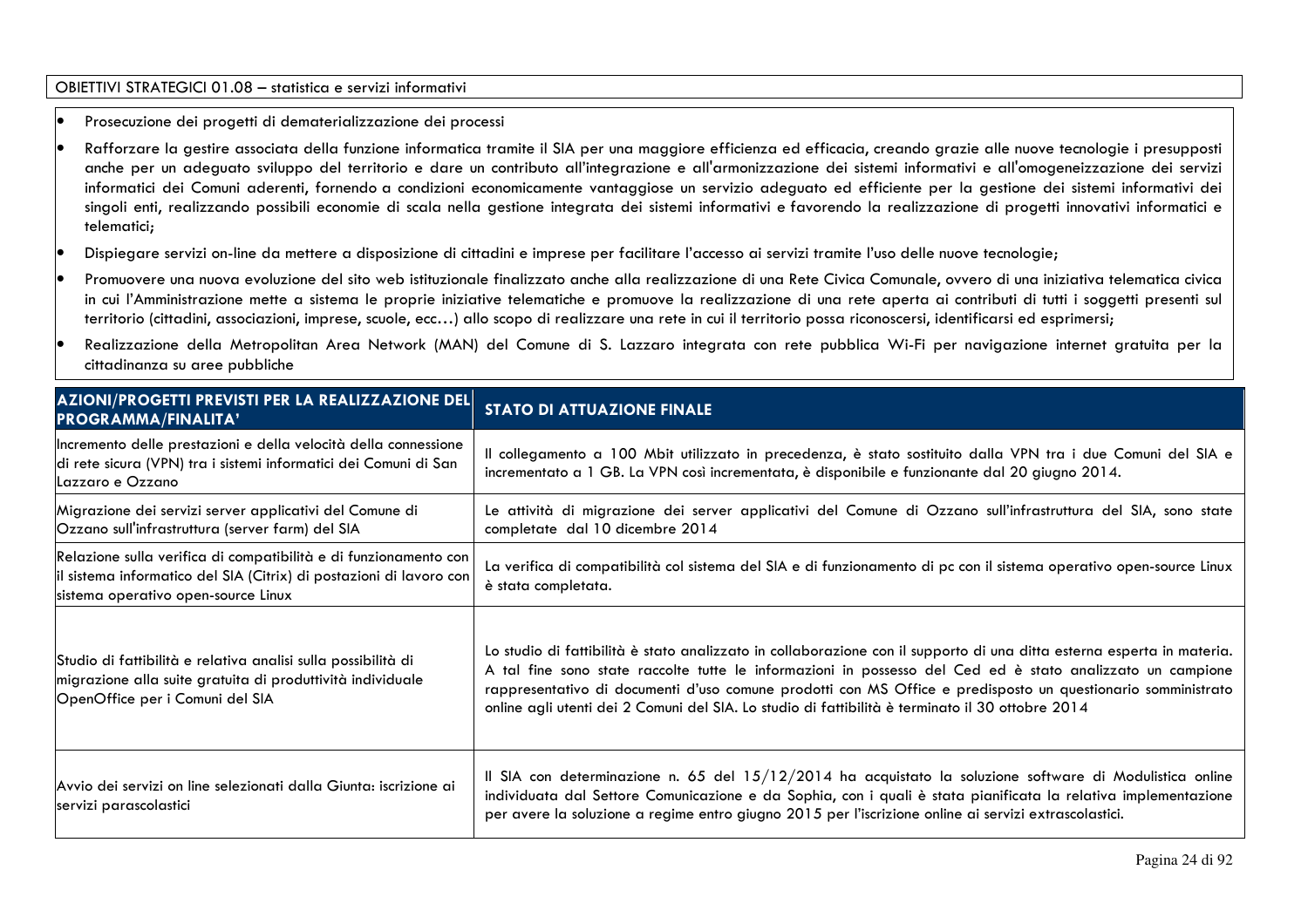# **PROGRAMMA 01 10 Risorse Umane**

#### FINALITA' DEL PROGRAMMA

 Amministrazione e funzionamento delle attività a supporto delle politiche generali del personale dell'ente. Comprende le spese: per la programmazione dell'attività di formazione, qualificazione e aggiornamento del personale; per il reclutamento del personale; per la programmazione della dotazione organica, dell'organizzazione del personale e dell'analisi dei fabbisogni di personale; per la gestione della contrattazione collettiva decentrata integrativa e delle relazioni con le organizzazioni sindacali; per il coordinamento delle attività in materia di sicurezza sul lavoro. Non comprende le spese relative al personale direttamente imputabili agli specifici programmi di spesa delle diverse missioni.

#### SINTESI DEI PRINCIPALI SERVIZI EROGATI PER LA REALIZZAZIONE DEL PROGRAMMA

#### •**Formulazione delle politiche del personale in termini di:**

- ⇒ Determinazione della dotazione organica<br>→ Definizione delle modalità di conertura de
- ⇒ Definizione delle modalità di copertura della dotazione<br>→ Definizione e contrattazione con le OO SS PSL degli i:
- ⇒ Definizione e contrattazione con le OO.SS. RSU degli istituti contrattuali rientranti nella contrattazione decentrata<br>→ Progottazione dei sistemi e dei percersi esamizzativi necessari per l'attuazione dei contratti pa
- ⇒ Progettazione dei sistemi e dei percorsi organizzativi necessari per l'attuazione dei contratti nazionali e decentrati relativi al personale, ai dirigenti e al<br>segretario generale segretario generale

#### •**Gestione dello stato giuridico e del trattamento economico del personale dipendente**

- ⇒ Reclutamento del personale<br>→ Cestione dei persorsi di cari
- ⇒ Gestione dei percorsi di carriera<br>→ Trattamente economico
- ⇒ Trattamento economico
- ⇒ Quiescenza<br>Li nubblica utilit

#### •**Lavori di pubblica utilità**

⇒ Gestione della convenzione con il Tribunale di Bologna per l'inserimento di condannati nei lavori di pubblica utilità

#### •**Sviluppo organizzativo**

- ⇒ Definizione del piano dei fabbisogni di personale dell'Ente<br>→ Progottazione e revisione erganizzativa dell'Ente
- ⇒ Progettazione e revisione organizzativa dell'Ente
- ⇒ Programmazione, coordinamento e gestione della formazione del personale<br>→ Costione del sistema di incentivazione del personale
- ⇒ Gestione del sistema di incentivazione del personale<br>→ Progettazione e miglioramento dei processi
- ⇒ Progettazione e miglioramento dei processi
- $\Rightarrow$  Progettazione di azioni di miglioramento del "clima organizzativo"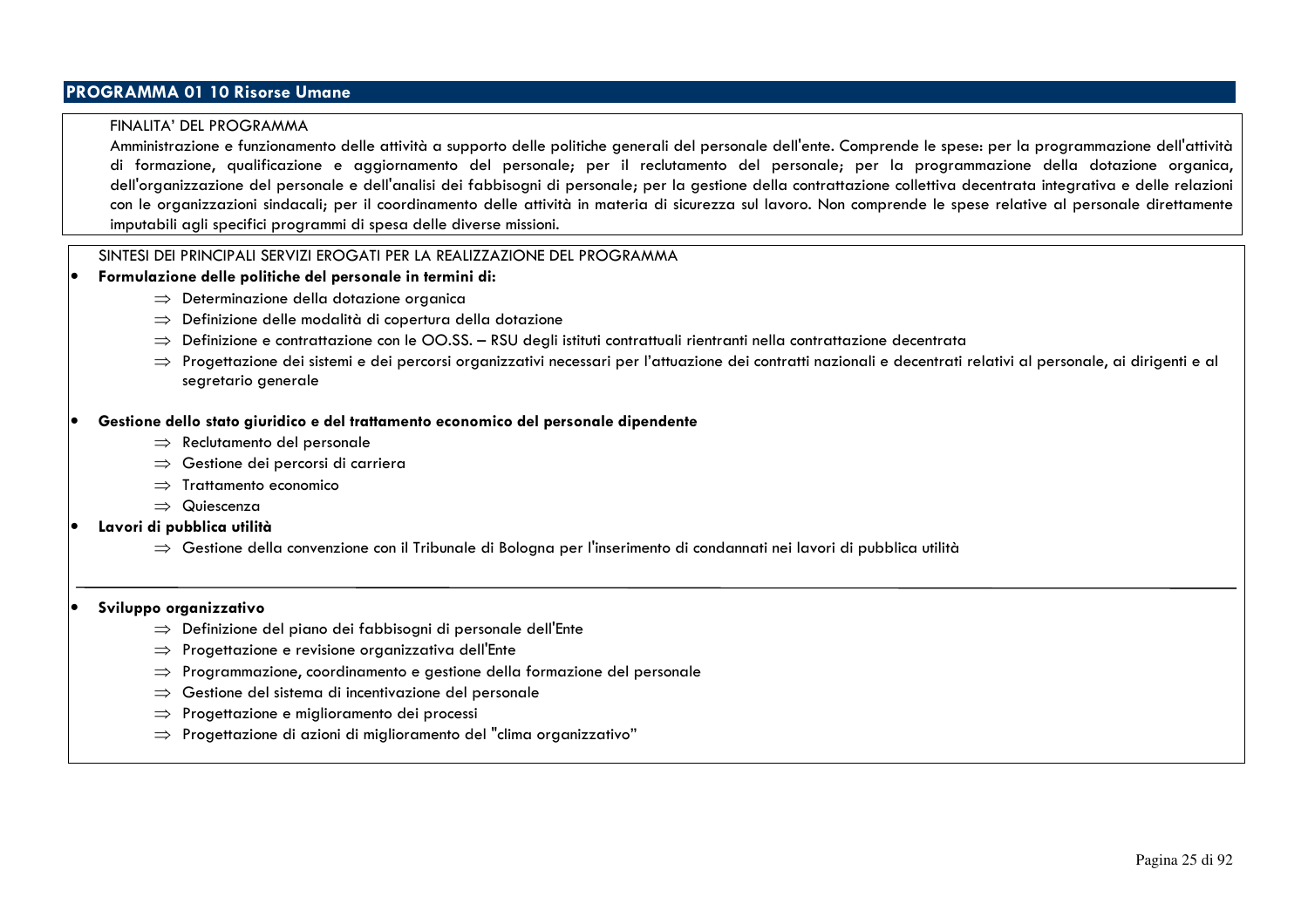# **PRINCIPALI INDICATORI DI OUTPUT DEL PROGRAMMA**

| <b>INDICATORI - GESTIONE RISORSE UMANE</b>                                                                       | <b>ESERCIZIO</b> |      |
|------------------------------------------------------------------------------------------------------------------|------------------|------|
|                                                                                                                  | 2013             | 2014 |
| Nr. dipendenti in servizio                                                                                       | 250              | 245  |
| Nr. mobilità interne effettuate                                                                                  |                  |      |
| Nr. assunzioni con concorso o selezione pubblica o mobilità esterna                                              | O                |      |
| Nr. complessivo concorsi banditi                                                                                 | 16               |      |
| Numero candidati iscritti (numero complessivo di domande pervenute)                                              | 218              | 94   |
| Numero candidati presenti alla prima prova (compresa eventuale preselezione)                                     | 149              | 45   |
| Nr. assunzioni a tempo determinato (escluse proroghe e CFL)                                                      |                  | 15   |
| Lavori di pubblica utilità: numero di istruttorie per disponibilità rilasciate                                   |                  |      |
| Lavori di pubblica utilità: numero di lavoratori presi in carico                                                 |                  |      |
| Nr. visite fiscali effettuate                                                                                    | <b>76</b>        | 67   |
| Nr. segnalazioni ai responsabili -dirigenti realtivi ad inadempimenti rispetto alle<br>disciplina della malattia |                  |      |
| Nr dipendenti titolari di permessi per L104/92 al 31/12                                                          | 24               | 26   |
| Nr.certificati rilasciati                                                                                        | 48               | 51   |
| Nr. accertamenti sanitari effettuati ai sensi della L.626/94 (persone)                                           | 103              | 141  |
| Nr.accordi sindacali firmati                                                                                     |                  |      |
| Nr. pratiche pensioni espletate                                                                                  |                  |      |
| Nr. Trattamenti di Fine Rapporto gestiti                                                                         | 18               | 29   |

# **INDICATORI SVILUPPO ORGANIZZATIVO – FORMAZIONE DEL PERSONALE**

| <b>ANNO</b> | <b>Aree tematiche</b><br>$\overline{\phantom{a}}$ | Nr. dipendenti<br>formati | Ore medie di<br>lezione pro-<br>capite | Ore Uomo di<br>Frequenza |
|-------------|---------------------------------------------------|---------------------------|----------------------------------------|--------------------------|
|             | 2013 Giuridico-normativa generale                 | 426                       | 5,38                                   | 2.092,00                 |
|             | Economica Finanziaria                             | 134                       | 3,63                                   | 487,00                   |
|             | Tecnico-specialistica                             | 24                        | 15,50                                  | 289,00                   |
|             | Organizzazione e personale                        | 21                        | 13,29                                  | 261,00                   |
|             | Comunicazione                                     | 3                         | 11,33                                  | 34,00                    |
| 2013 Totale |                                                   | 608                       | 5,70                                   | 3.163,00                 |
|             | 2014 Giuridico-normativa generale                 | 298                       | 13,31                                  | 1.844,00                 |
|             | Economica Finanziaria                             | 210                       | 9,38                                   | 1.106,00                 |
|             | Comunicazione                                     | 52                        | 10,54                                  | 467,00                   |
|             | Tecnico-specialistica                             | 37                        | 11,57                                  | 424,00                   |
|             | Organizzazione e personale                        | 6                         | 14,17                                  | 83,00                    |
|             | Informatica e telematica                          | $\mathbf{2}$              | 16,50                                  | 33,00                    |
| 2014 Totale |                                                   | 605                       | 11,62                                  | 3.957,00                 |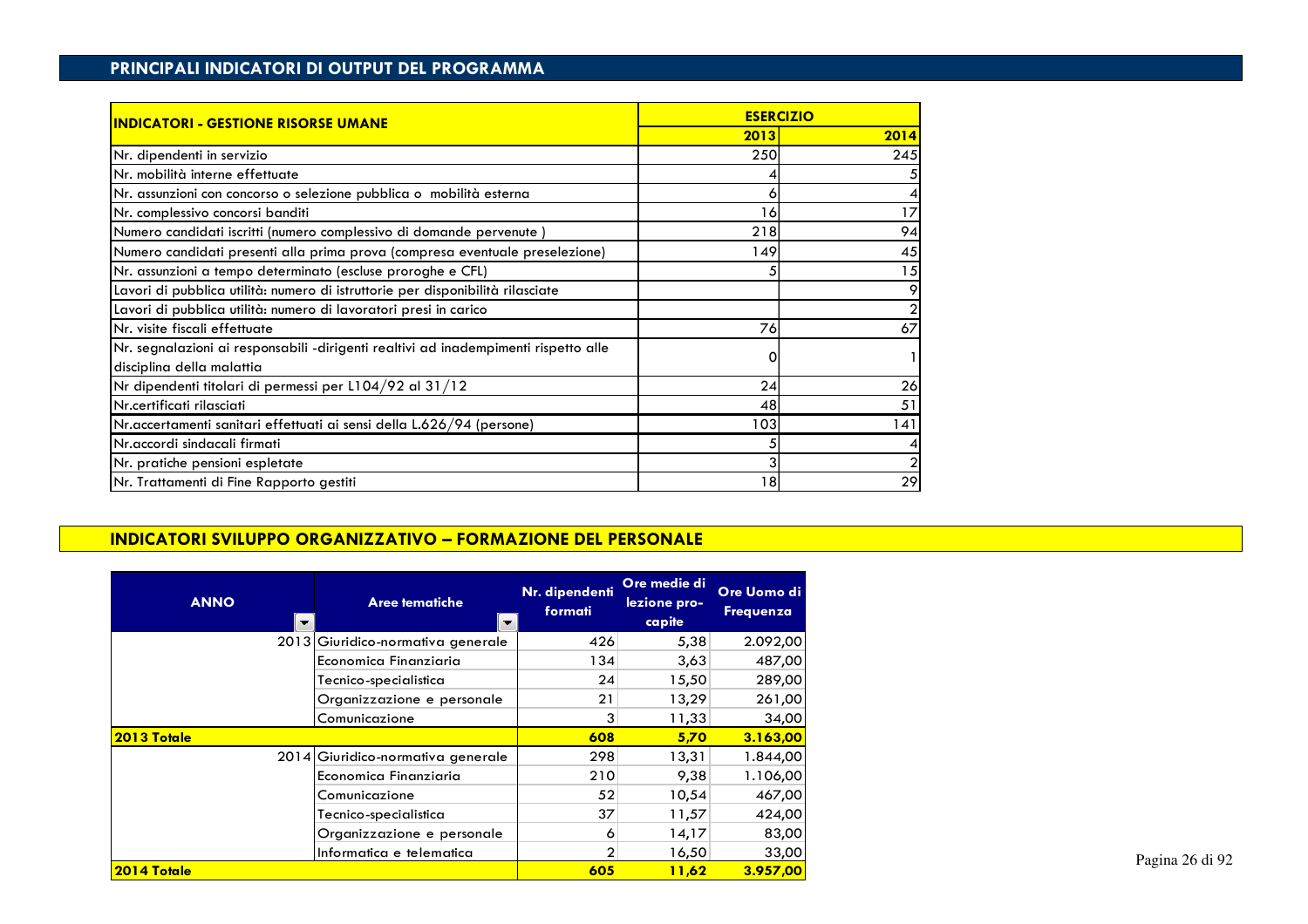- •Proseguire le azioni finalizzate alla riduzione tendenziale della spesa di personale
- • Orientare le risorse umane all'evoluzione dell'Ente valorizzando in tal senso gli strumenti del contratto nazionale e decentrato, ed in particolare gli istituti contrattuali integrativi ed il sistema delle responsabilità
- Implementazione di una banca delle competenze tecnico-specialistiche e relazionali-comportamentali del personale dipendente, da utilizzarsi sia in fase di •riorganizzazione interna che in occasione di percorsi di riqualificazione nell'ambito della programmazione triennale dei fabbisogni
- • Completamento del percorso di aggiornamento del Regolamento Generale sull'Ordinamento degli Uffici e dei Servizi, in particolare per quanto riguarda le procedure di accesso ed il sistema delle incompatibilità alla luce della recente normativa anticorruzione.

| AZIONI/PROGETTI PREVISTI PER LA REALIZZAZIONE DEL<br>PROGRAMMA/FINALITA'                                                                                                                                     | <b>STATO DI ATTUAZIONE FINALE</b>                                                                                                                                                                                                                                                                                                                                                                                                                                                                    |
|--------------------------------------------------------------------------------------------------------------------------------------------------------------------------------------------------------------|------------------------------------------------------------------------------------------------------------------------------------------------------------------------------------------------------------------------------------------------------------------------------------------------------------------------------------------------------------------------------------------------------------------------------------------------------------------------------------------------------|
| Sviluppare il progetto generale per il Telelavoro con elaborazione di<br>un progetto specifico e l'avvio della sperimentazione                                                                               | Nel corso del 2014 è stata effettuata da parte delle RSU, in accordo con la Parte pubblica, una<br>ricognizione dei possibili interessati al telelavoro. Le candidature raccolte sono state valutate secondo i<br>criteri di telelavorabilità oggettivi e soggettivi definiti dal progetto generale, con formulazione di una<br>prima graduatoria. La sperimentazione sarà tuttavia attivabile solo a seguito della dematerializzazione<br>delle determine e di alcuni interventi tecnici su Citrix. |
| Presa in carico degli avviamenti disposti dal Tribunale, rapporti con la<br>struttura interna per la loro collocazione e gestione giuridica del<br>periodo di lavoro di pubblica utilità                     | A seguito della pubblicizzazione della convenzione stipulata nel mese di maggio 2014 con il Tribunale di<br>Bologna e dei primi contatti intrapresi con i legali dei soggetti potenzialmente interessati, sono stati attuati<br>nel mese di ottobre 2014 i primi due avviamenti.                                                                                                                                                                                                                     |
| Adozione di una direttiva/modifica regolamentare per la<br>composizione delle commissioni di concorso e mobilità                                                                                             | La direttiva in oggetto è stata elaborata anche in relazione a quanto disposto dal Piano Anticorruzione e<br>potrà costituire una modifica allo specifico articolo del Regolamento di Organizzazione, per la parte<br>relativa all'accesso agli impieghi                                                                                                                                                                                                                                             |
| Completamento bilancio delle competenze del personale dipendente<br>finalizzato all'aggiornamento della banca dati e ad una più<br>approfondita conoscenza delle aspirazioni professionali dei<br>dipendenti | Il progetto di ricognizione dei titoli di studio ulteriori posseduti dal personale e non comunicati<br>all'amministrazione, è stato completato                                                                                                                                                                                                                                                                                                                                                       |
| Rispetto del vincolo di finanza pubblica relativo alla riduzione<br>della spesa di personale                                                                                                                 | Il D.L. 90/2014 ha modificato le modalità di calcolo del tetto della spesa di personale imposto per il<br>rispetto dei relativi vincoli prevedendo che la stessa debba essere contenuta nel tetto non dell'anno<br>precedente bensì rispetto alla media del triennio 2011-2013. Tale vincolo per il 2014 risulta<br>pienamente rispettato.                                                                                                                                                           |
| Rispetto del limite posto alle assunzioni a termine e a tempo<br>lindeterminato                                                                                                                              | Il D.L. 90/2014 ha modificato anche i limiti al turnover: dal 2014 le assunzioni devono essere<br>contenute nel 60% della spesa corrispondente alle cessazioni dell'anno precedente.<br>Anche tale vincolo risulta rispettato, come risulta dal piano occupazionale 2014                                                                                                                                                                                                                             |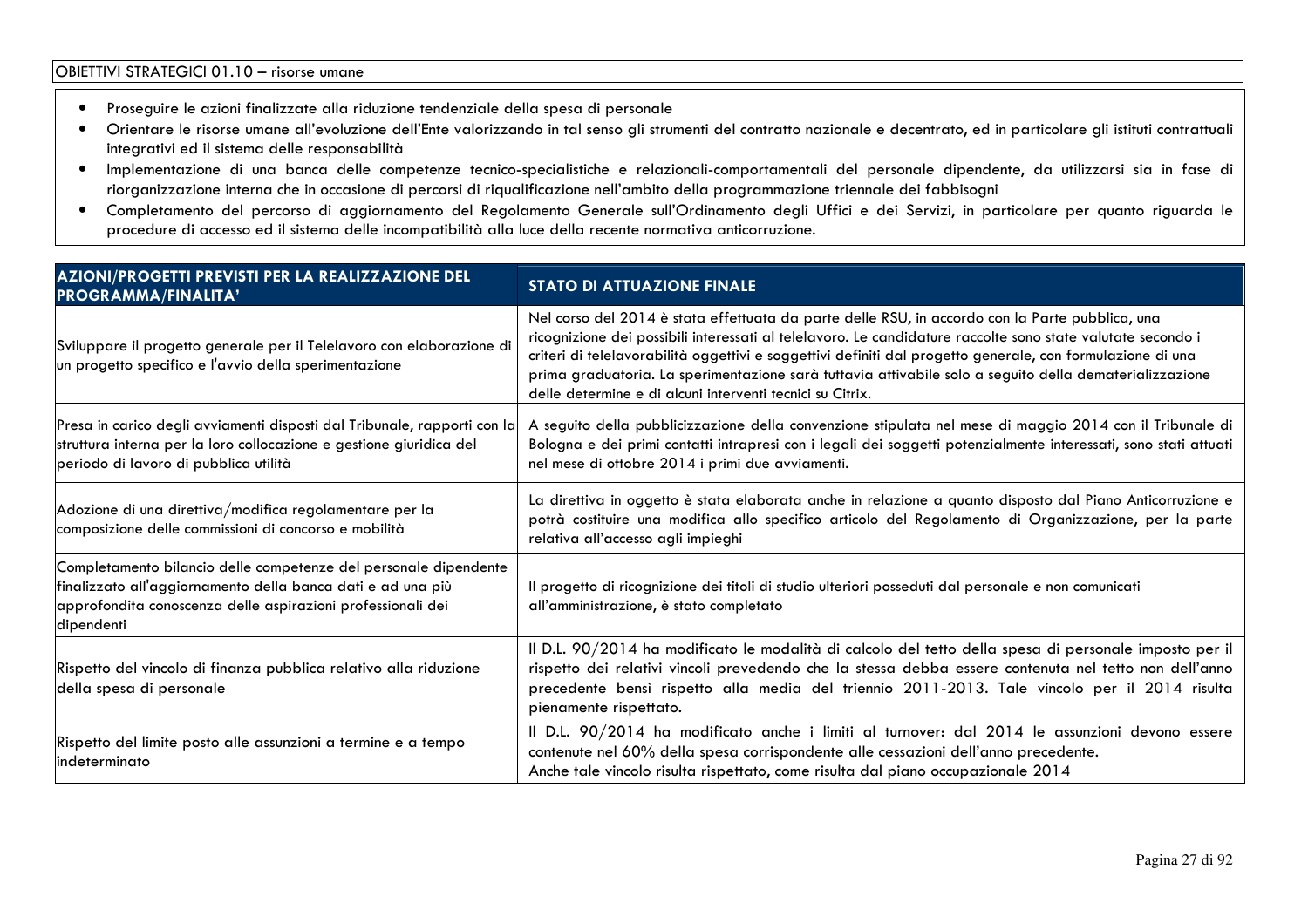# **PROGRAMMA 01 11 Altri servizi generali**

#### FINALITA' DEL PROGRAMMA

Amministrazione e funzionamento delle attività e dei servizi aventi carattere generale di coordinamento amministrativo, di gestione e di controllo per l'ente non riconducibili agli altri programmi di spesa della missione 01 e non attribuibili ad altre specifiche missioni di spesa. Comprende le spese per l'Avvocatura, per le attività di patrocinio e di consulenza legale a favore dell'ente. Comprende le spese per lo sportello polifunzionale al cittadino.

#### SINTESI DEI PRINCIPALI SERVIZI EROGATI PER LA REALIZZAZIONE DEL PROGRAMMA

#### **COMUNICAZIONE E ACCESSO**

- •Gestione Ufficio Relazioni con il Pubblico quale punto di accesso privilegiato all'Ente da parte del cittadino
- •Attività di custodia della Residenza Municipale
- •Attività di centralino
- •Comunicazione: attività della redazione centrale

#### **CONTROLLO DI GESTIONE:**

- •Individuazione del programma pluriennale e annuale oggetto di controllo (Piano Generale di Sviluppo, RPP, Budget, obiettivi e relativi indicatori);
- • Verifica periodica e finale (anche attraverso adeguati indicatori) della corretta gestione delle risorse in relazione all'attività svolta (analisi di efficienza ed economicità), dell'efficacia dei servizi erogati e della realizzazione degli obiettivi, anche ai fini della valutazione dei dirigenti e del personale, con proposta di eventuali azioni correttive;
- • Rendicontazione dei risultati agli organi politico-amministrativi dell'Ente e alla Corte dei Conti anche attraverso l'invio del Referto conclusivo finalizzato alla produzione di informazioni "di ritorno" utili per orientare la riprogrammazione; formulazione del Bilancio di Mandato quale strumento di rendicontazione sociale dell'Ente;
- • Verifica, mediante valutazioni comparative dei costi e dei rendimenti, della corretta gestione delle risorse pubbliche in relazione all'attività svolta (analisi di efficienza) e in relazione alle relative entrate (analisi di economicità) e, in generale, del buon andamento dell'amministrazione
- •Supporto agli organi politici e al Direttore Generale, ai dirigenti e ai responsabili di settore nelle decisioni sull'allocazione delle risorse attraverso analisi di convenienza economica (analisi costi differenziali, analisi make or buy, ecc…);
- • Coordinamento e supporto delle attività volte alla ricerca di azioni di razionalizzazione della gestione finalizzate al recupero di margini di efficienza e/o efficacia dei servizi.

#### **QUALITA':**

- •Presidio del sistema di relazione tra le attività gestite dal Comune ed i bisogni dei cittadini - clienti;
- • Stimolo e supporto all'individuazione e applicazione di soluzioni tecniche e/o organizzative adeguate ai problemi di erogazione di determinati servizi o prestazioni, adottando sistemi di coinvolgimento diretto e continuo degli operatori;
- $\bullet$  Adozione, in alcuni servizi, un sistema di verifiche da parte di terzi, quali la certificazione ai sensi delle norme ISO 9000, quale strumento di garanzia del rispetto $\big|$ •degli standard qualitativi dei servizi erogati.

#### **PARI OPPORTUNITA'**

• Promozione di iniziative - rivolte sia ai dipendenti comunali che alla collettività - finalizzate a favorire la conciliazione della vita lavorativa con gli impegni familiari, di vita sociale e di miglioramento della formazione permanente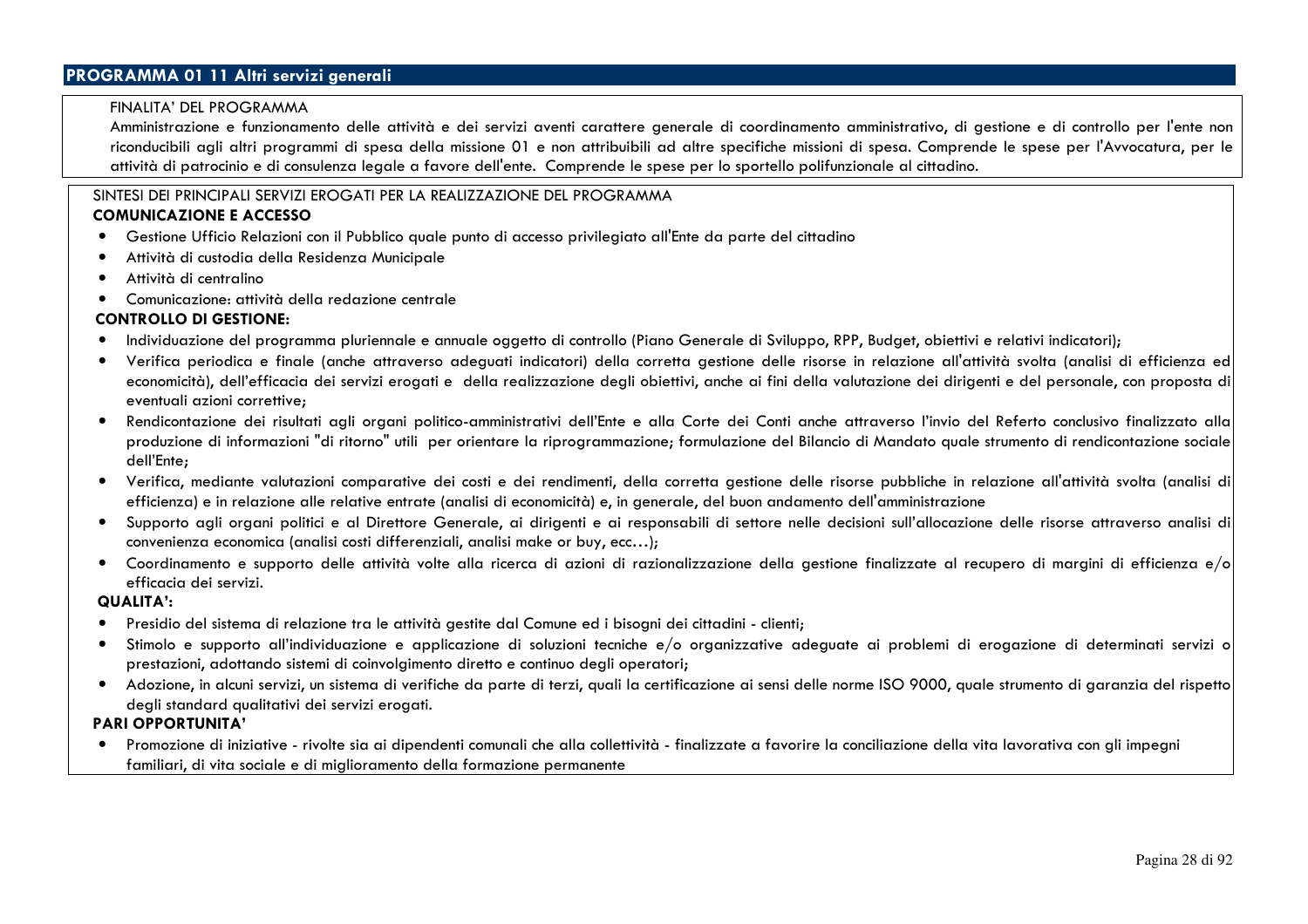| <b>INDICATORI - COMUNICAZIONE E ACCESSO</b>                            | <b>ESER CIZIO</b> |        |
|------------------------------------------------------------------------|-------------------|--------|
|                                                                        | 2013              | 2014   |
| A1002.41 - Nr. persone ricevute all'URP                                | 15.890            | 18.082 |
| A1002.42 - Nr. persone ricevute alla reception                         | 13.843            | 21.320 |
| A1002.12 - Nr. domande di accesso agli atti                            | 412               | 672    |
| A1002.19 - Nr.complessivo aggiornamenti del sito Internet              | 3.713             | 6.790  |
| A1002.22 - Modulistica aggiornata e inserita nel db Notes              | 115               | 118    |
| A1002.28 - Nr. notiziari prodotti e distribuiti con "Città S.Lazzaro"  | 5                 |        |
| A1002.30 - Nr.totale iscrizioni mailing list                           | 2.640             | 2.807  |
| A1002.44 - Nr. reclami gestiti                                         | 531               | 498    |
| A1002.45 - Nr. segnalazionii gestite                                   | 547               | 641    |
| A1002.46 - Nr. suggerimenti                                            | 9                 | 6      |
| A1002.47 - Nr. richieste informazioni                                  | 277               | 290    |
| A1002.08 - Nr. ricerche in archivio effettuate                         | 100               | 149    |
| A1002.48 - Nr.totale di campagne di comunicazione realizzate           | 30                | 31     |
| A1002.49 - Nr.campagne comunicaz realizz.con produz.materiale info hoc | 18                | 19     |
| A1002.50 - Nr.campagne comunicaz realizz.senza produz.materiale info   | 12                | 12     |
| A1002.52 - Nr.doc.prodotti e aggiornati x progetto Immagine Coordinata | 55                | 75     |
| A1002.62 - Risposte di cortesia a segnalazioni/reclami perven.via mail | 267               | 434    |
| A1002.20 - Nr. notizie pubblicate su televideo e tabellone elettronico | 67                | 58     |
| A1001.01 - Nr. matrimoni civili presenziati                            | 6                 | 10     |
| A1001.14 - Nr. matrimoni civili allestiti                              | 26                | 46     |
| A1001.03 - Nr. missioni esterne                                        | 245               | 260    |
| A1001.04 - Nr. atti pubblicati all'Albo Pretorio                       | 937               | 933    |
| A1002.16 - Nr. atti giudiziari e atti messi notificatori consegnati    | 539               | 1.656  |

| <b>ESERCIZIO</b> |       |  |
|------------------|-------|--|
| 2013             | 2014  |  |
| 2.495            | 2.503 |  |
| 31               | 44    |  |
| 35               | 35    |  |
| 1321             | 93    |  |
| 750              | 765   |  |
|                  |       |  |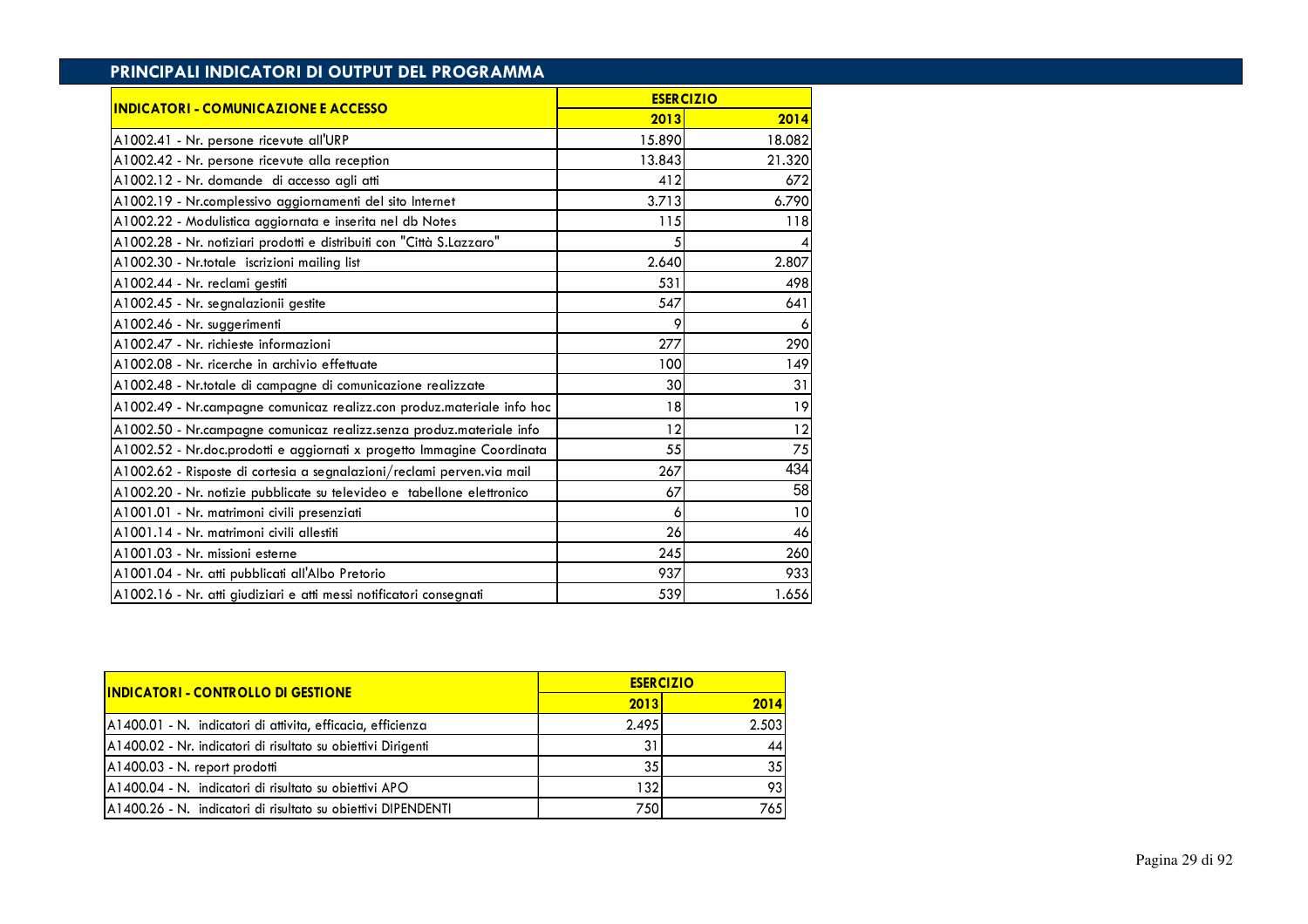#### OBIETTIVI STRATEGICI 01.11 – comunicazione e accesso

- • Operare affinché la comunicazione e l'informazione siano intese come strumento di partecipazione attiva, propedeutica alla definizione delle scelte promuovendo una comunicazione integrata a più livelli:
	- o In relazione alle strategie oggetto di comunicazione: Programma di Mandato, Piano della Performance Piani degli obiettivi, ecc…
	- o In relazione allo stile di comunicazione (linguaggio, simboli, colori ecc…)
	- oIn relazione alle funzioni, ovvero integrazione della comunicazione interna con quella esterna, la comunicazione istituzionale con quella di servizio ecc…
	- oIn relazione alle strutture interessate alla comunicazione (strutture centrali – Urp, Ufficio Stampa, Strutture decentrate – Settori)
	- o In relazione agli strumenti utilizzati per la comunicazione (sito web, front office Urp, San Lazzaro città, campagne di comunicazione attraverso depliant, volantini, manifesti, sms, ecc…, Newsletter, comunicati stampa, conferenze stampa ecc…)
- • Attivare i processi e le azioni previste nel Piano Strategico di Comunicazione (assetto organizzativo della comunicazione: gruppo di lavoro e coordinamento, redazioni decentrate, rete referenti interni, ecc.; mappatura e organizzazione dei flussi informativi, progettazione e attivazione della intranet, linee guida per l'immagine coordinata; linee guida per l'aggiornamento e la realizzazione dei siti; attivazione servizi online; formazione e aggiornamento; ecc.)
- •Garantire una corretta gestione dei documenti (analogica e digitale) in tutte le fasi del processo (dalla produzione alla conservazione)
- •Favorire l'accesso ai diversamente abili alle informazioni e ai servizi anche con l'utilizzo delle tecnologie informatiche

| <b>AZIONI/PROGETTI PREVISTI PER LA REALIZZAZIONE DEL</b><br><b>PROGRAMMA/FINALITA'</b>                                                              | <b>STATO DI ATTUAZIONE FINALE</b>                                                                                                                                                                                                                                                                                                                                                                                |
|-----------------------------------------------------------------------------------------------------------------------------------------------------|------------------------------------------------------------------------------------------------------------------------------------------------------------------------------------------------------------------------------------------------------------------------------------------------------------------------------------------------------------------------------------------------------------------|
| 01.11 Comunicazione e accesso                                                                                                                       |                                                                                                                                                                                                                                                                                                                                                                                                                  |
| De materializzazione delle determinazioni dirigenziali                                                                                              | Si è costituito un gruppo di lavoro intersettoriale con lo scopo di avviare la de materializzazione<br>delle determine; attività il cui avvio è subordinato all'adozione del nuovo s.w. "gestione atti" che si<br>è provveduto a personalizzare nei suoi contenuti assieme alla ditta fornitrice. La formazione sul<br>programma e sull'utilizzo delle firme digitali si prevede possa iniziare a metà del 2015. |
| Avvio della procedura di conservazione sostitutiva dei documenti:<br>riversamento al Parer (Polo Archivistico Regionale) dei documenti<br>dell'Ente | Sono stati riversati al Parer tutti i documenti protocollati nell'anno 2013. L'operazione si è conclusa<br>il $30/09/14$ con report finale.<br>Visto l'esito positivo della procedura posta in essere, si ritiene di avviare nel 2015,<br>contemporaneamente al riversamento dell'anno in corso, anche quello dei documenti relativi alle<br>annualità precedenti (almeno 2012-2011)                             |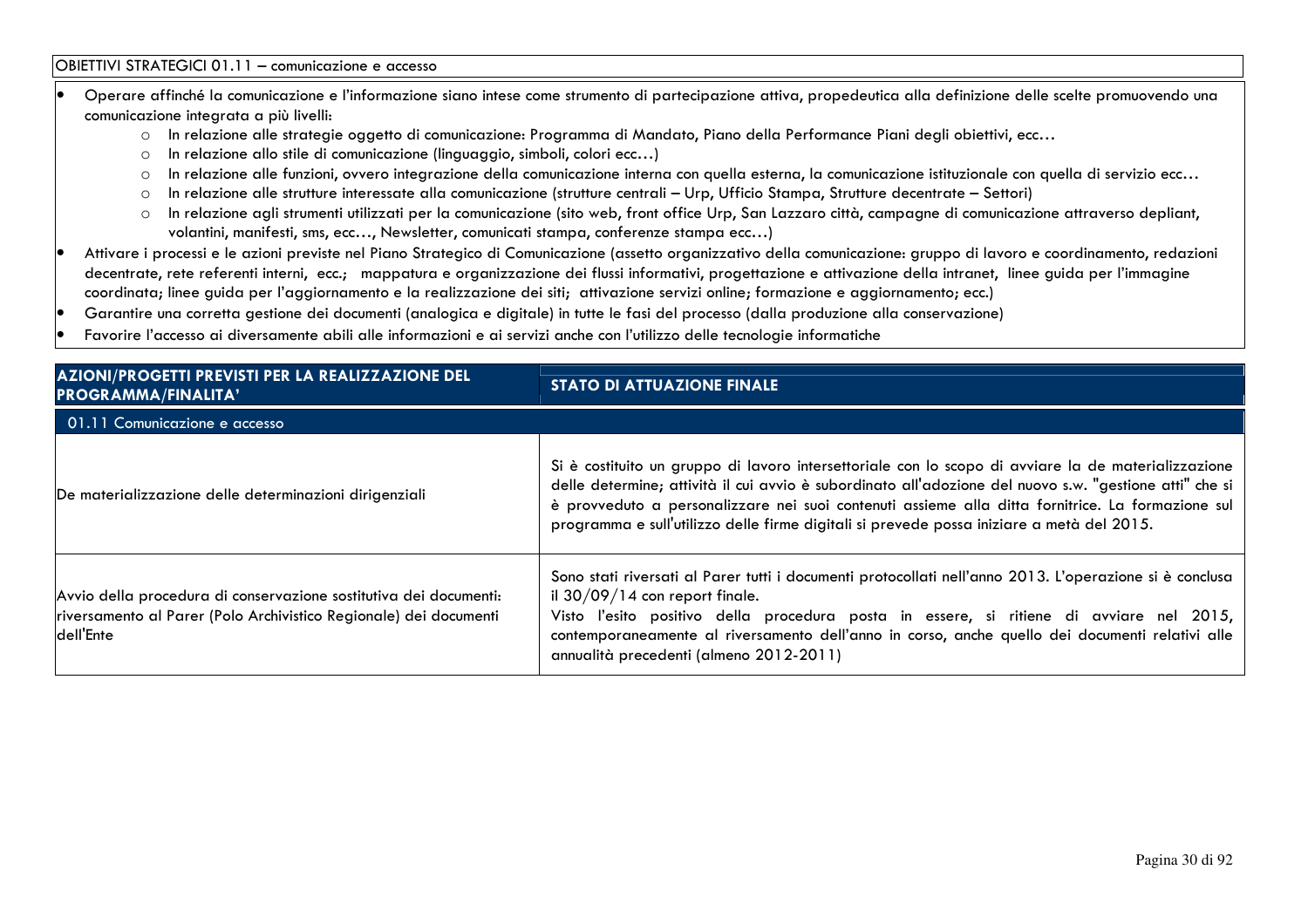OBIETTIVI STRATEGICI 01.11 – controlli interni / sviluppo organizzativo e qualità

- • Implementare a regime le tecniche e le metodologie dello Sviluppo Organizzativo al fine di:
	- o Supportare efficacemente il processo di organizzazione della macchina comunale nel senso di una maggiore semplificazione, di una maggiore speditezza e di un maggior benessere organizzativo, anche al fine di favorire il processo di dematerializzazione previsto dalla normativa
	- o Sviluppare la formazione in direzione del cambiamento e più in generale verso gli obiettivi prioritari dell'Ente
	- o Sviluppare una "cultura organizzativa" che possa costituire una leva di integrazione e innovazione ai vari livelli dell'Ente oltre che di motivazione e valorizzazione del personale
	- oConsolidare la cultura del servizio pubblico e l'orientamento alla cultura del risultato
	- o Sviluppare forme innovative di miglioramento della qualità dei rapporti verso i cittadini
	- o Sviluppare strumenti organizzativi finalizzati alla piena attuazione della riforma dei controlli interni e delle novità normative orientate alla trasparenza anche in riferimento alla qualità dei servizi erogati
- • Orientare la struttura verso il miglioramento continuo dell'efficienza dei servizi erogati anche attraverso lo studio di forme alternative di gestione e di approvvigionamento di beni e servizi

## 01.11 Controllo di gestione

| <b>AZIONI/PROGETTI PREVISTI PER LA REALIZZAZIONE</b><br><b>DEL PROGRAMMA/FINALITA'</b>                                                                   | <b>STATO DI ATTUAZIONE FINALE</b>                                                                                                                                                                                                                                                                                                                                                                                                                                                                                           |
|----------------------------------------------------------------------------------------------------------------------------------------------------------|-----------------------------------------------------------------------------------------------------------------------------------------------------------------------------------------------------------------------------------------------------------------------------------------------------------------------------------------------------------------------------------------------------------------------------------------------------------------------------------------------------------------------------|
| Attivazione nuovi strumenti di programmazione nei tempi<br>previsti dalla sperimentazione:<br>1. Documento Unico di Programmazione<br>2. Peg Armonizzato | Le azioni previste sono state attuate nell'ambito del progetto di adesione alla sperimentazione del<br>Sistema Contabile armonizzato previsto dal DLgs 118/2011.<br>Il nuovo Documento Unico di Programmazione (DUP), che ha sostituito la Relazione Previsionale e<br>Programmatica del precedente sistema contabile è stato pertanto approvato, contestualmente al<br>Bilancio di previsione 2014-16, con DCC 37 del 6/5/2014<br>Il Piano Esecutivo di Gestione armonizzato 2014 è stato approvato con DGC 84 dell'8/5/14 |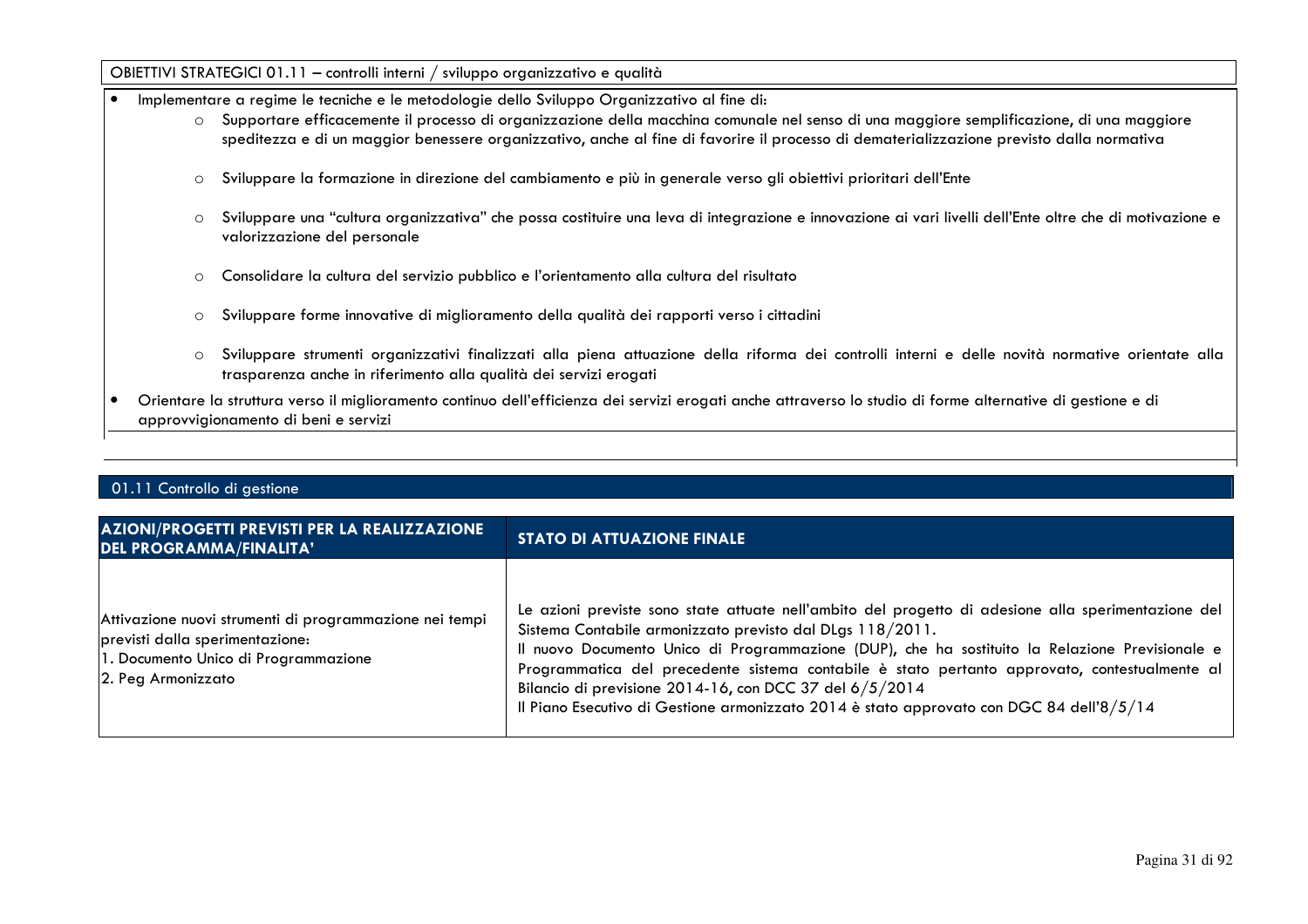| AZIONI/PROGETTI PREVISTI PER LA REALIZZAZIONE<br>DEL PROGRAMMA/FINALITA'                                                                                                                                                                                        | <b>STATO DI ATTUAZIONE FINALE</b>                                                                                                                                                                                                                                                                                                                                                                                                        |
|-----------------------------------------------------------------------------------------------------------------------------------------------------------------------------------------------------------------------------------------------------------------|------------------------------------------------------------------------------------------------------------------------------------------------------------------------------------------------------------------------------------------------------------------------------------------------------------------------------------------------------------------------------------------------------------------------------------------|
| Attivazione del nuovo sistema di rilevazione contabile<br>ldecentrato                                                                                                                                                                                           | Come già precisato in riferimento alla Programmazione finanziaria e contabilità generale,<br>contestualmente all'applicazione nel nuovo sistema contabile armonizzato, sono state anche adeguate<br>le procedure di rilevazione contabile decentrate, comprendenti anche le rilevazioni analitiche di ogni<br>singolo fatto di gestione, con indicazione del relativo Centro di Costo e Fattore Produttivo del Controllo<br>di Gestione. |
| Revisione del sistema di rendicontazione finanziaria ed<br>economica in tempo utile per l'approvazione del<br>Rendiconto 2014 nei modi e nei tempi previsti dalla<br>sperimentazione                                                                            | L'attività è da sviluppare nel 2015, con revisione dei criteri e documenti previsti dal nuovo sistema di<br>contabilità armonizzata per il Rendiconto.                                                                                                                                                                                                                                                                                   |
| Implementazione del Sistema di valutazione con<br>recepimento degli elementi previsti dalle varie normative<br>quali fattori da tenere in considerazione ai fini della<br>valutazione o per la determinazione degli incentivi<br>economici                      | E' stata elaborata una prima bozza di ricognizione dei fattori che influenzano la valutazione alla luce delle<br>normative in vigore                                                                                                                                                                                                                                                                                                     |
| Miglioramento delle procedure collegate agli adempimenti<br>previsti nell'ambito del Programma Triennale per la<br>Trasparenza e Integrità con lo studio e impostazione di un<br>metodo di rilevazione sistematica dei tempi di conclusione<br>dei procedimenti | Obiettivo rinviato al 2015 in quanto richiede un ulteriore approfondimento sui procedimenti amministrativi e<br>sulle modalità della loro rilevazione, collegate al processo di de materializzazione degli atti dell'Ente<br>appena iniziata                                                                                                                                                                                             |
| Controllo Strategico: Revisione straordinaria del Piano della<br>Performance per il recepimento del nuovo Programma di<br>Mandato                                                                                                                               | Presentato in occasione del Consiglio Comunale del 29/07/14 il DUP 2015-17 contenente una prima<br>articolazione del Programma di Mandato in Obiettivi Strategici. Il documento è stato oggetto di<br>completamento e approfondimento in occasione dell'approvazione del relativo Bilancio di Previsione                                                                                                                                 |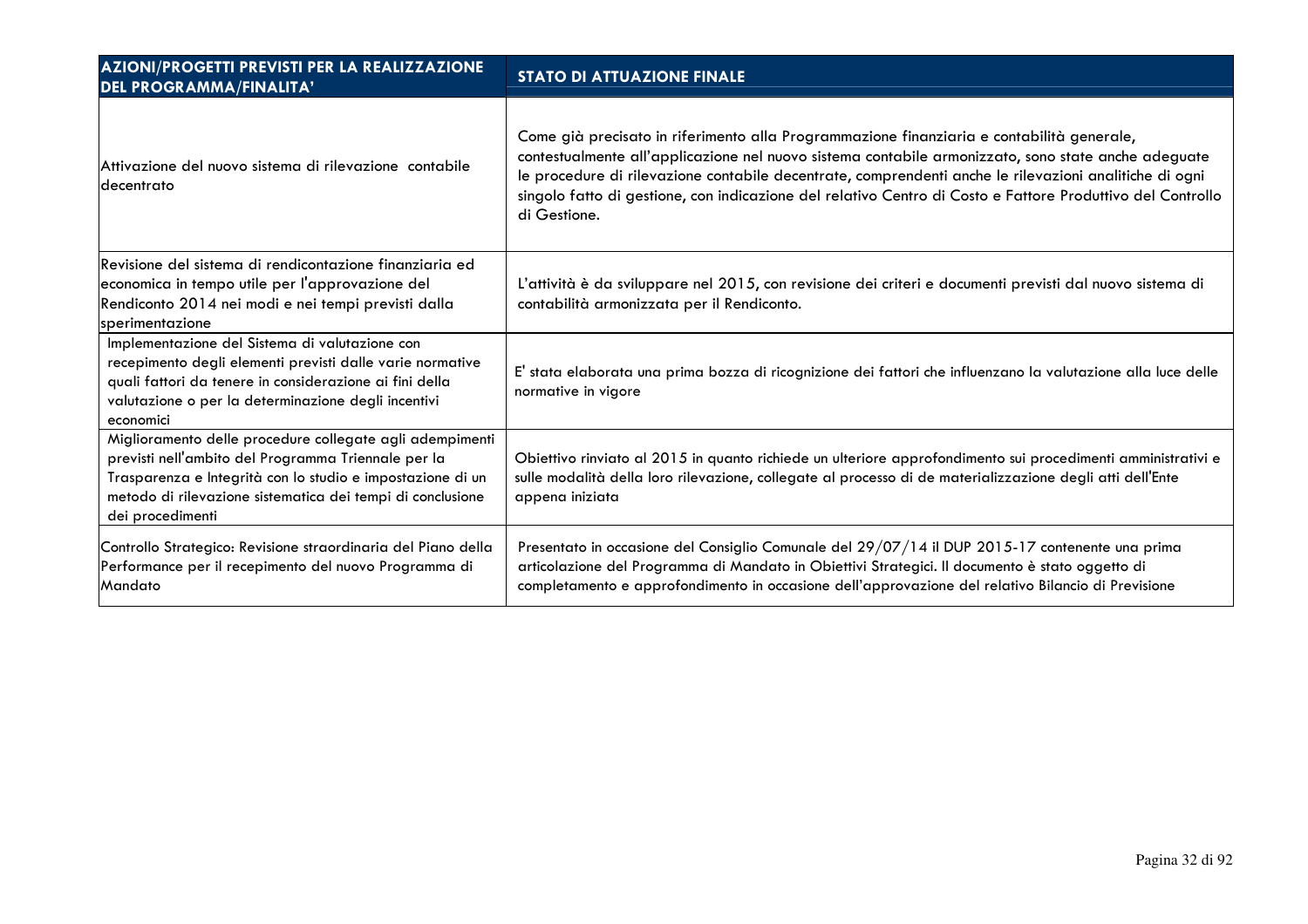OBIETTIVI STRATEGICI 01.11 – pari opportunità • Promuovere una riorganizzazione dei "tempi della comunità", sperimentando anche iniziative legate alla "Banca del Tempo", al fine di facilitare la conciliazione tra i tempi di lavoro e di cura all'interno della famiglia nonché per rendere possibile la partecipazione a percorsi formativi e innovativi per il miglioramento della posizione lavorativa delle donne; Promuovere, anche con il coinvolgimento delle scuole, la diffusione del rispetto della differenza di genere quale valore per il miglioramento della convivenza •civile; Favorire, in accordo con la Provincia, la diffusione di forme di microcredito per il sostegno all'imprenditoria femminile; •• Proseguire la sperimentazione avviata con successo nel corso dell'anno 2010 di uno sportello di consulenza legale per le donne e la famiglia. **AZIONI/PROGETTI PREVISTI PER LA REALIZZAZIONE DEL PROGRAMMA/FINALITA' STATO DI ATTUAZIONE FINALE**  01.11 pari opportunità Formulazione e approvazione del Piano delle Azioni Positive (PAP) 2014 in attuazione di quello pluriennale 2012-14 approvato con D.G.C. 204 dell'8/11/12 Il PAP 2014 è stato inserito come una sezione del Piano Esecutivo di Gestione (PEG) 2014.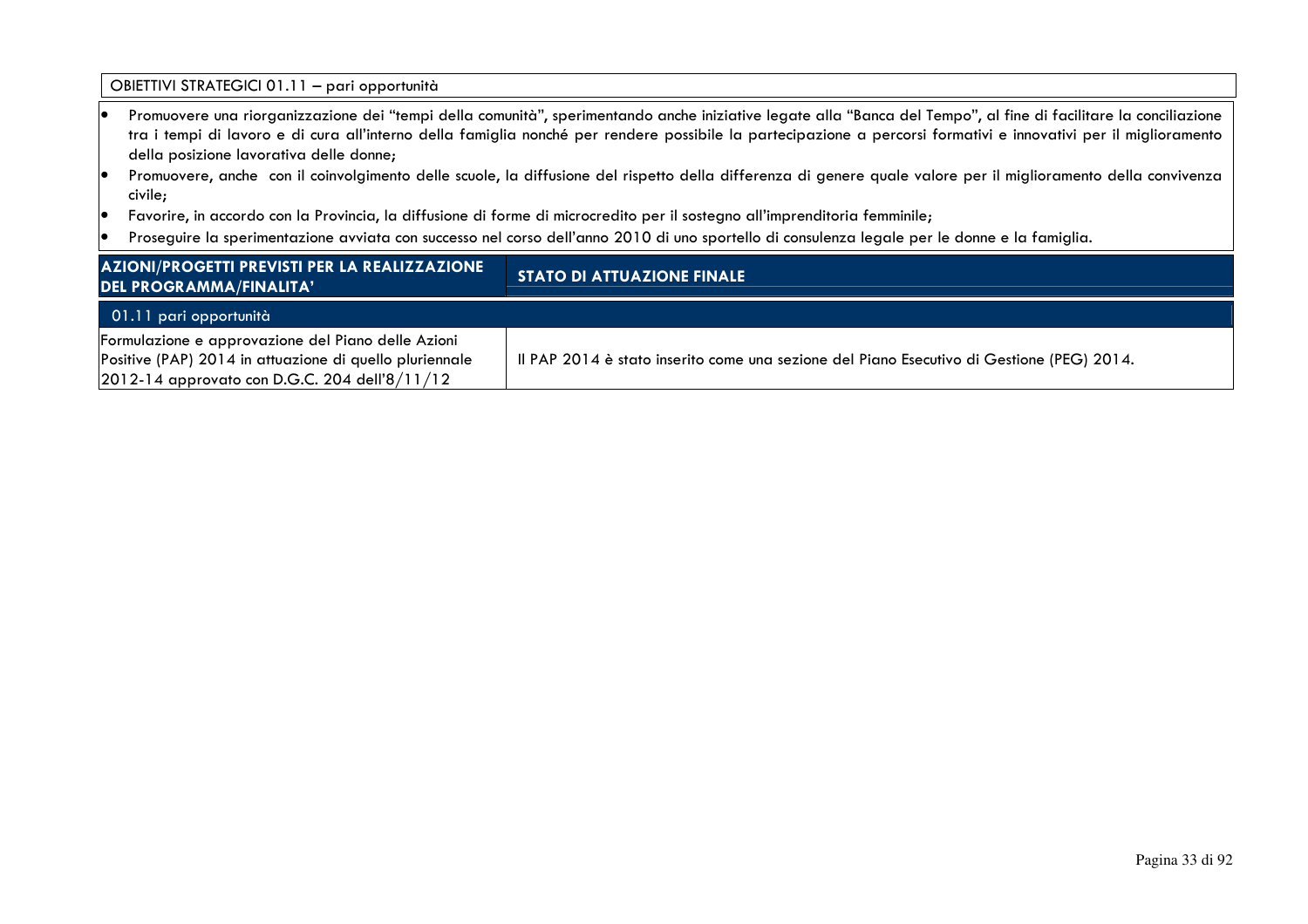# **MISSIONE 3 – ORDINE PUBBLICO E SICUREZZA**

## **PROGRAMMA 03 01 Polizia locale e Amministrativa**

#### FINALITA' DEL PROGRAMMA

 Amministrazione e funzionamento dei servizi di polizia municipale e locale per garantire la sicurezza urbana, anche in collaborazione con altre forze dell'ordine presenti sul territorio. Comprende le spese per le attività di polizia stradale, per la prevenzione e la repressione di comportamenti illeciti tenuti nel territorio di competenza dell'ente. Amministrazione e funzionamento dei servizi di polizia commerciale, in particolare di vigilanza sulle attività commerciali, in relazione alle funzioni autorizzatorie dei settori comunali e dei diversi soggetti competenti. Comprende le spese per il contrasto all'abusivismo su aree pubbliche, per le ispezioni presso attività commerciali anche in collaborazione con altri soggetti istituzionalmente preposti, per il controllo delle attività artigiane, commerciali, degli esercizi pubblici, dei mercati al minuto e all'ingrosso, per la vigilanza sulla regolarità delle forme particolari di vendita. Comprende le spese per i procedimenti in materia di violazioni della relativa normativa e dei regolamenti, multe e sanzioni amministrative e gestione del relativo contenzioso.

SINTESI DEI PRINCIPALI SERVIZI EROGATI PER LA REALIZZAZIONE DEL PROGRAMMA

Attività di Polizia giudiziaria

Attività finalizzate al controllo ambientale

Attività finalizzate al controllo delle violazioni a Regolamenti comunali

Attività finalizzate alla "educazione stradale" dei minori frequentanti le scuole dell'obbligo e Over 65

Attività finalizzate alla "educazione della legalità" con gli studenti e con i cittadini

Attività finalizzate alla prevenzione e repressione di fenomeni di criminalità sul territorio

Attività finalizzate alla repressione dell'abusivismo edilizio

Attività finalizzate all'osservanza della normativa sulle attività commerciali

Attività finalizzate all'osservanza delle norme sulla circolazione stradale

 Attività varie (adozione ed emanazione di ordinanze ed altri provvedimenti relativi alle materie di competenza, contenzioso e costituzione in giudizio davanti al Giudice di Pace, controlli legge "Antiterrorismo" recupero oggetti e veicoli rubati, supporto alla Procura della Repubblica di operatori con funzioni di polizia giudiziaria, ecc.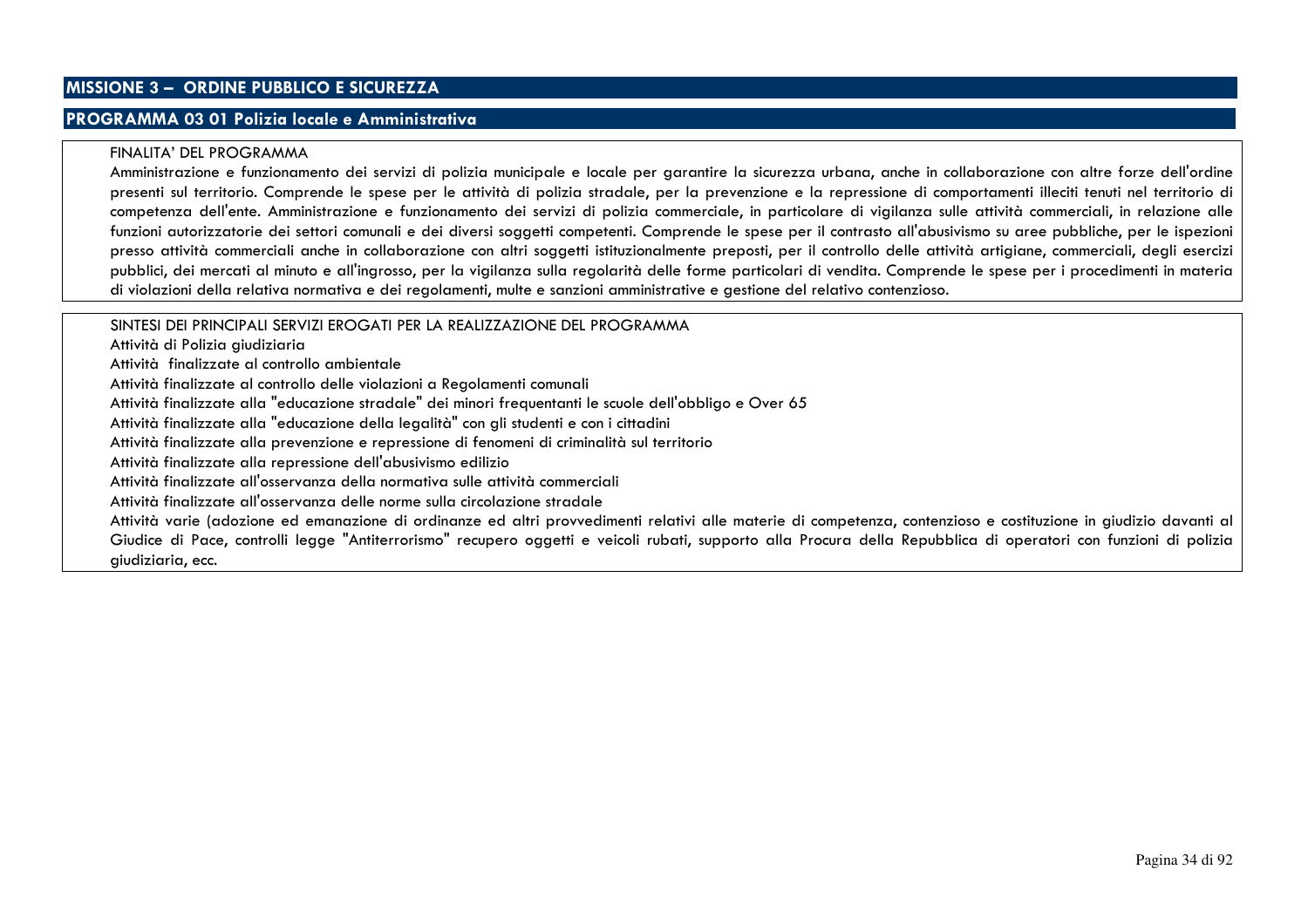| <b>INDICATORI</b>                                                       | <b>ESER CIZIO</b> |        |
|-------------------------------------------------------------------------|-------------------|--------|
|                                                                         | 2013              | 2014   |
| A6700.01 - Nr.ore/uomo di controllo del territorio e vigilanza stradale | 31.816            | 20.912 |
| A6700.33 - Nr.ore/uomo di polizia giudiziaria                           | 246               | 186    |
| A6700.34 - Nr.ore/uomo per gonfalone                                    | 42                | 28     |
| A6700.35 - Nr.ore/uomo per ricorsi al Giudice di pace                   | 731               | 390    |
| A6700.08 - Ore dedicate all'insegnamento dell'educazione stradale       | 678               | 630    |
| A6700.09 - Nr. classi interessate all'educazione stradale               | 74                | 85     |
| A6700.19 - N. interventi di ordine pubblico per manifestazioni, fiere   | 30                | 27     |
| A6700.12 - Nr. di controlli ambientali                                  | 94                | 63     |
| A6700.13 - Nr. di controlli a cantieri edili                            | 54                | 47     |
| A6700.14 - Nr. di controlli ad esercizi commerciali                     | 98                | 110    |
| A6700.15 - Nr. di controlli di polizia giudiziaria effettuati           | 75                | 64     |
| A6700.18 - Nr. ordinanze/ingiunzioni a seguito di controlli commerciali | 126               | 139    |
| A6700.21 - Nr.verbali redatti a seguito controlli polizia edil.ecol.rur | 148               | 175    |

| <b>PROGETTO SICUREZZA - ATTIVITA' 2014</b>                                            |                                                                                            |        |
|---------------------------------------------------------------------------------------|--------------------------------------------------------------------------------------------|--------|
| <b>CONTROLLI VIABILITA' E</b><br><b>CIRCOLAZIONE STRADALE</b>                         | Alcool test effettuati                                                                     | 2.161  |
|                                                                                       | Veicoli controllati                                                                        | 2.607  |
|                                                                                       | controlli svolti nei turni serali dalle 20 alle 02                                         | 4.821  |
|                                                                                       | controlli sugli eccessi di velocità                                                        | 20.658 |
| <b>PREVENZIONE E</b><br>REPRESSIONE VIOLAZIONI<br>AL REGOLAMENTO DI<br>POLIZIA URBANA | Incontri con cittadinanza/studenti di<br>sensibilizzazione e aggiornamento rispetto regole | 7      |
|                                                                                       | Servizi di vigilanza ad hoc svolti anche in borghese<br>nei luoghi critici mappati         | 34     |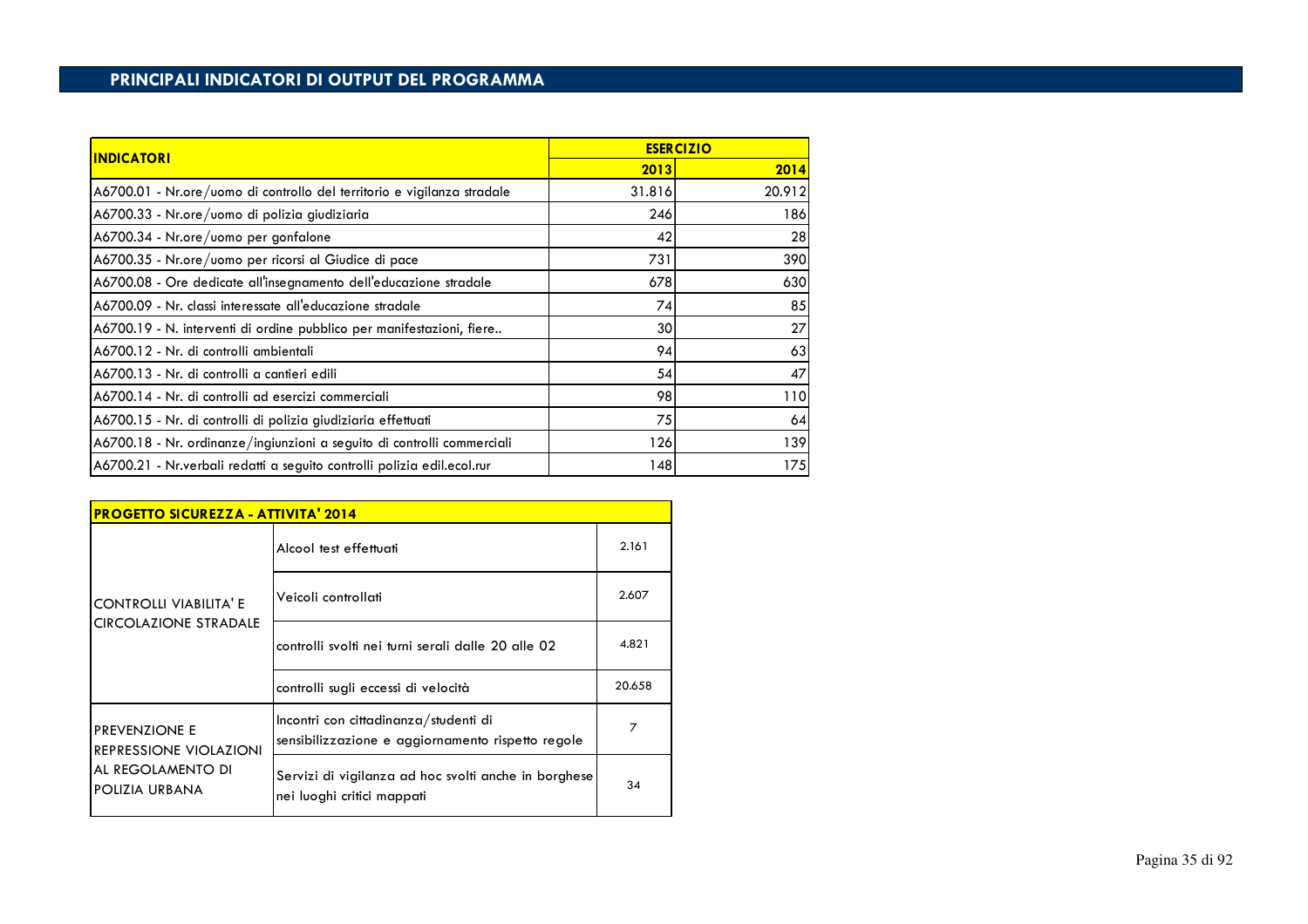



## OBIETTIVI STRATEGICI 03.01 – polizia locale e amministrativa

- Riaffermare il valore della **sicurezza stradale** dei cittadini, e quindi del rispetto del codice della strada, attraverso:

- o Azioni di contrasto all'abuso di alcol e all'uso di sostanze stupefacenti e/o psicotrope anche al fine di intensificare la prevenzione di incidenti stradali e altre violazioni che ne conseguono.
- o Miglioramento della sicurezza degli incroci regolati da impianti semaforici attraverso il miglioramento della sincronizzazione degli stessi e la contestuale intensificazione dei controlli delle infrazioni.
- Proseguire nell'ottima collaborazione sin qui sviluppata con le forze dell'ordine, segnatamente con la Stazione dei Carabinieri di San Lazzaro, per un controllo e una prevenzione su tutto il territorio comunale, in particolare nelle frazioni.

- Aumentare la vigilanza in tema di edilizia.

- Aumentare il **controllo ambientale** del territorio con particolare attenzione alla repressione delle discariche abusive.

- Intensificare il contrasto agli **atti vandalici** sul patrimonio pubblico con azioni orientate alla prevenzione, attraverso:
	- oControlli sistematici nei luoghi della città ritenuti maggiormente a rischio
	- Realizzazione del progetto "Videosorveglianza partecipata", che prevede un coinvolgimento diretto dei cittadini nella segnalazione dei luoghi da sottoporre a videosorveglianza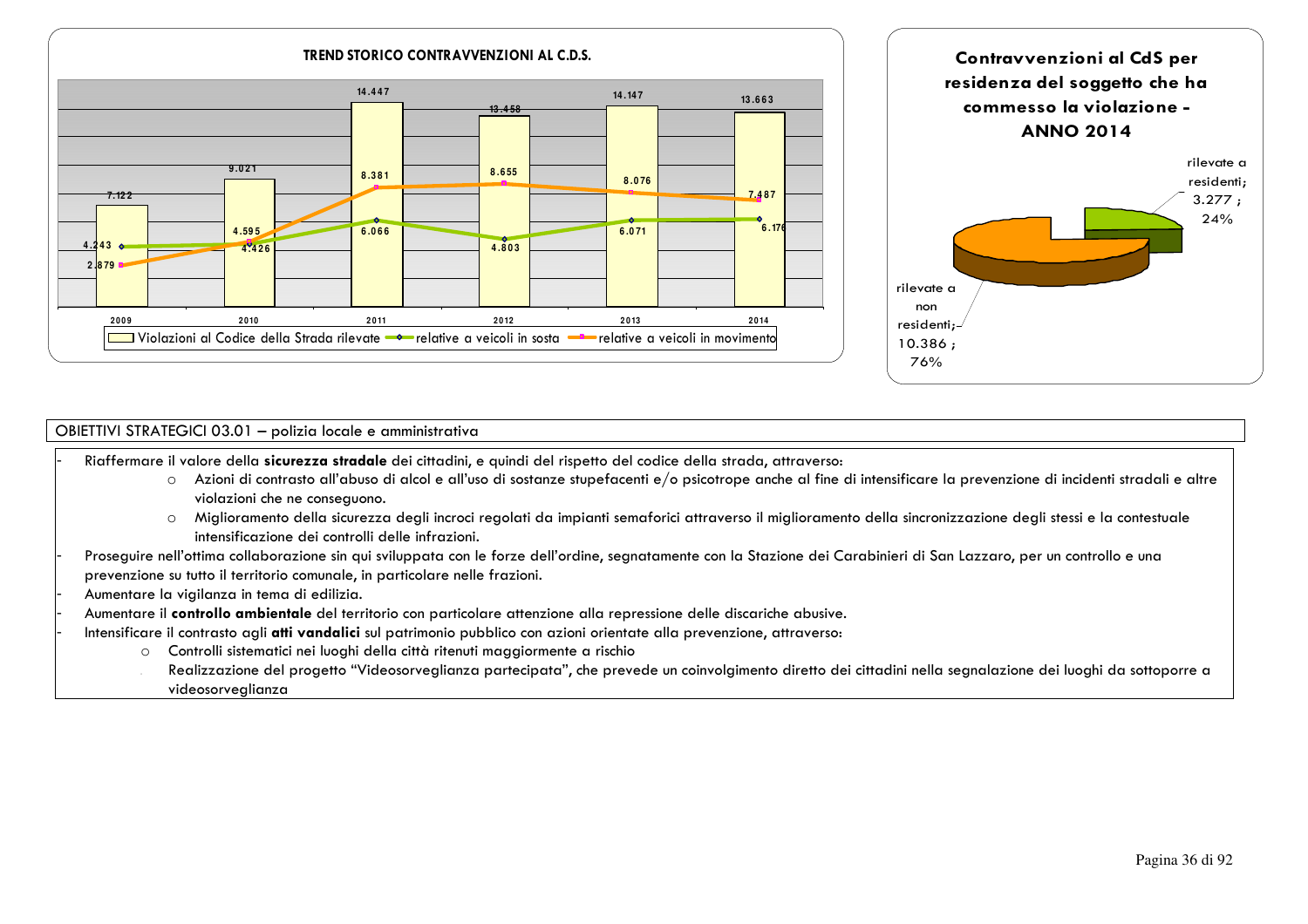| <b>AZIONI/PROGETTI PREVISTI PER LA REALIZZAZIONE DEL</b><br>PROGRAMMA/FINALITA'                                                                                                | <b>STATO DI ATTUAZIONE FINALE</b>                                                                                                                                                                                                                                                                                                                                                                                                                                                            |
|--------------------------------------------------------------------------------------------------------------------------------------------------------------------------------|----------------------------------------------------------------------------------------------------------------------------------------------------------------------------------------------------------------------------------------------------------------------------------------------------------------------------------------------------------------------------------------------------------------------------------------------------------------------------------------------|
| Attivazione del nuovo progetto Sicurezza stradale e urbana                                                                                                                     | Il progetto, attivato da febbraio, si è concluso il 31/12/2014                                                                                                                                                                                                                                                                                                                                                                                                                               |
| Presentazione di un progetto pluriennale 2015-16 sulla Sicurezza<br>stradale e urbana                                                                                          | Il progetto è stato presentato il 26/9/2014                                                                                                                                                                                                                                                                                                                                                                                                                                                  |
| Prosecuzione del Progetto Legalità con le scuole secondarie di primo<br>grado                                                                                                  | Il progetto è iniziato a settembre in concomitanza con l'apertura dell'anno scolastico 2014-15.<br>Sono state attuate le seguenti fasi: 1) produzione di un elenco delle zone/aree critiche<br>maggiormente a rischio da monitorare; 2) monitoraggio/repressione delle violazioni più<br>frequenti, con particolare attenzione alla sicurezza urbana; 3) recepimento del calendario<br>previsto alle Scuole medie Jussi e Rodari e relazione su incontro Progetto legalità al<br>15/11/2014. |
| Controlli edilizi: contrasto alle attività degli abusi edilizi, secondo una<br>programmazione calendarizzata.                                                                  | Dalla programmazione del monitoraggio sugli abusi effettuata, sono scaturiti 47 controlli e 8<br>verbali.                                                                                                                                                                                                                                                                                                                                                                                    |
| Mantenere costanti i controlli di intervento sui fossi stradali finalizzati<br>alla loro manutenzione e per minimizzare il rischio di allagamenti ed<br>esondazioni della rete | Il monitoraggio dei fossi ai fini della loro manutenzione, viene svolto assiduamente. Al $31/12/14$<br>risultano eseguiti n. 17 controlli e n. 8 verbali.                                                                                                                                                                                                                                                                                                                                    |
| Anticipazione delle procedure per l'iscrizione a ruolo                                                                                                                         | Come previsto, entro il 30 aprile scorso, sono state attivate le procedure per l'emissione delle<br>cartelle esattoriali dei verbali anno 2012 e sono stati inviati i solleciti di pagamento dei verbali<br>2013 entro luglio 2014.<br>Al 31/12/2014 sono stati incassati € 70,600,18.                                                                                                                                                                                                       |
| Definizione e adozione di azioni volte a incrementare la percentuale<br>di riscossione delle sanzioni                                                                          | E' stato acquistato un software in grado di aggiornare i conti correnti postali con i pagamenti dei<br>verbali. Attualmente, per la sua attivazione, è necessario l'acquisto di una nuova stampante<br>predisposta anche per la nuova predisposizione dei verbali                                                                                                                                                                                                                            |
| Prosecuzione del Progetto "Proteggiamo il futuro"                                                                                                                              | Il progetto riguarda l'utilizzo corretto dei seggiolini per i bambini di altezza fino a 1,50 mt.<br>Sono stati effettuati controlli sulle strade limitrofe ai plessi scolastici oggetto del progetto e, da<br>n.29 controlli sono stati elevati n.12 verbali per il mancato rispetto del Codice della strada in<br>tema di cinture/seggiolini.<br>Complessivamente al 31/12/2014 sono stati svolti n 159 controlli                                                                           |
| Avvio nuovi contratti di noleggio degli impianti di rilevazione delle                                                                                                          | La documentazione necessaria per la stesura e pubblicazione del bando, è stata predisposta e,                                                                                                                                                                                                                                                                                                                                                                                                |
| infrazioni semaforiche (vista red)                                                                                                                                             | attualmente è in attesa di essere valutata dal Centro unico di committenza.                                                                                                                                                                                                                                                                                                                                                                                                                  |
| Attivazione della "diffida amministrativa"                                                                                                                                     | Con Delibera di Consiglio n. 53 del 30/9/2014 si è proceduto all'approvazione<br>dell'applicazione dell'istituto della diffida nelle sanzioni amministrative, con le modalità indicate<br>dall'art. 7-bis della L.R. n. 21/1984.                                                                                                                                                                                                                                                             |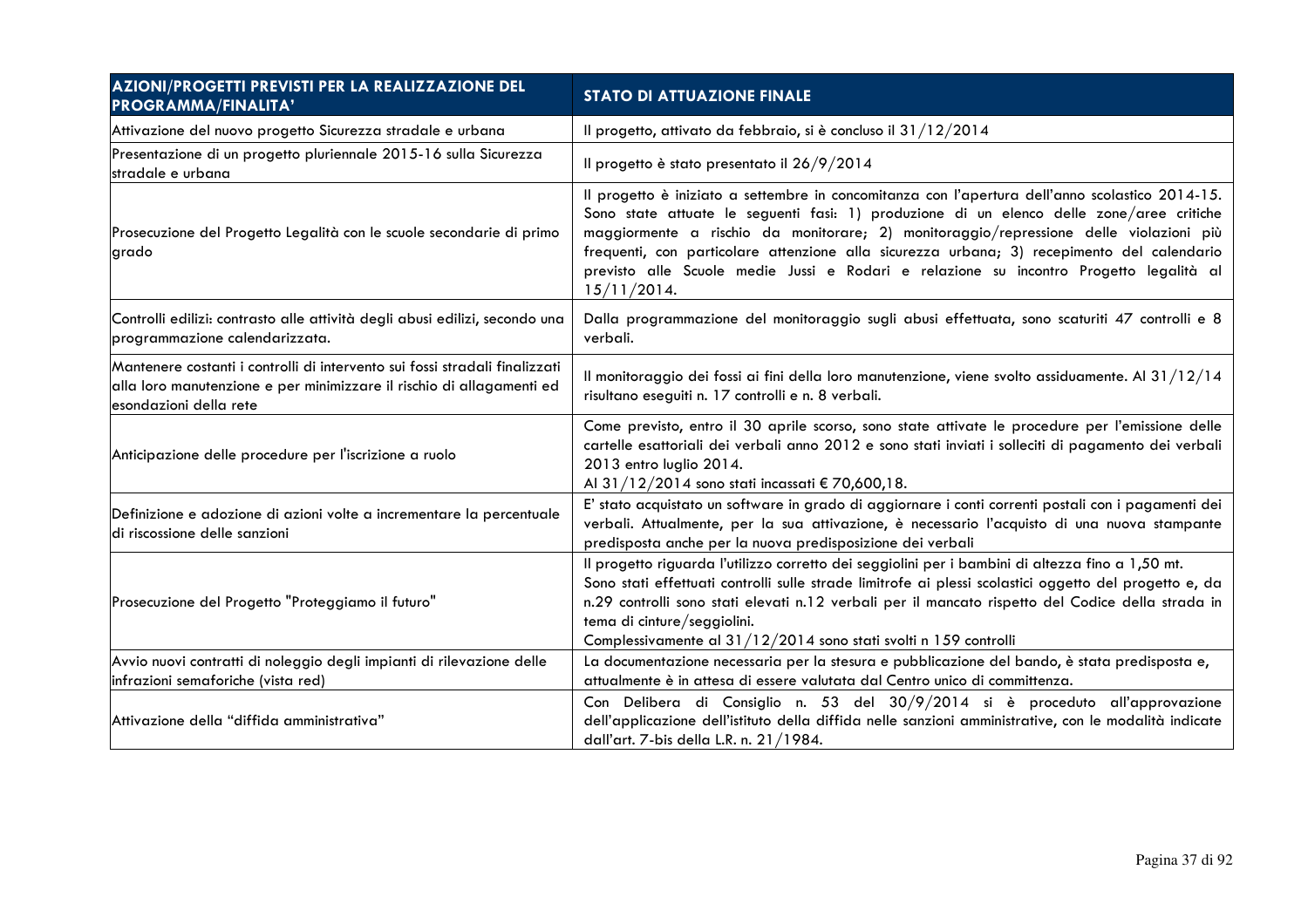## **MISSIONE 4 – ISTRUZIONE E DIRITTO ALLO STUDIO**

### **PROGRAMMA 04 01 Istruzione prescolastica - Attività gestite dall'Istituzione Sophia**

FINALITA' DEL PROGRAMMA Amministrazione, gestione e funzionamento delle scuole dell'infanzia (livello ISCED-97 "0") situate sul territorio dell'ente. Comprende la gestione del personale, delle iscrizioni, delle rette, del rapporto con gli utenti, della pulizia e sanificazione degli arievazione delle presenze degli alunni. Comprende le spese per il sostegno alla formazione e all'aggiornamento del personale insegnante e ausiliario. Comprende le spese per l'edilizia scolastica, per gli acquisti di arredi, gli interventi sugli edifici, gli spazi verdi, le infrastrutture anche tecnologiche e le attrezzature destinate alle scuole dell'infanzia. Comprende le spese a sostegno delle scuole e altre istituzioni pubbliche e private che erogano istruzione prescolastica (scuola dell'infanzia). Comprende le spese per il diritto allo studio e le spese per borse di studio, buoni libro, sovvenzioni, prestiti e indennità a sostegno degli alunni. Non comprende le spese per la gestione, l'organizzazione e il funzionamento dei servizi di asili nido, ricompresi nel programma "Interventi per l'infanzia e per i minori" della missione 12 "Diritti sociali, politiche sociali e famiglia". Non comprende le spese per i servizi ausiliari all'istruzione prescolastica (trasporto, refezione, alloggio, assistenza ...).

### SINTESI DEI PRINCIPALI SERVIZI EROGATI PER LA REALIZZAZIONE DEL PROGRAMMA

- • Erogazione diretta del servizio educativo a tempo pieno e part time a minori in età 1-3 anni nei nidi d'infanzia comunali
	- Formazione personale educativo attraverso progetti formativi coordinati con i nidi dei comuni dell'ambito 6
	- $\blacktriangleright$ Reperimento o predisposizione edifici destinati a nido d'infanzia comunali (in proprietà o in affitto)
	- $\blacktriangleright$  Fornitura e manutenzione arredi, materiale igienico sanitario (ivi compresi i pannolini) e di pronto soccorso, materiale didattico, vigilanza plessi, riscaldamento, illuminazione e telefono dei locali destinati a sezioni di asilo nido d'infanzia
	- $\triangleright$  Servizi di bidellaggio (attività gestite dal Settore Servizi Scolastici)<br>Settema esperantia und attività per mineri sulla de primati e plui a
	- $\blacktriangleright$ Sostegno economico ad attività per minori svolte da privati o altri enti
	- $\triangleright$  Assistenza ai bambini disabili frequentanti i nidi d'infanzia comunali
- • Adempimenti obbligatori per legge nelle scuole dell'infanzia statali per servizi educativi a minori in età 3 – 6 anni
	- ➤ Reperimento o predisposizione edifici destinati alle scuole dell'infanzia statali (in proprietà o in affitto)
	- ➤ Assegnazione fondi alle direzioni didattiche per la qualificazione scolastica
	- ⋗ Erogazione diretta servizio educativo a tempo pieno a minori in età 3 – 6 anni nelle Scuole dell'infanzia Comunali
	- $\blacktriangleright$ Indizione di bandi e formazione del personale delle graduatorie di accesso al servizio
	- ↘ progettazione attività educativa e socializzazione alle famiglie e agli organi di vigilanza degli obiettivi educativi
	- $\blacktriangleright$  Assegnazione di personale di ruolo e non di ruolo e di personale ausiliario; sostituzione dello stesso in caso di assenza o impedimento e fornitura del relativo vestiario, attrezzature e materiale di consumo per pulizie
	- $\triangleright$  Assegnazione di insegnante di Religione cattolica
	- ➤ Formazione personale
	- ➤ Coordinamento attività delle sezioni
	- Fornitura e manutenzione arredi, materiale igienico e di pronto soccorso, materiale didattico, vigilanza plessi, riscaldamento, illuminazione e telefono dei locali destinati a sezioni di scuola dell'infanzia
	- $\triangleright$  Servizi di bidellaggio
	- Elaborazione della documentazione necessaria al mantenimento del requisito della parità scolastica
- Assistenza ai bambini disabili frequentanti le scuole dell'infanzia comunali
	- $\blacktriangleright$ Erogazione di assistenza educativa con insegnanti di sostegno
	- $\triangleright$  Fornitura di materiale didattico e/o piccole attrezzature specialistiche
- •Sostegno economico all'attività delle scuole dell'infanzia private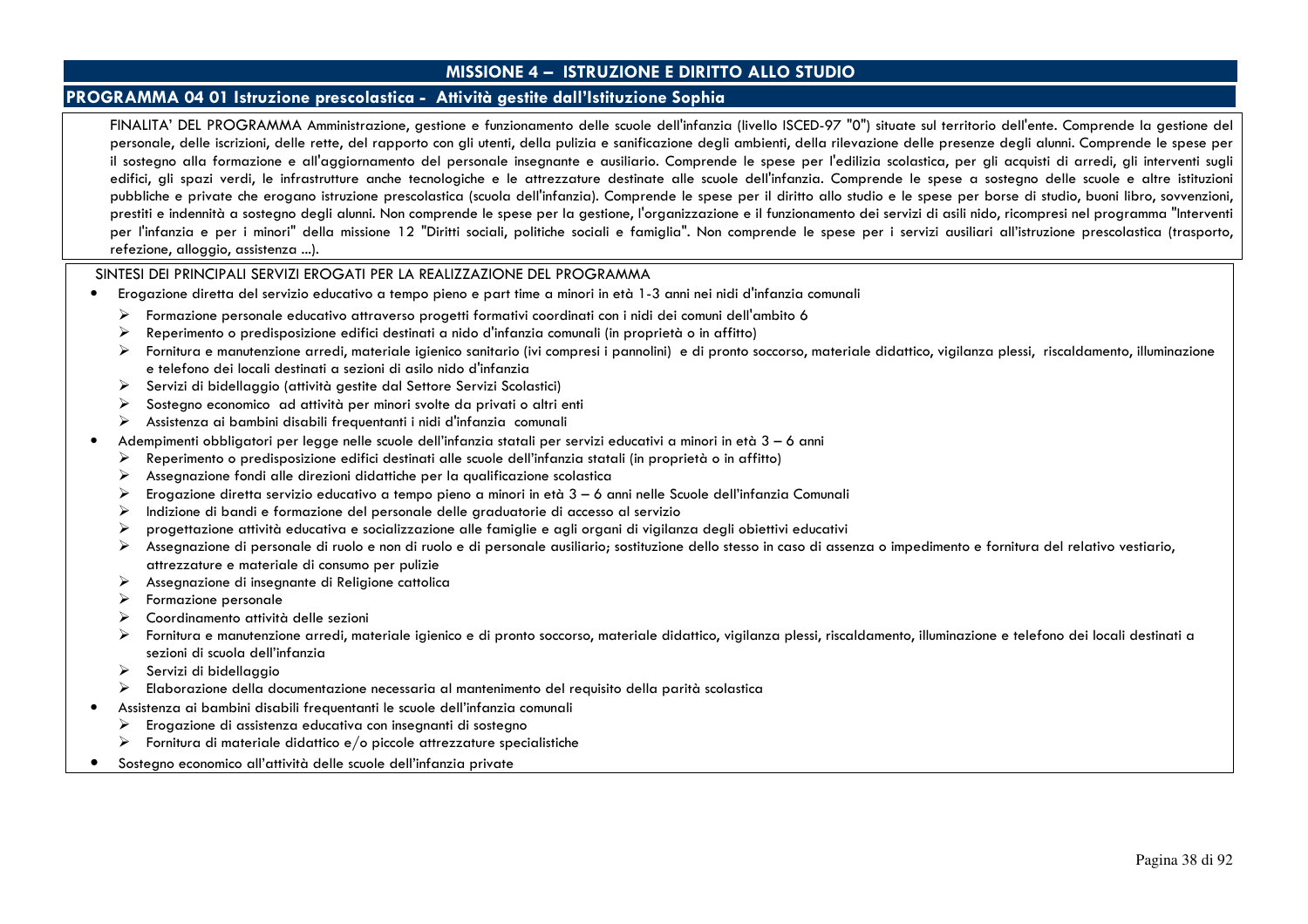| <b>INDICATORI</b>                                                       | <b>ESER CIZIO</b> |                 |
|-------------------------------------------------------------------------|-------------------|-----------------|
|                                                                         | 2013              | 2014            |
| A8000.00 - Nr. iscritti scuole dell'infanzia                            | 704               | 703             |
| A8097.01 - Iscritti scuole infanzia comunali                            | 150               | 150l            |
| A8098.01 - Iscritti scuole infanzia statali                             | 554               | 553             |
| A8097.04 - Nr. scuole infanzia comunali                                 |                   |                 |
| A8097.03 - Sezioni scuole infanzia comunali                             | 6                 |                 |
| A8098.04 - Nr. scuole infanzia statali                                  |                   |                 |
| A8098.03 - Sezioni scuole infanzia statali                              | 23                | 24              |
| A8097.05 - Nr. giorni apertura annuale scuole infanzia comunali         | 206               | 211             |
| A8097.19 - ore assistenza handicap annue scuole infanzia comunali       | 4.728             | 4.174           |
| A8097.17 - Iscritti con handicap scuola infanzia comunali               | 4                 |                 |
| A8098.23 - Iscritti con handicap scuole infanzia statali                | 2                 | 10 <sup>1</sup> |
| A8099.13 - Nr. domande soddisfatte scuole scuole infanzia               | 274               | 272             |
| A8099.16 - Nr utenti in lista d'attesa (residenti) scuole infanzia      | 0                 |                 |
| A9003.66 - Nr. alunni che hanno freq. corso alfabetizzazione prescolast | 28                | 28              |

## OBIETTIVI STRATEGICI 04.01 – istruzione prescolastica

- •Assicurare il pieno soddisfacimento della domanda reale
- •Riqualificazione e messa a norma edifici scolastici

| AZIONI/PROGETTI PREVISTI PER LA REALIZZAZIONE DEL<br><b>PROGRAMMA/FINALITA'</b>                                              | <b>STATO DI ATTUAZIONE FINALE</b>                                                                                                                                                                                                                                                                                                                                                                                                                                                                                                                                                                                                                                                                                                                                                                                                                                               |
|------------------------------------------------------------------------------------------------------------------------------|---------------------------------------------------------------------------------------------------------------------------------------------------------------------------------------------------------------------------------------------------------------------------------------------------------------------------------------------------------------------------------------------------------------------------------------------------------------------------------------------------------------------------------------------------------------------------------------------------------------------------------------------------------------------------------------------------------------------------------------------------------------------------------------------------------------------------------------------------------------------------------|
| Attivazione della rete dei servizi all'infanzia 0/3<br>dell'Ambito 6                                                         | E' stato presentato in Giunta (comunicazione del $10/4/14$ ) il documento "I servizi educativi 0-3 anni - conquiste,<br>criticità e progetti per il futuro" relativo all'analisi svolta sulla situazione dei servizi 0/3 e sulle nuove linee di<br>indirizzo per il futuro. E' stato completato il percorso formativo unitario e integrato per la formazione degli<br>operatori dei nidi del distretto per l'anno scolastico 2013-14 e, contestualmente, è stato presentato alla Provincia<br>di Bologna in data 24/7/14 anche il progetto unitario e integrato per la formazione degli operatori dei nidi del<br>distretto per l'anno scolastico 2014/2015 al fine di ottenere un contributo. Tale progetto formativo, che coinvolge<br>le operatrici dei nidi di tutto il Distretto, è attualmente in corso di realizzazione e terminerà presumibilmente entro<br>maggio 2015 |
| Istituzione della nuova commissione distrettuale per<br>l'autorizzazione al funzionamento dei servizi<br>leducativi 0-3 anni | Approvata con DGC 145 del 18/09/14 l'istituzione della nuova commissione distrettuale per l'autorizzazione al<br>funzionamento dei servizi educativi 0-3 anni.                                                                                                                                                                                                                                                                                                                                                                                                                                                                                                                                                                                                                                                                                                                  |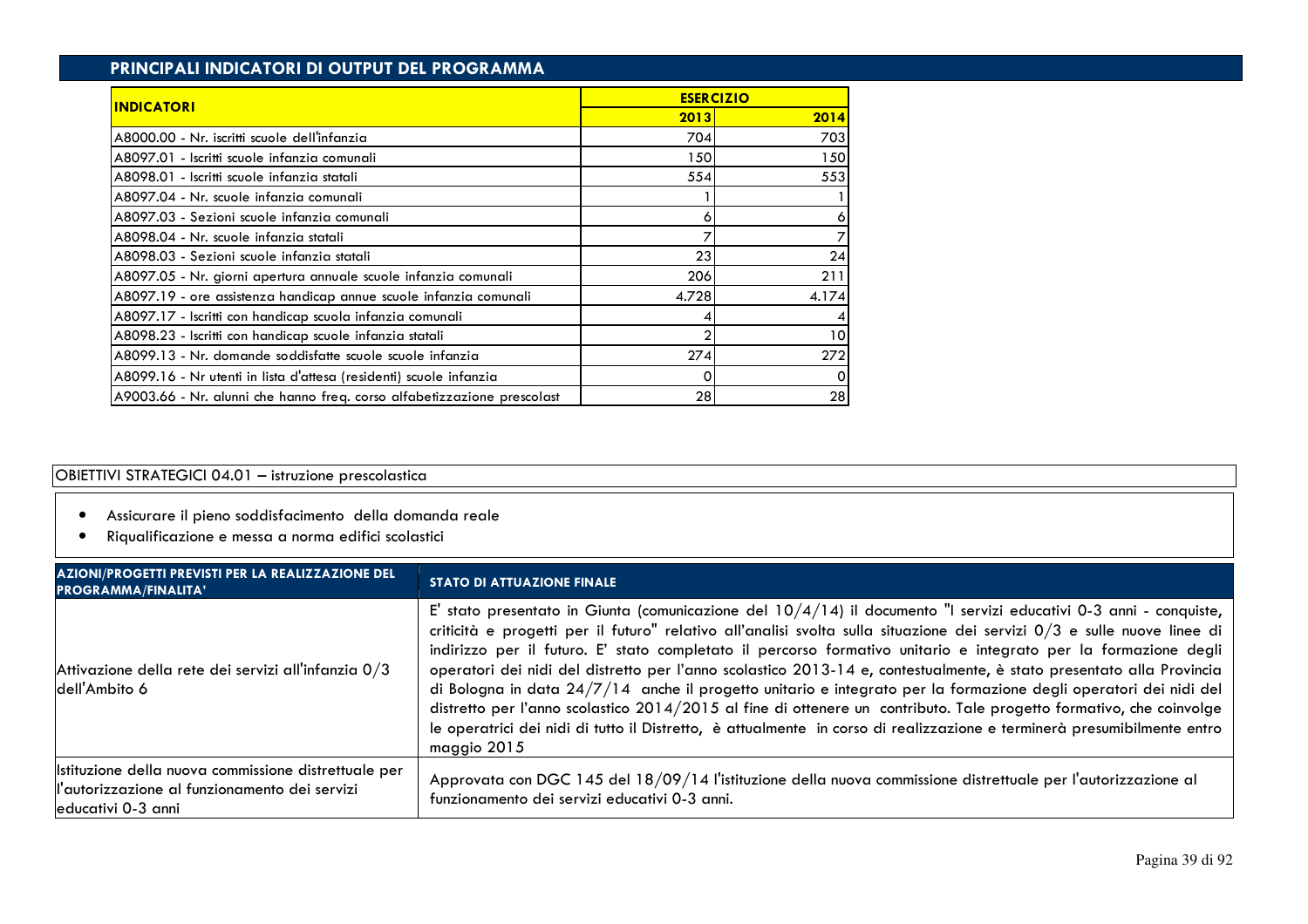| AZIONI/PROGETTI PREVISTI PER LA REALIZZAZIONE DEL<br><b>PROGRAMMA/FINALITA'</b> | <b>STATO DI ATTUAZIONE FINALE</b>                                                                                                                                                                                                                                                                                                                                                                                                                                                                                                                                                                                                                                                                                                                                                                                                                                                                                                                                                                                                                          |
|---------------------------------------------------------------------------------|------------------------------------------------------------------------------------------------------------------------------------------------------------------------------------------------------------------------------------------------------------------------------------------------------------------------------------------------------------------------------------------------------------------------------------------------------------------------------------------------------------------------------------------------------------------------------------------------------------------------------------------------------------------------------------------------------------------------------------------------------------------------------------------------------------------------------------------------------------------------------------------------------------------------------------------------------------------------------------------------------------------------------------------------------------|
| Riorganizzazione del servizio di produzione<br>comunale                         | La riorganizzazione del servizio produzione pasti è entrata completamente a regime. E' stato necessario<br>rivedere gli indicatori di produzione, riducendo la produzione pasti per addetto da 230 a 200, al fine di<br>garantire la corretta applicazione del piano di autocontrollo revisionato, soprattutto relativamente alle<br>procedure di preparazione e somministrazione diete. A seguito di alcune criticità riscontrate nella filiera<br>pasti produttiva, da marzo inoltre, la preparazione dei pasti per i bambini dell'asilo nido è stata riportata presso la<br>cucina situata nel nido d'infanzia Maria Trebbi, dove opera un capo cuoco di ruolo ed un cuoco part time (18<br>ore settimanali) a tempo determinato; l'organico del centro di cottura di via Poggi è stato potenziato, al fine di<br>garantire gli standard qualitativi previsti, mediante l'assunzione di n. 2 cuochi ( 1 a 20 ore ed 1 a 15 ore<br>settimanali) a tempo determinato.<br>Le verifiche effettuate a seguito di tali interventi, hanno dato esito positivo. |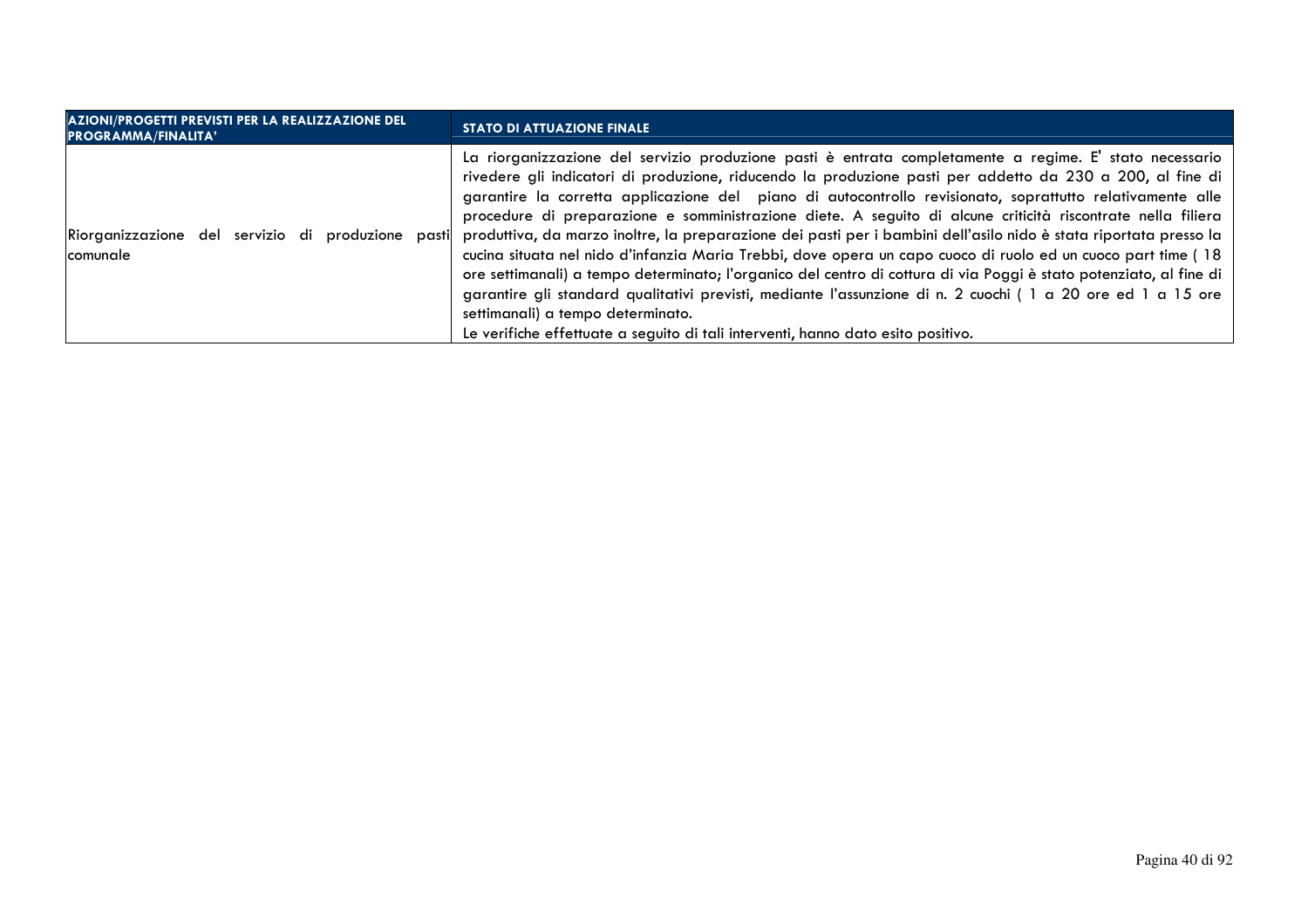### FINALITA' DEL PROGRAMMA

 Amministrazione, gestione e funzionamento delle attività a sostegno delle scuole che erogano istruzione primaria (livello ISCED-97 "1"), istruzione secondaria inferiore (livello ISCED-97 "2") , istruzione secondaria superiore (livello ISCED-97 "3") situate sul territorio dell'ente. Comprende la gestione del personale, delle iscrizioni, delle rette, del rapporto con gli utenti, della pulizia e sanificazione degli ambienti, della rilevazione delle presenze degli alunni. Comprende le spese per il sostegno alla formazione e all'aggiornamento del personale insegnante e ausiliario. Comprende le spese per l'edilizia scolastica, per gli acquisti di arredi, gli interventi sugli edifici, gli spazi verdi, le infrastrutture anche tecnologiche e le attrezzature destinate alle scuole che erogano istruzione primaria, secondaria inferiore e secondaria superiore. Comprende le spese a sostegno delle scuole e altre istituzioni pubbliche e private che erogano istruzione primaria. Comprende le spese per il diritto allo studio e le spese per borse di studio, buoni libro, sovvenzioni, prestiti e indennità a sostegno degli alunni. Comprende le spese per il finanziamento degli Istituti comprensivi. Non comprende le spese per i servizi ausiliari all'istruzione primaria, secondaria inferiore e secondaria superiore (trasporto, refezione, alloggio, assistenza ...).

#### SINTESI DEI PRINCIPALI SERVIZI EROGATI PER LA REALIZZAZIONE DEL PROGRAMMA  **FORMAZIONE PRIMARIA**

- • Adempimenti obbligatori per legge nelle scuole elementari per servizi educativi a minori in età 6 – 11 anni
	- Predisposizione edifici destinati alle scuole elementari e Direzioni Didattiche (in proprietà o in affitto)
	- Fornitura e manutenzione arredi, materiale igienico e di pronto soccorso, vigilanza plessi, riscaldamento, illuminazione e telefono dei locali destinati ad aule, laboratori scolastici e palestre nonché a Direzioni Didattiche
	- Assegnazione e trasferimento fondi alle Direzioni Didattiche per il funzionamento (di legge) e per la qualificazione scolastica.
	- Fornitura gratuita dei libri di testo agli alunni mediante l'assegnazione di cedole librarie
- • Adempimenti obbligatori per legge nelle scuole medie inferiori obbligatori per legge
	- Predisposizione edifici destinati alle scuole e palestre (in proprietà o in affitto)
	- Fornitura e manutenzione arredi, materiale igienico, di pulizia e di pronto soccorso, vigilanza plessi, riscaldamento, illuminazione e telefono dei locali destinati ad aule, laboratori scolastici e palestre
	- Assegnazione e trasferimento fondi agli Istituti Comprensivi per la qualificazione scolastica

### **SCUOLE SECONDARIE DI 1° GRADO**

- • Adempimenti obbligatori per legge nelle scuole medie inferiori
	- Predisposizione edifici destinati alle scuole, palestre e Presidenze (in proprietà o in affitto)
	- Fornitura e manutenzione arredi, materiale igienico, di pulizia e di pronto soccorso, vigilanza plessi, riscaldamento, illuminazione e telefono dei locali destinati ad aule, laboratori scolastici e palestre nonché alle Presidenze
	- Assegnazione e trasferimento fondi alla Presidenza per la qualificazione scolastica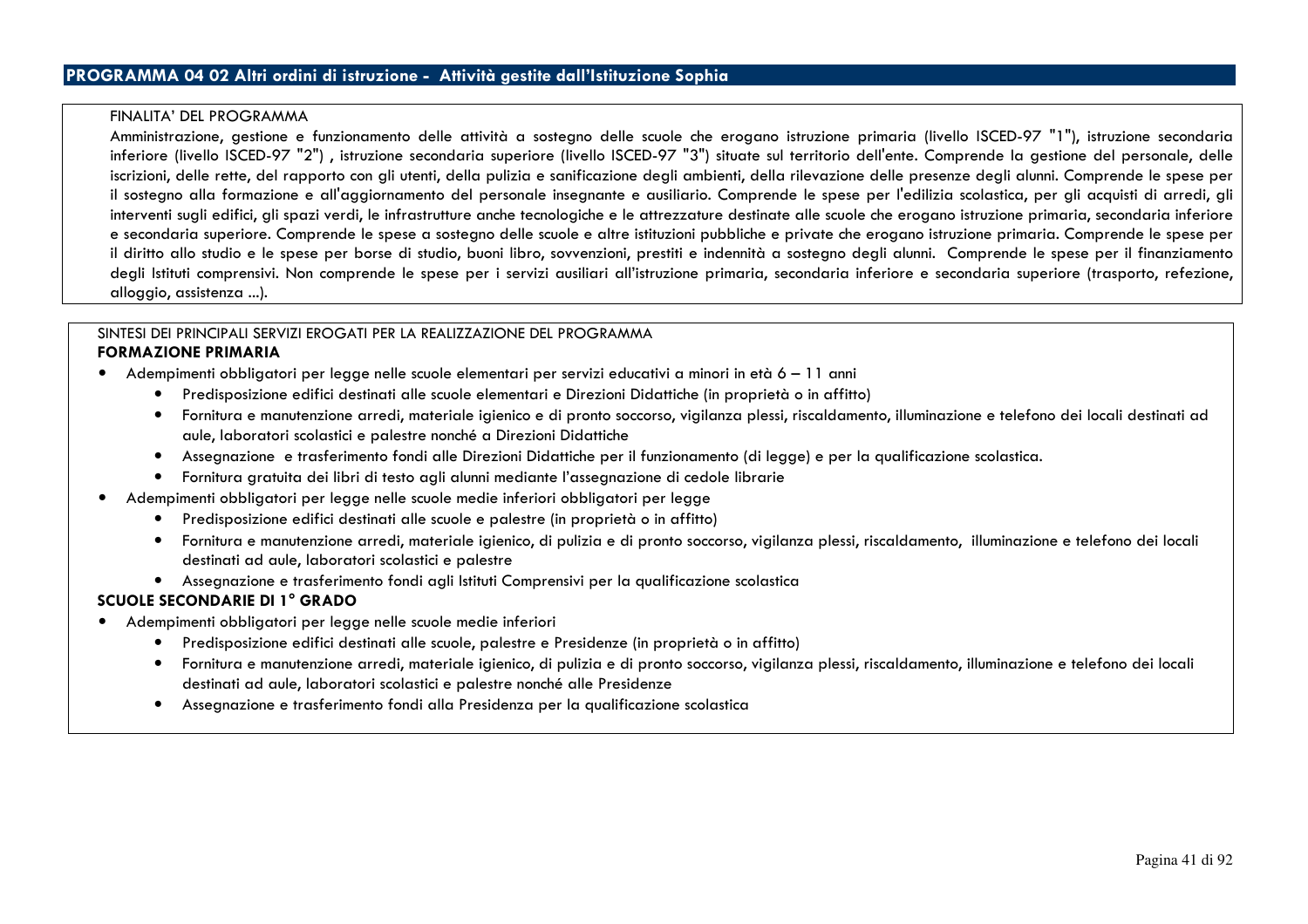| <b>INDICATORI</b>                                                      |       | <b>ESER CIZIO</b> |
|------------------------------------------------------------------------|-------|-------------------|
|                                                                        | 2013  | 2014              |
| A8199.04 - Nr. plessi scolastici scuola elementare                     | o     | $\vert 6 \vert$   |
| A8199.01 - Nr. iscritti scuola elementare                              | 1.311 | 1.368             |
| A9003.15 - Nr. iscritti disabili assistiti scuole elementari           | 40    | 40                |
| A8299.01 - Nr. plessi scolastici scuola media                          |       | $\mathcal{D}$     |
| A9003.22 - Nr. iscritti disabili assistiti scuole medie                | 3     | 13                |
| A9003.25 - Nr. iscritti disabili assistiti scuole secondarie superiori | 5     | 15                |
| A8399.01 - stages formativi attivati                                   | 37    | 24                |
|                                                                        |       |                   |

OBIETTIVI STRATEGICI 04.02 - formazione primaria e scuole secondarie di 1° grado

•Riqualificazione e messa a norma edifici scolastici

| AZIONI/PROGETTI PREVISTI PER LA REALIZZAZIONE DEL<br><b>PROGRAMMA/FINALITA'</b> | <b>STATO DI ATTUAZIONE FINALE</b>                                                                |
|---------------------------------------------------------------------------------|--------------------------------------------------------------------------------------------------|
| Scuole on line: completamento cablaggio strutturato per le scuole               | Il cablaggio è stato completato il $24/04/14$ come da certificato di collaudo relativo ai plessi |
| Donini-Pezzani- Millani e attivazione impianti                                  | Milani e Rodari. Successivamente, con determina 67 del 19/09/14 sono stati trasferiti i fondi    |
| Scuole on line: completamento cablaggio strutturato per le scuole               | per il completamento del cablaggio delle restanti scuole e per l'acquisto degli switch necessari |
| Rodari- Jussi e attivazione impianti                                            | per l'attivazione.                                                                               |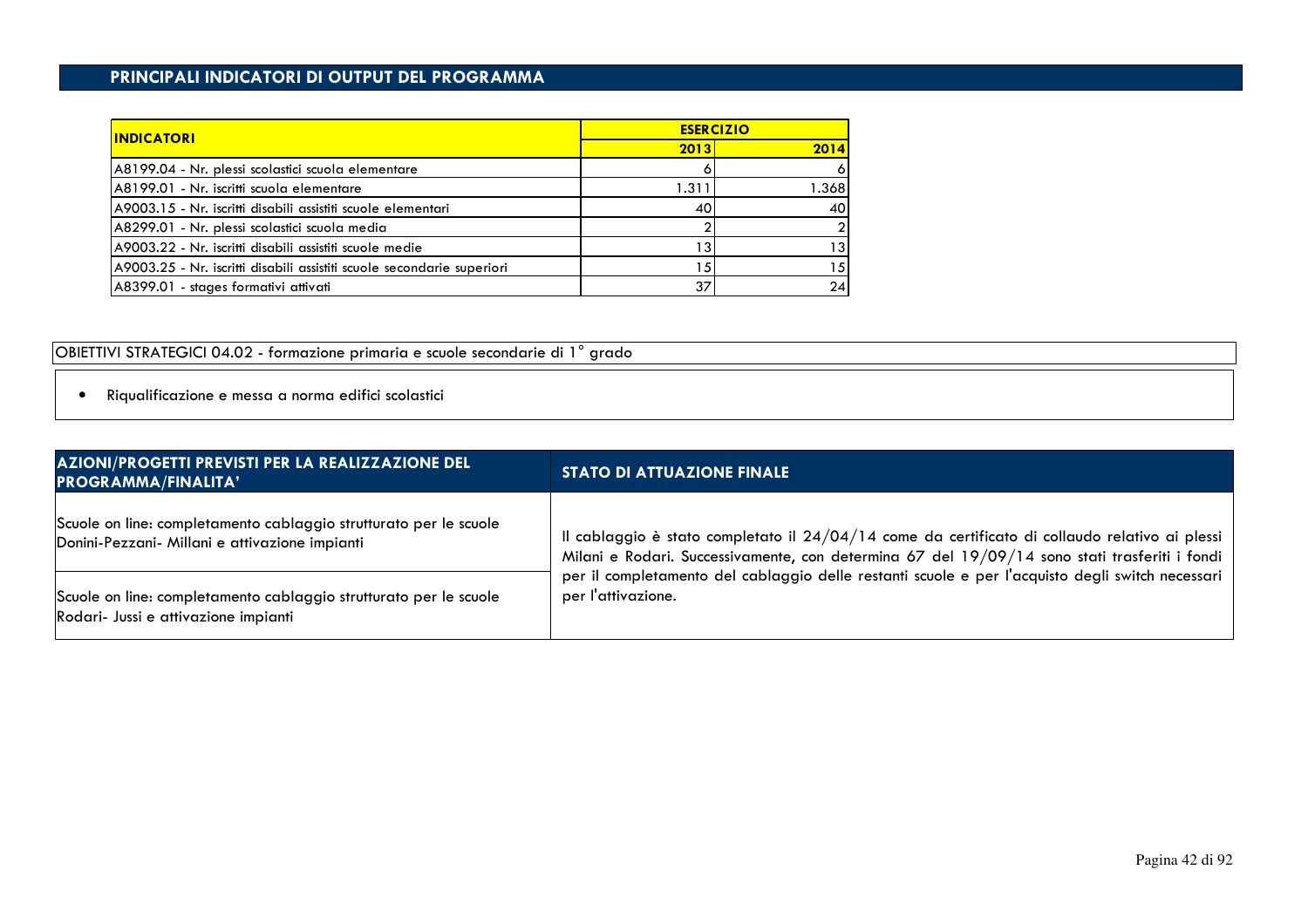# **PROGRAMMA 04 06 Servizi ausiliari all'istruzione**

### FINALITA' DEL PROGRAMMA

 Amministrazione e funzionamento e sostegno ai servizi di trasporto, trasporto per gli alunni portatori di handicap, fornitura di vitto e alloggio, assistenza sanitaria e dentistica, doposcuola e altri servizi ausiliari destinati principalmente a studenti per qualunque livello di istruzione. Comprende le spese per il sostegno alla frequenza scolastica degli alunni disabili e per l'integrazione scolastica degli alunni stranieri. Comprende le spese per attività di studi, ricerche e sperimentazione e per attività di consulenza e informativa in ambito educativo e didattico. Comprende le spese per assistenza scolastica, trasporto e refezione.

SINTESI DEI PRINCIPALI SERVIZI EROGATI PER LA REALIZZAZIONE DEL PROGRAMMA

Erogazione del servizio di Refezione scolastica

Erogazione di servizi educativi e ricreativi estivi per bambini da 3 a 6 anni e da 6 a 13 anni

Erogazione, in appalto, del servizio di pre e post scuola nelle scuole elementari Fantini, Pezzani, Via Fornace, Donini, Ponticella

Erogazione, in appalto, del servizio di inter - scuola nelle scuole elementari e medie e di tempo mensa nella scuola primaria Donini

Erogazione, in appalto, del servizio di dopo scuola presso il plesso Fantini

Erogazione, in appalto, del servizio di post scuola nelle scuole materne statali.

# **PRINCIPALI INDICATORI DI OUTPUT DEL PROGRAMMA**

| <b>INDICATORI-</b><br><b>REFEZIONE SCOLASTICA</b> |                                                                |                | 2013 (consuntivo) | 2014 (consuntivo) |                |               |               |
|---------------------------------------------------|----------------------------------------------------------------|----------------|-------------------|-------------------|----------------|---------------|---------------|
|                                                   |                                                                | <b>BAMBINI</b> | <b>ADULTI</b>     | <b>TOTALE</b>     | <b>BAMBINI</b> | <b>ADULTI</b> | <b>TOTALE</b> |
| A8401.02                                          | Pasti prodotti per<br>Refezione Scolastica, così<br>ripartiti: | 318.175        | 56.818            | 374.993           | 327.475        | 53.477        | 380.952       |
| A8401.05                                          | <b>SCUOLE MEDIE</b>                                            | 4.843          | 152               | 4.995             | 5.695          | $\Omega$      | 5.695         |
| A8401.04                                          | <b>SCUOLE ELEMENTARI</b>                                       | 172.026        | 20.309            | 192.335           | 175.143        | 20.319        | 195.462       |
| A8401.03                                          | <b>SCUOLE DELL'INFANZIA</b>                                    | 117.325        | 28.622            | 145.947           | 122.839        | 29.225        | 152.064       |
| A8401.06                                          | <b>ASILI NIDO</b>                                              | 23.981         | 7.736             | 31.717            | 23.798         | 3.933         | 27.731        |
| A8401.07                                          | Pasti prodotti per Attività<br>Estive / Campi solari           | 7.139          | 1.869             | 9.008             | 7.813          | 2.036         | 9.849         |
| A8401.01                                          | <b>TOTALE PASTI PRODOTTI</b>                                   | 325.315        | 58.687            | 384.001           | 335.289        | 55.512        | 390.801       |

\* il numero di pasti prodotti per la refezione è mediamente superiore del 6% rispetto al nr. dei pasti prenotati \*\*Al pasto prodotto per gli adulti è stato attribuito un peso pari ad 1,5, posto = 1 il peso attribuito ad un pasto destinato alla refezione

| <b>INDICATORI-</b>                                                    | <b>ESER CIZIO</b> |       |  |  |
|-----------------------------------------------------------------------|-------------------|-------|--|--|
| <b>ATTIVITA' EXTRASCOLASTICHE E CENTRI ESTIVI</b>                     | 2013              | 2014  |  |  |
| A8500.01 Nr. iscritti Centri Estivi scuola primaria                   | 201               | 221   |  |  |
| A8500.02 Nr. iscritti Centri Estivi scuole dell'infanzia              | 143               | 165   |  |  |
| A8500.03 Nr. giorni di apertura centro estivo                         | 55                | 55    |  |  |
| A8500.13 Nr. giorni di apertura centro estivo scuole<br>dell'infanzia | 30                | 30    |  |  |
| A8600.01 Nr. iscritti al servizio di pre-scuola e post-scuola         | 803               | 804   |  |  |
| A8600.02 Nr. iscritti al servizio di inter-scuola                     | 297               | 277   |  |  |
| A8600.03 Nr. iscritti al servizio di dopo-scuola                      | 47                | 45    |  |  |
| A8600.08 - Ore totali pre-scuola                                      | 1.700             | 1.819 |  |  |
| A8600.09 - Ore totali post-scuola                                     | 4.195             | 4.361 |  |  |
| A8600.11 - Ore totali inter-scuola                                    | 2.109             | 2.314 |  |  |
| A8600.10 - Ore totali dopo-scuola                                     | 254               | 256   |  |  |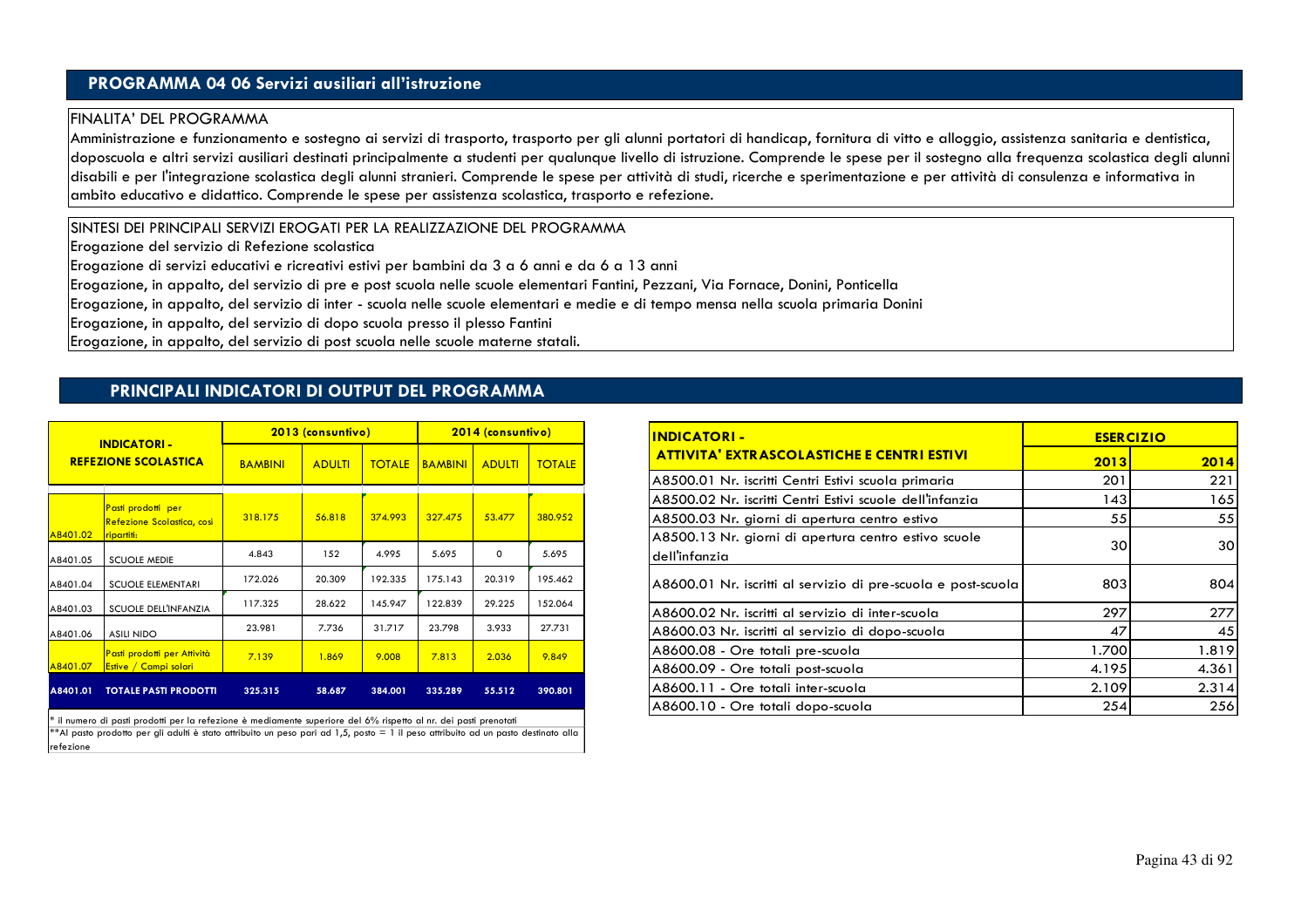# **MISSIONE 5 – TUTELA E VALORIZZAZIONE DEI BENI E ATTIVITA' CULTURALI**

# **PROGRAMMA 05 02 Attività culturali e interventi diversi nel settore culturale**

#### FINALITA' DEL PROGRAMMA

 Amministrazione e funzionamento delle attività culturali, per la vigilanza e la regolamentazione delle strutture culturali, per il funzionamento o il sostegno alle strutture con finalità culturali (biblioteche, musei, gallerie d'arte, teatri, sale per esposizioni, giardini zoologici e orti botanici, acquari, arboreti, ecc.). Qualora tali strutture siano connotate da un prevalente interesse storico, le relative spese afferiscono al programma Valorizzazione dei beni di interesse storico. Comprende le spese per la promozione, lo sviluppo e il coordinamento delle biblioteche comunali. Comprende le spese per la valorizzazione, l'implementazione e la trasformazione degli spazi museali, della progettazione definitiva ed esecutiva e direzione lavori inerenti gli edifici a vocazione museale e relativi uffici (messa a norma, manutenzione straordinaria, ristrutturazione, restauro). Comprende le spese per la realizzazione, il funzionamento o il sostegno a manifestazioni culturali (concerti, produzioni teatrali e cinematografiche, mostre d'arte, ecc.), inclusi sovvenzioni, prestiti o sussidi a sostegno degli operatori diversi che operano nel settore artistico o culturale, o delle organizzazioni impegnate nella promozione delle attività culturali e artistiche. Comprende le spese per sovvenzioni per i giardini e i musei zoologici. Comprende le spese per gli interventi per il sostegno alle attività e alle strutture dedicate al culto, se non di valore e interesse storico. Comprende le spese per la programmazione, l'attivazione e il coordinamento sul territorio di programmi strategici in ambito culturale finanziati anche con il concorso delle risorse comunitarie. Comprende le spese per la tutela delle minoranze linguistiche se non attribuibili a specifici settori d'intervento. Comprende le spese per il finanziamento degli istituti di culto. Non comprende le spese per le attività culturali e artistiche aventi prioritariamente finalità turistiche. Non comprende le spese per le attività ricreative e sportive.

### SINTESI DEI PRINCIPALI SERVIZI EROGATI PER LA REALIZZAZIONE DEL PROGRAMMA

- 1. Gestione Mediateca comunale, articolata nelle seguenti aree:
	- AREA BIBLIOTECA (Reference Gestione collezioni Sezione ragazzi)
	- AREA PROGETTI (Informagiovani Computer house attività culturali per giovani)
- 2. Gestione Museo Archeologico «L. Donini»;
- 3. Salvaguardia documentazione storica cartacea e fotografica comunale presso l'Archivio Storico Comunale;
- 4. Realizzazione di un programma stabile di attività teatrali e musicali presso l'Auditorium I.T.C. Mattei con affidamento in gestione a terzi;
- 5. Organizzazione, diretta o in affidamento a terzi, di spettacoli per il Teatro, per la rassegna "San Lazzaro Estate" e altre occasioni;
- 6. Realizzazione di corsi di promozione culturale per adulti anche in collaborazione con l'Università Primo Levi e l'Associazione Esperienze Insieme;
- 7. Attività connesse al sostegno e all'incentivazione del volontariato e dell'associazionismo sul territorio;
- 8. Organizzazione di mostre e conferenze tematiche atte a valorizzare la storia, l'ambiente e il territorio di S. Lazzaro, anche in collaborazione con il Comitato per la ricerca e lo Studio del Territorio.
- 9. Organizzazione corsi di informatica livello base e avanzato presso Sala Informatica Mediateca. Collaborazione a progetti di carattere regionale (pane e Internet e consultazione sito
- 10. Gestione del Centro di Alfabetizzazione Informatica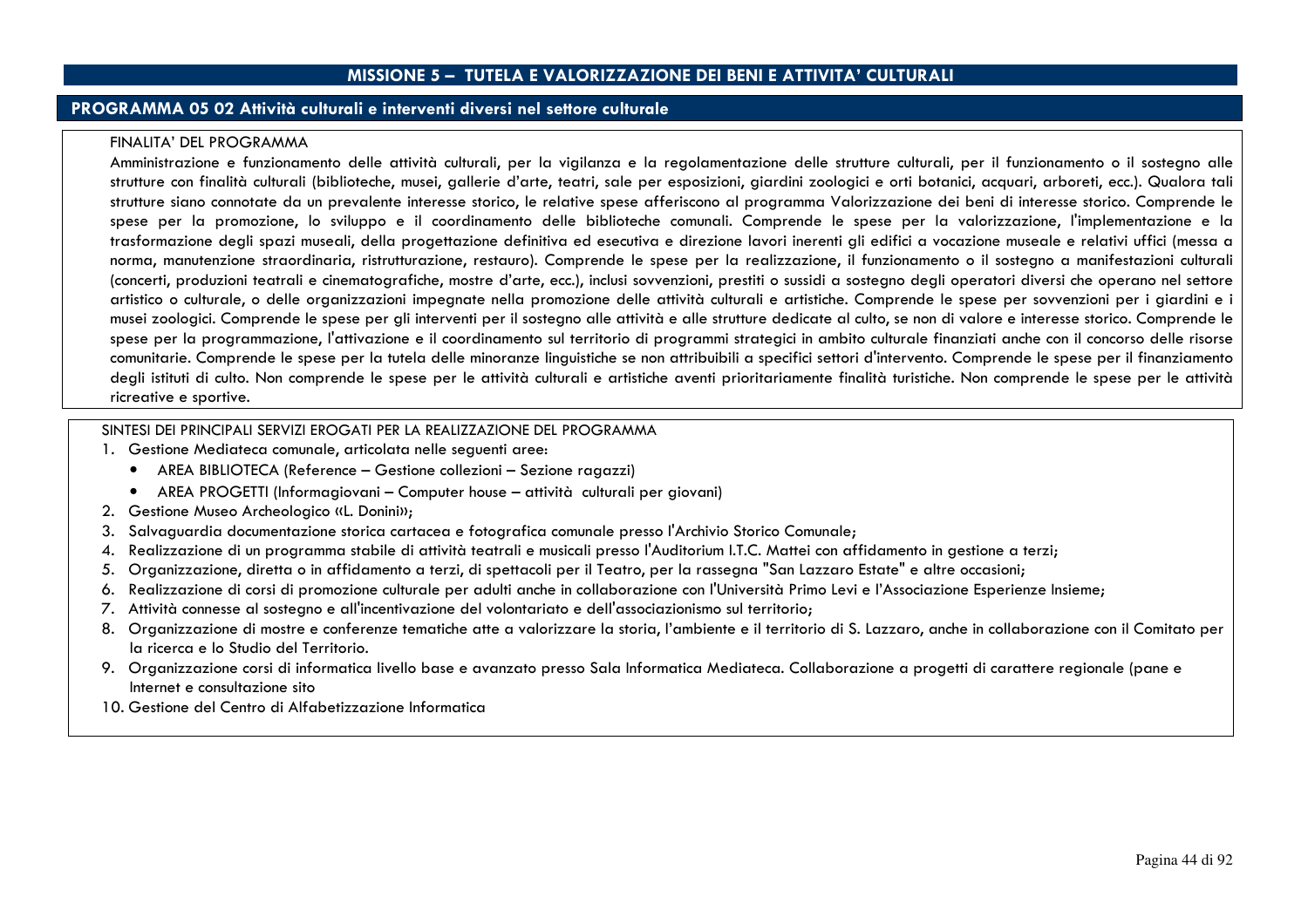|                                                                            | <b>ESER CIZIO</b> |         |  |  |
|----------------------------------------------------------------------------|-------------------|---------|--|--|
| <b>INDICATORI</b>                                                          | 2013              | 2014    |  |  |
| <b>COMPUTER HOUSE</b>                                                      |                   |         |  |  |
| A9102.01 - Ore di apertura settimanali della Computer House                | 51                | 51      |  |  |
| A9102.02 - Nr. corsi organizzati dalla C.H.                                | 3                 | $\vert$ |  |  |
| A9102.03 - Nr. postazioni Internet attive                                  | 20                | 20      |  |  |
| A9102.10 - Nr.annuo partecipanti corsi organizz.sala informatica mediateca | 22                | 28      |  |  |
| A9102.11 - Nr.complessivo ore corsi formaz.org.sala informatica mediateca  | 60                | 80      |  |  |
| <b>BIBLIOTECA</b>                                                          |                   |         |  |  |
| A9103.07 - Nr. totale di documenti posseduti                               | 49.194            | 51.614  |  |  |
| A9100.06 - Nr. medio volumi per residente                                  | 1,54              | 1,61    |  |  |
| <b>SEZ. ADULTI</b>                                                         |                   |         |  |  |
| A9100.10 - Nr. iscritti attivi                                             | 12.840            | 11.512  |  |  |
| A9100.09 - Nr. complessivo nuove acquisizioni                              | 1.502             | 1.702   |  |  |
| A9100.20 - Postazioni OPAC                                                 | 5                 | 5       |  |  |
| A9100.21 - Postazioni di ricerca reference 2^ livello                      | 13                | 3       |  |  |
| A9100.04 - Nr. prestiti adulti                                             | 45.539            | 42.560  |  |  |
| <b>SEZ. RAGAZZI</b>                                                        |                   |         |  |  |
| A9101.03 - Nr. Iscritti attivi                                             | 2.126             | 2.512   |  |  |
| A9101.16 - Nr. tot. acquisizioni                                           | 631               | 709     |  |  |
| A9101.22 - Postazioni di ricerca reference                                 | 5                 | 5       |  |  |
| A9103.01 - Nr.totale di postazioni attive in Mediateca (esclusi uffici)    | 47                | 47      |  |  |
| A9103.03 - Nr.utenti che friuscono delle postazioni/anno                   | 2.752             | 2.900   |  |  |
| A9103.06 - Nr.utenti abilitati all'uso dei servizi informatici             | 15.405            | 17.500  |  |  |
| A9101.04 - Nr. prestiti ragazzi                                            | 24.164            | 24.585  |  |  |

| <b>ESERCIZIO</b> |        | PRESENTI/SPETTATORI EVENTI CULTURALI DELL'AREA |           |       |
|------------------|--------|------------------------------------------------|-----------|-------|
| 2013             | 2014   | <b>PROGETTI</b>                                |           |       |
|                  |        | Tipologia di evento                            | 2013<br>▼ | 2014  |
| 51               | 51     | cineclub                                       |           | 1.997 |
| 3                |        | concerto                                       |           |       |
| 20               | 20     | Conferenza                                     |           |       |
| 22               | 28     | corsi                                          | 320       | 428   |
| 60               | 80     | evento                                         | 870       | 170   |
|                  |        | incontro                                       |           | 244   |
| 2.194            | 51.614 | mostra                                         |           | 125   |
| 1,54             | 1,61   | seminario                                      |           |       |
| 2.840            | 11.512 | teatro                                         |           | 100   |
| .502             | 1.702  | Laboratori                                     |           |       |
| 5                | 5      | <b>Totale complessivo</b>                      | 1.190     | 3.064 |
|                  |        |                                                |           |       |

| PRESENTI / SPETTATORI EVENTI CULTURALI DELL'AREA<br><b>RAGAZZI</b> |  |       |       |  |  |  |  |  |  |
|--------------------------------------------------------------------|--|-------|-------|--|--|--|--|--|--|
| <b>TIPOLOGIA ATTIVITA'</b>                                         |  | 2013  | 2014  |  |  |  |  |  |  |
| Laboratori                                                         |  | 2.165 | 2.387 |  |  |  |  |  |  |
| Letture animate                                                    |  | 1.160 | 967   |  |  |  |  |  |  |
| Presentazione libri                                                |  |       | 143   |  |  |  |  |  |  |
| Spettacoli                                                         |  |       | 600   |  |  |  |  |  |  |
| Visite guidate                                                     |  |       | 35    |  |  |  |  |  |  |
| Conferenze                                                         |  |       |       |  |  |  |  |  |  |
| Corsi                                                              |  |       |       |  |  |  |  |  |  |
| Mostre                                                             |  | 50    | 60    |  |  |  |  |  |  |
| Eventi/promozioni                                                  |  | 1.188 | 520   |  |  |  |  |  |  |
| Totale complessivo                                                 |  | 4.563 | 4.712 |  |  |  |  |  |  |



| <b>SERVIZI CULTURALI: IL MUSEO</b>                        |                      |       |               |       |               |       |               |       |               |       |                 |       |
|-----------------------------------------------------------|----------------------|-------|---------------|-------|---------------|-------|---------------|-------|---------------|-------|-----------------|-------|
| <b>INDICATORE</b><br>2012<br>2013<br>2009<br>2010<br>2011 |                      |       |               |       |               |       | 2014          |       |               |       |                 |       |
| Nr. visitatori<br>Nr. giorni di apertura                  | <u>16.431</u><br>317 | 51,83 | 15.599<br>317 | 49,21 | 17.218<br>317 | 54,32 | 16.764<br>317 | 52,88 | 19.265<br>314 | 61,35 | 18.518<br>296** | 62,56 |

Pagina 45 di 92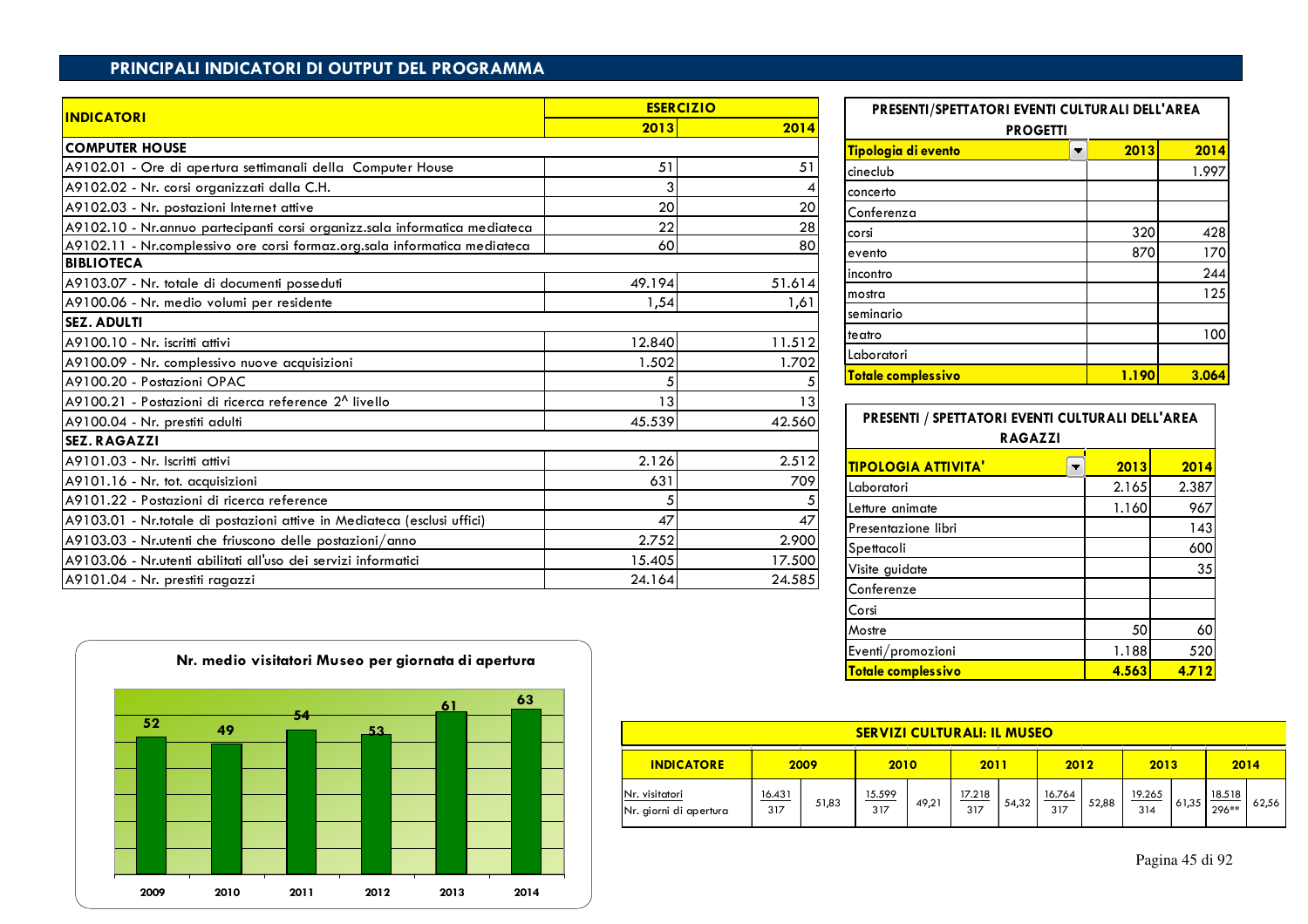### OBIETTIVI STRATEGICI 05.02 – attività culturali e interventi diversi nel settore culturale

- 1. Gestione Mediateca comunale, articolata nelle seguenti aree:
	- $\triangleright$  AREA BIBLIOTECA (Reference Gestione collezioni Sezione ragazzi)
	- $\triangleright$  AREA PROGETTI (Informagiovani Computer house attività culturali per giovani)<br>Costiana Musea Archaelaniae (Il. Derivin
- 2. Gestione Museo Archeologico «L. Donini»;
- 3. Salvaguardia documentazione storica cartacea e fotografica comunale presso l'Archivio Storico Comunale;
- 4. Realizzazione di un programma stabile di attività teatrali e musicali presso l'Auditorium I.T.C. Mattei con affidamento in gestione a terzi;
- 5. Organizzazione, diretta o in affidamento a terzi, di spettacoli per il Teatro, per la rassegna "San Lazzaro Estate" e altre occasioni;
- 6. Realizzazione di corsi di promozione culturale per adulti anche in collaborazione con l'Università Primo Levi e l'Associazione Esperienze Insieme;
- 7. Attività connesse al sostegno e all'incentivazione del volontariato e dell'associazionismo sul territorio;
- 8. Organizzazione di mostre e conferenze tematiche atte a valorizzare la storia, l'ambiente e il territorio di S. Lazzaro, anche in collaborazione con il Comitato per la ricerca e lo Studio del Territorio.
- 9. Organizzazione corsi di informatica livello base e avanzato presso Sala Informatica Mediateca. Collaborazione a progetti di carattere regionale (pane e Internet e consultazione sito In.
- 10. Promozione dell'Associazionismo e del volontariato.

| AZIONI/PROGETTI PREVISTI PER LA REALIZZAZIONE DEL<br>PROGRAMMA/FINALITA'                                                             | <b>STATO DI ATTUAZIONE FINALE</b>                                                                                                                                                                                                                                                                                                                                                                                                                                                                                                      |
|--------------------------------------------------------------------------------------------------------------------------------------|----------------------------------------------------------------------------------------------------------------------------------------------------------------------------------------------------------------------------------------------------------------------------------------------------------------------------------------------------------------------------------------------------------------------------------------------------------------------------------------------------------------------------------------|
| Adesione a progetto sul tema del bullismo, rivolto alle scuole del<br>territorio promosso dal tavolo delle biblioteche del distretto | Il progetto è stato denominato "I mutanti" ed è stato presentato alle classi terze della scuola media Rodari<br>Jussi nel mese di ottobre.                                                                                                                                                                                                                                                                                                                                                                                             |
| Realizzazione mostra su Luigi Fantini a San Lazzaro e coordinamento<br>allestimento negli altri comuni del distretto                 | La mostra è stata inaugurata il 1º marzo presso la Sala di Città del Comune di San Lazzaro.<br>Successivamente, è stata allestita e realizzata in altri 3 Comuni del Distretto (Pianoro, Loiano, Monghidoro)<br>oltre al Parco dei Gessi ed ai Comuni di Monterenzio ed Ozzano dell'Emilia. Il progetto si è concluso il<br>16/11/14                                                                                                                                                                                                   |
| Prosecuzione rassegne culturali condivise con il distretto con<br>particolare riguardo al progetto 365 gg.NO                         | E' stata organizzata una rassegna contro la violenza sulle donne dal 28 febbraio al 25 marzo, con la<br>realizzazione di due incontri, una mostra e una rassegna di film a tema presso la mediateca ed uno<br>spettacolo musicale presso l'ITC Teatro.<br>Inoltre, in occasione della Giornata Mondiale contro la violenza sulle donne, che ricorre in data 25<br>novembre, è stata organizzata un'analoga rassegna "Le scatole rosse", in sinergia con il Distretto Culturale.                                                        |
| <b>Nalorizzazione del MIP</b>                                                                                                        | Oltre all'iniziativa dal titolo "sulla via della seta", organizzata nel mese di aprile $(12/04/14)$ e<br>successivamente proseguita con la realizzazione di una mostra di abiti vintage di alta sartoria, in<br>collaborazione con l'azienda Jato, nel mese di ottobre è stata realizzata la presentazione dello scaffale Mip<br>in Sala Borsa con l'avvio di un prestito intersistemico dei libri in dotazione al Mip con la biblioteca della Sala<br>Borsa e, successivamente, si è svolta l'iniziativa "Compleanno Mip" (25/10/14). |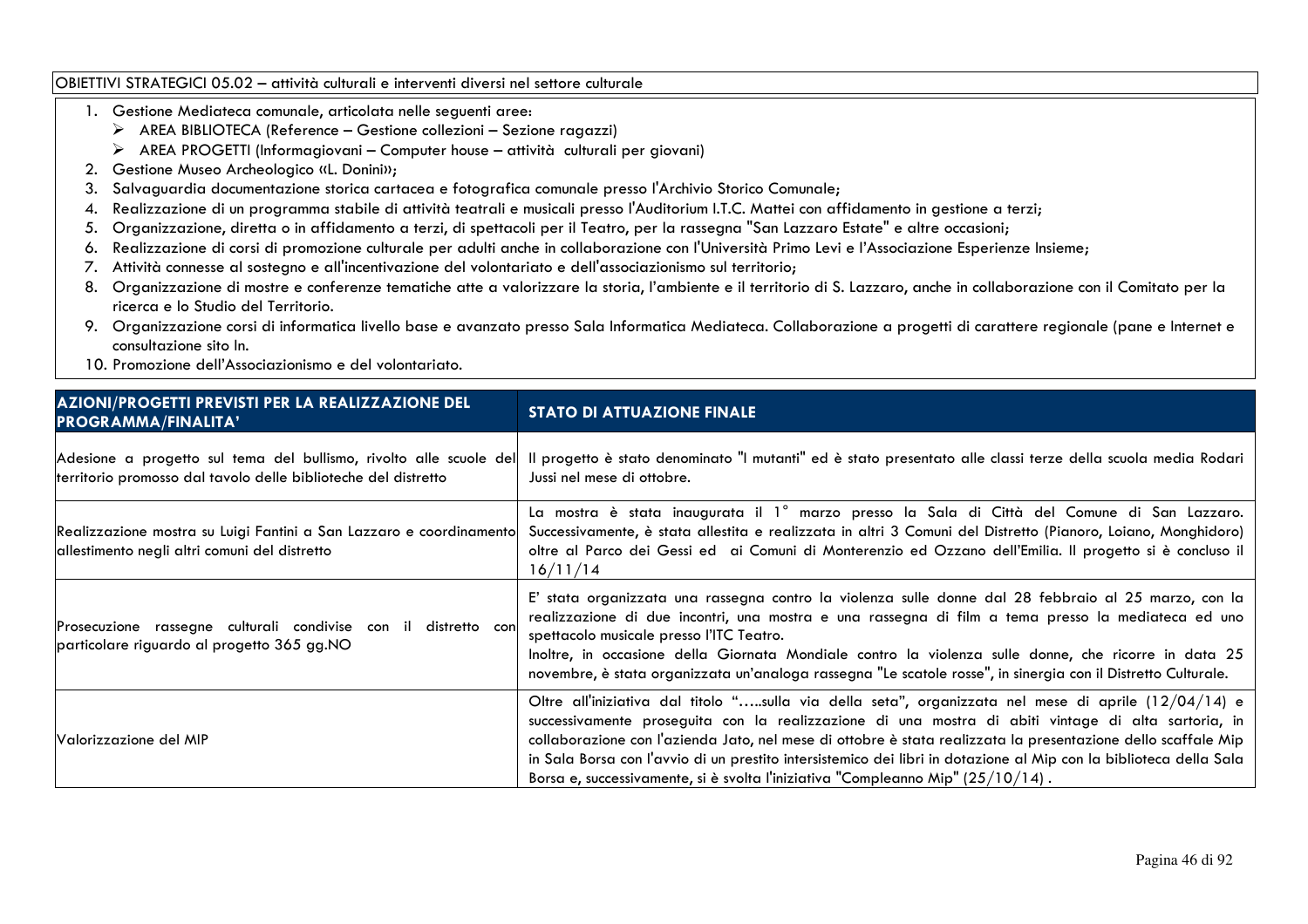| AZIONI/PROGETTI PREVISTI PER LA REALIZZAZIONE DEL<br><b>PROGRAMMA/FINALITA'</b>                                                                                                                                                                                                                                                          | STATO DI ATTUAZIONE FINALE                                                                                                                                                                                                                                                                                                                                                                                                                                                                                                                                                                             |
|------------------------------------------------------------------------------------------------------------------------------------------------------------------------------------------------------------------------------------------------------------------------------------------------------------------------------------------|--------------------------------------------------------------------------------------------------------------------------------------------------------------------------------------------------------------------------------------------------------------------------------------------------------------------------------------------------------------------------------------------------------------------------------------------------------------------------------------------------------------------------------------------------------------------------------------------------------|
| Promozione del progetto "Younger card" per il lancio sul territorio                                                                                                                                                                                                                                                                      | Con delibera di Giunta nr. 15 del 30/01/14 si è aderito al progetto Regionale.<br>Al fine di predisporre un adeguato progetto per la promozione della Younger card si è proceduto ad<br>attivare un monitoraggio dei progetti già attivi sul territorio, soprattutto in ambito associazionistico. La<br>promozione della younger card è stata inserita in un progetto distrettuale denominato "Ci sei, ci fai".                                                                                                                                                                                        |
| Sviluppo della TV di comunità e promozione sul territorio                                                                                                                                                                                                                                                                                | Nei primi mesi del 2014 è stato effettuato un primo lancio promozionale. Successivamente, nell'ambito della<br>revisione complessiva del Piano di Comunicazione, si è proceduto anche allo studio un progetto per la<br>valorizzazione della TV di comunità, con la realizzazione di 10 video prevalentemente su temi culturali e<br>sociali. Il progetto per la campagna promozionale della TV di comunità tuttavia, non è stato implementato in<br>quanto si è valutato più vantaggioso predisporre un progetto unico TV di comunità/TV istituzionale che<br>attualmente è in fase di programmazione |
| Valutazione del progetto esecutivo relativo alla mostra permanente<br>sui dinosauri, implementazione dei contenuti tematici inerenti il museo<br>e richiesta dei pareri di fattibilità degli uffici comunali di competenza,<br>subordinatamente alla presentazione del progetto da parte del<br>soggetto privato entro il $15/07/2014$ . | In merito alla realizzazione del progetto presentato in bozza, la Giunta ha espresso parere favorevole ma<br>in una zona diversa da quella originariamente individuata, per cui si attende l'individuazione della nuova<br>area. Sono in corso ulteriori approfondimenti finalizzati ad ottenere il pareri necessari della sovraintendenza<br>dei beni paesaggistici.                                                                                                                                                                                                                                  |
| Revisione del regolamento contributi. (progetto biennale)                                                                                                                                                                                                                                                                                | Nell'ambito della revisione del regolamento dei contributi, è stata emanata una circolare esplicativa del<br>procedimento di concessione dei patrocini                                                                                                                                                                                                                                                                                                                                                                                                                                                 |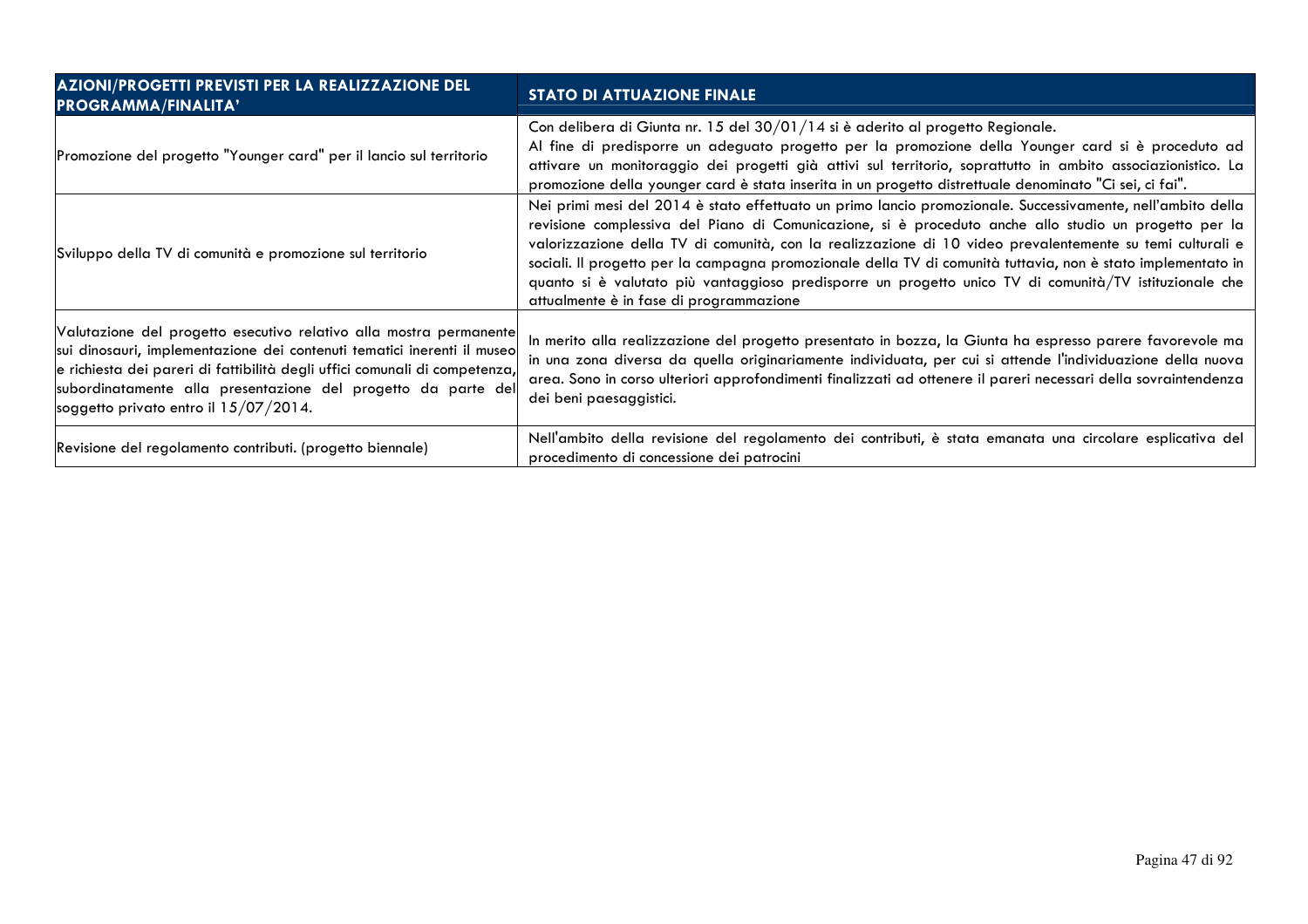## **MISSIONE 6 – POLITICHE GIOVANILI, SPORT E TEMPO LIBERO**

### **PROGRAMMA 06 01 Sport e tempo libero – Attività gestite dall'Istituzione Prometeo**

#### FINALITA' DEL PROGRAMMA

 Amministrazione e funzionamento delle attività ricreative, per il tempo libero e lo sport. Comprende le spese per l'erogazione di sovvenzioni e di contributi ad enti e società sportive. Comprende le spese per il funzionamento, la realizzazione e la manutenzione delle strutture per le attività ricreative (parchi, giochi, spiagge, aree di campeggio ...). Comprende le spese per iniziative e manifestazioni sportive amatoriali e dilettantistiche e per le attività di promozione e diffusione della pratica sportiva in collaborazione con: associazioni sportive dilettantistiche locali, enti di promozione sportiva, società e circoli senza scopo di lucro,centri di aggregazione giovanile, oratori, CONI e altre istituzioni. Comprende le spese per la promozione e tutela delle discipline sportive della montagna e per lo sviluppo delle attività sportive in ambito montano. Comprende le spese per la realizzazione di progetti e interventi specifici per la promozione e diffusione delle attività e iniziative sportive e motorie rivolte a tutte le categorie di utenti. Comprende le spese per l'incentivazione, in collaborazione con le istituzioni scolastiche, della diffusione delle attività sportive anche attraverso l'utilizzo dei locali e delle attrezzature in orario extrascolastico. Comprende le spese per la formazione, la specializzazione e l'aggiornamento professionale degli operatori dello sport anche montano per una maggior tutela della sicurezza e della salute dei praticanti. Comprende le spese per gli impianti natatori e gli impianti e le infrastrutture destinati alle attività sportive (stadi, palazzo dello sport...). Comprende le spese per iniziative e manifestazioni sportive e per le attività di promozione sportiva in collaborazione con le associazioni sportive locali, con il CONI e con altre istituzioni, anche al fine di promuovere la pratica sportiva. Non comprende le spese destinate alle iniziative a favore dei giovani, ricompresi nel programma "Giovani" della medesima missione.

### SINTESI DEI PRINCIPALI SERVIZI EROGATI PER LA REALIZZAZIONE DEL PROGRAMMA

#### **Programmazione e sviluppo dei seguenti servizi assegnati all'Istituzione Prometeo:**

 a) gestione del funzionamento e dell'uso diretto o indiretto, di norma tramite associazioni private, degli impianti sportivi comunali il cui elenco è dettagliato in allegato al piano-programma annuale delle attività;

 b) promozione e gestione diretta ovvero, se avanzata da altri soggetti, di supporto all'organizzazione di manifestazioni sportive di interesse collettivo interessanti i suddetti impianti o comunque l'uso temporaneo di spazi pubblici

c) attività inerenti la banda locale

d) Gestione (tramite affidamento) dell'impianto piscina palestra comunale "Kennedy";

e) Gestione (tramite affidamento) dello Stadio Comunale "Kennedy", dei campi di calcio di Ca' de' Mandorli e dei campi di calcio e baseball della Resistenza;

 f) Gestione diretta delle palestre scolastiche, dell'impianto Polivalente "PalaYuri", delle piste di pattinaggio, dei campi di pallacanestro all'aperto, dell'impianto polivalente all'aperto (Cicogna), del campo di Tennis "Mura San Carlo".

e) Promozione delle Attività sportive scolastiche.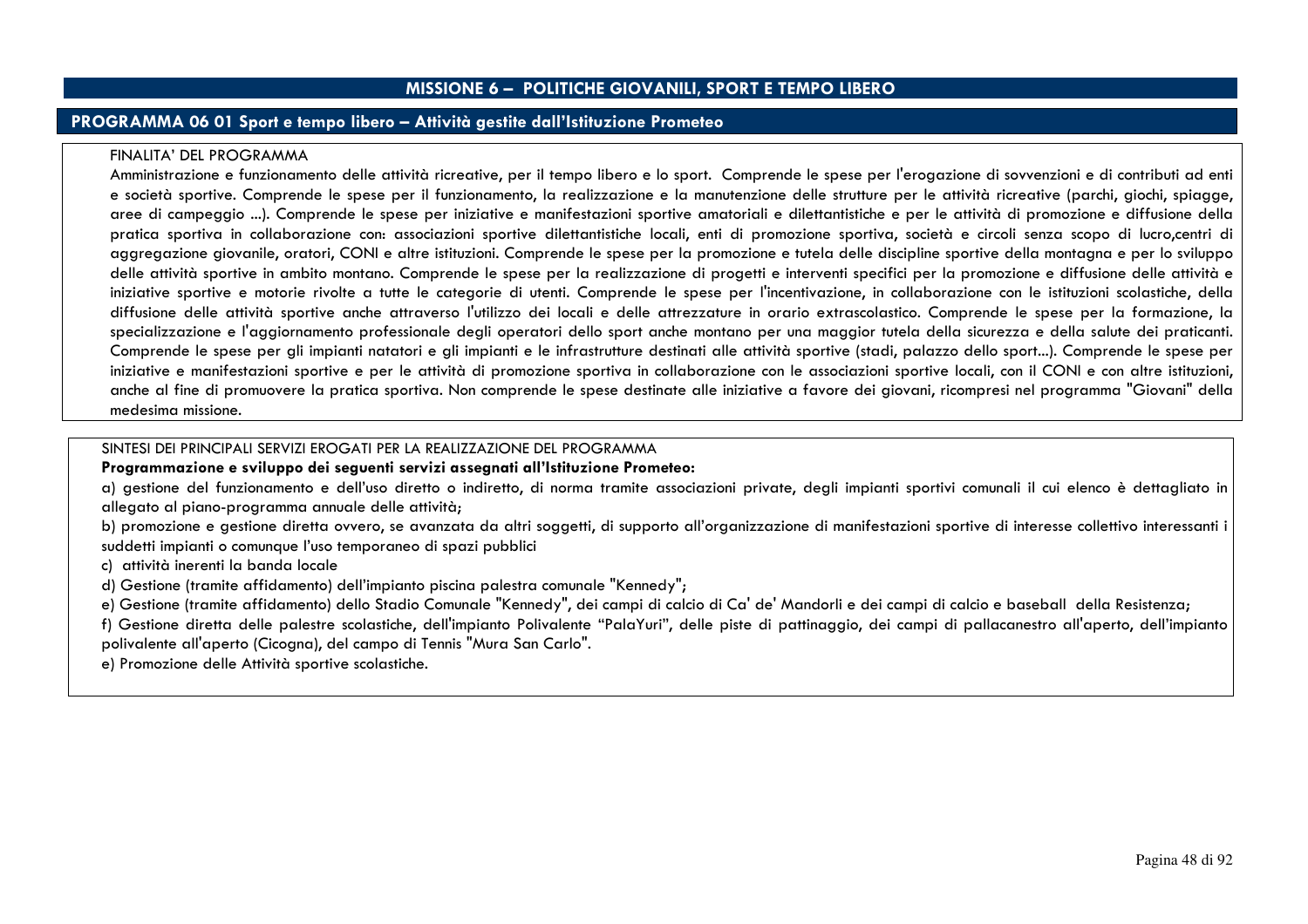| <b>INDICATORI</b>                                                         | <b>ESER CIZIO</b> |         |
|---------------------------------------------------------------------------|-------------------|---------|
|                                                                           | 2013              | 2014    |
| A5200.14 - Nr. complessivo impianti sportivi gestiti dal comune           | 61                | 61      |
| A5200.01 - Nr. campi da gioco                                             | ი                 | 6       |
| A5200.05 - Nr. palestre                                                   | 12                | 12      |
| A5200.06 - Nr. campi da baseball/cricket                                  |                   |         |
| A5200.20 - N.utenti delle palestre                                        | 3.000             | 2.500   |
| A5008.03 - Nr. complessivo manifestazioni sportive gestite/patrocinate    | 21                | 22      |
| $A5008.01$ - Nr. manifestazioni a liv. nazionale e/o regionali supportate |                   | $\vert$ |
| A5008.02 - Nr. iniziative-manifest. org.te giochi sportivi studenteschi   |                   |         |
| A5009.11 - Nr. associazioni partecipanti alla manifestaz. prova lo sport  |                   | 8       |
| A5200.03 - Ore allenamento settiman. Soc. sportive imp. Ca' de Mandorli   |                   | 11      |
| A5200.04 - Ore allenamento settiman. Soc. sportive imp. Resistenza        | 32                | 30      |

### OBIETTIVI STRATEGICI 06.01 – sport e tempo libero

Favorire lo sviluppo di una cultura del movimento che veda lo sport (specialmente quello non competitivo) come strumento di benessere per tutta la comunità attraverso:

- la valorizzazione dell'associazionismo sportivo
- una giusta considerazione dell'insieme delle ricadute positive che l'attività fisico/sportiva ha sulla qualità della vita dei cittadini e sul sistema economico della città
- l'integrazione nelle attività sportive dei disabili e di quanti fanno parte delle categorie del disagio sociale
- l'educazione dei giovani ai valori sportivi, insieme a tutto il movimento sportivo, a quello scolastico e parrocchiale
- conoscenza del "sistema sportivo" con una particolare attenzione agli sport a torto considerati minori
- -Sviluppo della Consulta dello Sport (coinvolgendo le realtà associative della nostra città) per affrontare le problematiche del settore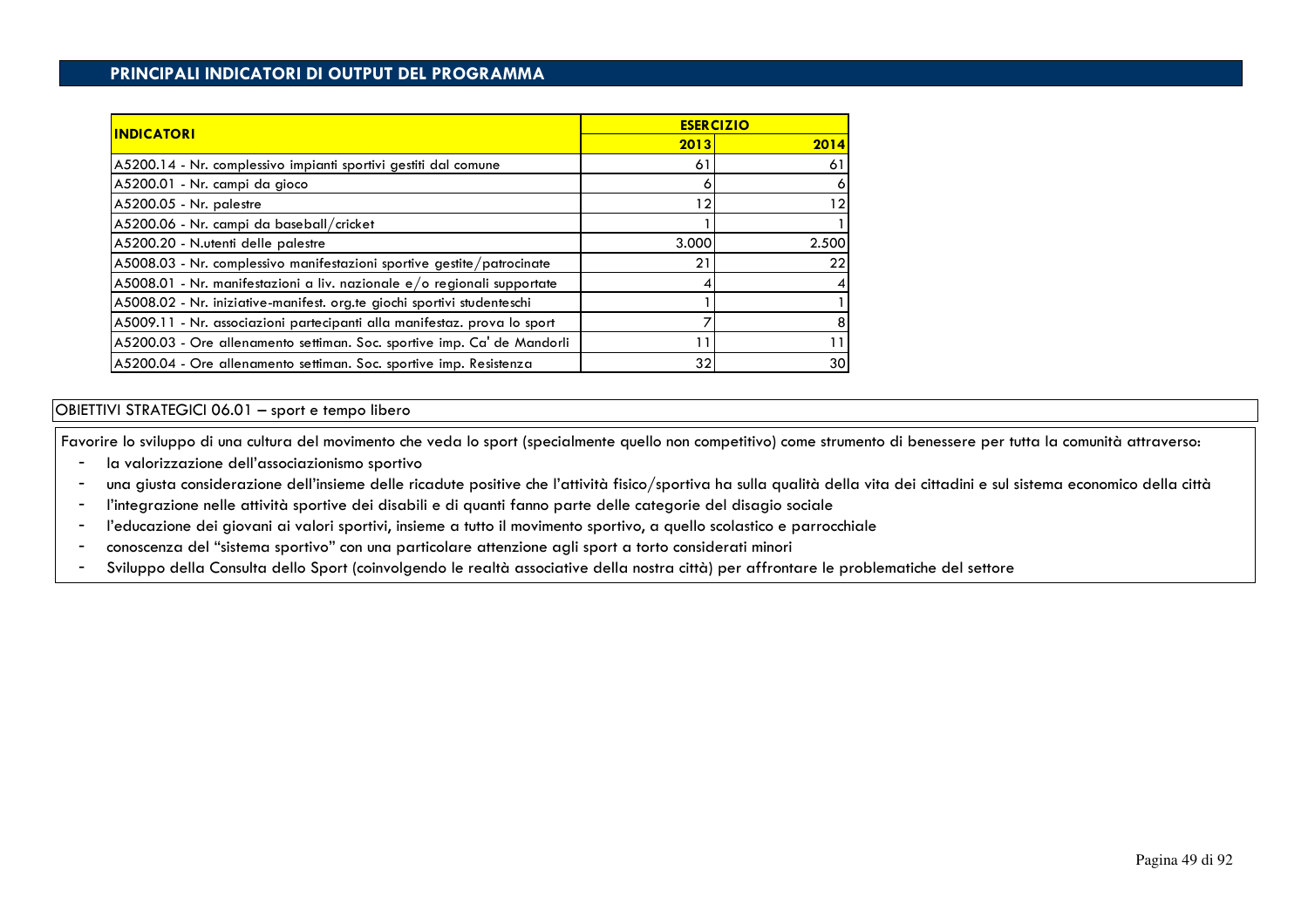| AZIONI/PROGETTI PREVISTI PER LA REALIZZAZIONE DEL<br><b>PROGRAMMA/FINALITA'</b>                                                                                                                              | <b>STATO DI ATTUAZIONE FINALE</b>                                                                                                                                                                                                                                                                                                                                                                                                                                                                                                                                        |
|--------------------------------------------------------------------------------------------------------------------------------------------------------------------------------------------------------------|--------------------------------------------------------------------------------------------------------------------------------------------------------------------------------------------------------------------------------------------------------------------------------------------------------------------------------------------------------------------------------------------------------------------------------------------------------------------------------------------------------------------------------------------------------------------------|
| Valutazione della modalità di gestione della struttura sportiva <br>denominata Stadio Comunale, in relazione al suo stato attuale e <br>ldell'area stessa                                                    | Le procedure per l'affidamento, che avrebbero interferito con l'attività programmata presso lo<br>stadio, sono state differite al 2015. Intanto sono stati avviati contatti con le associazioni locali di<br>successiva valutazione delle possibili modalità di sviluppo di utilizzo  calcio affinché producano un documento congiunto che contenga le proposte di gestione<br>dell'impianto.                                                                                                                                                                            |
| Prosecuzione del coinvolgimento delle associazioni sportive operanti sul<br>territorio nell'ambito delle attività ricreative estive anche in<br>collaborazione con l'Istituzione Sophia                      | All'interno dei campi solari estivi proposti dall'Istituzione Sophia sono state organizzate da parte<br>di diverse associazioni sportive del territorio alcune attività tra le quali il tennis da tavolo,<br>pallavolo e pallamano, nuoto e danza (Polisportiva Paolo Poggi, U.S. Zinella, Sport 2000). Tra<br>aprile e maggio 2015 (prima della chiusura dell'anno scolastico) sarà comunque organizzato un<br>incontro per definire un piano di utilizzo degli impianti, dare risposta e calendarizzare le<br>proposte pervenute da parte delle associazioni sportive. |
| Costruzione di un percorso condiviso con l'associazionismo sportivo<br>locale finalizzato alla raccolta di eventuali<br>proposte/indicazioni/suggerimenti volte alla crescita del sistema<br>sportivo locale | In occasione del primo incontro utile del CdA, nel 2015, verrà sottoposta all'attenzione dei nuovi<br>consiglieri la proposta di lavoro.                                                                                                                                                                                                                                                                                                                                                                                                                                 |
| Prosecuzione dell'attività di promozione e conoscenza degli strumenti<br>tipici della Banda e incentivazione alla partecipazione al Gruppo<br>musicale                                                       | Il progetto redatto a cura del corpo bandistico è stato inserito nel POT. Sono stati attivati incontri<br>presso le scuole e presso la sede della Banda che hanno visto coinvolte circa una ventina di classi<br>delle scuole primarie. Attualmente sette allievi frequentano i corsi proposti dalla Banda.                                                                                                                                                                                                                                                              |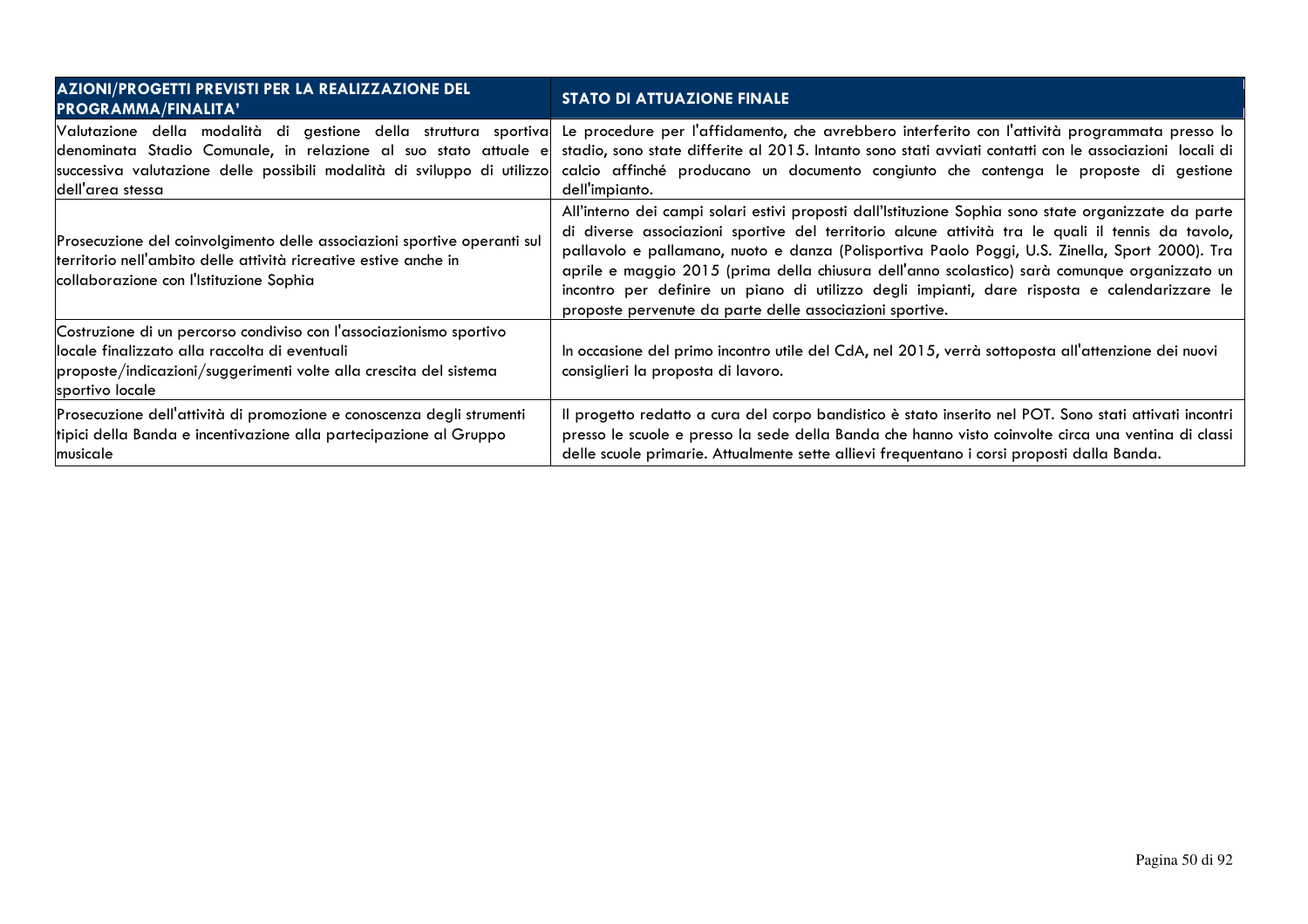# **PROGRAMMA 06 02 Giovani**

#### FINALITA' DEL PROGRAMMA

 Amministrazione e funzionamento delle attività destinate ai giovani e per la promozione delle politiche giovanili. Comprende le spese destinate alle politiche per l'autonomia e i diritti dei giovani, ivi inclusa la produzione di informazione di sportello, di seminari e di iniziative divulgative a sostegno dei giovani. Comprende le spese per iniziative rivolte ai giovani per lo sviluppo e la conoscenza dell'associazionismo e del volontariato. Comprende le spese per i centri polivalenti per i giovani. Non comprende le spese per la formazione professionale tecnica superiore, ricomprese nel programma "Istruzione tecnica superiore" della missione 04 "Istruzione e diritto allo studio".

### SINTESI DEI PRINCIPALI SERVIZI EROGATI PER LA REALIZZAZIONE DEL PROGRAMMA

### **CENTRI GIOVANILI E ATTIVITA' DI AGGREGAZIONE**

- a. Offerta ai giovani del territorio di spazi e tempi di aggregazione spontanea con la supervisione degli educatori al fine di stimolare la costruzione di rapporti significativi con figure adulte e coetanei
- b. Organizzazione eventi rivolti ai giovani del territorio
- c. Coinvolgimento e sensibilizzazione degli adulti rispetto al mondo giovanile

### **CITTA' EDUCANTE E PdZ**

 Attivazione di progetti/azioni rivolti agli adolescenti per la prevenzione dell'uso di alcolici e stupefacenti, in raccordo con i Centri di aggregazione per adolescenti di Ponticella e di via Galletta e l'Informa giovani

| <b>INDICATORI</b>                                                       | <b>ESERCIZIO</b> |        |
|-------------------------------------------------------------------------|------------------|--------|
|                                                                         | 2013             | 2014   |
| A9401.28 - Nr.contatti attivati con adulti signific.del quartiere Pont. |                  |        |
| A9401.29 - Nr. iniziative "interne" realizzate Ponticella               |                  |        |
| A9402.07 - Nr. colloqui orientamento svolti con utenti (singoli)        | 150              | 150    |
| A9402.09 - Nr. attività orientamento per gruppi specifici di utenti     | 20               | 16     |
| A9402.17 - Nr. notizie inserite nel sito                                | 1.600            | 2.000  |
| A9402.28 - Nr. contatti che hanno visitato il sito                      | 80.000           | 90.000 |
| A9402.32 - Nr. di minori italiani che si sono rivolti allo sportello    | 250              | 260    |
| A9402.33 - Nr. di giovani italiani che si sono rivolti allo sportello   | 300              | 200    |
| A9402.34 - Nr. di adulti italiani che si sono rivolti allo sportello    | 200              | 230    |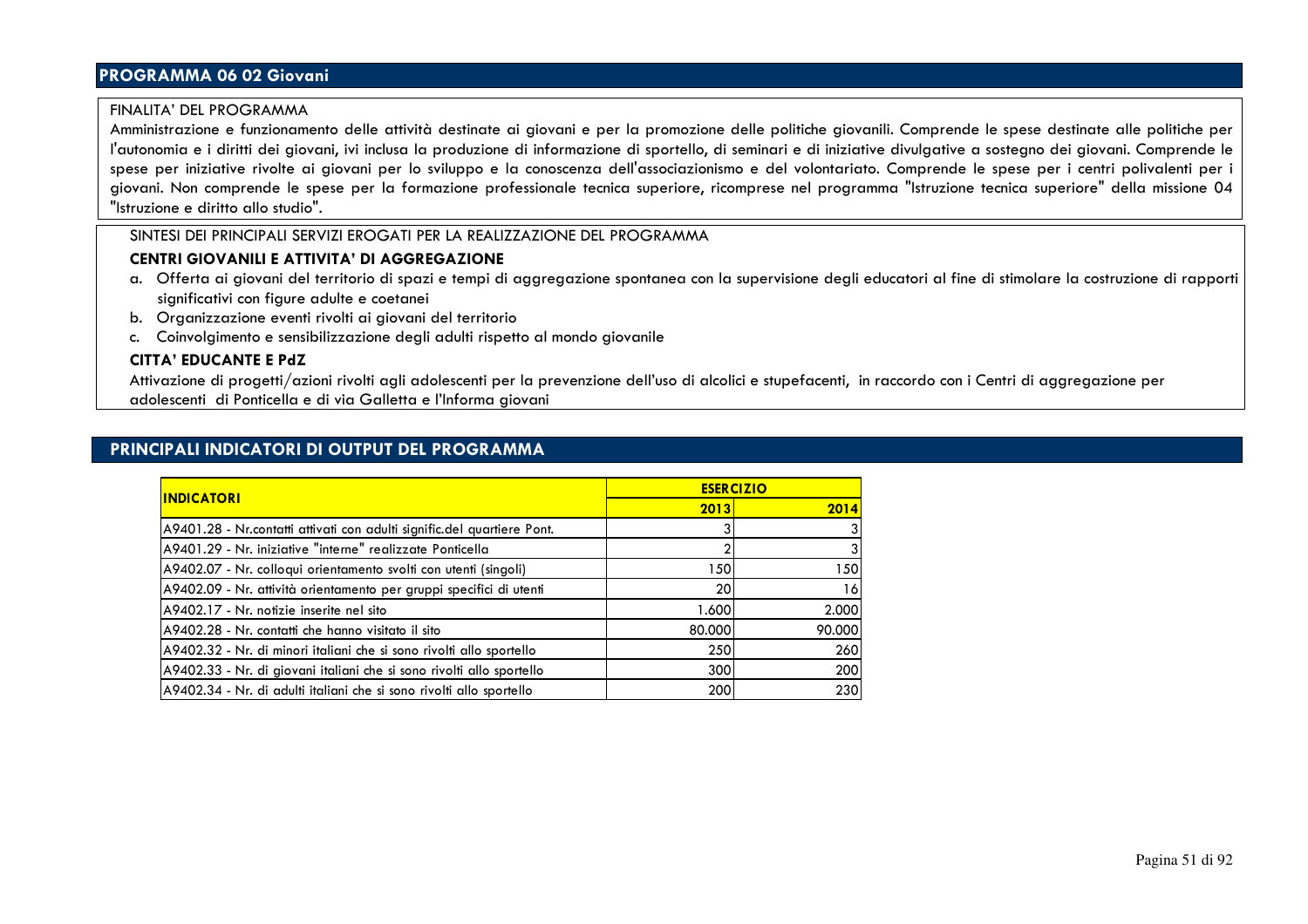OBIETTIVI STRATEGICI 06.02 – centri giovanili e attività di aggregazione

 $\vert$ a. Sviluppare l'integrazione dei Centri di Aggregazione Giovanile con le realtà aggregative della comunità locale

b. Intensificare l'impegno a favore dei giovani implementando azioni volte a:

- o valorizzare e implementare la rete di centri di aggregazione giovanile ed la fitta programmazione di attività educativa e di animazione di strada già attiva nel territorio anche con l'individuazione nel capoluogo comunale di uno spazio dedicato ai giovani e con il consolidamento di quelli già esistenti
- o utilizzare spazi formativi di carattere educativo, di esempi e di buone pratiche, tra famiglia, agenzie formative ed Ente locale, per proporre ai giovani loro di stili di vita che costituiscano un'alternativa credibile e attraente rispetto alla sequenza Tv, play station, cellulare, Internet, che sia in grado di indicare un'offerta culturale ulteriore rispetto alle mode, alla omologazione, al consumismo acritico e di porre in valore la sobrietà, il senso del limite, la responsabilità, i comportamenti etici e solidali

 c. Promuovere l'idea di una casa per l'associazionismo giovanile i cui contenuti devono essere impostati e concertati tra giovani e Comune e la cui finalità sia quella di mettere in relazione e integrare le attività di promozione civica e culturale svolte dalle scuole.

| AZIONI/PROGETTI PREVISTI PER LA REALIZZAZIONE DEL<br><b>PROGRAMMA/FINALITA'</b>                  | <b>STATO DI ATTUAZIONE FINALE</b>                                                                                                                                                                                                                                                                                                             |
|--------------------------------------------------------------------------------------------------|-----------------------------------------------------------------------------------------------------------------------------------------------------------------------------------------------------------------------------------------------------------------------------------------------------------------------------------------------|
| Potenziare l'educativa di strada coinvolgendo in attività i gruppi<br>linformali del territorio. | I ragazzi coinvolti dal progetto "Educativa di strada" (13-16 anni) sono stati inseriti nell'attività dei<br>Centri Giovanili di aggregazione in particolare in quello della Ponticella. Le problematiche rilevate<br>all'interno del gruppo riguardavano l'aggressività agita tra piccole bande e l'inadempienza<br>dell'obbligo scolastico. |
| Approvazione Pdz 2014                                                                            | Il Piano di zona è stato sottoscritto entro il mese di maggio 2014                                                                                                                                                                                                                                                                            |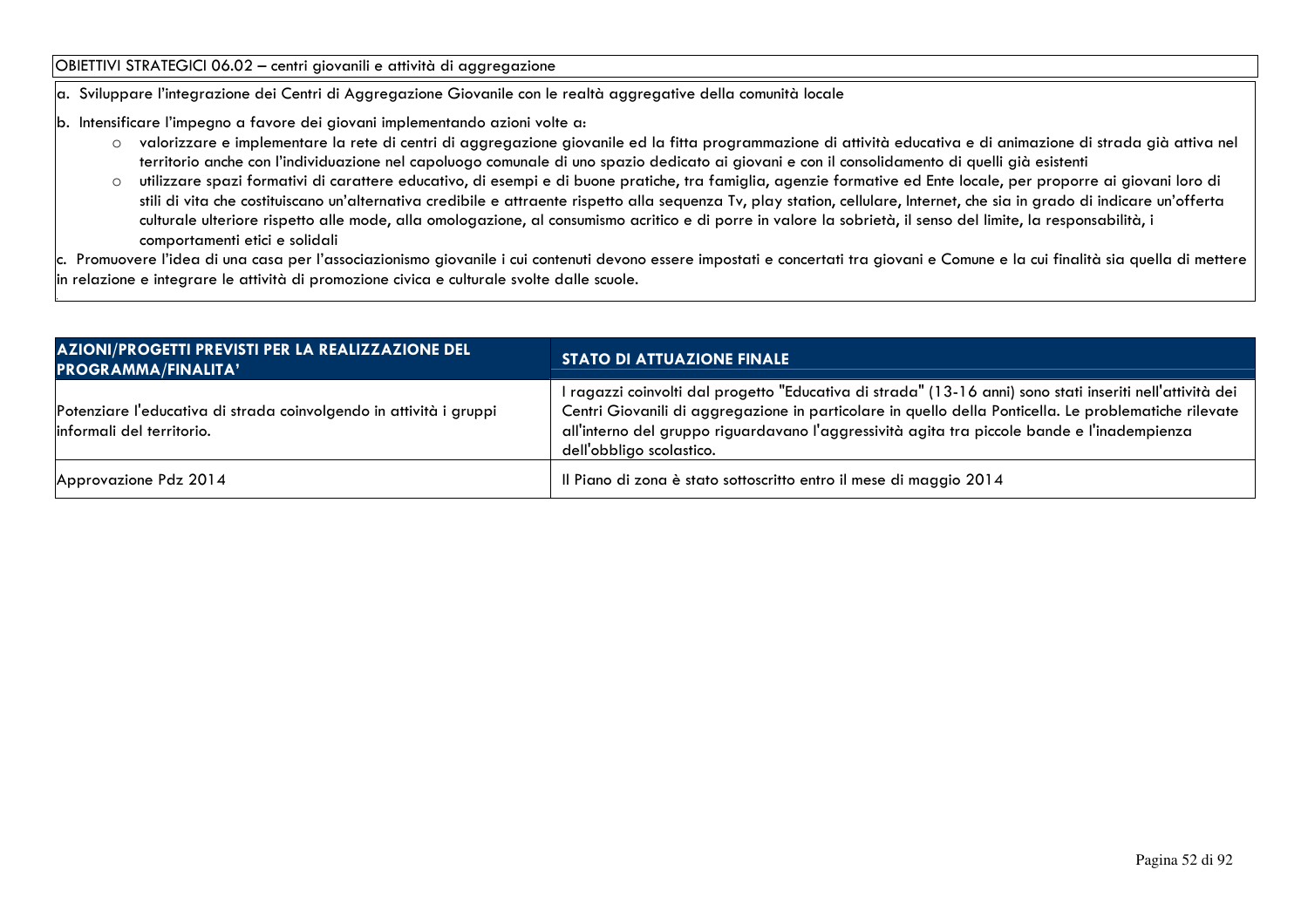### **MISSIONE 8 – ASSETTO DEL TERRITORIO ED EDILIZIA ABITATIVA**

### **PROGRAMMA 08 01 Urbanistica e assetto del territorio**

#### FINALITA' DEL PROGRAMMA

Amministrazione e funzionamento delle attività e dei servizi relativi all'urbanistica e alla programmazione dell'assetto territoriale. Comprende le spese per l'amministrazione dei piani regolatori, piani urbanistici, piani di zona e dell'utilizzo dei terreni e dei regolamenti edilizi. Comprende le spese per la pianificazione di zone di insediamento nuove o ripristinate, per la pianificazione del miglioramento e dello sviluppo di strutture quali alloggi, industrie, servizi pubblici, sanità, istruzione, cultura, strutture ricreative, ecc. a beneficio della collettività, per la predisposizione di progetti di finanziamento per gli sviluppi pianificati e di riqualificazione urbana, per la pianificazione delle opere di urbanizzazione. Comprende le spese per l'arredo urbano e per la manutenzione e il miglioramento qualitativo degli spazi pubblici esistenti (piazze, aree pedonali..). Non comprende le spese per la gestione del servizio dello sportello unico per l'edilizia incluse nel programma "Edilizia residenziale pubblica" della medesima missione.

SINTESI DEI PRINCIPALI SERVIZI EROGATI PER LA REALIZZAZIONE DEL PROGRAMMA

- 1. Programmi di riqualificazione urbana (PRU + Piani di miglioramento della qualità degli spazi pubblici)
- 2. Programmi perequativi per la valorizzazione della città pubblica: attuazione del RUE e del POC (PUA, permessi di costruire, DIA/SCIA, ecc…)
- 3. Programmi ERS per la casa
- 4. Controllo del territorio (abusi edilizi ecc…)
- 5. Promozione delle acquisizioni a patrimonio di aree e immobili
- 6. Gestione ed implementazione Sistema informativo Territoriale (SIT)
- 7. Stipula convenzioni con privati per l'edilizia agevolata con il coinvolgimento del Servizio Casa per la definizione delle caratteristiche progettuali/abitative correlate agli utenti
- 8. Toponomastica

| <b>ESER CIZIO</b> |      |
|-------------------|------|
| 2013              | 2014 |
|                   | 31   |
|                   |      |
| 87                |      |
| 24 <sub>l</sub>   | 10   |
| 440               | 160  |
| 31                | 43   |
|                   |      |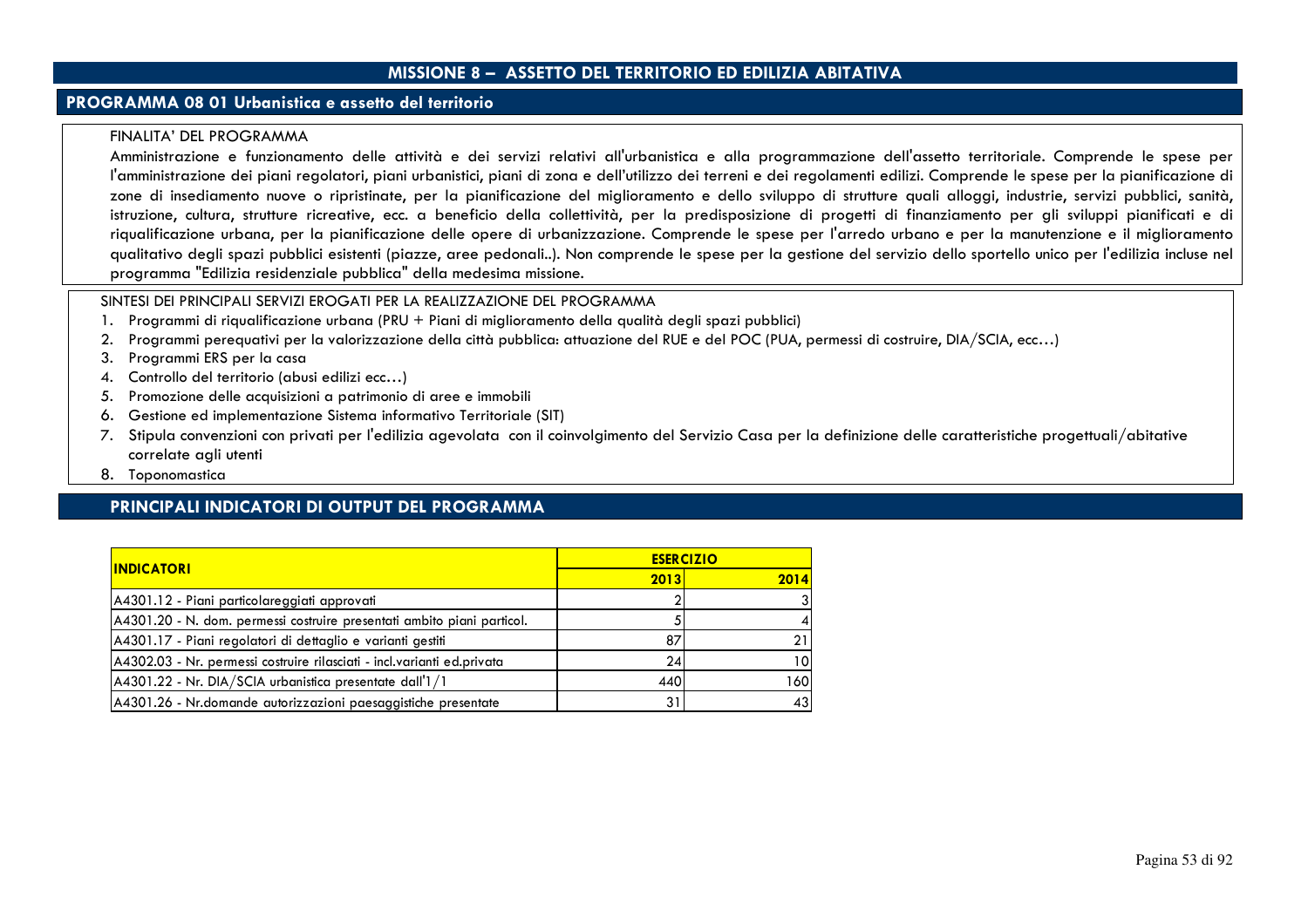### OBIETTIVI STRATEGICI 08.01 – urbanistica e assetto del territorio

- • Attuare le previsioni del primo Piano Operativo Comunale (POC) sulla base dei seguenti obiettivi primari:
	- o Riqualificazione del patrimonio edilizio esistente;
	- o Promozione della realizzazione di edilizia sociale (con particolare attenzione alle giovani coppie);
	- o Promozione di interventi che mettano in rilievo gli obiettivi di interesse pubblico che compongono la realizzazione della città pubblica:
		- Sviluppo e miglioramento della dotazione di servizi necessari alla comunità
		- Limitare il consumo del territorio e la dispersione abitativa favorendo l'equilibrio tra dotazioni infrastrutturali, servizi e residenza
		- Prevedere la ripatrimonializzazione dell'Ente come premessa per le politiche di adeguamento e miglioramento dei servizi
- •Adottare la prima variante al Regolamento Urbanistico ed Edilizio (RUE) finalizzata alla sua semplificazione in relazione alle criticità emerse in sede di prima applicazione;
- • Adottare variante al PSC di adeguamento al PTCP (Piano Territoriale e Provinciale di Coordinamento) e di riduzione, fermo restando il dimensionamento, delle previsioni di nuovo insediamento in favore della riqualificazione;
- •Sviluppare azioni di contrasto all'abusivismo edilizio anche in un'ottica di maggiore equità sociale
- • Impostare un progetto di miglioramento della città pubblica finalizzato alla qualificazione del capoluogo e delle frazioni che, con il coinvolgimento dei cittadini e delle forze sociali ed economiche, punti a consolidare il senso di appartenenza alla città e alla comunità condividendo in una visione integrata le azioni previste nella diverse aree tematiche di intervento, quali:
	- o L'assetto della circolazione e della sosta
	- o La ridefinizione dei criteri di concessione degli spazi pubblici
	- o La ridefinizione del Regolamento per le fiere e i mercati
	- o La ridefinizione degli orari della città
	- oIl miglioramento dell'arredo urbano, della pubblica illuminazione e del verde
	- o La sicurezza nei luoghi pubblici per la sicurezza, ecc…
	- o Valorizzazione delle attività commerciali e di servizio (finalità comune al Programma "Sviluppo economico del territorio e sostegno alle attività produttive")
- •Completare la riqualificazione urbana dell'area nord
- •Gestione della riqualificazione di Piazza Bracci all'interno del PRU
- •Attuazione delle previsioni del Centro Servizi nell'area artiginale della Cicogna, a sostegno delle imprese
- • Favorire l'accesso alla casa di proprietà affiancando nuovi strumenti alle scarse risorse pubbliche per l'edilizia agevolata, con il sostegno all'indebitamento, utilizzando la formula della proprietà differita, con una politica delle aree che agevoli la proprietà indivisa e le convenzioni con i privati
- • Favorire il recupero delle case pubbliche e operare affinché taluni casi di disagio sociale possano trovare accoglienza nella dotazione sanlazzarese delle case popolari in forma più distribuita così da favorire l'integrazione con il resto della popolazione
- •Realizzazione del nuovo Polo culturale, sportivo ed associativo
- •Realizzazione della nuova Stazione Ecologica, ricicleria e nuovi magazzini comunali in Via Aldo Moro
- •Realizzazione di un nuovo Centro Sociale a Idice
- •Realizzazione della nuova scuola Idice – Via Palazzetti
- •Realizzazione del nuovo gattile comunale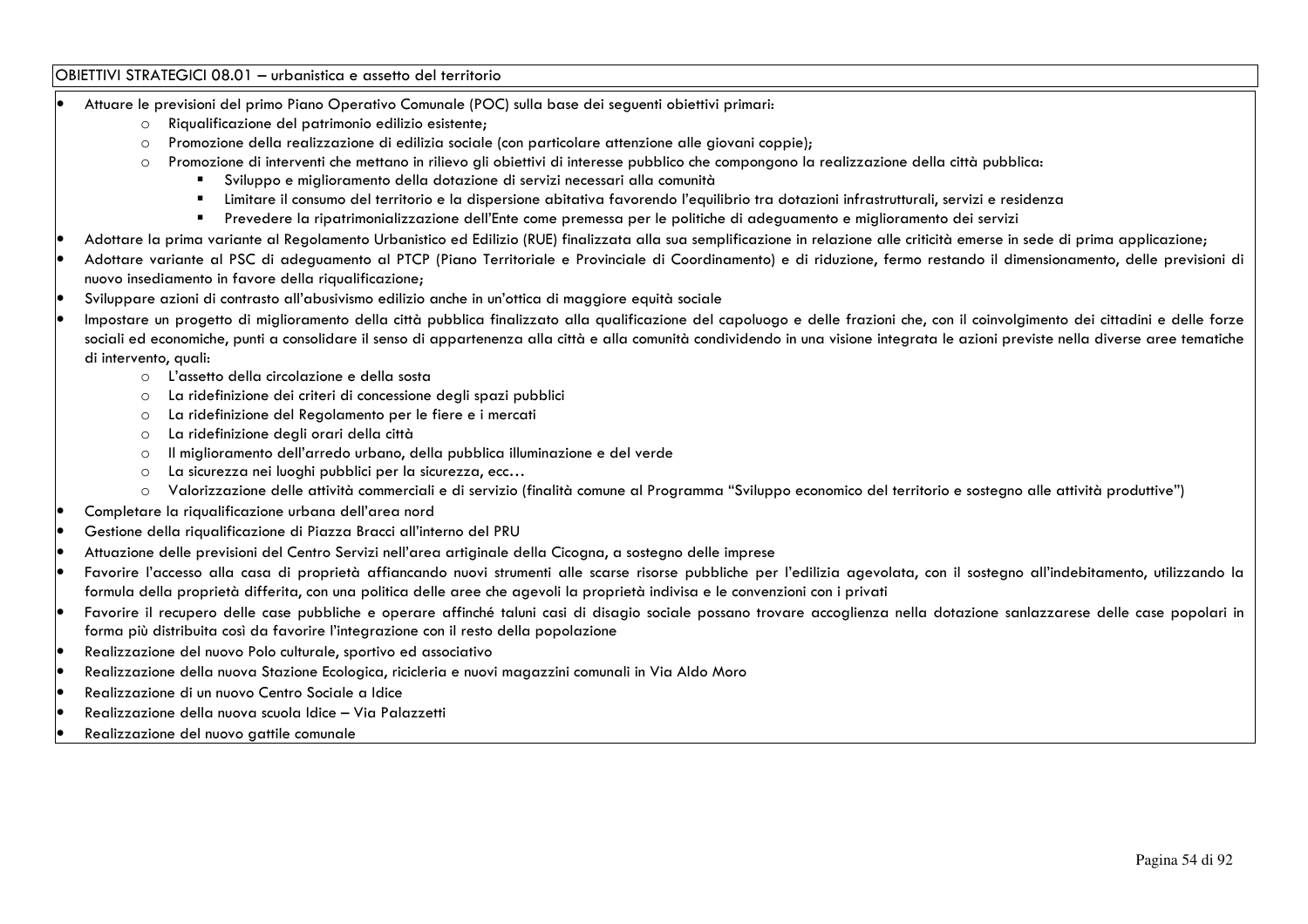| AZIONI/PROGETTI PREVISTI PER LA REALIZZAZIONE DEL<br><b>PROGRAMMA/FINALITA'</b>                                                                                                                                                                                                                                                                                                                                                                                                                                                                                                                                                                                                  | <b>STATO DI ATTUAZIONE FINALE</b>                                                                                                                                                                                                                                                                                                     |
|----------------------------------------------------------------------------------------------------------------------------------------------------------------------------------------------------------------------------------------------------------------------------------------------------------------------------------------------------------------------------------------------------------------------------------------------------------------------------------------------------------------------------------------------------------------------------------------------------------------------------------------------------------------------------------|---------------------------------------------------------------------------------------------------------------------------------------------------------------------------------------------------------------------------------------------------------------------------------------------------------------------------------------|
| Monitoraggio dei PUA in attuazione del POC con particolare riferimento<br>alla convocazione della conferenza dei servizi per l'acquisizione dei pareri<br>ed atti di assenso degli enti coinvolti nel procedimento, al deposito e/o<br>adozione del PUA, alla trasmissione in Provincia, all'approvazione in Giunta<br>o Consiglio.                                                                                                                                                                                                                                                                                                                                              | Il monitoraggio viene costantemente aggiornato dal servizio Urbanistica con particolare<br>attenzione all'iter procedurale di istruttoria dei singoli PUA in attuazione del POC. Il<br>relativo report è stato elaborato al $30/12/14$ e si prevede la presentazione del<br>documento in Giunta entro la fine del mese di giugno 2015 |
| Elaborazione di un Quadro Conoscitivo sintetico dell'ambito territoriale di<br>PSC denominato AR.B.1 (vie Caselle, Speranza, Commenda, Ca' Ricchi)<br>includendo inoltre gli ambiti consolidati produttivi contermini e le aree<br>ricomprese nel progetto speciale della centralità urbana di via Caselle. Il<br>documento contenente la rappresentazione e valutazione dello stato del<br>territorio e dei processi evolutivi che lo caratterizzano, sarà elaborato per<br>singole matrici ed impostato in modo da poter essere implementato di<br>informazioni e dati durante il corso del 2014 ed eventualmente essere<br>prolungato al 2015 come obiettivo a completamento. | L'analisi degli immobili esistenti ricadenti nel quadro territoriale richiamato, è stata<br>completata con report elaborato al 31/12/14. La presentazione in Giunta del quadro è<br>prevista entro la fine del mese di giugno 2015                                                                                                    |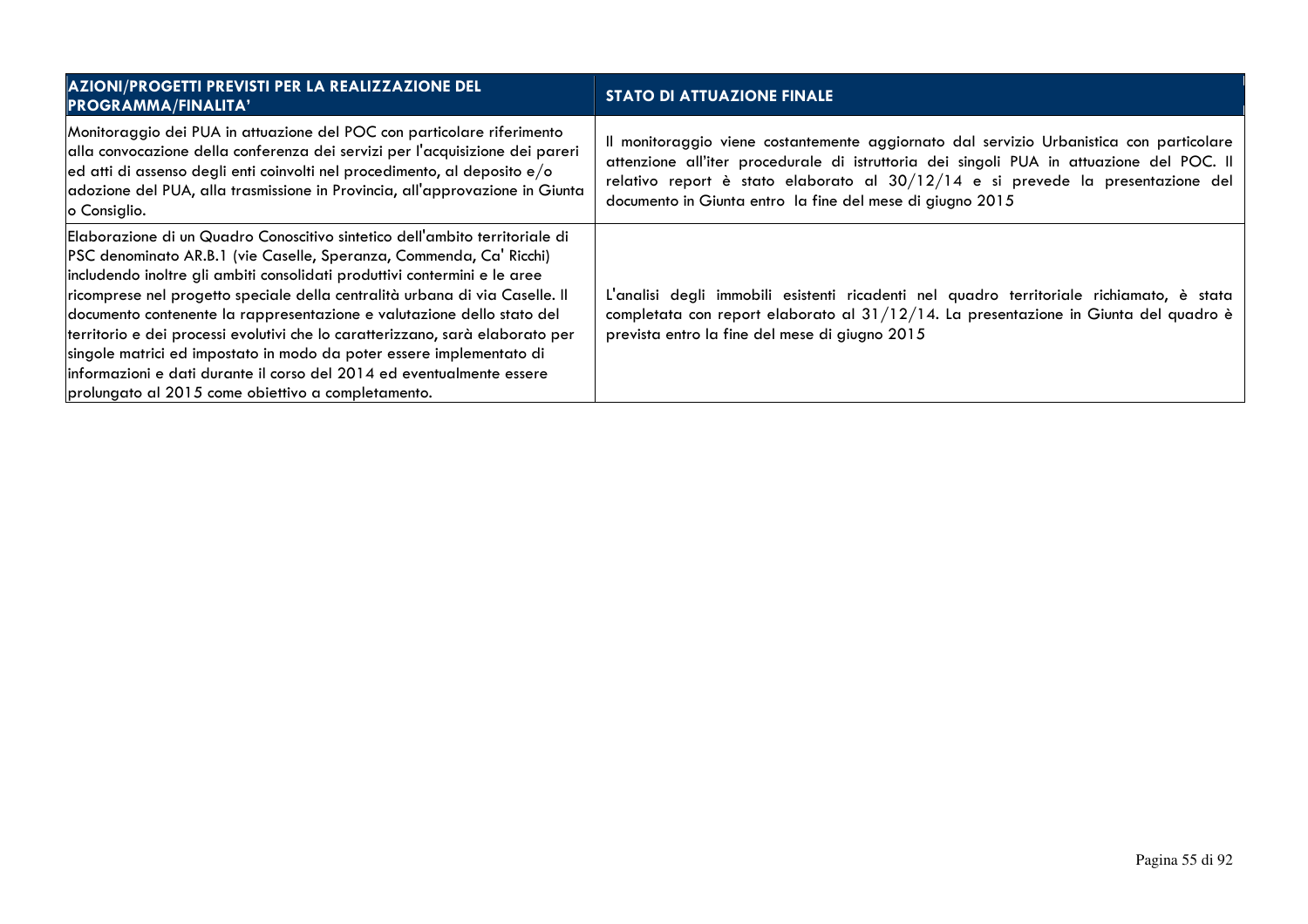# **PROGRAMMA 08 02 Edilizia residenziale pubblica e locale e piani di edilizia economico-popolare**

#### FINALITA' DEL PROGRAMMA

 Amministrazione e funzionamento delle attività e dei servizi relativi allo sviluppo delle abitazioni. Comprende le spese: per la promozione, il monitoraggio e la valutazione delle attività di sviluppo abitativo, per lo sviluppo e la regolamentazione degli standard edilizi; gli interventi di edilizia pubblica abitativa e di edilizia  $\vert$ economico-popolare, sovvenzionata, agevolata e convenzionata; per l'acquisizione di terreni per la costruzioni; per la costruzione o l'acquisto e la ristrutturazione di unità abitative, destinate anche all'incremento dell'offerta di edilizia sociale abitativa. Comprende le spese per le sovvenzioni, i prestiti o i sussidi a sostegno dell'espansione, del miglioramento o della manutenzione delle abitazioni. Comprende le spese per la razionalizzazione e la valorizzazione del patrimonio di edilizia residenziale pubblica. Comprende le spese per la gestione del servizio dello sportello unico per l'edilizia residenziale. Non comprende le spese per le indennità in denaro o in natura dirette alle famiglie per sostenere le spese di alloggio che rientrano nel programma "Interventi per le famiglie" della missione 12 "Diritti sociali, politiche sociali e famiglia".

# SINTESI DEI PRINCIPALI SERVIZI EROGATI PER LA REALIZZAZIONE DEL PROGRAMMA

- Formazione e gestione di programmi di riqualificazione urbana del patrimonio ERP •
- •Formazione e gestione di programmi ERS
- •Gestione della convenzione quadro con Acer per la realizzazione degli interventi di riqualificazione del PRUACS CASE CANOVA

OBIETTIVI STRATEGICI 08.02 – edilizia residenziale e locale e piani di edilizia economico-popolare

- •Proseguire la promozione di una politica sociale della casa valorizzando gli interventi:
- ➤ Per l'incremento e la riqualificazione del patrimonio ERP
- ➤ Per la realizzazione di alloggi in locazione permanente, a termine e per la vendita a prezzi convenzionati rivolto a categorie sociali deboli: le giovani coppie, gli anziani, i portatori di handicap, le forze dell'ordine, ecc…
- Promuovere la realizzazione di interventi ERS, secondo le finalità descritte, in attuazione delle previsioni del POC •
- •Realizzazione del Programma di riqualificazione urbana a canone sostenibile Case Canova (PRUACS Case Canova) finanziato con contributi regionali

| <b>AZIONI/PROGETTI PREVISTI PER LA REALIZZAZIONE DEL</b><br><b>PROGRAMMA/FINALITA'</b>                                                                                                 | <b>STATO DI ATTUAZIONE FINALE</b>                                                                                                                                                                                                                                                                          |
|----------------------------------------------------------------------------------------------------------------------------------------------------------------------------------------|------------------------------------------------------------------------------------------------------------------------------------------------------------------------------------------------------------------------------------------------------------------------------------------------------------|
| Realizzazione del programma di riqualificazione urbana a canone<br>sostenibile Case Canova (PRUACS case Canova) finanziato con<br>contributi regionali                                 | E' stato completato un primo gruppo di alloggi in via F.lli Canova destinati per l'edilizia<br>residenziale pubblica                                                                                                                                                                                       |
| Svolgimento attività ordinarie attribuite al Nucleo di Controllo<br>appositamente costituito all'interno del SUE e controlli straordinari<br>mirati a disincentivare o reprimere abusi | Il contrasto alle attività degli abusi edilizi è proseguito attraverso controlli programmati e con la<br>partecipazione di enti esterni (AUSL). Ad oggi risultano effettuati n 48 controlli edilizi.                                                                                                       |
| Rilascio dei titoli abilitativi in attuazione del Piano Particolareggiato<br>d'iniziativa privata entro i termini previsti dalla normativa edilizia<br>vigente                         | Ad oggi, in attuazione delle previsioni del Piano Particolareggiato relativo al Centro Servizi,<br>sono stati rilasciati nr 2 permessi di costruire: uno relativo alla realizzazione delle opere di<br>urbanizzazione primaria ed uno per la costruzione di una nuova struttura commerciale<br>alimentare. |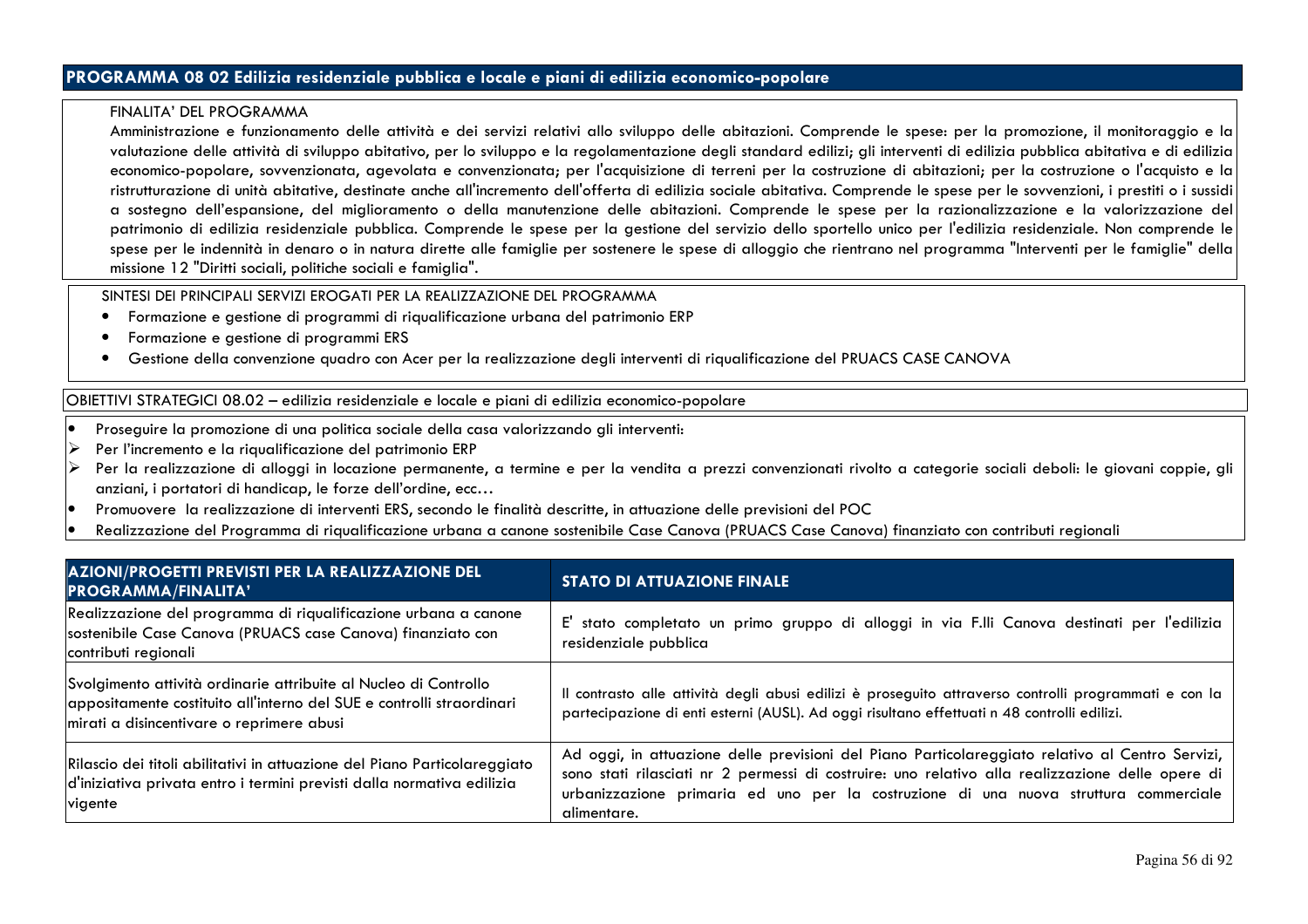## **MISSIONE 9 – SVILUPPO SOSTENIBILE E TUTELA DEL TERRITORIO E DELL'AMBIENTE**

### **PROGRAMMA 09 01 Difesa del suolo**

### FINALITA' DEL PROGRAMMA

 Amministrazione e funzionamento delle attività per la tutela e la salvaguardia del territorio, dei fiumi, dei canali e dei collettori idrici, degli specchi lacuali, delle lagune, della fascia costiera, delle acque sotterranee, finalizzate alla riduzione del rischio idraulico, alla stabilizzazione dei fenomeni di dissesto idrogeologico, alla gestione e all'ottimizzazione dell'uso del demanio idrico, alla difesa dei litorali, alla gestione e sicurezza degli invasi, alla difesa dei versanti e delle aree a rischio frana, al monitoraggio del rischio sismico. Comprende le spese per i piani di bacino, i piani per l'assetto idrogeologico, i piani straordinari per le aree a rischio idrogeologico. Comprende le spese per la predisposizione dei sistemi di cartografia (geologica, geo-tematica e dei suoli) e del sistema informativo territoriale (banche dati geologica e dei suoli, sistema informativo geografico della costa). Comprende le spese per la programmazione, il coordinamento e il monitoraggio delle relative politiche sul territorio anche in raccordo con la programmazione dei finanziamenti comunitari e statali.

### SINTESI DEI PRINCIPALI SERVIZI EROGATI PER LA REALIZZAZIONE DEL PROGRAMMA

- 1. Salvaguardia del territorio
- 2. Manutenzione e ottimizzazione dell'uso del demanio idrico
- 3. Attività amministrative relative ad interventi sul territorio con impatto ambientale (fognature, pozzi, ecc…)
- 4. Studi di micro zonazione sismica

| <b>INDICATORI</b>                                                       | <b>ESERCIZIO</b> |                |
|-------------------------------------------------------------------------|------------------|----------------|
|                                                                         | 2013             | 2014           |
| Nr. Impianti depuratori idrici in funzione al 31/12                     |                  | $\overline{2}$ |
| A4500.01 - Nr. autorizzazioni allo scarico fognario rilasciate          | 20               | 16             |
| A4500.04 - Nr. controlli sulla regolarita degli scarichi fognari        | 16 <sub>1</sub>  | 16             |
| A4500.06 - Nr. autorizzazioni/pareri allacciamento fognature rilasciate |                  | 40             |
| A4500.09 - Rilascio pareri preventivi conc. edil. allacc.ti fognature   |                  | 40             |
| A4500.07 - N. procedimenti di controllo sulle attivita estrattive       | $\sim$           | 121            |

| AZIONI/PROGETTI PREVISTI PER LA REALIZZAZIONE DEL PROGRAMMA/FINALITA'                        | <b>STATO DI ATTUAZIONE FINALE</b>                                           |
|----------------------------------------------------------------------------------------------|-----------------------------------------------------------------------------|
|                                                                                              | Attuate le seguenti fasi:                                                   |
| Attuazione del programma di intervento sui fossi stradali finalizzato alla loro manutenzione | - proseguimento attività di controllo;                                      |
| callo scopo di minimizzare il rischio di allagamenti ed esondazioni della rete definito nel  | - avvio incarico per risoluzione criticità via Maestri del Lavoro;          |
| 2013                                                                                         | - completamento del censimento dei fossi di competenza comunale e           |
|                                                                                              | predisposizione del capitolato per l'affidamento delle attività manutentive |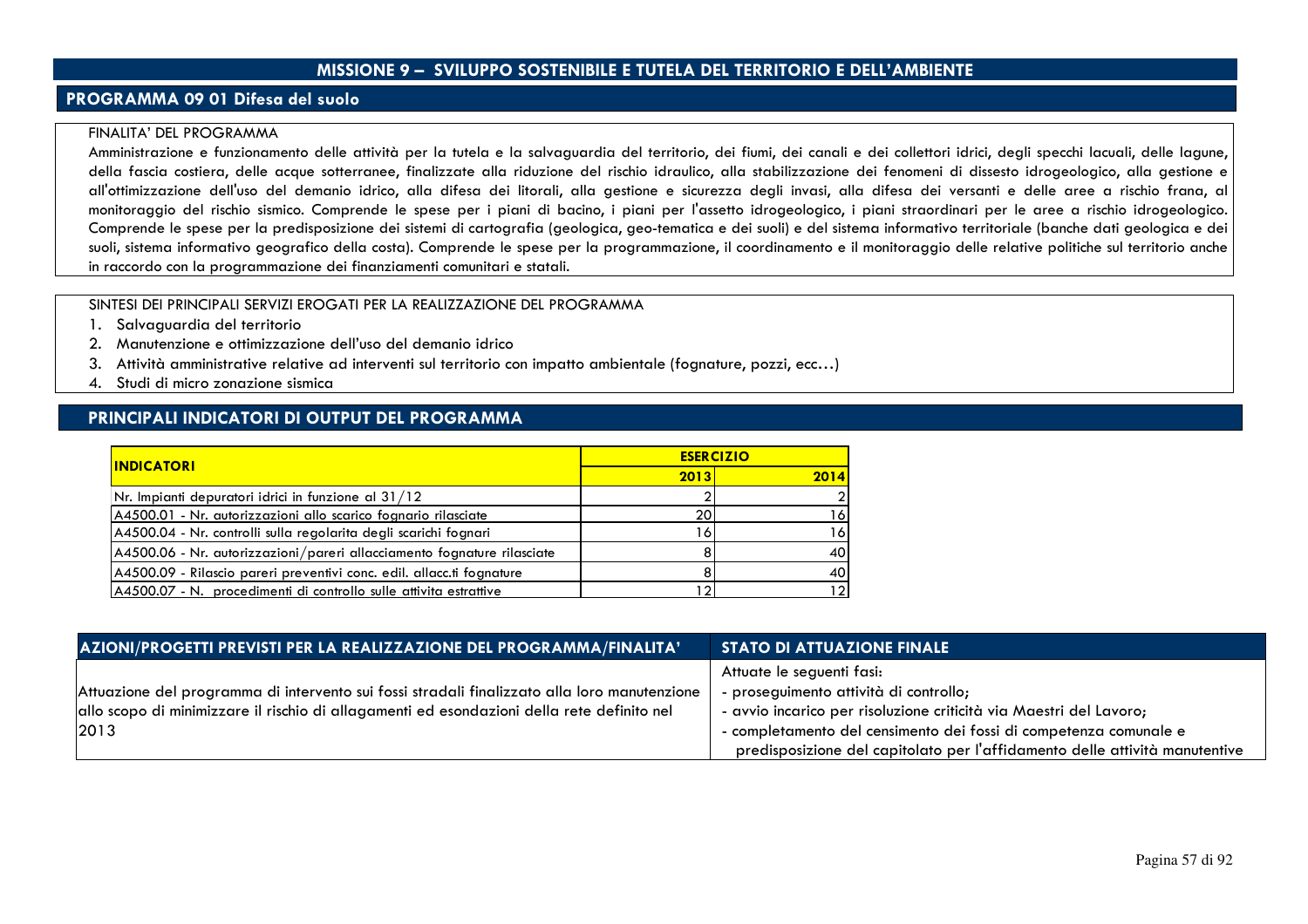## **PROGRAMMA 09 02 Tutela, valorizzazione e recupero ambientale**

#### FINALITA' DEL PROGRAMMA

 Amministrazione e funzionamento delle attività collegate alla tutela, alla valorizzazione e al recupero dell'ambiente naturale. Comprende le spese per il recupero di miniere e cave abbandonate. Comprende le spese per sovvenzioni, prestiti o sussidi a sostegno delle attività degli enti e delle associazioni che operano per la tutela dell'ambiente. Comprende le spese per la formulazione, l'amministrazione, il coordinamento e il monitoraggio delle politiche, dei piani e dei programmi destinati alla promozione della tutela dell'ambiente, inclusi gli interventi per l'educazione ambientale. Comprende le spese per la valutazione di impatto ambientale di piani e progetti e per la predisposizione di standard ambientali per la fornitura di servizi. Comprende le spese a favore dello sviluppo sostenibile in materia ambientale, da cui sono esclusi gli interventi per la promozione del turismo sostenibile e per lo sviluppo delle energie rinnovabili. Comprende le spese per sovvenzioni, prestiti o sussidi a sostegno delle attività, degli enti e delle associazioni che operano a favore dello sviluppo sostenibile (ad esclusione del turismo ambientale e delle energie rinnovabili). Comprende le spese per la programmazione, il coordinamento e il monitoraggio delle relative politiche sul territorio anche in raccordo con la programmazione dei finanziamenti comunitari e statali. Comprende le spese per la manutenzione e la tutela del verde urbano. Non comprende le spese per la gestione di parchi e riserve naturali e per la protezione delle biodiversità e dei beni paesaggistici, ricomprese nel programma "Aree protette, parchi naturali, protezione naturalistica e forestazione" della medesima missione.

#### SINTESI DEI PRINCIPALI SERVIZI EROGATI PER LA REALIZZAZIONE DEL PROGRAMMA

- 1. Sviluppo di progetti per il risparmio energetico e la tutela ambientale
- 2. Controllo inquinamenti ambientali (aria, acqua, suolo, rumore, onde elettromagnetiche)
- 3. Tutela del territorio (emergenze idrogeologiche e attività estrattive)
- 4. Regolamentazione e controllo del verde privato
- 5. Manutenzione e tutela del Verde pubblico

| <b>ESER CIZIO</b> |                |
|-------------------|----------------|
| 2013              | 2014           |
| 50                | 75             |
| 13 <sub>1</sub>   | 16             |
|                   | 01             |
| 257               | 302            |
| nd                | 109            |
| nd                | 104            |
| nd                | $\overline{2}$ |
| nd                | $\overline{3}$ |
|                   |                |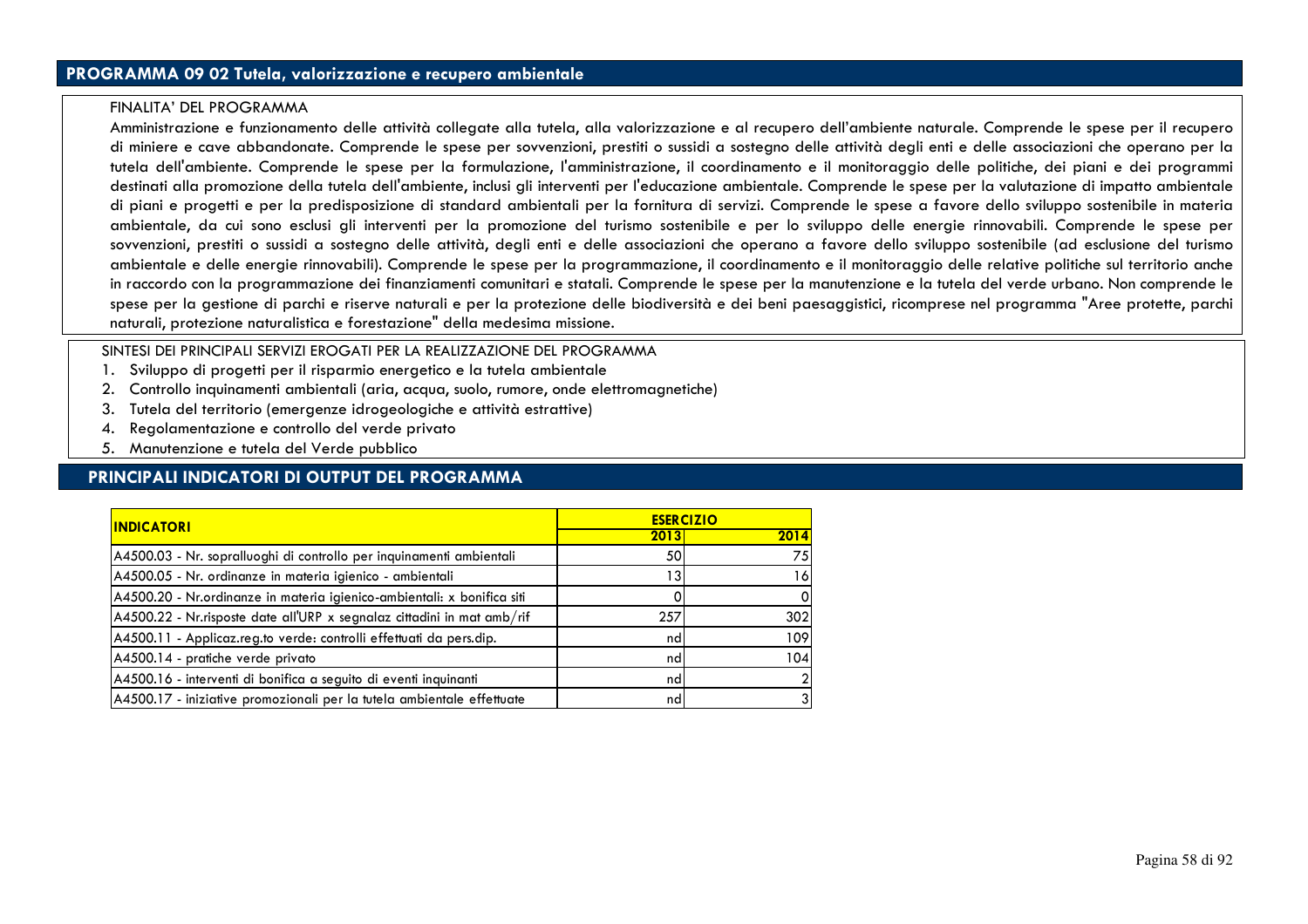### OBIETTIVI STRATEGICI 09.02 – tutela, valorizzazione e recupero ambientale

- • Intensificare le azioni di vigilanza e le azioni di sensibilizzazione per incentivare la pulizia dei fossi stradali da parte dei frontisti, allo scopo di prevenire gli allagamenti a seguito degli eventi piovosi
- •Concorrere agli impegni che il nostro Paese si è assunto a livello comunitario e che la nostra Regione deve raggiungere con un piano per la riduzione della CO2
- •Promuovere il risparmio energetico delle imprese e abitazioni, anche con opportuni incentivi, a partire dalle nuove costruzioni e promuovendo l'isolamento termico di tutto il patrimonio edilizio, orientando lo sviluppo economico in senso eco-compatibile di alto contenuto tecnologico, realizzando alloggi ad energia rinnovabile
- • Creare le condizioni per attrarre interventi finanziari in grado di realizzare una parte degli investimenti attraverso il meccanismo del "pago con i risparmi prodotti": questa opportunità deve riguardare sia gli interventi dell'amministrazione sia quelli dei cittadini e delle imprese
- •Proseguire le azioni per favorire la bonifica dell'amianto da manufatti pubblici e privati
- •Promuovere azioni per l'utilizzo sostenibile delle risorse naturali
- •Valorizzazione di aree verdi da destinare a particolari esigenze di fruizione.
- •Partecipazione al progetto intercomunale SIGE volto a costruire le Comunità Solari con il contributo della Regione
- • Attivazione dello Sportello energetico comunale quale punto informativo e di assistenza volto a favorire l'accesso dei cittadini e delle imprese alle opportunità ed ai benefici nazionali e regionali in materia di risparmio energetico e di utilizzo delle fonti solari (termico e fotovoltaico)
- •Prevenzione dei dissesti ambientali (frane e cava Prete Santo) mediante la progettazione e realizzazione delle opere messe in sicurezza

| AZIONI/PROGETTI PREVISTI PER LA REALIZZAZIONE DEL<br><b>PROGRAMMA/FINALITA'</b>                                                                                                                                                                       | <b>STATO DI ATTUAZIONE FINALE</b>                                                                                                                                                                                                                                                                                                                                                                                                                                                                                                                                                                         |
|-------------------------------------------------------------------------------------------------------------------------------------------------------------------------------------------------------------------------------------------------------|-----------------------------------------------------------------------------------------------------------------------------------------------------------------------------------------------------------------------------------------------------------------------------------------------------------------------------------------------------------------------------------------------------------------------------------------------------------------------------------------------------------------------------------------------------------------------------------------------------------|
| Sviluppo delle azioni intraprese per favorire la bonifica<br>dell'amianto da manufatti pubblici e privati                                                                                                                                             | Prosegue l'attività di controllo ed emissione di ordinanze per i privati che non hanno adempiuto le disposizioni<br>dei regolamenti e delle ordinanze comunali.<br>Per quanto riguarda il patrimonio pubblico è stato approvato il progetto preliminare per la bonifica del<br>coperto della palestra Kennedy.                                                                                                                                                                                                                                                                                            |
| Incentivazione per trasformazioni veicoli a GPL o metano                                                                                                                                                                                              | E' stata realizzata la graduatoria degli aventi diritto e sono stati approvati gli elenchi di tali beneficiari con D.<br>D. n. 790 del 31-10-2014 e con D. D. n. 853 del 19-11-2014.<br>Sono stati erogati complessivamente 20 contributi i cui atti di liquidazione e mandati di pagamento sono stati<br>emessi in data 09-12-2014 esaurendo così la disponibilità di bilancio.                                                                                                                                                                                                                          |
| Attivazione delle misure correttive per il rilancio del servizio di<br>bike sharing                                                                                                                                                                   | E' stata ripristinata la funzionalità della stazione di via Repubblica e delle bici elettriche che avevano<br>manifestato problematiche. Sono state attivate le nuove modalità di abbonamento gratuito nonché le nuove<br>tariffe, dandone informazione a mezzo web e totem informativi. Sono state consegnate, su richiesta, le tessere<br>per l'utilizzo del servizio da parte del personale comunale ed è stata data informazione alle scuole della<br>possibilità di abbonamenti gratuiti. Si è inoltre provveduto a riaffidare il servizio di manutenzione delle<br>biciclette per gli anni 2014-15. |
| Ridefinizione del parco automezzi secondo le nuove esigenze<br>dell'Amministrazione compatibilmente con i recenti vincoli<br>normativi, avviamento e conclusione della fase sperimentale di<br>gestione informatizzata dell'utilizzo degli automezzi. | Attivati i nuovi contratti di noleggio mediante ricorso alle centrali di committenza Consip e Intercent-Er.<br>L'approvazione del nuovo regolamento è stata rinviata al 2015.                                                                                                                                                                                                                                                                                                                                                                                                                             |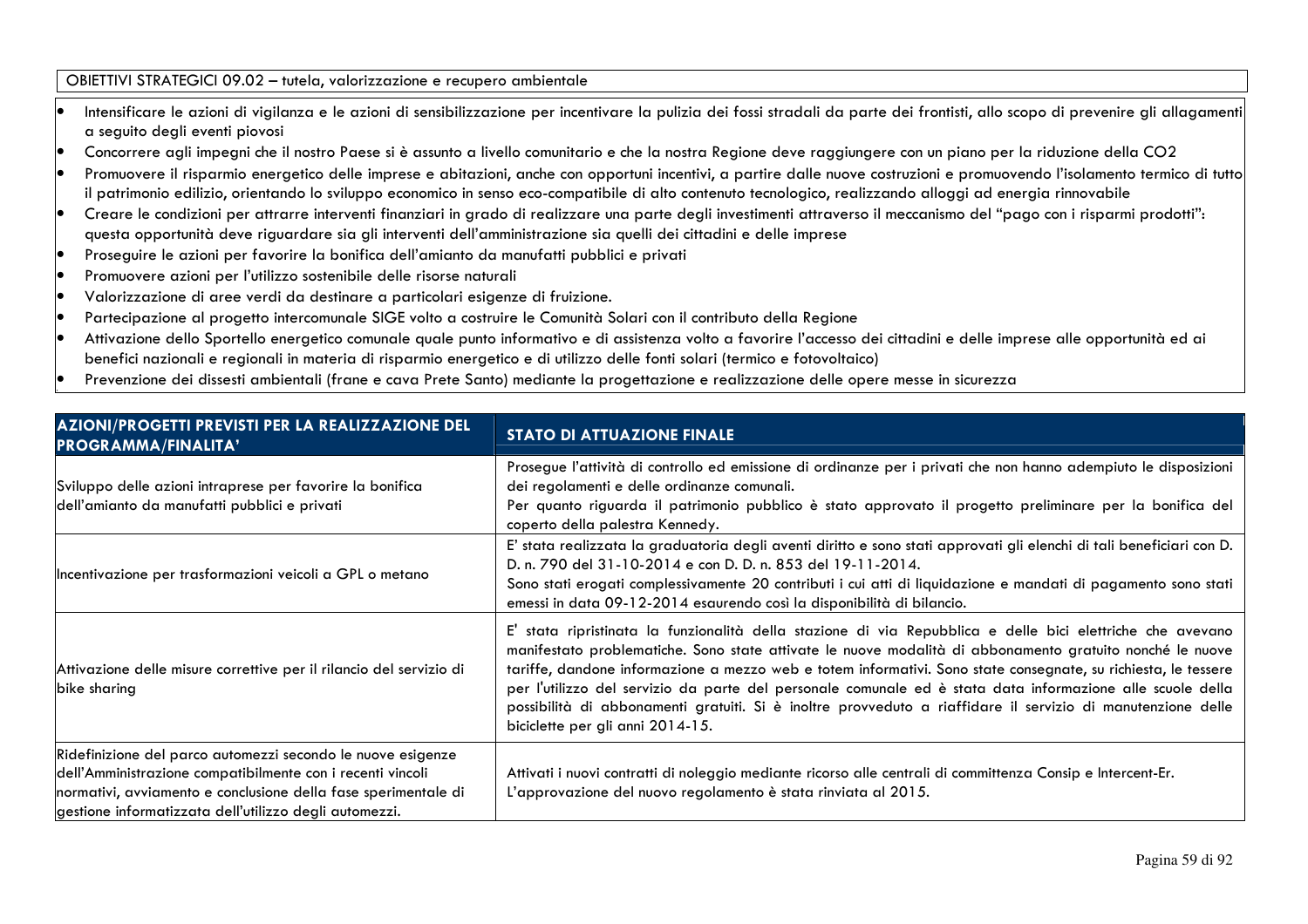| AZIONI/PROGETTI PREVISTI PER LA REALIZZAZIONE DEL<br><b>PROGRAMMA/FINALITA'</b>                                                                                                              | <b>STATO DI ATTUAZIONE FINALE</b>                                                                                                                                                                                 |  |  |  |  |  |
|----------------------------------------------------------------------------------------------------------------------------------------------------------------------------------------------|-------------------------------------------------------------------------------------------------------------------------------------------------------------------------------------------------------------------|--|--|--|--|--|
| Modifica al regolamento comunale per la tutela del verde, per<br>coordinamento con la disciplina degli interventi edilizi e con le<br>disposizioni relative all'autorizzazione paesaggistica | Obiettivo rinviato al 2015                                                                                                                                                                                        |  |  |  |  |  |
| Progetto definitivo per la messa in sicurezza della Cava Prete<br>Santo 2° stralcio                                                                                                          | Il progetto definitivo è stato approvato con DGC n. 119 del 23/07/2014. E' in corso l'espletamento della<br>gara per l'affidamento dei lavori.                                                                    |  |  |  |  |  |
| Definizione e attuazione degli interventi necessari per la messa in<br>sicurezza dei dissesti di Castel de' Britti e via San Ruffillo                                                        | Approvata con DGC nr. 147 del 25/09/2014 la Convenzione con la Bonifica Renana, che è stata sottoscritta<br>in data 13 gennaio 2015.<br>Gli accordi prevedono la realizzazione degli interventi pubblici nel 2015 |  |  |  |  |  |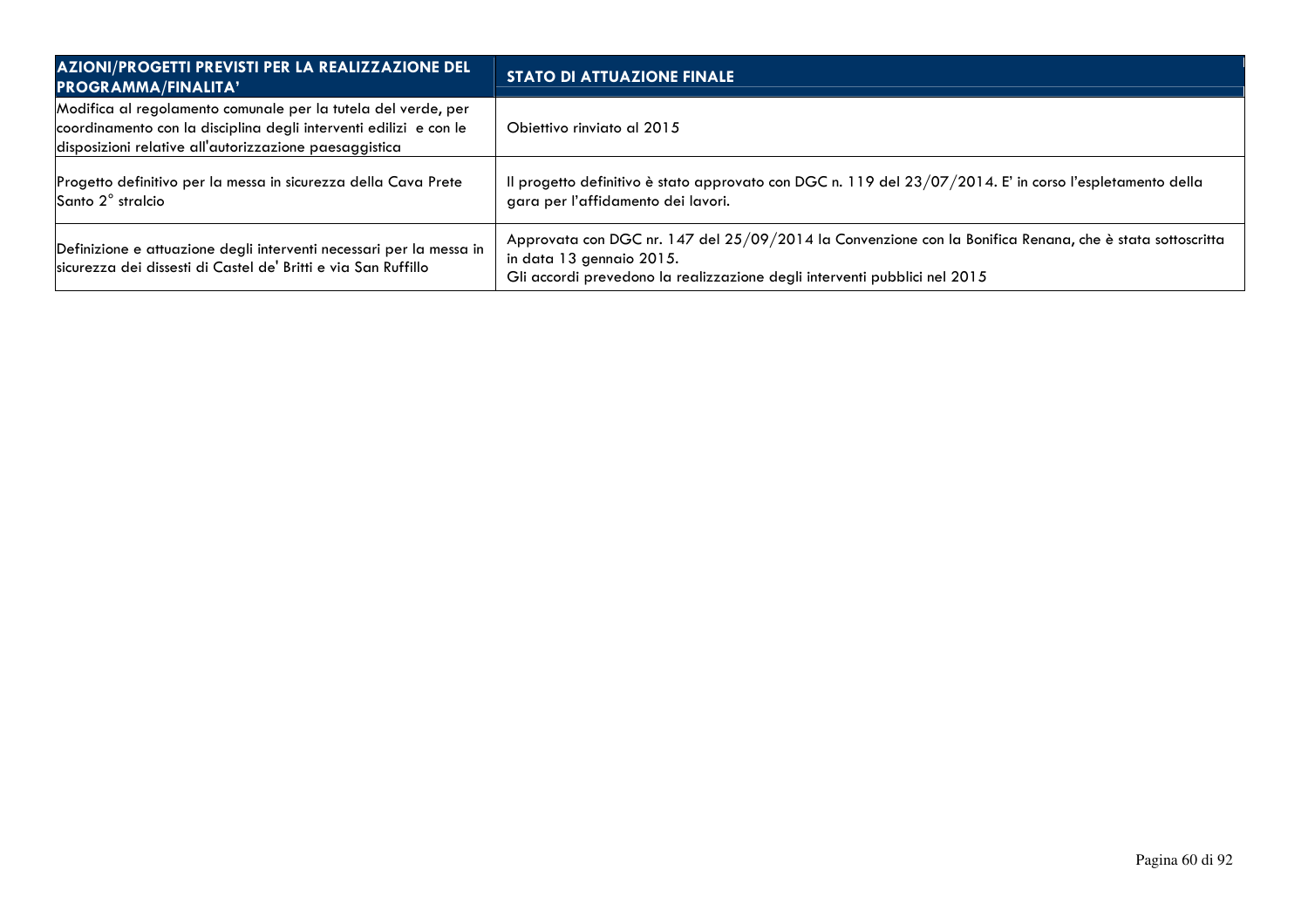# **PROGRAMMA 09 03 Rifiuti**

#### FINALITA' DEL PROGRAMMA

 Amministrazione, vigilanza, ispezione, funzionamento o supporto alla raccolta, al trattamento e ai sistemi di smaltimento dei rifiuti. Comprende le spese per la pulizia delle strade, delle piazze, viali, mercati, per la raccolta di tutti i tipi di rifiuti, differenziata e indifferenziata, per il trasporto in discarica o al luogo di trattamento. Comprende le spese per sovvenzioni, prestiti o sussidi a sostegno del funzionamento, della costruzione, della manutenzione o del miglioramento dei sistemi di raccolta, trattamento e smaltimento dei rifiuti, ivi compresi i contratti di servizio e di programma con le aziende per i servizi di igiene ambientale. Comprende le spese per i canoni del servizio di igiene ambientale.

SINTESI DEI PRINCIPALI SERVIZI EROGATI PER LA REALIZZAZIONE DEL PROGRAMMA

- •Servizio Rifiuti e igiene urbana
- •Raccolta e smaltimento rifiuti solidi urbani e igiene urbana
- •Raccolta differenziata
- •Pulizia di strade/piazze pubbliche
- •Trattamento di discariche abusive

## **PRINCIPALI INDICATORI DI OUTPUT DEL PROGRAMMA**

|                                                                      |       | <b>ESER CIZIO</b> |  |  |  |
|----------------------------------------------------------------------|-------|-------------------|--|--|--|
| <b>INDICATORI</b>                                                    | 2013  | 2014              |  |  |  |
| A3200.01 - Q.ta di RSU raccolta e smaltita (ton)                     | 8.513 | 8.478             |  |  |  |
| A3200.02 - Q.ta di RSU smaltiti con inceneritore (ton)               | 3.065 | 2.052             |  |  |  |
| A3200.04 - Q.ta di RSU inviati in discarica (ton)                    | 5.448 | 5.426             |  |  |  |
| A3200.12 - Frequenza media svuotamento cassonetti nell'anno          | 190   | 190               |  |  |  |
| A3200.13 - Frequenza media lavaggio cassonetti nell'anno             | 6     |                   |  |  |  |
| A3200.14 - Frequenza media spazzamento strade centro nell'anno       | 175   | 175               |  |  |  |
| A3200.15 - Frequenza media spazzamento strade zona ind.e artigianale | 22    | 22                |  |  |  |
| A3300.01 - Q.ta totale raccolta differenziata (ton.)                 | 7.237 | 7.192             |  |  |  |
| A3300.02 - Q.ta totale di rifiuti differenziati riciclati            | 6.854 | 6.797             |  |  |  |
| A3300.03 - Q.ta totale di rifiuti differenziati smaltiti             | 383   | 395               |  |  |  |
| A3300.04 - Q.ta di carta raccolta                                    | 686   | 1.042             |  |  |  |
| A3300.05 - Q.ta di vetro raccolta                                    | 785   | 817               |  |  |  |
| A3300.06 - Q.ta di cartone raccolto                                  | 376   | 375               |  |  |  |
| A3300.07 - Altro                                                     | 5.390 | 4.958             |  |  |  |



#### **ANDAMENTO RACCOLTA DIFFERENZIATA RIFIUTI**

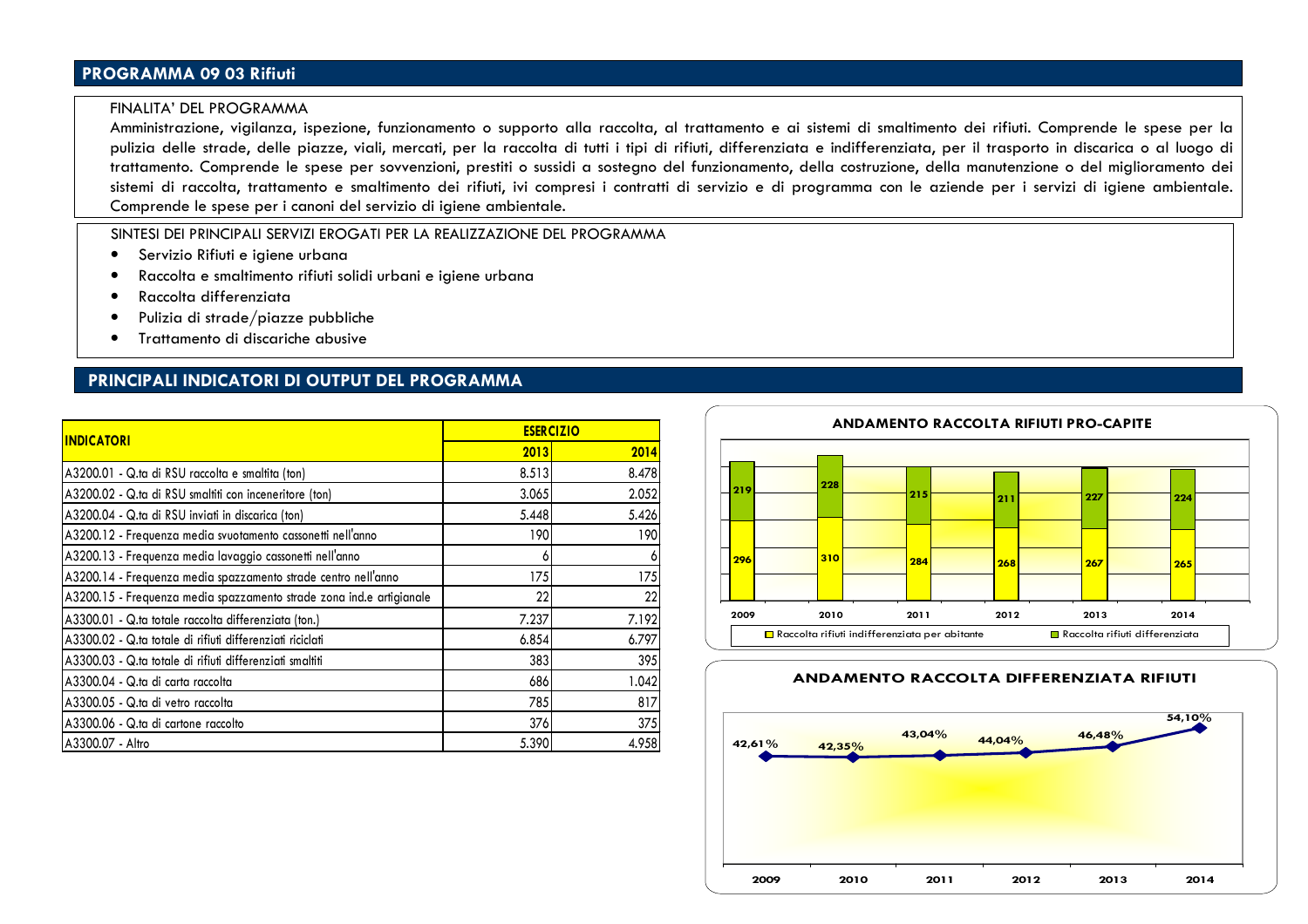- • Miglioramento dell'efficacia del sistema di raccolta differenziata dei rifiuti anche in vista del raggiungimento dell'obiettivo del 65% di rifiuti differenziati fissato dalla normativa nazionale e dall'Unione Europea
- Intensificare la vigilanza e le azioni di sensibilizzazione per ridurre l'abbandono dei rifiuti e la conseguente proliferazione di discariche abusive •

| <b>AZIONI/PROGETTI PREVISTI PER LA</b><br><b>REALIZZAZIONE DEL</b><br><b>PROGRAMMA/FINALITA'</b>                                                                                                         | <b>STATO DI ATTUAZIONE FINALE</b>                                                                                                                                                                                                                                                                                                                                                                                                                                                                                                                                                                                                                                                                                                                                                                                         |  |  |  |  |  |
|----------------------------------------------------------------------------------------------------------------------------------------------------------------------------------------------------------|---------------------------------------------------------------------------------------------------------------------------------------------------------------------------------------------------------------------------------------------------------------------------------------------------------------------------------------------------------------------------------------------------------------------------------------------------------------------------------------------------------------------------------------------------------------------------------------------------------------------------------------------------------------------------------------------------------------------------------------------------------------------------------------------------------------------------|--|--|--|--|--|
| Campagna di comunicazione e sensibilizzazione<br>differenziata<br>nell'ambito<br>raccolta<br>alla<br>dell'Associazione Intercomunale Valle dell'Idice<br>ed in collaborazione con il Comune di Castenaso | La campagna, che ha coinvolto i Comuni di San Lazzaro, Ozzano e Castenaso si è svolta tra gennaio e marzo 2014, con le<br>seguenti attività:<br>realizzazione di materiali informativi previa definizione di un visual, head line e logo<br>pubblicazione dei contenuti della campagna sul sito web;<br>Tre assemblee pubbliche per i tre comuni; in particolare l'assemblea pubblica a San Lazzaro dal titolo "Rusco, c'è<br>poco da ridere" si è svolta il 19 marzo con la partecipazione di Giorgio Comaschi come testimonial;<br>Incontri con scuole, associazioni e imprese commercio;<br>Organizzazione laboratori nelle scuole che hanno prodotto video e spot audio;<br>Organizzazione di 4 eventi nelle piazze dei tre comuni; a San Lazzaro si è svolta il 29 marzo<br>Distribuzione e raccolta di questionari. |  |  |  |  |  |
| Definizione del nuovo progetto per l'aumento<br>della raccolta differenziata a seguito della<br>valutazione delle soluzioni alternative (PAP o<br>sistema "a calotta")                                   | In data 22/12/14 con protocollo 56018, sono stati presentati alla Giunta due progetti: PAP e Sistema "A Calotta" da<br>valutare ai fini dell'attivazione.                                                                                                                                                                                                                                                                                                                                                                                                                                                                                                                                                                                                                                                                 |  |  |  |  |  |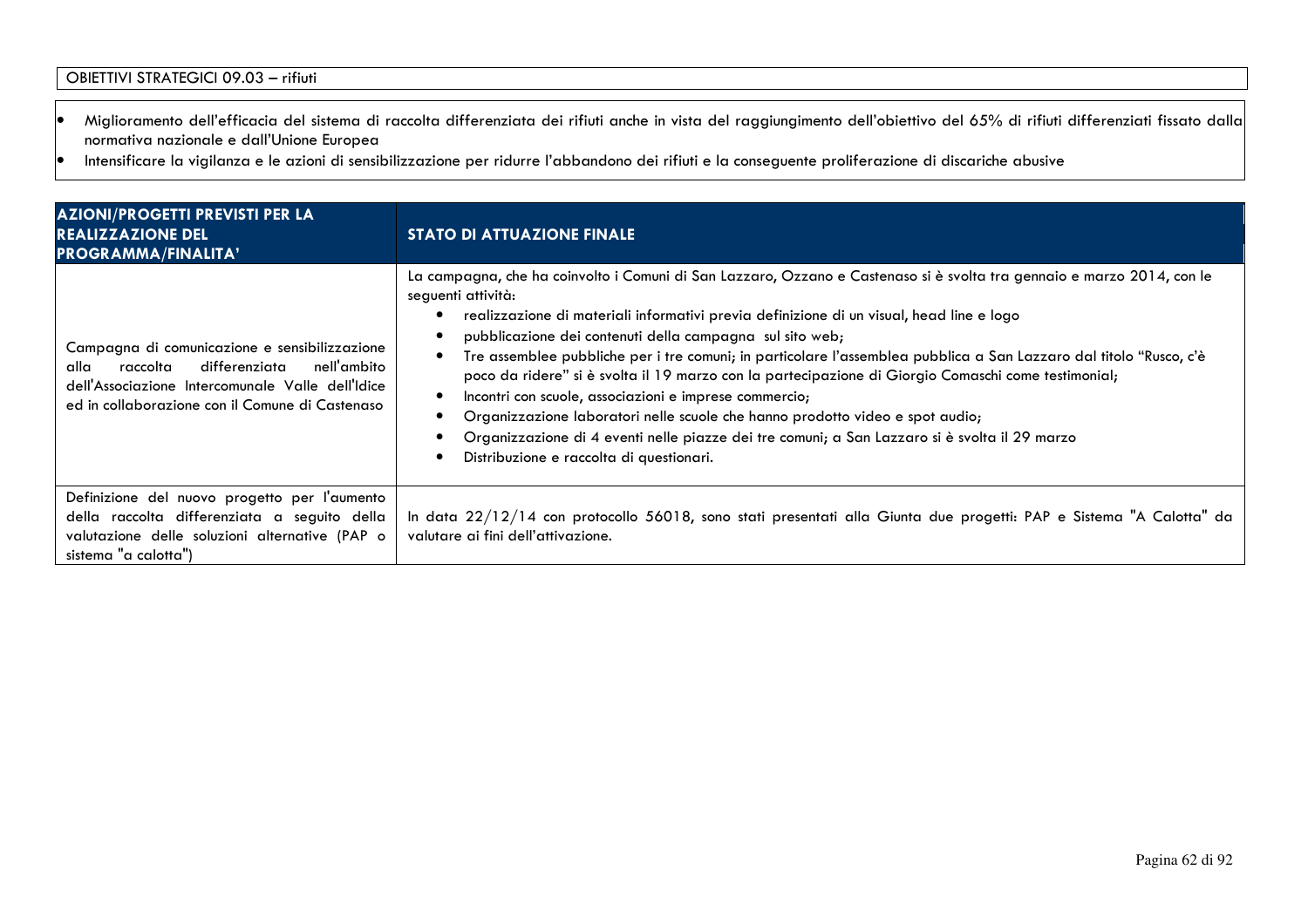## **PROGRAMMA 09.08 Qualità dell'aria e dell'inquinamento**

#### FINALITA' DEL PROGRAMMA

Amministrazione e funzionamento delle attività relative alla tutela dell'aria e del clima, alla riduzione dell'inquinamento atmosferico, acustico e delle vibrazioni, alla protezione dalle radiazioni. Comprende la costruzione, la manutenzione e il funzionamento dei sistemi e delle stazioni di monitoraggio; la costruzione di barriere ed altre strutture anti-rumore (incluso il rifacimento di tratti di autostrade urbane o di ferrovie con materiali che riducono l'inquinamento acustico); gli interventi per controllare o prevenire le emissioni di gas e delle sostanze inquinanti dell'aria; la costruzione, la manutenzione e il funzionamento di impianti per la decontaminazione di terreni inquinati e per il deposito di prodotti inquinanti. Comprende le spese per il trasporto di prodotti inquinanti. Comprende le spese per l'amministrazione, la vigilanza, l'ispezione, il funzionamento o il supporto delle attività per la riduzione e il controllo dell'inquinamento. Comprende le sovvenzioni, i prestiti o i sussidi a sostegno delle attività collegate alla riduzione e al controllo dell'inquinamento. Comprende le spese per la programmazione, il coordinamento e il monitoraggio delle relative politiche sul territorio anche in raccordo con la programmazione e i finanziamenti comunitari e statali. Non comprende le spese per le misure di risanamento e di tutela dall'inquinamento delle acque (comprese nel programma "Tutela e valorizzazione delle risorse idriche") e del suolo (comprese nel programma "Difesa del suolo").

#### SINTESI DEI PRINCIPALI SERVIZI EROGATI PER LA REALIZZAZIONE DEL PROGRAMMA

- Controllo inquinamenti ambientali (aria, acqua, suolo, rumore, onde e.m.) con:
	- a. Sopralluoghi di controllo anche su segnalazione di cittadini e applicazione di eventuali sanzioni (di concerto con l'ARPA)
	- b. Controllo, verifica e aggiornamento del censimento manufatti contenenti amianto
	- c. Monitoraggio elettromagnetismo

| AZIONI/PROGETTI PREVISTI PER LA REALIZZAZIONE DEL<br>PROGRAMMA/FINALITA'                                               | <b>STATO DI ATTUAZIONE FINALE</b>                                                                                                                                                                                                                                                                                                 |
|------------------------------------------------------------------------------------------------------------------------|-----------------------------------------------------------------------------------------------------------------------------------------------------------------------------------------------------------------------------------------------------------------------------------------------------------------------------------|
| Gestione del processo partecipativo finalizzato all'approvazione del<br>PAES e sua attuazione.                         | Il processo partecipativo è stato concluso in data 22/02/14 e il PAES è stato approvato in<br>Consiglio Comunale con delibera nr 17 del 25/03/14. E' stata inoltre sviluppata una proposta<br>di programma di attuazione delle azioni del PAES per l'annualità 2015.                                                              |
| Partecipazione al progetto intercomunale SIGE volto a costituire le<br>Comunità Solari con il contributo della Regione | Nel mese di marzo è stato attivato lo sportello per la raccolta delle preadesioni. Nel corso del<br>mese di novembre si sono svolti gli incontri del comitato promotore della Comunità Solare Locale,<br>che hanno portato, in data $27/11/14$ , alla costituzione ufficiale dell'Associazione, con i primi 14<br>soci fondatori. |
| Variante generale al PAE                                                                                               | La variante è stata adottata in Consiglio Comunale con DCC nr. 50 del 04/09/14 e approvata<br>con DCC 68 del 18/12/14.                                                                                                                                                                                                            |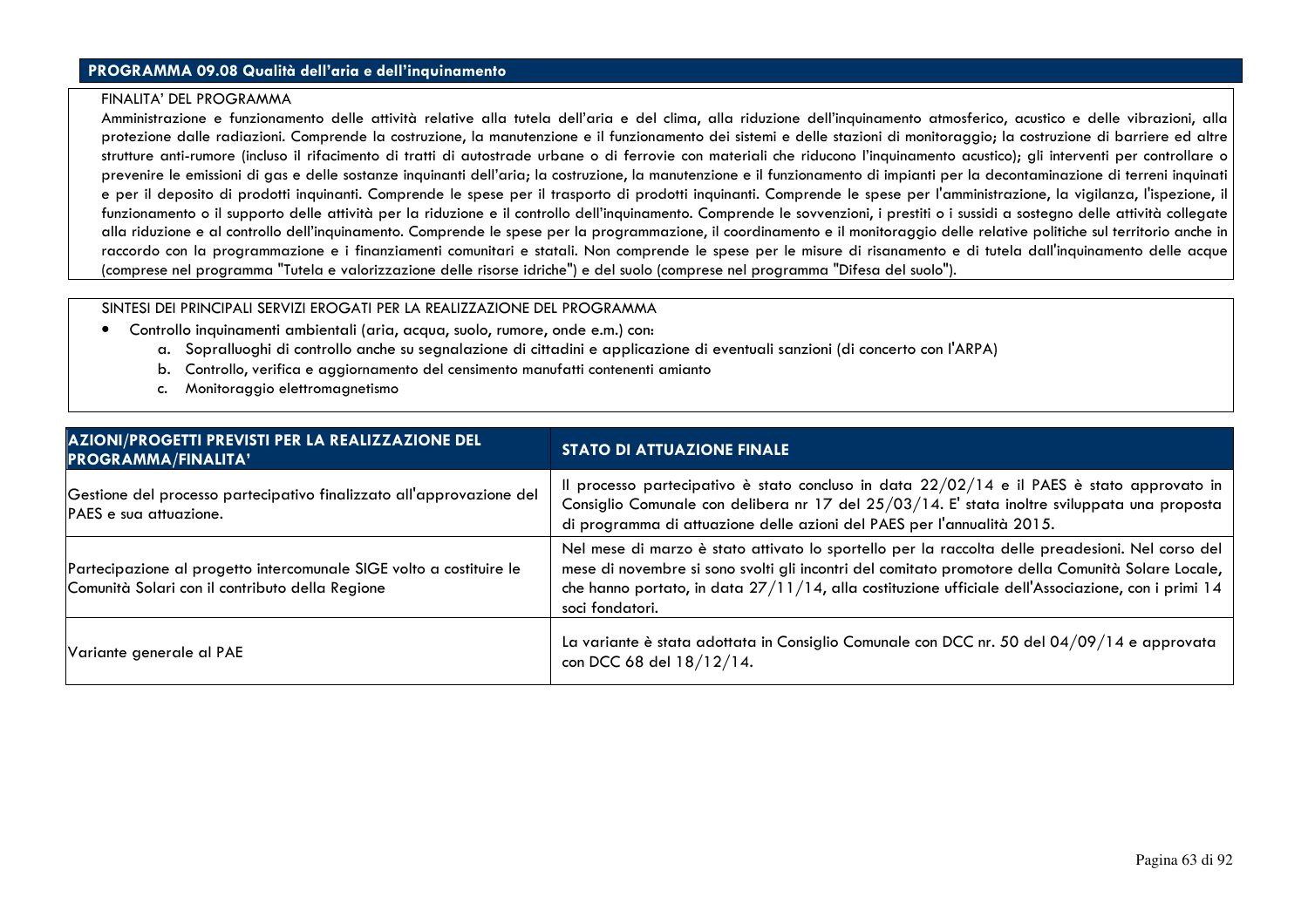## **MISSIONE 10 – TRASPORTI E DIRITTO ALLA MOBILITA'**

### **PROGRAMMA 10 05 Viabilità e infrastrutture stradali**

#### FINALITA' DEL PROGRAMMA

 Amministrazione e funzionamento delle attività per la viabilità e lo sviluppo e il miglioramento della circolazione stradale. Comprende le spese per il funzionamento, la gestione, l'utilizzo, la costruzione e la manutenzione, ordinaria e straordinaria, delle strade e delle vie urbane, di percorsi ciclabili e pedonali, delle zone a traffico limitato, delle strutture di parcheggio e delle aree di sosta a pagamento. Comprende le spese per la riqualificazione delle strade, incluso l'abbattimento delle barriere architettoniche. Comprende le spese per la sorveglianza e la presa in carico delle opere previste dai piani attuativi di iniziativa privata o convenzioni urbanistiche. Comprende le spese per il rilascio delle autorizzazioni per la circolazione nelle zone a traffico limitato, per i passi carrai. Comprende le spese per gli impianti semaforici. Comprende altresì le spese per le infrastrutture stradali, tra cui per strade extraurbane e autostrade. Amministrazione e funzionamento delle attività relative all'illuminazione stradale. Comprende le spese per lo sviluppo e la regolamentazione degli standard di illuminazione stradale, per l'installazione, il funzionamento, la manutenzione, il miglioramento, ecc. dell'illuminazione stradale.

### SINTESI DEI PRINCIPALI SERVIZI EROGATI PER LA REALIZZAZIONE DEL PROGRAMMA

- 1. Aggiornamento del quadro infrastrutturale per la mobilità
- 2. Gestione Piano Urbano del Traffico
- 3. Progettazione Piani Particolareggiati della mobilità
- 4. Razionalizzazione dell'assetto e delle modalità di esercizio del Sistema del Trasporto pubblico

### **Attività connesse al trasporto pubblico extraurbano**

- $\triangleright$  Gestione rapporti con SREM per collegamento con Ponticella, Cicogna, Farneto
- Integrazione tariffa con SRM per estensione servizio "urbano" alle frazioni<br>Nel Attistic predsenti de clima colineazione di trasperte pubblice Bellarin Cast
- $\triangleright$  Attività prodromi che alla realizzazione di trasporto pubblico Bellaria-Castenaso
- $\triangleright$  Ridefinizione linee TPL e rete provinciale (monitoraggio ed eventuali aggiustamenti a linee ed orari)<br>A thirith teatishe compasse ed tram Release San Luzzare
- $\triangleright$  Attività tecniche connesse col tram Bologna San Lazzaro
- $\triangleright$  Progetto car sharing

| <b>ESER CIZIO</b> |                  |  |  |  |
|-------------------|------------------|--|--|--|
| 2013              | 2014             |  |  |  |
| nd                | 244              |  |  |  |
| nd                | 173 <sub>1</sub> |  |  |  |
| nd                | 26               |  |  |  |
| nd                | 400              |  |  |  |
| nd                |                  |  |  |  |
| nd                | 182              |  |  |  |
|                   |                  |  |  |  |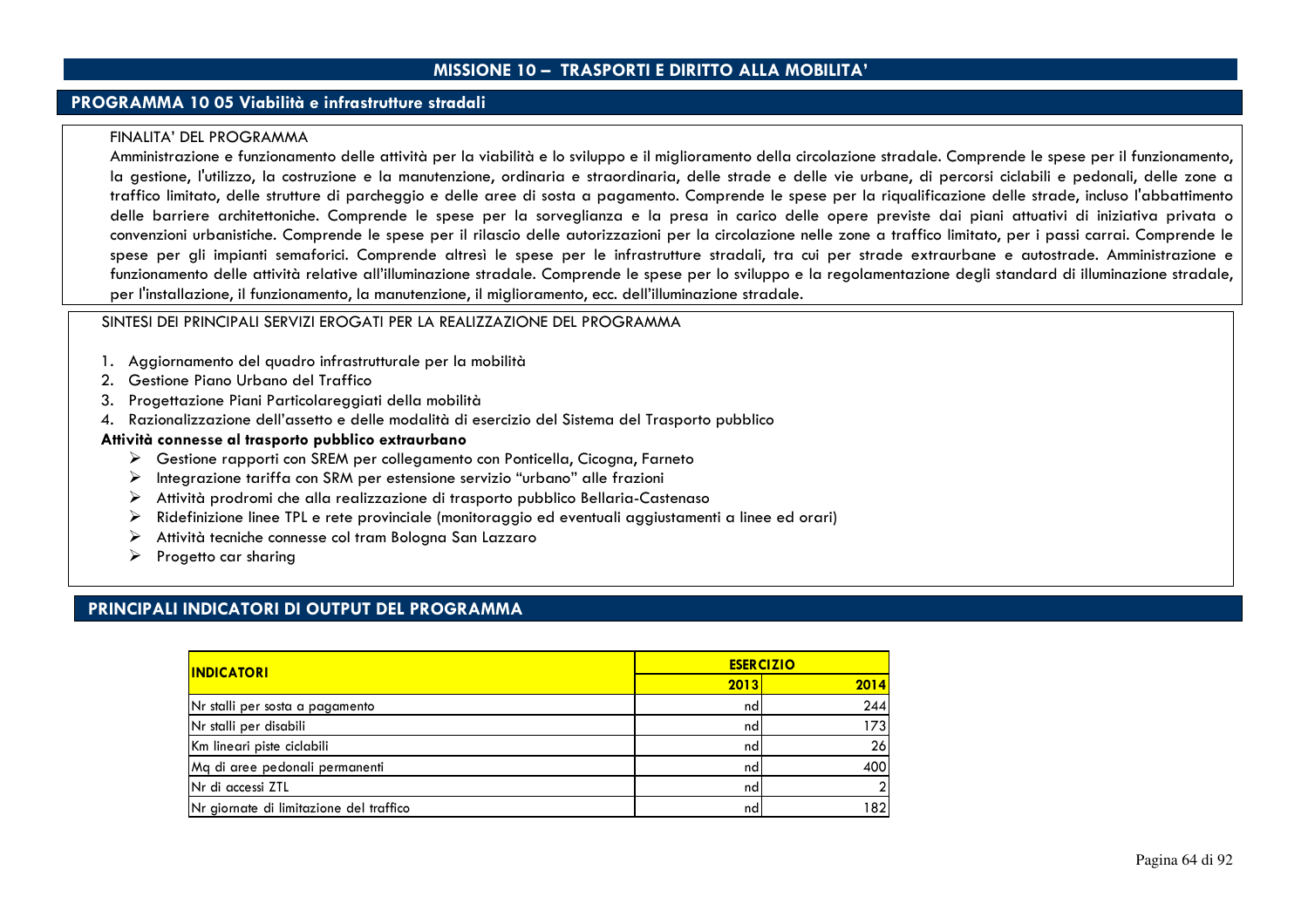| OBIETTIVI STRATEGICI 10.05 – viabilità e infrastrutture stradali<br>-<br>- Definizione dell'assetto infrastrutturale strategico di breve-medio-lungo periodo finalizzata al miglioramento della accessibilità da Nord (Caselle) direzione Est-Ovest con riduzione dei flussi di attraversamento in area urbana; -

 Definizione dell'assetto ottimale del servizio di trasporto pubblico locale e su scala metropolitana accompagnato al progetto di riordino funzionale del servizio di rete, anche in considerazione della presenza di SFM e TPL;

Potenziamento del sistema dei percorsi ciclopedonali su scala locale e territoriale;

Riduzione dei flussi sulla Via Emilia in ambito urbano e riequilibrio dei flussi di traffico sulle dorsali principali; -

Alleggerimento dell'impatto generato dal traffico nei contesti a più elevata densità abitativa; -

Riorganizzazione e potenziamento dell'offerta di spazi di sosta in riferimento alle attività ed alle centralità pubbliche presenti.

| AZIONI/PROGETTI PREVISTI PER LA REALIZZAZIONE DEL<br><b>PROGRAMMA/FINALITA'</b>                                           | <b>STATO DI ATTUAZIONE FINALE</b>                                                                                                                                                                                                                                                                                                                                             |
|---------------------------------------------------------------------------------------------------------------------------|-------------------------------------------------------------------------------------------------------------------------------------------------------------------------------------------------------------------------------------------------------------------------------------------------------------------------------------------------------------------------------|
| Lavori 2 <sup>°</sup> stralcio Crealis neo (ex Civis); istruttoria per validazione progetto<br>e alta sorveglianza lavori | A seguito dei sopralluoghi sul campo, con nota prot. 53008 del 28/11/2014, sono state<br>richieste a TPER diverse modifiche progettuali per rendere il progetto maggiormente<br>rispondente alle esigenze del territorio. Sono inoltre stati predisposti i contenuti comunicativi per<br>la presentazione del progetto alla cittadinanza programmata nei primi mesi del 2015. |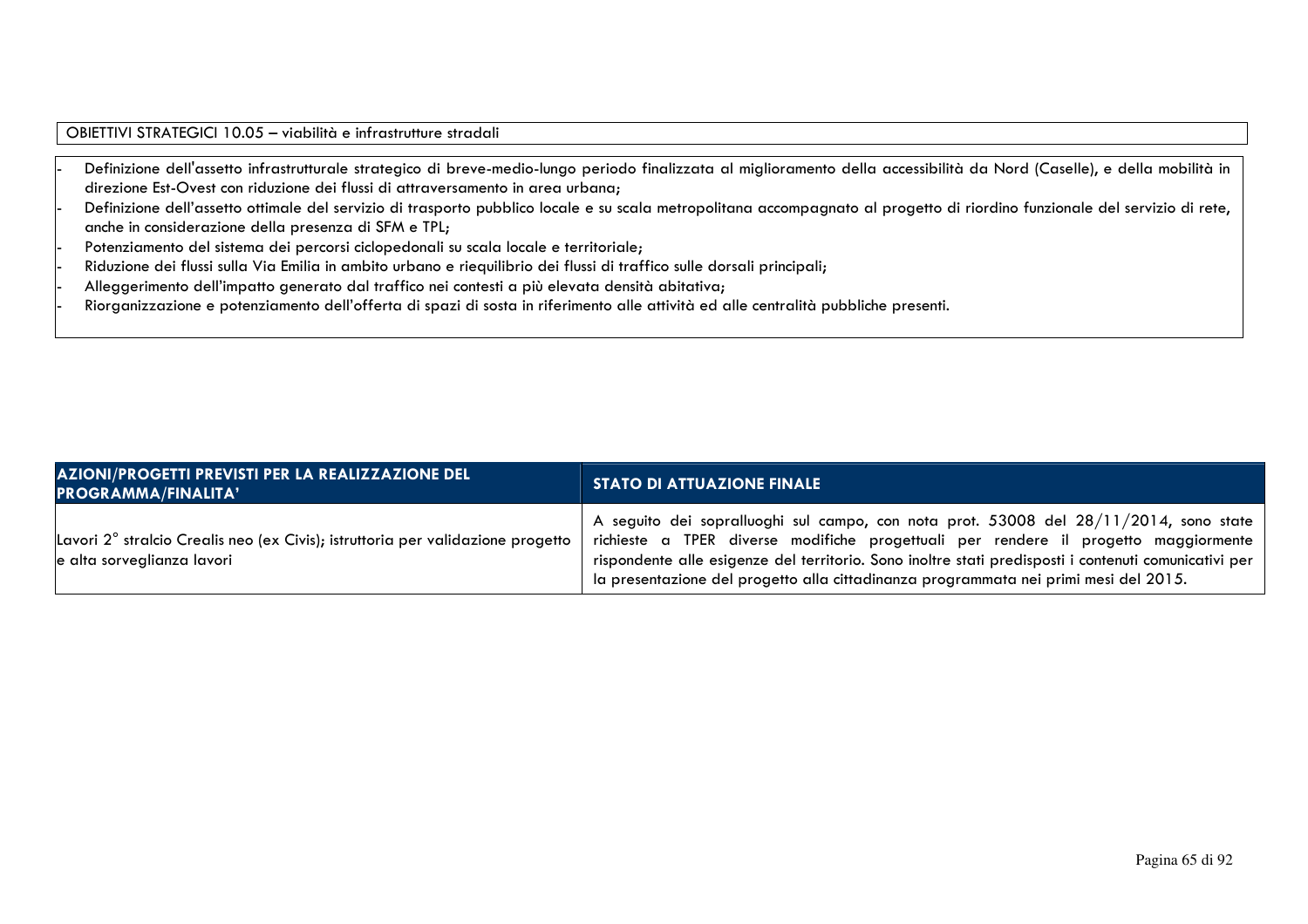# **MISSIONE 12 – DIRITTI SOCIALI, POLITICHE SOCIALI E FAMIGLIE**

# **PROGRAMMA 12 01 Interventi per l'infanzia e i minori e per asili nido**

#### FINALITA' DEL PROGRAMMA

Amministrazione e funzionamento delle attività per l'erogazione di servizi e il sostegno a interventi a favore dell'infanzia, dei minori. Comprende le spese a favore dei soggetti (pubblici e privati) che operano in tale ambito. Comprende le spese per indennità in denaro o in natura a favore di famiglie con figli a carico, per indennità per maternità, per contributi per la nascita di figli, per indennità per congedi per motivi di famiglia, per assegni familiari, per interventi a sostegno delle famiglie monogenitore o con figli disabili. Comprende le spese per l'erogazione di servizi per bambini in età prescolare (asili nido), per le convenzioni con nidi d'infanzia privati, per i finanziamenti alle famiglie per la cura dei bambini, per i finanziamenti a orfanotrofi e famiglie adottive, per beni e servizi forniti a domicilio a bambini o a coloro che se ne prendono cura, per servizi e beni di vario genere forniti a famiglie, giovani o bambini (centri ricreativi e di villeggiatura). Comprende le spese per la costruzione e la gestione di strutture dedicate all'infanzia e ai minori. Comprende le spese per interventi e servizi di supporto alla crescita dei figli e alla tutela dei minori e per far fronte al disagio minorile, per i centri di pronto intervento per minori e per le comunità educative per minori.

### SINTESI DEI PRINCIPALI SERVIZI EROGATI PER LA REALIZZAZIONE DEL PROGRAMMA

#### **SERVIZI ALL'INFANZIA E ADOLESCENZA (SOPHIA)**

1. Gestione servizio educativo a tempo pieno e part time a minori in età 1-2 anni negli asili nido comunali e nei nidi privati convenzionati

### **INTEGRAZIONE SOCIALE MINORI**

- 1. Realizzazione sportelli di consulenza psico-pedagogica a favore delle famiglie e degli adolescenti.
- 2. Promozione di gruppi di auto e mutuo aiuto sul tema della genitorialità
- 3. Progetti di integrazione degli alunni stranieri.
- 4. Consolidamento attività centri adolescenti di Ponticella e Mura San Carlo
- 5. Consolidamento attività di educativa di strada
- 6. Consiglio Comunale dei Ragazzi
- 7. Prevenzione del disagio cognitivo e relazionale.
- 8. Osservatorio cittadino sulla legalità.
- 9. Piano territoriale dell'offerta formativa

### **ASSISTENZA SCOLASTICA E PREVENZIONE DEL DISAGIO**

1 Assistenza agli alunni e studenti disabili frequentanti le scuole dell'infanzia statali le scuole elementari, nonché le scuole medie inferiori e superiori

- Azioni finalizzate a potenziare la formazione dei giovani in situazione di handicap attraverso esperienze rielaborate con strumentalità didattiche al fine di favorire lo sviluppo delle "autonomie personali" di base (lavarsi, vestirsi, ecc…) e l'apprendimento delle modalità di utilizzo degli strumenti della vita sociale (mezzi di trasporto, ecc…)
- Servizio trasporto disabili
- 2 Gestione interventi rivolti a bambini e giovani disabili previsti nell'ambito della L.328/00
- 3 Piano territoriale per i bambini disabili (PODE: Piano Offerta Disabili extrascolastica)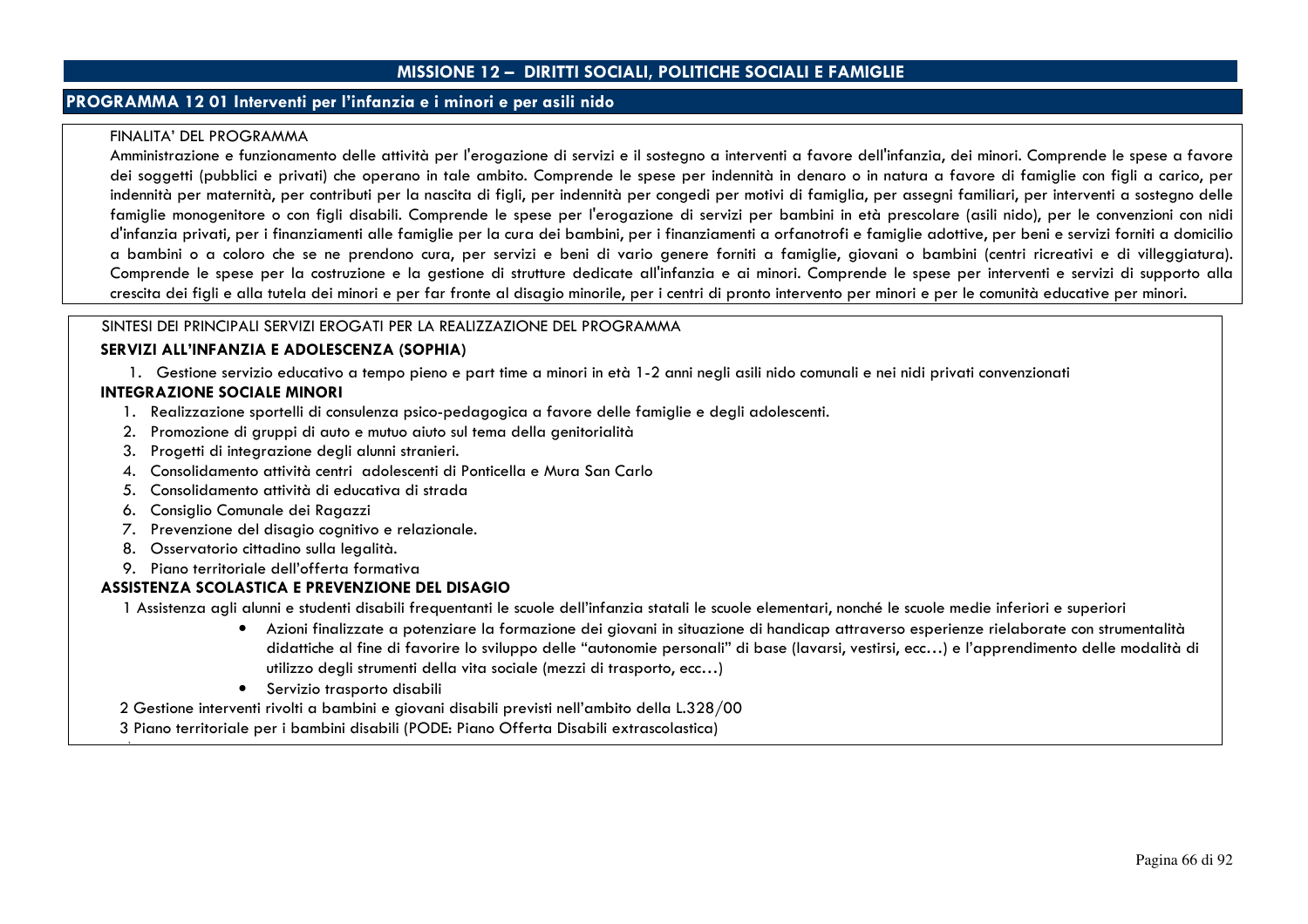|                                                                          | <b>ESER CIZIO</b> |      |  |  |
|--------------------------------------------------------------------------|-------------------|------|--|--|
| <b>INDICATORI</b>                                                        | 2013              | 2014 |  |  |
| A8999.01 - Posti asilo nido comunale                                     | 251               | 251  |  |  |
| ldi cui                                                                  |                   |      |  |  |
| A8903.02 - N.posti offerti asilo nido Di Vittorio                        | 60                | 60   |  |  |
| A8908.01 - N. posti offerti Asilo Nido di Via Russo                      | 55                | 55   |  |  |
| A8904.02 - N.posti offerti nido Trebbi                                   | 57                | 57   |  |  |
| A8910.02 - Nr.posti offerti Asilo Nido Cicogna                           | 79                | 79   |  |  |
| A8999.07 - Nr. posti nidi privati convenzionati                          | 83                | 83   |  |  |
| A8999. Nr. domande presentate e inserite in graduatoria                  | 231               | 208  |  |  |
| A8999.43 Nr. Utenti in lista d'attesa (residenti) (nei termini)          | o                 |      |  |  |
| Nr. posti vacanti                                                        | ი                 |      |  |  |
| A8999.14 - Totale iscritti con handicap asili nido com.li e priv. conv.  |                   |      |  |  |
| A8905.01 - Nr.domande contributi x aspettativa fac. prsentate 0-1 anno   | 15                | 15   |  |  |
| A8905.02 - Nr.domande contributi x aspettativa fac. soddisfatte 0-1 anno | 8                 |      |  |  |
| % domande soddisfatte                                                    | 100%              | 100% |  |  |

|                   | 87 - Diritto allo studio, handicap e altre situazioni di disagio                         |                    |                |  |
|-------------------|------------------------------------------------------------------------------------------|--------------------|----------------|--|
| <b>INDICATORI</b> |                                                                                          | $a.s. 2012 - 2013$ | a.s. 2013-2014 |  |
| A9003.01          | Nr. complessivo alunni disabili assistiti                                                | 84                 | 88             |  |
| di cui:           |                                                                                          |                    |                |  |
| A8999.            | Asili Nido                                                                               | $\overline{2}$     | 3              |  |
| A8097.17          | Scuole dell'infanzia comunali                                                            | 4                  | 10             |  |
| A9003.06          | Scuole dell'infanzia statali                                                             | 10                 | 2              |  |
| A9003.15          | Scuole primarie statali                                                                  | 40                 | 37             |  |
| A9003.22          | Scuole secondaria di 1° grado                                                            | 13                 | 19             |  |
| A9003.25          | Scuole secondaria di 2° grado                                                            | 15                 | 17             |  |
| A9003.27          | Nr. Ore settimanali di assistenza scolastica scuole statali                              | 1.071              | 1.225          |  |
| A8097.19          | Nr. Ore settimanali di assistenza scolastica scuole materne comunali                     | 118                | 99             |  |
|                   | Totale ore settimanali di assistenza scolastica (nidi esclusi)                           | 1.189              | 1.324          |  |
| A9003.52          | N° progetti riabilitativi attivati in strutture specializzate (Progetti S.E.I.)          | 3                  | 3              |  |
| A9003.69          | N° alunni / studenti seguiti attraverso progetti SEI nell'ambito del territorio comunale | 19                 | 31             |  |
| A9003.53          | Nr. Ore settimanali di mediazione scolastica                                             | 14                 | 12             |  |
| A9003.54          | N° interventi di mediazione della comunicazione                                          | 3                  | 4              |  |
| A9003.62          | Nr. progetti di aiuto personale                                                          | 6                  | 7              |  |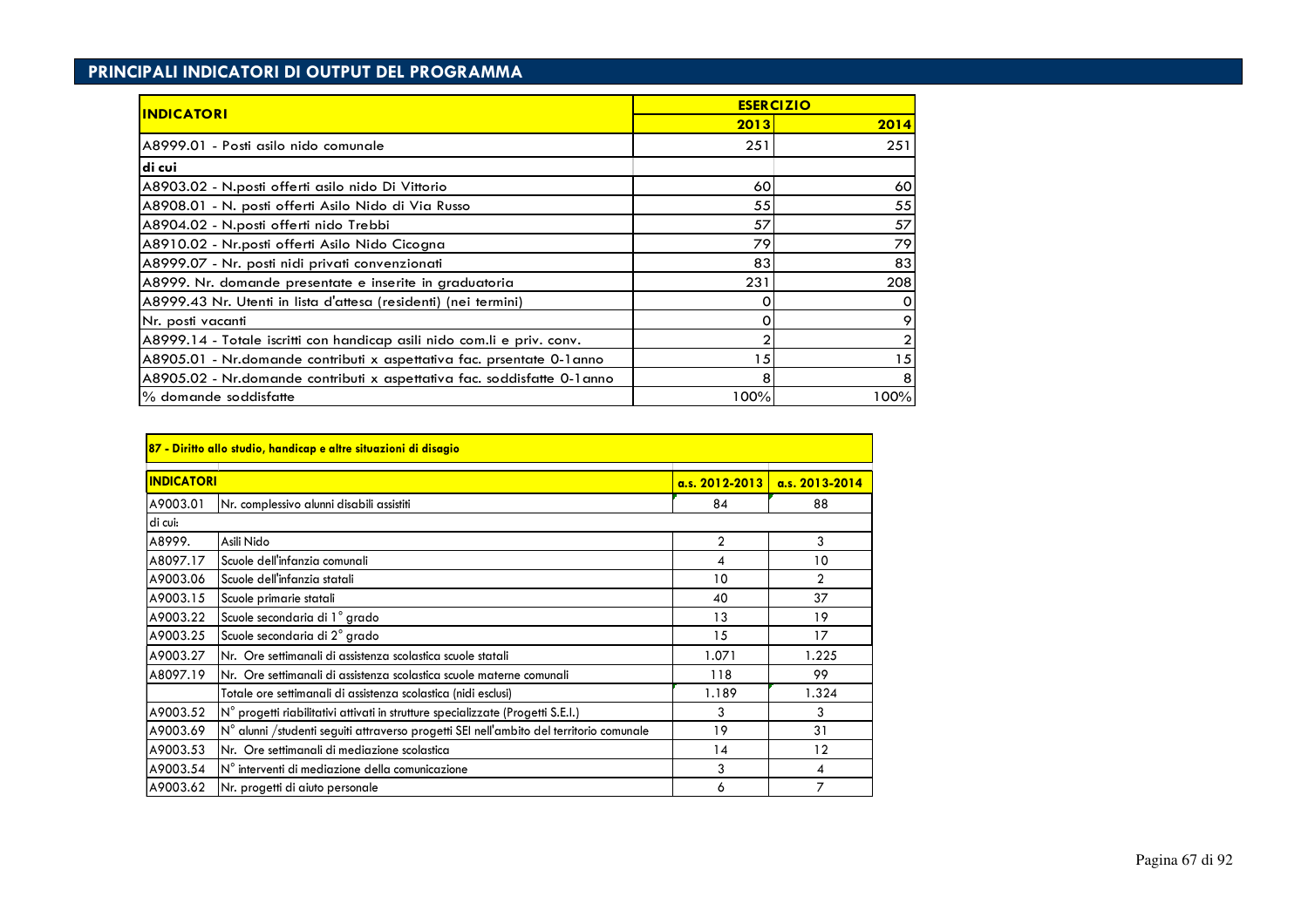OBIETTIVI STRATEGICI 12.01– Interventi per l'infanzia e i minori e per asili nido (servizi gestiti dall'Istituzione Sophia)

- •Mantenimento dell'offerta di posti di scuola dell'infanzia e nidi d'infanzia comunali e convenzionati con l'obiettivo di soddisfare interamente la domanda reale
- •Applicazione secondo principi di equità delle tariffe
- • Miglioramento continuo della qualità dei servizi scolastici ed educativi gestiti dall'Istituzione, favorendo per il nido d'infanzia azioni di omogeneizzazione distrettuale nell'ambito del coordinamento pedagogico 0/3 d'ambito

| <b>AZIONI/PROGETTI PREVISTI PER LA REALIZZAZIONE</b><br>DEL PROGRAMMA/FINALITA'                    | <b>STATO DI ATTUAZIONE FINALE</b>                                                                                                                                                                                                                                                                                                                                                                                                                                                                                                                                                                                                                                                                                                                                                                                                                                                                                                                                                                                                                                                                                                                                                                                                                                                                                                                                                                                                                                                                                                                                                                                                                                                                                                                                                                                                                                                                                                                                                                                                                                                                                                                                                                                                                                                                                                                                                                                                                                                                                                                   |
|----------------------------------------------------------------------------------------------------|-----------------------------------------------------------------------------------------------------------------------------------------------------------------------------------------------------------------------------------------------------------------------------------------------------------------------------------------------------------------------------------------------------------------------------------------------------------------------------------------------------------------------------------------------------------------------------------------------------------------------------------------------------------------------------------------------------------------------------------------------------------------------------------------------------------------------------------------------------------------------------------------------------------------------------------------------------------------------------------------------------------------------------------------------------------------------------------------------------------------------------------------------------------------------------------------------------------------------------------------------------------------------------------------------------------------------------------------------------------------------------------------------------------------------------------------------------------------------------------------------------------------------------------------------------------------------------------------------------------------------------------------------------------------------------------------------------------------------------------------------------------------------------------------------------------------------------------------------------------------------------------------------------------------------------------------------------------------------------------------------------------------------------------------------------------------------------------------------------------------------------------------------------------------------------------------------------------------------------------------------------------------------------------------------------------------------------------------------------------------------------------------------------------------------------------------------------------------------------------------------------------------------------------------------------|
| Attuazione del progetto provinciale di<br>autovalutazione dei servizi alla prima infanzia<br>(nid) | Il progetto di autovalutazione del nido Di Vittorio si è concluso a luglio 2014 con l'invio del relativo report in Provincia e<br>al Direttore dell'Istituzione. Per l'anno educativo 2014-15 era altresì prevista una seconda fase: l'individuazione e<br>l'attuazione di azioni di miglioramento. Tale fase si è avviata all'interno di un processo partecipato e ha coinvolto il<br>gruppo di lavoro del Nido Di Vittorio. Le operatrici, nel corso di alcuni incontri si sono confrontate, hanno elaborato<br>proposte e successivamente hanno redatto un resoconto scritto che è stato incluso e rielaborato all'interno di una<br>relazione curata dalla coordinatrice pedagogica. Le azioni di miglioramento, già in corso di attuazione a partire dal<br>2014 e previste per il 2015, riguardano diversi aspetti. Si segnalano quelli sui quali si è già attivato il percorso di<br>cambiamento, e in primo luogo la gestione degli spazi interni ed esterni al nido. Si sono avviati diversi contatti al fine di<br>migliorare gli spazi esterni ed eventualmente ampliare lo spazio esterno a disposizione dei bambini del nido. Il percorso<br>formativo avviato a settembre sul tema "Outdoor education" sta proseguendo come da progetto e riguarda tutti i nidi<br>dell'Ambito 6. Inoltre è stata programmata un'assemblea, prevista per maggio 2015, allo scopo di consentire a tutti gli<br>operatori dei servizi 0-3 di San Lazzaro di Savena di confrontarsi sul tema dell'educazione all'aperto. Per divulgare il<br>significato dell'educazione all'aperto, rilevante è stata l'iniziativa promossa il 20 dicembre scorso, che ha avuto<br>un'ottima partecipazione: i bambini da 1 a 3 anni accompagnati da un familiare sono stati accolti dalle educatrici dei<br>nidi di San Lazzaro di Savena nella Corte Comunale, per creare decorazioni Natalizie con materiale di recupero, da<br>appendere a piccoli alberi di Natale. Un altro aspetto sul quale si è prodotto un cambiamento, già a partire dall'anno<br>educativo 2014-2015 è relativo all'osservazione e coordinamento pedagogico: si sono svolte osservazioni da parte del<br>coordinamento pedagogico e sono stati effettuati diversi incontri (e altri incontri sono previsti) per le restituzioni delle<br>osservazioni svolte e per un confronto con le operatrici; questo punto si ricollega all'esigenza rilevata di sostenere le<br>operatrici e incrementare un lavoro di auto riflessione sul loro operato, e al riconoscimento di quanto viene svolto. |
| Riorganizzazione dell'offerta del servizio di nido                                                 |                                                                                                                                                                                                                                                                                                                                                                                                                                                                                                                                                                                                                                                                                                                                                                                                                                                                                                                                                                                                                                                                                                                                                                                                                                                                                                                                                                                                                                                                                                                                                                                                                                                                                                                                                                                                                                                                                                                                                                                                                                                                                                                                                                                                                                                                                                                                                                                                                                                                                                                                                     |
| d'infanzia in funzione della domanda effettiva al                                                  | La sezione è stata regolarmente aperta dall'8/9/14.                                                                                                                                                                                                                                                                                                                                                                                                                                                                                                                                                                                                                                                                                                                                                                                                                                                                                                                                                                                                                                                                                                                                                                                                                                                                                                                                                                                                                                                                                                                                                                                                                                                                                                                                                                                                                                                                                                                                                                                                                                                                                                                                                                                                                                                                                                                                                                                                                                                                                                 |
|                                                                                                    | fine di ottimizzare le risorse disponibili ed $\Delta$ l 31/12 sono stati inseriti tutti gli 11 bambini aventi diritto.                                                                                                                                                                                                                                                                                                                                                                                                                                                                                                                                                                                                                                                                                                                                                                                                                                                                                                                                                                                                                                                                                                                                                                                                                                                                                                                                                                                                                                                                                                                                                                                                                                                                                                                                                                                                                                                                                                                                                                                                                                                                                                                                                                                                                                                                                                                                                                                                                             |
| evitare diseconomie                                                                                |                                                                                                                                                                                                                                                                                                                                                                                                                                                                                                                                                                                                                                                                                                                                                                                                                                                                                                                                                                                                                                                                                                                                                                                                                                                                                                                                                                                                                                                                                                                                                                                                                                                                                                                                                                                                                                                                                                                                                                                                                                                                                                                                                                                                                                                                                                                                                                                                                                                                                                                                                     |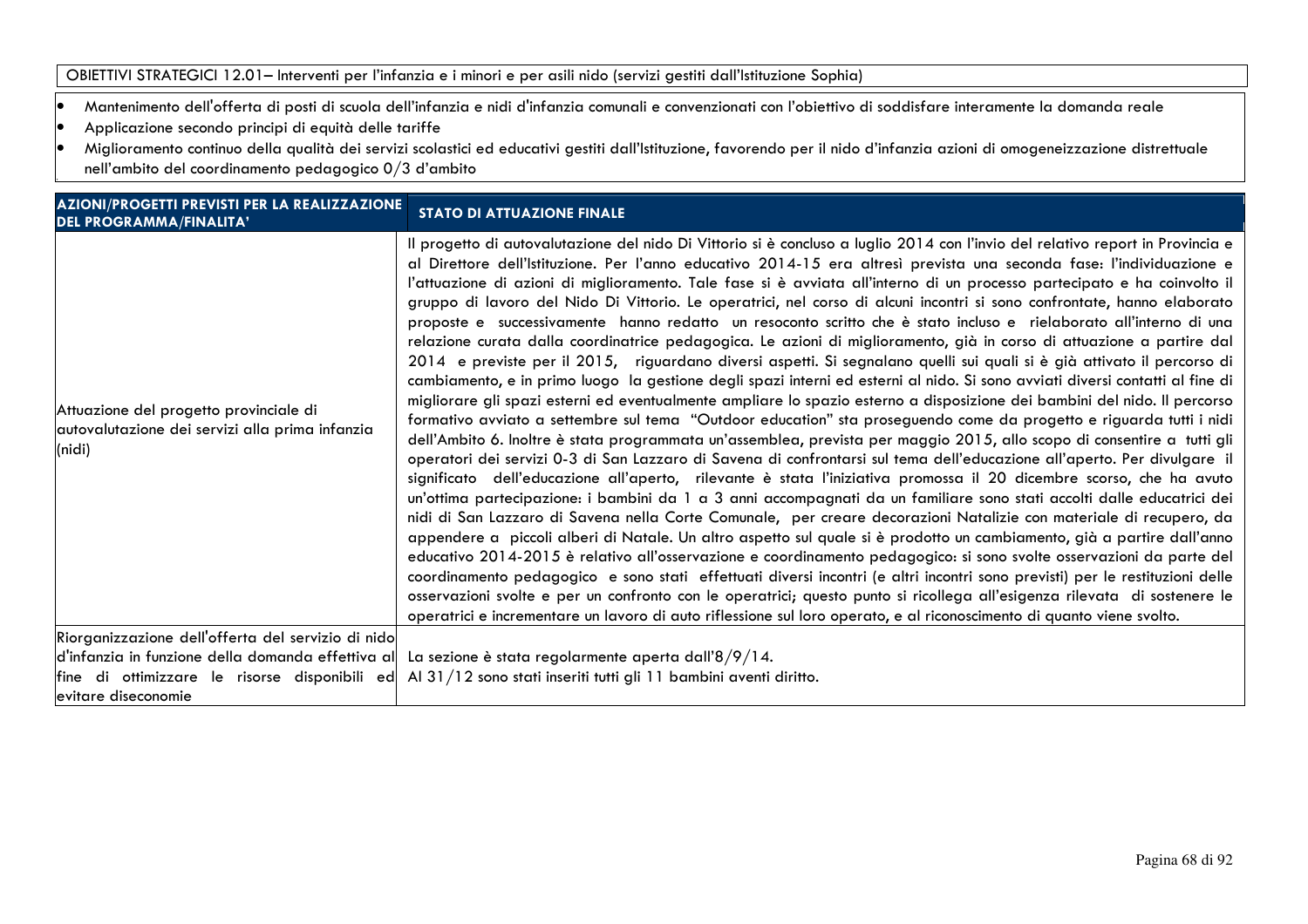### OBIETTIVI STRATEGICI 12.01 – integrazione sociale minori – città educante

- •Supportare le famiglie nello svolgimento del proprio ruolo genitoriale
- •Supportare gli adolescenti nelle fasi critiche della crescita per contrastare il disagio sociale e scolastico .
- •Favorire e potenziare l'integrazione degli alunni stranieri
- •Ridurre la percentuale di dispersione scolastica sia per gli alunni italiani sia stranieri.
- •Fornire agli studenti stranieri, anche nell'ambito della famiglia, le competenze linguistiche necessarie per affrontare con successo il percorso scolastico.
- •Fornire ai giovani gli strumenti di cittadinanza attiva e la conoscenza degli strumenti di democrazia .
- •Sostenere l'azione formativa delle Scuole del territorio ( POT )

| <b>AZIONI/PROGETTI PREVISTI PER LA REALIZZAZIONE</b><br>DEL PROGRAMMA/FINALITA'                                                              | <b>STATO DI ATTUAZIONE FINALE</b>                                                                                                                                                                                                                                                                                                                                                                                                                    |
|----------------------------------------------------------------------------------------------------------------------------------------------|------------------------------------------------------------------------------------------------------------------------------------------------------------------------------------------------------------------------------------------------------------------------------------------------------------------------------------------------------------------------------------------------------------------------------------------------------|
| Favorire la formazione dei docenti sulla didattica<br>linterculturale                                                                        | Nel mese di Giugno2014 è stato realizzato per i docenti delle scuole - fascia obbligo scolastico- il Progetto FEI "Come<br>d'accordo ". Il progetto comprendeva quattro giornate di formazione per un totale di 16 ore nelle quali sono stati<br>affrontati i seguenti contenuti: educazione linguistica a scuola, tempi di acquisizione, la teoria dell'interlingua, le varietà<br>della lingua italiana, la ricostruzione del profilo linguistico. |
| Attivazione Progetto per la semplificazione dei<br>programmi scolastici destinati agli alunni stranieri                                      | E' stata data comunicazione in Giunta del progetto per l'attivazione dello sportello e, attualmente si è in attesa del<br>parere al riguardo.                                                                                                                                                                                                                                                                                                        |
| Sperimentazione di un progetto sul metodo ABA<br>rivolto a bambini con diagnosi di autismo in<br>collaborazione con l'Associazionismo locale | L'obiettivo è stato realizzato nell'estate 2014. Precisamente, si è svolto il Corso di Perfezionamento e aggiornamento<br>professionale a distanza sulle tecniche comportamentali per bambini con autismo e disturbi evolutivi globali; dal mese<br>di gennaio 2014 al mese di maggio 2014 le lezioni in streaming sono state n. 28 per un totale di 110 ore circa. I<br>bambini che seguono il metodo ABA a San Lazzaro sono sette.                 |
| Valorizzazione del progetto ortoteca                                                                                                         | progetti attinenti l'ortoteca sono inseriti nel Piano dell'Offerta territoriale (POT); l'ufficio minori e l'Ufficio della<br>Mediateca collaborano alla programmazione.                                                                                                                                                                                                                                                                              |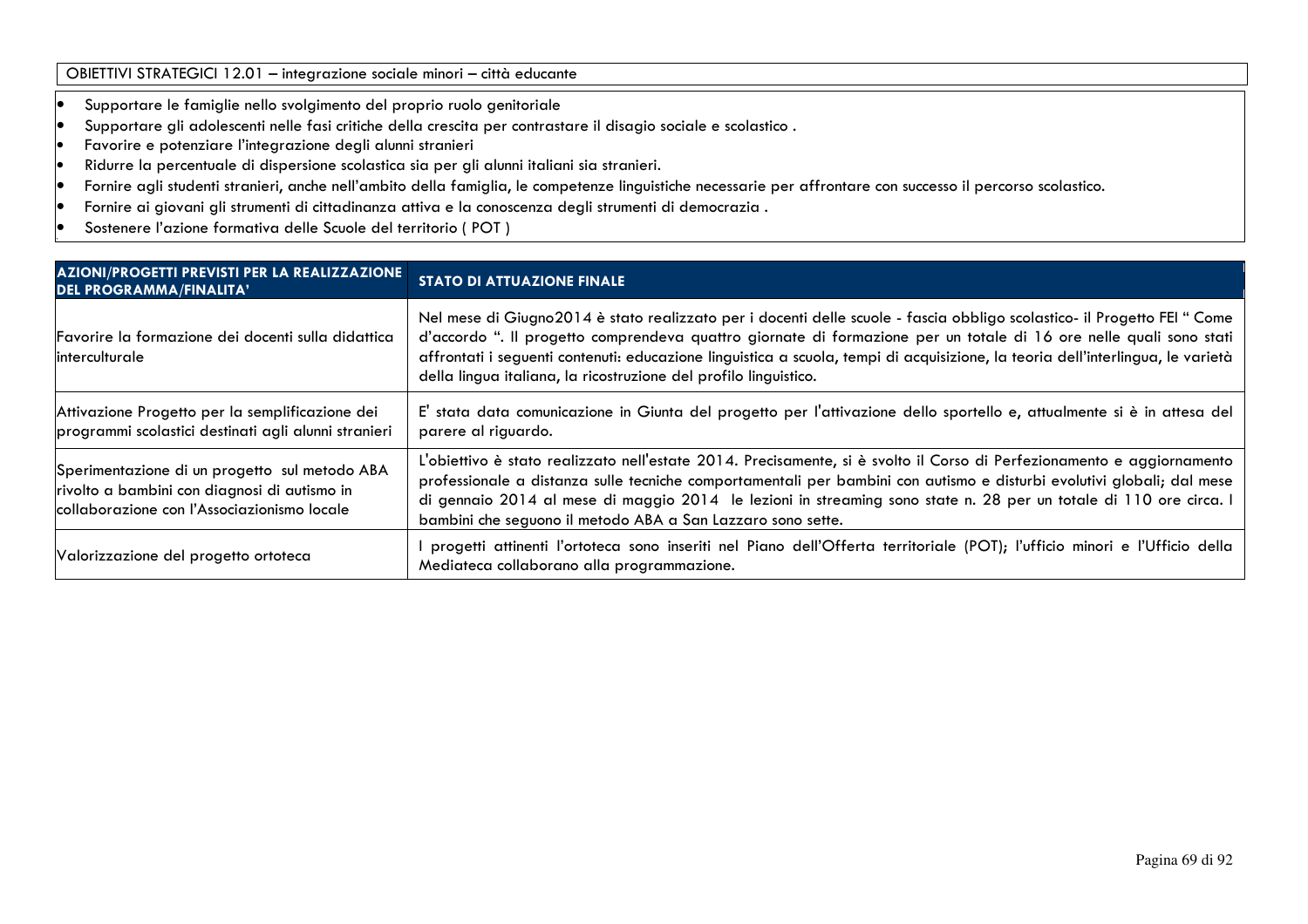# **PROGRAMMA 12 02 Interventi per la disabilità**

### FINALITA' DEL PROGRAMMA

 Amministrazione e funzionamento delle attività per l'erogazione di servizi e il sostegno a interventi per le persone inabili, in tutto o in parte, a svolgere attività economiche o a condurre una vita normale a causa di danni fisici o mentali, a carattere permanente o che si protraggono oltre un periodo di tempo minimo stabilito. Comprende le spese a favore dei soggetti (pubblici e privati) che operano in tale ambito. Comprende le spese per indennità in danaro a favore di persone disabili, quali indennità di cura. Comprende le spese per alloggio ed eventuale vitto a favore di invalidi presso istituti idonei, per assistenza per invalidi nelle incombenze quotidiane (aiuto domestico, mezzi di trasporto, ecc.), per indennità erogate a favore di persone che si prendono cura di invalidi, per beni e servizi di vario genere erogati a favore di invalidi per consentire loro la partecipazione ad attività culturali, di svago, di viaggio o di vita collettiva. Comprende le spese per la costruzione e la gestione di strutture dedicate alle persone disabili. Comprende le spese per la formazione professionale o per favorire il reinserimento occupazionale e sociale dei disabili.

### SINTESI DEI PRINCIPALI SERVIZI EROGATI PER LA REALIZZAZIONE DEL PROGRAMMA

#### **Area disabili adulti (**tra 18 e 65 anni) **e minori**

- 1. Ricovero in strutture residenziali AUSL a gestione diretta o indiretta
- 2. Frequenza strutture semiresidenziali AUSL a gestione diretta o indiretta
- 3. Interventi socio assistenziali di
	- Assistenza domiciliare specifica
	- •Erogazione contributi per aiuti domestici
	- Erogazione assegni di cura
- 4. Interventi di sostegno all'inserimento lavorativo (borse lavoro e monitoraggio)
- 5. Interventi assistenziali ed educativi individuali per minori con gravissime disabilità
- 6. Interventi educativi individuali e di gruppo
- 7. Counselling di sostegno e Segretariato sociale
- 8. Interventi volti a favorire la mobilità con:
	- Erogazione buoni taxi ad anziani e adulti disabili
	- Trasporti individualizzati

Assistenza sociale ai portatori di handicap tra i 18 ed i 65 anni circa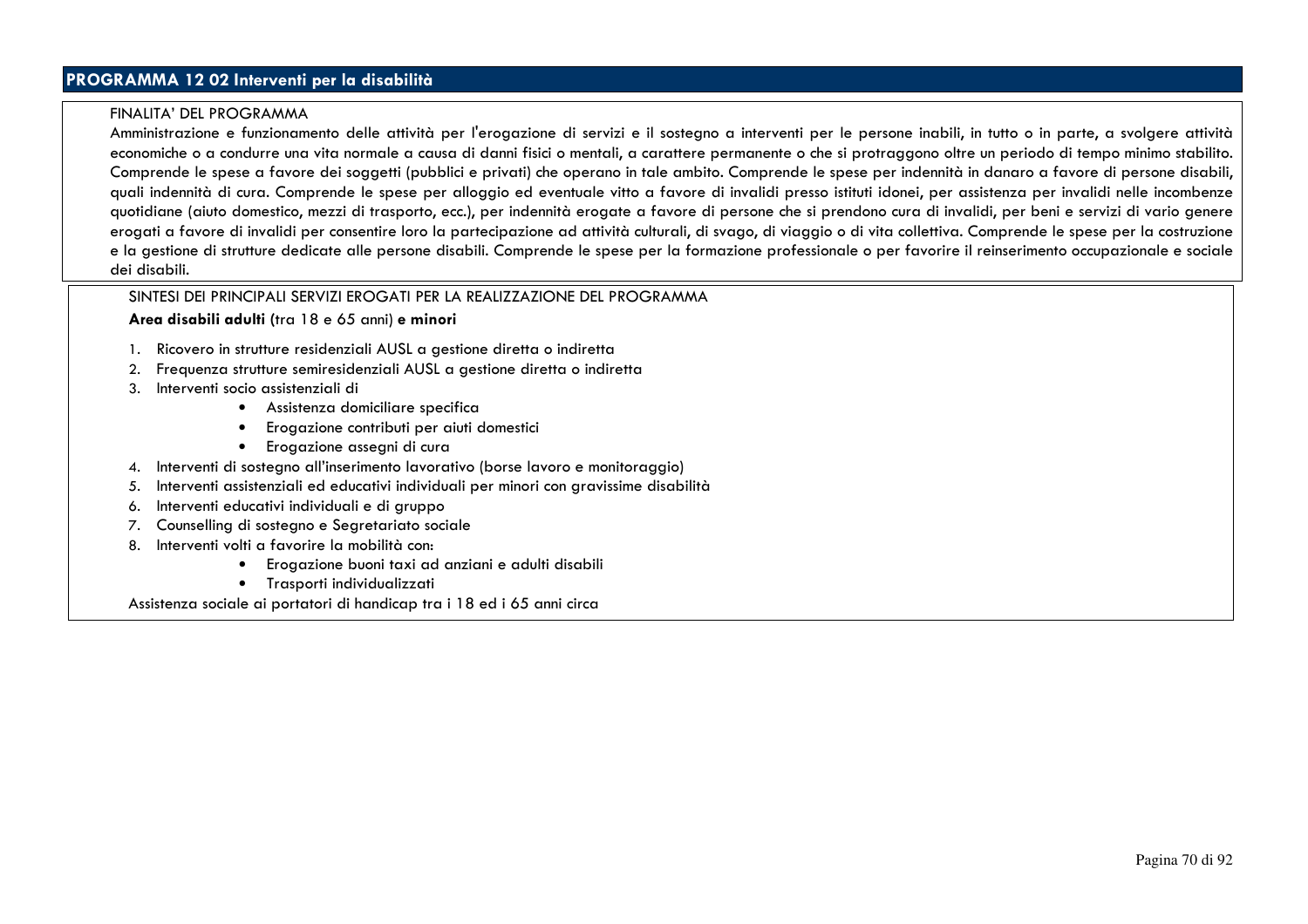| <b>TIPOLOGIA DI UTENZA</b>               |                                           | 2004 | 2005     | 2006 | 2007 |     | 2008 2009 2010 |     | 2011 | 2012 | $ 2013\rangle$ | 2014 |
|------------------------------------------|-------------------------------------------|------|----------|------|------|-----|----------------|-----|------|------|----------------|------|
|                                          | <b>ITALIANI</b>                           | 225  | 165      | 187  | 214  | 270 | 232            | 301 | 324  | 332  | 358            | 349  |
| NR. COMPLESSIVO MINORI<br><b>SEGUITI</b> | <b>STRANIERI</b>                          | 139  | 131      | 133  | 172  | 263 | 187            | 287 | 314  | 317  | 311            | 300  |
|                                          | <b>TOTALE</b>                             | 364  | 296      | 320  | 386  | 533 | 419            | 588 | 638  | 649  | 669            | 649  |
| NR. MINORI DISABILI TRA I SEGUITI        |                                           | 33   | 27       | 25   |      | 31  | 45             | 49  | 47   | 49   | 47             | 42   |
|                                          |                                           |      |          |      | 25   |     |                |     |      |      |                |      |
| NUCLEI FAMILIARI ITALIANI                | NR.COMPLESSIVO NUCLEI<br><b>ITALIANI</b>  | 79   | 59       | 116  | 117  | 156 | 136            | 243 | 235  | 239  | 248            | 245  |
|                                          | di cui                                    |      |          |      |      |     |                |     |      |      |                |      |
| <b>SEGUITI</b>                           | SEPARATI                                  | 68   | 52       | 54   | 74   | 87  | 46             | 74  | 76   |      |                |      |
|                                          | <b>MONOPARENTALI</b>                      | 11   | 7        | 6    | 18   | 12  | 21             | 30  | 31   |      |                |      |
|                                          | CON ENTRAMBI I GENITORI                   | 0    | $\Omega$ | 56   | 25   | 57  | 69             | 139 | 128  |      |                |      |
|                                          |                                           |      |          |      |      |     |                |     |      |      |                |      |
|                                          | NR.COMPLESSIVO NUCLEI<br><b>STRANIERI</b> | 58   | 59       | 83   | 89   | 152 | 92             | 168 | 182  | 182  | 198            | 192  |
| <b>NUCLEI FAMILIARI</b>                  | di cui                                    |      |          |      |      |     |                |     |      |      |                |      |
| <b>STRANIERI SEGUITI</b>                 | SEPARATI                                  | 6    | 7        | 9    | 19   | 27  | 17             | 27  | 32   |      |                |      |
|                                          | <b>MONOPARENTALI</b>                      | 7    | 5        | 3    | 4    | 5   | 13             | 18  | 20   |      |                |      |
|                                          | CON ENTRAMBI I GENITORI                   | 45   | 47       | 71   | 66   | 120 | 62             | 123 | 130  |      |                |      |
| <b>TOTALE NUCLEI FAMILIARI SEGUITI</b>   |                                           | 137  | 118      | 199  | 206  | 308 | 228            | 411 | 417  | 421  | 446            | 437  |

**INTERVENTI SOCIOSANITARI INTEGRATI PER MINORI IN DELEGA ALL'AUSL DISTRETTO DI SAN LAZZARO**

**Servizi delegati AUSL: nr. complessivo adulti disabili**







Pagina 71 di 92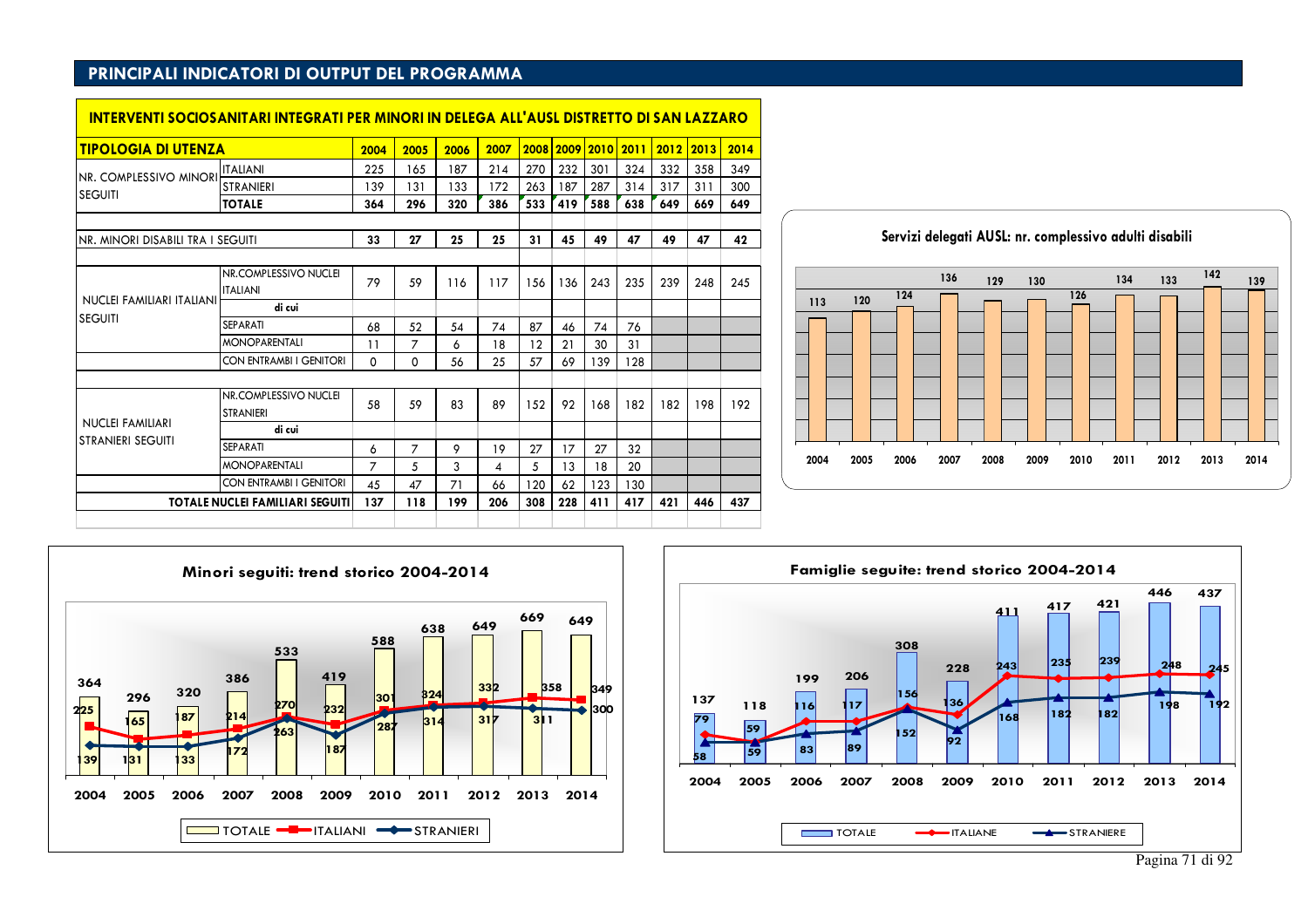Consolidamento dei percorsi di integrazione socio-sanitaria per l'erogazione di servizi domiciliari anche in situazione di gravissima disabilità.

| AZIONI/PROGETTI PREVISTI PER LA REALIZZAZIONE DEL<br>PROGRAMMA/FINALITA'                                                                                                                                      | <b>STATO DI ATTUAZIONE FINALE</b>                                                                                                                                                            |
|---------------------------------------------------------------------------------------------------------------------------------------------------------------------------------------------------------------|----------------------------------------------------------------------------------------------------------------------------------------------------------------------------------------------|
| Progettazione condivisa tra operatori sociali e sanitari dei progetti<br>individualizzati in favore di soggetti adulti in condizioni di disabilità<br>grave o gravissima derivante da patologie degenerative. | Il progetto sul target di utenza individuato, ha portato alla presa in carico da parte del Servizio<br>di Assistenza Domiciliare di un caso di gravissima disabilità riguardante un anziano. |

### **PROGRAMMA 12 03 Interventi per gli anziani**

#### FINALITA' DEL PROGRAMMA

Amministrazione e funzionamento delle attività per l'erogazione di servizi e il sostegno a interventi a favore degli anziani. Comprende le spese per interventi contro i rischi collegati alla vecchiaia (perdita di reddito, reddito insufficiente, perdita dell'autonomia nello svolgere le incombenze quotidiane, ridotta partecipazione alla vita sociale e collettiva, ecc.). Comprende le spese a favore dei soggetti (pubblici e privati) che operano in tale ambito. Comprende le spese per indennità in danaro, quali indennità di cura, e finanziamenti erogati in seguito a pensionamento o vecchiaia, per l'assistenza nelle incombenze quotidiane (aiuto domestico, mezzi di trasporto, ecc.), per indennità a favore di persone che si prendono cura di persone anziane, per beni e servizi di vario genere erogati a favore di persone anziane per consentire la partecipare ad attività culturali, di svago, di viaggio, o di vita collettiva. Comprende le spese per interventi, servizi e strutture mirati a migliorare la qualità della vita delle persone anziane, nonché a favorire la loro mobilità, l'integrazione sociale e lo svolgimento delle funzioni primarie. Comprende le spese per le strutture residenziali e di ricovero per gli anziani.

#### SINTESI DEI PRINCIPALI SERVIZI EROGATI PER LA REALIZZAZIONE DEL PROGRAMMA

### **SERVIZI SOCIO SANITARI INTEGRATI - Area anziani:**

- 1. Erogazione servizio di Assistenza domiciliare agli anziani;
- 2. Erogazione servizio di assistenza tutelare diurna e di attività integrative di recupero presso Centro Diurno socio assistenziale ad anziani parzialmente non autosufficienti;
- 3. Erogazione servizio di Casa Protetta anche con servizi residenziali per casi ad alta valenza sanitaria
- 4.Ricoveri di sollievo temporanei
- 5. Erogazione buoni taxi e trasporti individualizzati
- 6.Integrazione economica rette case protette e case di riposo pubbliche e private
- 7. Erogazione assegni di cura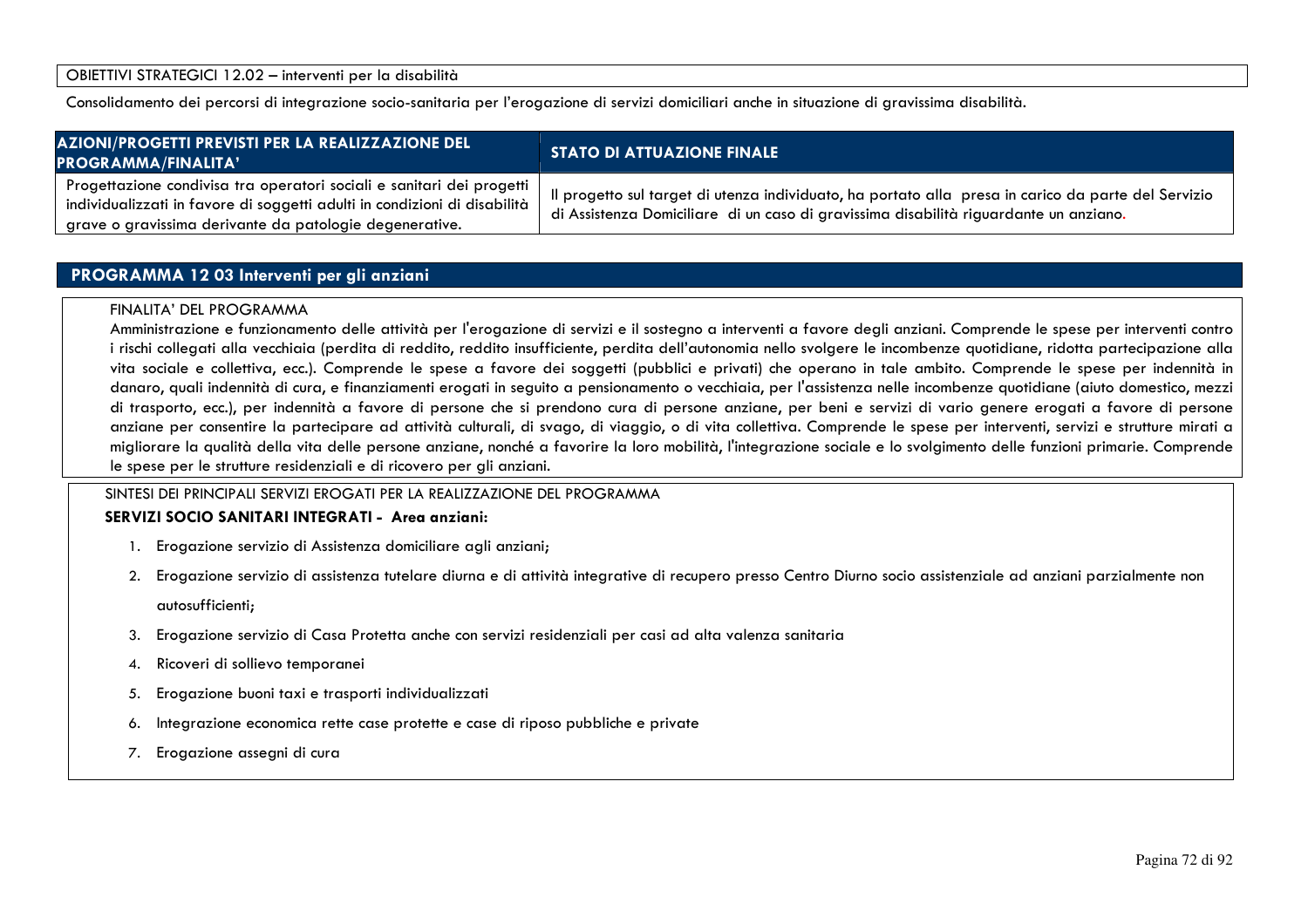| <b>SERVIZI AGLI ANZIANI: SERVIZI SOCIOASSISTENZIALI</b>                    |             |        |        |        |        |        |  |  |
|----------------------------------------------------------------------------|-------------|--------|--------|--------|--------|--------|--|--|
| <b>INDICATORE</b>                                                          | 2009        | 2010   | 2011   | 2012   | 2013   | 2014   |  |  |
| Nr. utenti/anno assistenza domiciliare diretta                             | 185         | 144    | 113    | 131    | 119    | 128    |  |  |
| Nr. ore di assistenza a domicilio erogate                                  | 18.761      | 17.586 | 12.073 | 13.257 | 15.158 | 14.630 |  |  |
| Nr. pasti erogati a domicilio                                              | 12.720      | 13.202 | 13.764 | 9.218  | 6.220  | 6.274  |  |  |
| Nr. utenti telesoccorso                                                    | 65          | 90     | 102    | 99     | 110    | 113    |  |  |
| Utenti<br>in<br>lista<br>di<br>Assistenzal<br>attesa<br>per<br>Domiciliare | $\mathbf 0$ | 24     | 0      | 0      | 5      | 5      |  |  |



| SERVIZI AGLI ANZIANI: SERVIZI SOCIO-SANITARI INTEGRATI                              |      |      |      |      |      |      |  |  |
|-------------------------------------------------------------------------------------|------|------|------|------|------|------|--|--|
| <b>INDICATORE</b>                                                                   | 2009 | 2010 | 2011 | 2012 | 2013 | 2014 |  |  |
| Nr. posti disponibili centro diurno (Comunale<br>+Convenzionati)                    | 32   | 32   | 30   | 30   | 29   | 29   |  |  |
| Nr. Utenti che nel corso dell'anno usufruiscono dell<br>servizio di Centro Diurno   | 44   | 44   | 49   | 64   | 58   | 51   |  |  |
| Utenti in lista di attesa per il Centro Diurno                                      | 27   | 22   | 43   | 8    | 13   | 6    |  |  |
| Nr. assegni di cura erogati                                                         | 180  | 175  | 166  | 77   | 84   | 84   |  |  |
| Nr. Utenti / anno assistenza domiciliare integrativa                                | 128  | 108  | 156  | 142  | 113  | 111  |  |  |
| % di utenti SAD non autosufficienti                                                 | 96%  | 96%  | 95%  | 89%  | 95%  | 96%  |  |  |
| Nr. Accessi Case Protette                                                           | 34   | 38   | 47   | 31   | 27   | np   |  |  |
| Utenti in lista di attesa per Casa Protetta (Servizio<br>integrato SAA) - residenti | 60   | 66   | 61   | 82   | 90   | 75   |  |  |

| <u>SERVIZI AGLI ADULTI: INTERVENTI SOCIOSANITARI INTEGRATI PER DISABILI EROGATI DAL COMUNE</u> |      |      |      |      |      |      |  |  |  |
|------------------------------------------------------------------------------------------------|------|------|------|------|------|------|--|--|--|
| <b>IINDICATORE</b>                                                                             | 2009 | 2010 | 2011 | 2012 | 2013 | 2014 |  |  |  |
| Nr. buoni taxi erogati                                                                         | 15   | 15   | 16   | 12   | 10   | 10   |  |  |  |
| Nr. assegni di cura disabili                                                                   |      |      |      | n.p  | np   | np   |  |  |  |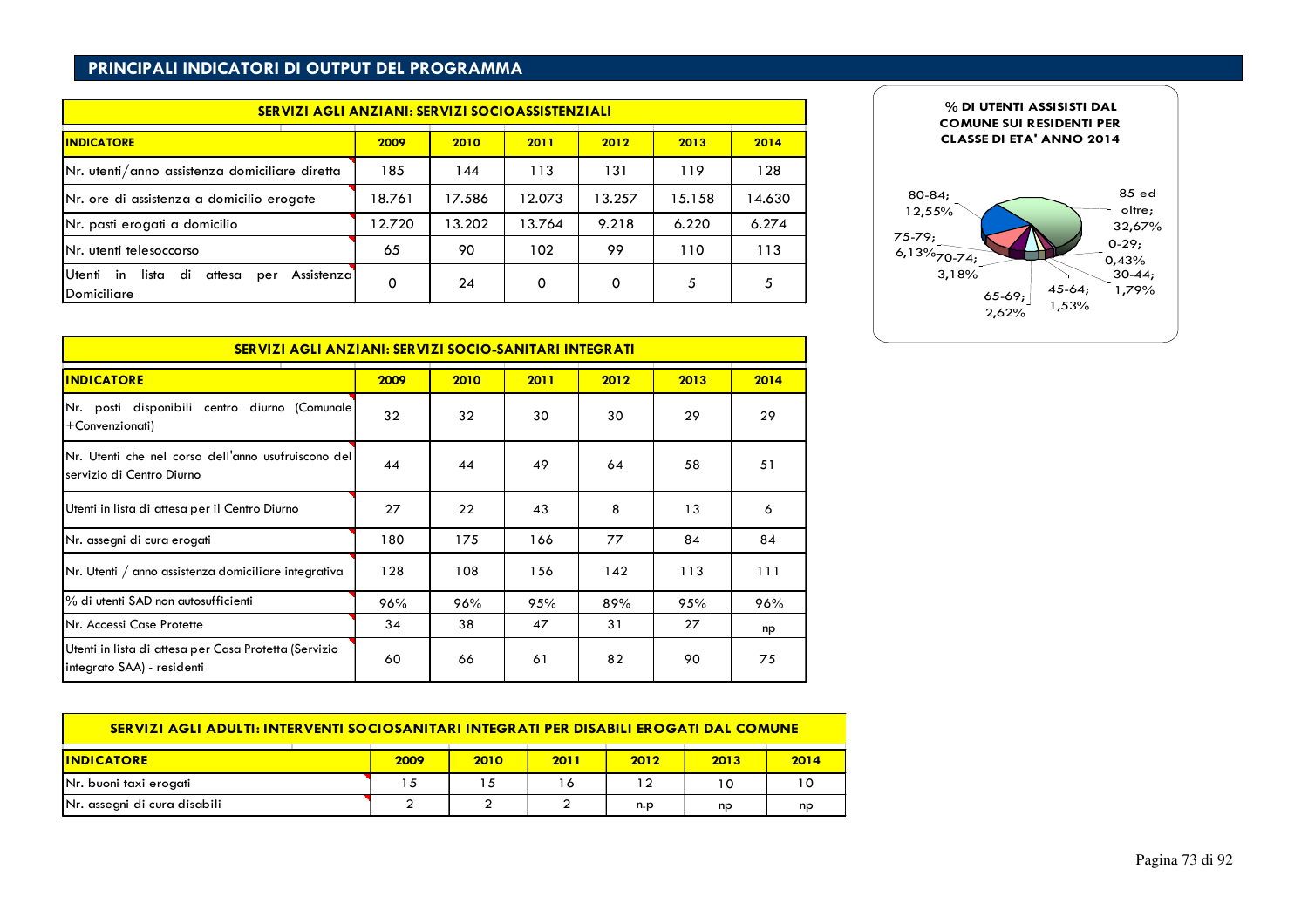### OBIETTIVI STRATEGICI 12.03 – interventi per gli anziani

### **SERVIZI SOCIO ASSISTENZIALI AGLI ANZIANI:**

- •Consolidamento e qualificazione delle politiche per gli anziani e i disabili, con particolare attenzione alle famiglie con soggetti non autosufficienti
- •Sperimentazione di modalità innovative di erogazione dei servizi, in particolare di quelli rivolti ai soggetti fragili
- • Prosecuzione e sviluppo ulteriore del sostegno alle fasce deboli di cittadini che perdono il posto di lavoro o che subiscono una riduzione del reddito a causa della crisi economica
- Miglioramento dell'efficacia e degli standard quali qualitativi dei servizi sociali tradizionali destinati a minori, disabili e anziani •
- • Prosecuzione delle attività integrative finalizzate al miglioramento della qualità di vita delle fasce più disagiate anche attraverso:
	- o Il potenziamento delle strutture residenziali protette al fine di dare risposta alle liste d'attesa per i ricoveri
	- o La riqualificazione di appartamenti "protetti" destinati a persone non autosufficienti
- • La valorizzazione del terzo settore e del volontariato sociale quali parti costitutive della capacità dell'Ente locale di rispondere alle nuove domande della comunità, senza che ciò significhi rinunciare al carattere universalistico dello Stato sociale

| <b>STATO DI ATTUAZIONE FINALE</b>                                                                                                                                                                                                                                                                                                                                                                                                                                                                                                                                                                                                                                                                                                                                                                                                                                                                                                                                                                                                                                                                                                                                                                                                                                                                                                                                                                                                                                              |
|--------------------------------------------------------------------------------------------------------------------------------------------------------------------------------------------------------------------------------------------------------------------------------------------------------------------------------------------------------------------------------------------------------------------------------------------------------------------------------------------------------------------------------------------------------------------------------------------------------------------------------------------------------------------------------------------------------------------------------------------------------------------------------------------------------------------------------------------------------------------------------------------------------------------------------------------------------------------------------------------------------------------------------------------------------------------------------------------------------------------------------------------------------------------------------------------------------------------------------------------------------------------------------------------------------------------------------------------------------------------------------------------------------------------------------------------------------------------------------|
| Sono state realizzate altre tre nuove azioni oltre alle due già avviate nel primo semestre (progetti "Nella<br>vecchia fattoria" poi rinominato "Aria di campagna" e "Insieme a San Lazzaro"). Precisamente: 1. Progetto<br>"Gemelli creativi: gemellaggio tra gruppi anziani Fragili" finalizzato all'organizzazione di scambi reciproci<br>quali occasioni per conoscersi. A tal fine sono stati contattati i Gruppi Fragili di Calderara di Reno Gruppo<br>"Argento Vivo"; di Pianoro Gruppo "Fragil-mente curiosi" e di Bologna (Quartiere S. Donato) Gruppo " La<br>Finestra sul cortile"<br>2. Progetto Laboratorio Teatrale: si sono avviati i primi incontri preparatori all'avvio del Laboratorio Teatrale<br>in collaborazione con la Cooperativa Sociale Teatro dell'Argine, che prevederà il coinvolgimento in<br>attività/animazioni teatrali a misura di anziano al fine di garantire loro una nuova modalità espressiva<br>stimolante. 3. Progetti Individualizzati di sostegno a domicilio: nel corso degli anni gli Anziani del gruppo<br>fragili hanno manifestato necessità di interventi a supporto della loro domiciliarità da effettuarsi con interventi<br>individualizzati. Questi sono stati programmati e concordati tra Assistenti sociali, familiari e Anziani, ed hanno<br>compreso interventi verso 6 anziani con interventi di Segretariato Sociale, supporto e accompagnamenti a<br>visite mediche particolari, a ritiro ricette e medicinali. |
| Ad oggi il bando non è ancora stato pubblicato.                                                                                                                                                                                                                                                                                                                                                                                                                                                                                                                                                                                                                                                                                                                                                                                                                                                                                                                                                                                                                                                                                                                                                                                                                                                                                                                                                                                                                                |
|                                                                                                                                                                                                                                                                                                                                                                                                                                                                                                                                                                                                                                                                                                                                                                                                                                                                                                                                                                                                                                                                                                                                                                                                                                                                                                                                                                                                                                                                                |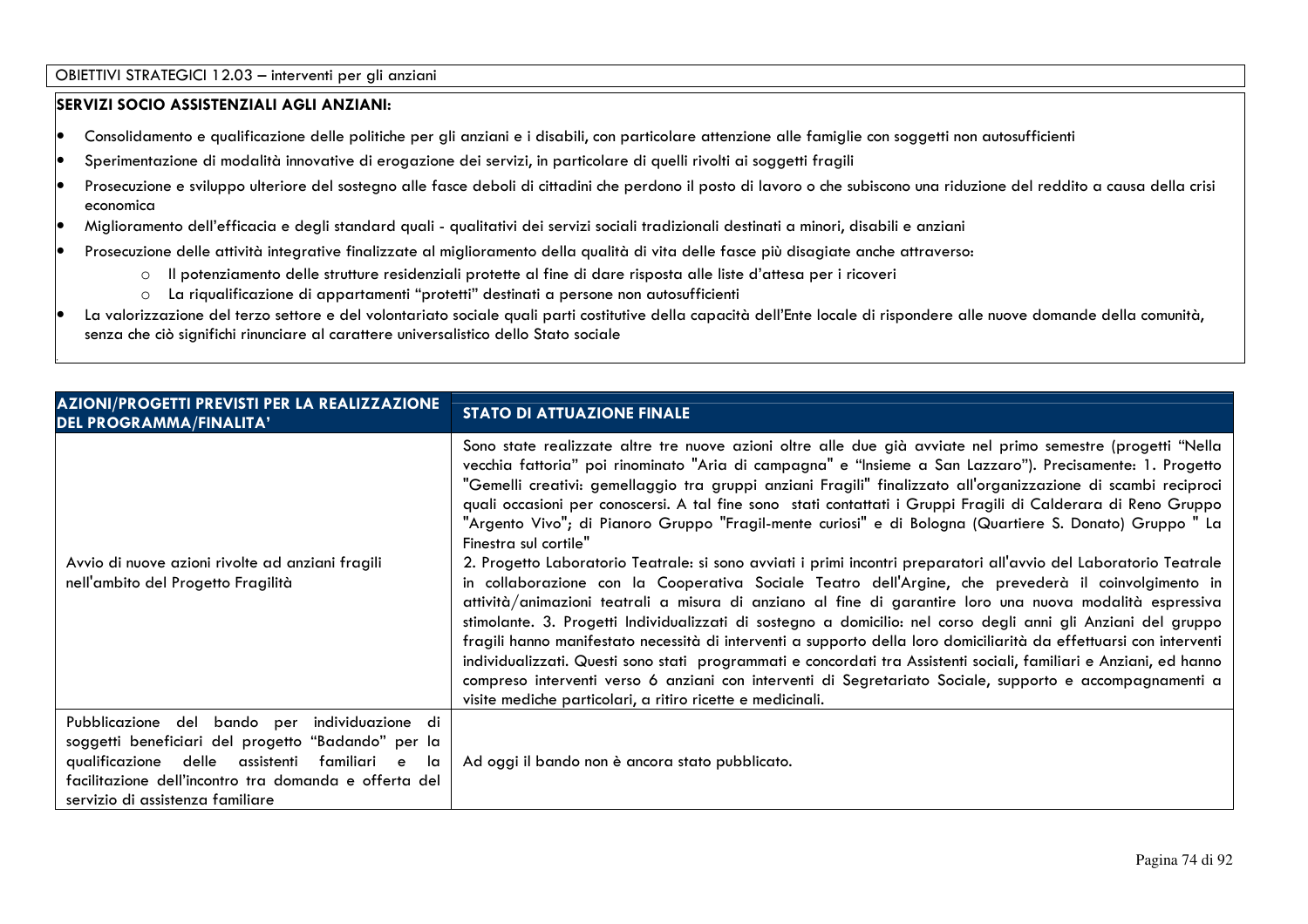## **PROGRAMMA 12 04 Interventi per soggetti a rischio di esclusione sociale**

#### FINALITA' DEL PROGRAMMA

 Amministrazione e funzionamento delle attività per l'erogazione di servizi e il sostegno a interventi a favore di persone socialmente svantaggiate o a rischio di esclusione sociale. Comprende le spese a favore di persone indigenti, persone a basso reddito, emigrati ed immigrati, profughi, alcolisti, tossicodipendenti, vittime di violenza criminale, detenuti. Comprende le spese a favore dei soggetti (pubblici e privati) che operano in tale ambito. Comprende le spese per indennità in denaro a favore di soggetti indigenti e socialmente deboli, quali sostegno al reddito e altri pagamenti destinati ad alleviare lo stato di povertà degli stessi o per assisterli in situazioni di difficoltà. Comprende le spese per sistemazioni e vitto a breve o a lungo termine forniti a favore di soggetti indigenti e socialmente deboli, per la riabilitazione di alcolisti e tossicodipendenti, per beni e servizi a favore di persone socialmente deboli quali servizi di consultorio, ricovero diurno, assistenza nell'adempimento di incombenze quotidiane, cibo, indumenti, carburante, ecc.. Comprende le spese per la costruzione e la gestione di strutture dedicate alle persone a rischio di esclusione sociale.

#### SINTESI DEI PRINCIPALI SERVIZI EROGATI PER LA REALIZZAZIONE DEL PROGRAMMA

- •Assistenza sociale diretta ad adulti ed anziani, residenti e non, che si trovano in condizioni di disagio o di rischio socio – economico
- •Interventi di prevenzione e socializzazione di anziani a rischio di emarginazione
- $\bullet$ Mantenimento dei rapporti tra la popolazione nomade residente e non nel Comune di San Lazzaro al fine di favorire la loro integrazione
- • Integrazione degli stranieri: favorire il processo di integrazione sociale degli immigrati cercando di garantire ai nuovi residenti, per quanto possibile, gli strumenti per meglio interpretare il proprio ruolo sociale
- Valorizzazione dell'apprendimento della lingua italiana quale fondamentale elemento di inclusione e partecipazione in quanto vettore di autonomizzazione e quindi di reale interazione con la società attraverso l'espressione dei pensieri, desideri, aspirazioni e non solo per la gestione del quotidiano nella sua essenzialità

## **PRINCIPALI INDICATORI DI OUTPUT DEL PROGRAMMA**

### **SERVIZI AGLI ADULTI: SOSTEGNO ECONOMICO AD ADULTI IN CONDIZIONI DI MARGINALITA' SOCIALE**

| <b>INDICATORE</b>                           | 2009 | 2010 | 2011 | 2012 | 2013 | 2014 |
|---------------------------------------------|------|------|------|------|------|------|
| Nr. utenti sussidi in denaro (compresi USL) |      | 31   | 64   | 79   | 67   | 62   |
| Nr. utenti buoni pasto (compresi USL)       | 3 ا  | 12   | 14   | 18   | 13   |      |
| Nr. utenti buoni spesa (compresi USL)       | 30   | 26   | 36   | 38   | 56   |      |
| Nr. utenti borse lavoro (compresi USL)      |      |      |      | 25   | 25   | 12   |

| SERVIZI AGLI ANZIANI: SERVIZI di INTEGRAZIONE SOCIALE |      |      |      |      |      |                 |  |  |
|-------------------------------------------------------|------|------|------|------|------|-----------------|--|--|
| <b>INDICATORE</b>                                     | 2009 | 2010 | 2011 | 2012 | 2013 | 2014            |  |  |
| INr. Centri sociali attivi                            |      |      |      |      |      |                 |  |  |
| Aree ortive assegnate ad anziani                      | 491  | 467  | 483  | 480  | 483  | 47 <sup>1</sup> |  |  |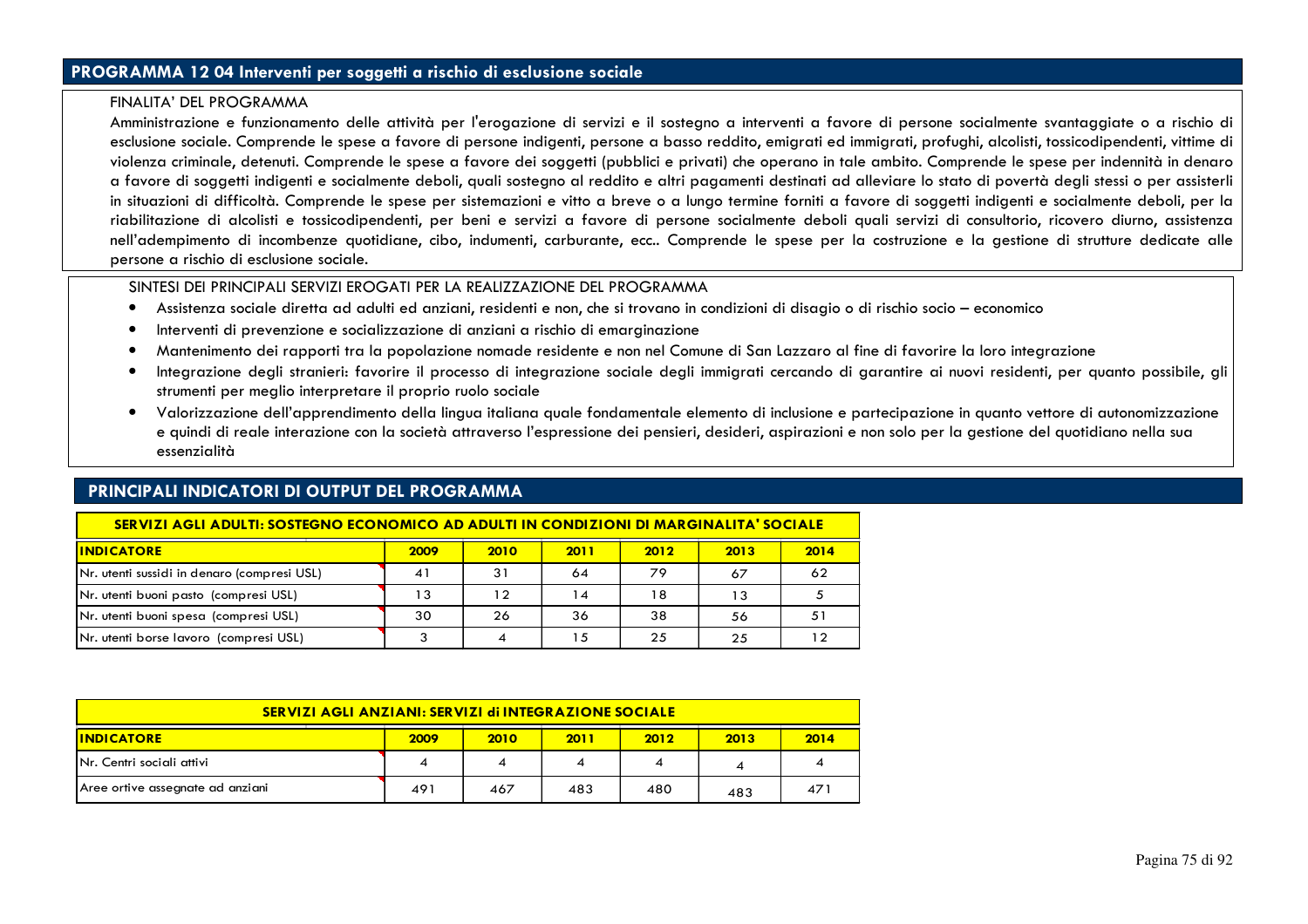## OBIETTIVI STRATEGICI 12.04 - interventi per soggetti a rischio di esclusione sociale

Favorire l'integrazione nel tessuto sociale e lo sviluppo delle risorse personali dei soggetti deboli

| AZIONI/PROGETTI PREVISTI PER LA REALIZZAZIONE DEL<br><b>PROGRAMMA/FINALITA'</b>                                                                       | <b>STATO DI ATTUAZIONE FINALE</b>                                                                                                                                                                                                                                                                                                                                                                                                                                                                                                                             |
|-------------------------------------------------------------------------------------------------------------------------------------------------------|---------------------------------------------------------------------------------------------------------------------------------------------------------------------------------------------------------------------------------------------------------------------------------------------------------------------------------------------------------------------------------------------------------------------------------------------------------------------------------------------------------------------------------------------------------------|
| Progettazione condivisa con gli utenti ai fini dell'inserimento in<br>attività di volontariato individuale o presso le associazioni del<br>territorio | Sono stati avviati diversi progetti individualizzati che valorizzano le risorse personali dei soggetti deboli<br>attraverso l'impegno in attività solidali.                                                                                                                                                                                                                                                                                                                                                                                                   |
| Sviluppo del progetto "Aironi" destinato a giovani adulti in<br>condizioni di marginalità                                                             | Si tratta di progetti assistenziali individuali /di gruppo che coinvolgono 7 adulti in fascia di età<br>18-35.<br>Oltre ai colloqui motivazionali individuali e di gruppo, con Assistente Sociale e/o Educatrice sono state<br>intraprese altre attività tra cui l'attivazione di borse lavoro "Orsa" per 5 partecipanti e l'attivazione di<br>incontri in Mediateca (proiezione e discussione di spezzoni di film, lettura di brani tematici, attività di<br>comprensione del sè quali giochi di ruolo, narrazione di sè, disegno, intervista doppia, ecc.). |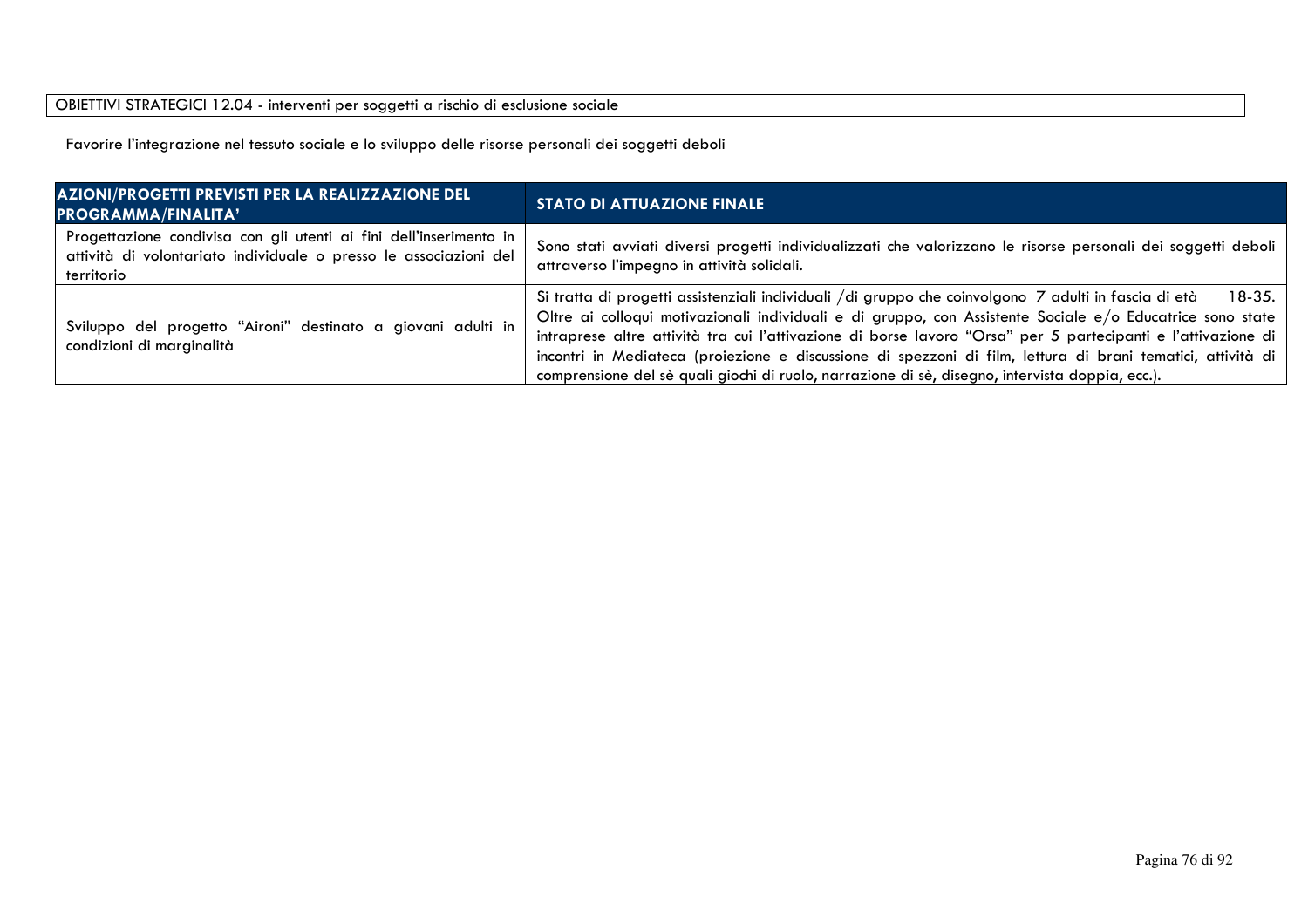# **PROGRAMMA 12 05 Interventi per le famiglie**

#### FINALITA' DEL PROGRAMMA

 Amministrazione e funzionamento delle attività per l'erogazione di servizi e il sostegno a interventi per le famiglie non ricompresi negli altri programmi della missione. Comprende le spese a favore dei soggetti (pubblici e privati) che operano in tale ambito. Comprende le spese per la promozione dell'associazionismo familiare e per iniziative di conciliazione dei tempi di vita e di lavoro non ricompresi negli altri programmi della missione. Comprende le spese per interventi di finanza etica e di microcredito alle famiglie. Non comprende le spese per l'infanzia e l'adolescenza ricomprese nel programma "Interventi per l'infanzia e per i minori e gli asili nido" della medesima missione.

SINTESI DEI PRINCIPALI SERVIZI EROGATI PER LA REALIZZAZIONE DEL PROGRAMMA

### **SUPERAMENTO HANDICAP E INFORMAHANDICAP:**

- 1. Gestione sportello Informahandicap;
- Supporto alle attività della consulta cittadina per il superamento dell'handicap 2.
- 3. Gestione spazio risorse Habilandia, per l'integrazione dei minori disabili, stranieri e a rischio di disagio sociale, anche in un'ottica di accoglienza della famiglia quale nucleo fondamentale della erte sociale
- . Interventi volti a favorire la mobilità con: (vedi anche ambito dei servizi sociosanitari e assistenziali) 4.
- 5.Erogazione buoni taxi e/o trasporti collettivi ed individualizzati di minori e/o disabili

### **PREVENZIONE SANITARIA:**

- 1.Attività di informazione e sensibilizzazione su problemi sanitari emergenti rilevanti per la collettività;
- Supporto operativo a progetti di ricerca, quale il "San Lazzaro Metabolic Study" in collaborazione con l'Asl 2.
- 3.Interventi di zoo profilassi
- Presidio e informazione sulla diffusione della zanzara tigre e delle relative complicanze e promozione culturale della prevenzione ed educazione sanitaria 4.

| <b>ESERCIZIO</b> |      |
|------------------|------|
| 2013             | 2014 |
|                  |      |
|                  |      |
|                  |      |
|                  |      |
|                  |      |
| 58I              | 44   |
| 433              | 351  |
| 433              | 351  |
|                  |      |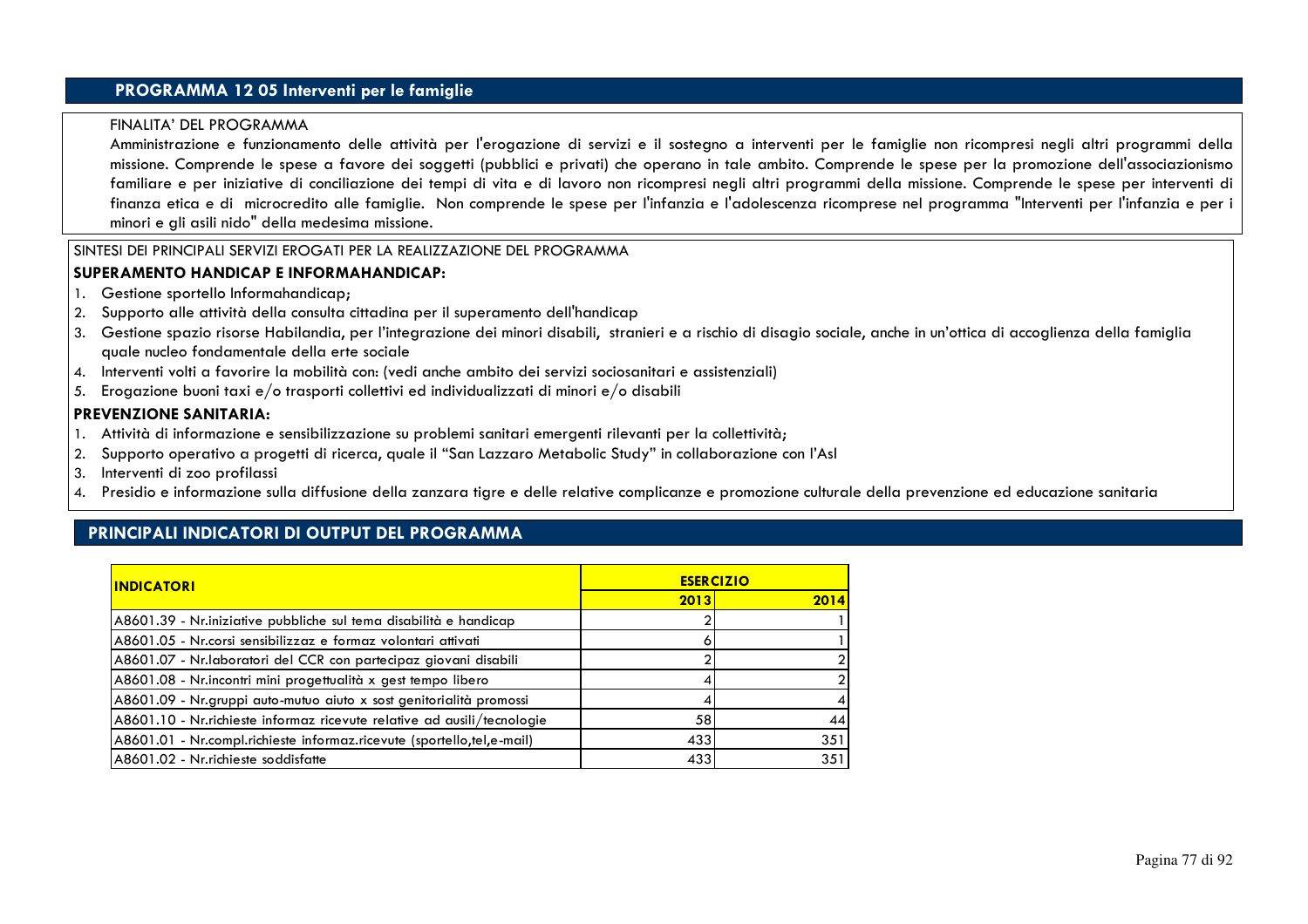# OBIETTIVI STRATEGICI 12.05 – interventi per le famiglie

| QUALITA' DELLA SALUTE: Dare impulso ulteriore all'educazione sanitaria e alla promozione della prevenzione, creando sinergie tra l'AUSL, le scuole, gli Enti e le<br>organizzazioni di volontariato del settore. Più in particolare: |                                |                                                                                                                                                                                                                                                                                                                                                                                                                                                                                                                                                                                                                                                                                                                                                                                                                                                                                                                                                                                                                                                                                                                                                                                                                                                                                                                                                                                                                                                                                                                                                                                                                                                          |  |  |  |  |
|--------------------------------------------------------------------------------------------------------------------------------------------------------------------------------------------------------------------------------------|--------------------------------|----------------------------------------------------------------------------------------------------------------------------------------------------------------------------------------------------------------------------------------------------------------------------------------------------------------------------------------------------------------------------------------------------------------------------------------------------------------------------------------------------------------------------------------------------------------------------------------------------------------------------------------------------------------------------------------------------------------------------------------------------------------------------------------------------------------------------------------------------------------------------------------------------------------------------------------------------------------------------------------------------------------------------------------------------------------------------------------------------------------------------------------------------------------------------------------------------------------------------------------------------------------------------------------------------------------------------------------------------------------------------------------------------------------------------------------------------------------------------------------------------------------------------------------------------------------------------------------------------------------------------------------------------------|--|--|--|--|
|                                                                                                                                                                                                                                      | $\Omega$<br>$\circ$<br>$\circ$ | proseguire ed intensificare le campagne informative, a partire dai corretti stili di vita e dall'alimentazione con iniziative mirate sul target delle persone adulte in<br>età lavorativa, sul quale finora è stato difficile "penetrare" per vari motivi, e sulle fasce più giovani della popolazione;<br>promuovere un più spiccato interesse verso la solitudine degli anziani, pur con non gravi problemi di salute che per motivi caratteriali o di riservatezza non<br>escono dalle proprie abitazioni, deprimendo così ulteriormente le loro condizioni psicologiche e di vita (vedi attività e-Care, Oldest di Cup 2000);<br>sostenere iniziative di prevenzione sulle patologie afferenti alle "demenze senili"<br>valorizzare il ruolo dei Medici di medicina generale e dei pediatri di libera scelta, favorendo i modelli di medicina di gruppo volti a migliorare le opportunità e<br>la qualità di assistenza alla popolazione, lavorando per una piena e corretta integrazione nell'ambito del sistema sanitario e sociale della comunità;<br>studiare la fattibilità di un'ipotesi di organizzazione ambulatoriale territoriale volta a favorire la collaborazione fra medici di medicina generale, pediatri di<br>libera scelta, guardia medica e servizio di continuità assistenziale;<br>proseguire e migliorare le informazioni destinate alla cittadinanza in merito ai servizi sanitari territoriali e al ruolo dei vari attori operanti nel campo della<br>sanità, con particolare attenzione ai punti di integrazione fra sociale e sanitario, alle modalità di presa in carico, ai servizi di assistenza post-ospedaliera, come |  |  |  |  |
|                                                                                                                                                                                                                                      |                                | l'assistenza domiciliare integrata e i servizi riabilitativi.<br>Rafforzamento del dialogo tra l'Amministrazione e i cittadini sulle tematiche legate al superamento dell'handicap                                                                                                                                                                                                                                                                                                                                                                                                                                                                                                                                                                                                                                                                                                                                                                                                                                                                                                                                                                                                                                                                                                                                                                                                                                                                                                                                                                                                                                                                       |  |  |  |  |
|                                                                                                                                                                                                                                      |                                | Famiglie: sviluppare benessere e coesione sociale favorendo il protagonismo della famiglia nell'ambito della vita della comunità<br>Favorire forme di aggregazione delle famiglie come laboratorio di socialità, perno di sussidiarietà orizzontale anche attraverso il sostegno alla costituzione e al<br>funzionamento di gruppi di auto-mutuo aiuto per il sostegno alla genitorialità ed il sostegno alle famiglie in difficoltà attraverso i servizi dello Sportello d'ascolto attivati<br>presso Habilandia                                                                                                                                                                                                                                                                                                                                                                                                                                                                                                                                                                                                                                                                                                                                                                                                                                                                                                                                                                                                                                                                                                                                        |  |  |  |  |

| AZIONI/PROGETTI PREVISTI PER LA REALIZZAZIONE DEL<br><b>PROGRAMMA/FINALITA'</b>                                                                                                                                                                                                                                                                                                                                                                                                    | <b>STATO DI ATTUAZIONE FINALE</b>                                                                                                                                                                                                                                                        |
|------------------------------------------------------------------------------------------------------------------------------------------------------------------------------------------------------------------------------------------------------------------------------------------------------------------------------------------------------------------------------------------------------------------------------------------------------------------------------------|------------------------------------------------------------------------------------------------------------------------------------------------------------------------------------------------------------------------------------------------------------------------------------------|
| Progettazione di uno spazio destinato alla distribuzione di generi di<br>prima necessità a sostegno delle famiglie colpite dalla crisi (sul<br>modello Portobello)                                                                                                                                                                                                                                                                                                                 | La presentazione del progetto è stata annullata in quanto la nuova amministrazione ha<br>modificato la destinazione d'uso dei locali individuati "Casa delle Associazioni" in cui si sta<br>programmando una attività denominata "Casa della gioia".                                     |
| Promozione di politiche attive per definire progetti specifici di lavori<br>di pubblica utilità, nei campi del welfare e della qualità urbana, in<br>grado di offrire opportunità di lavoro temporaneo rivolto a<br>lavoratori/trici espulsi o mai entrati nel mondo del lavoro, con<br>priorità verso coloro che risultino privi di forme di sostegno del<br>reddito. Tali obiettivi saranno perseguiti anche mediante investimenti<br>per lavori pubblici diffusi sul territorio | Nel corso del 2014 sono state effettuate tramite il CIP, complessivamente 10 assunzioni di<br>soggetti disoccupati da inserire nei servizi affidati in appalto; precisamente n. 1 assunzione<br>presso l'Ufficio Cultura e n.9 assunzioni presso il Settore Integrazione Sociale minori. |
| Creazione di una rete interistituzionale per il sostegno delle famiglie<br>colpite dalla crisi valorizzando l'apporto dei Volontari all'iniziativa                                                                                                                                                                                                                                                                                                                                 | La creazione della rete è in fase di progettazione.                                                                                                                                                                                                                                      |
| Mappatura, all'interno della mappatura distrettuale prevista dal<br>Piano di Zona, di tutte le attività di sostegno alla fragilità presenti<br>sul territorio comunale                                                                                                                                                                                                                                                                                                             | E' stata avviata la mappatura per il territorio di San Lazzaro che andrà ad integrarsi con<br>quelle del distretto.                                                                                                                                                                      |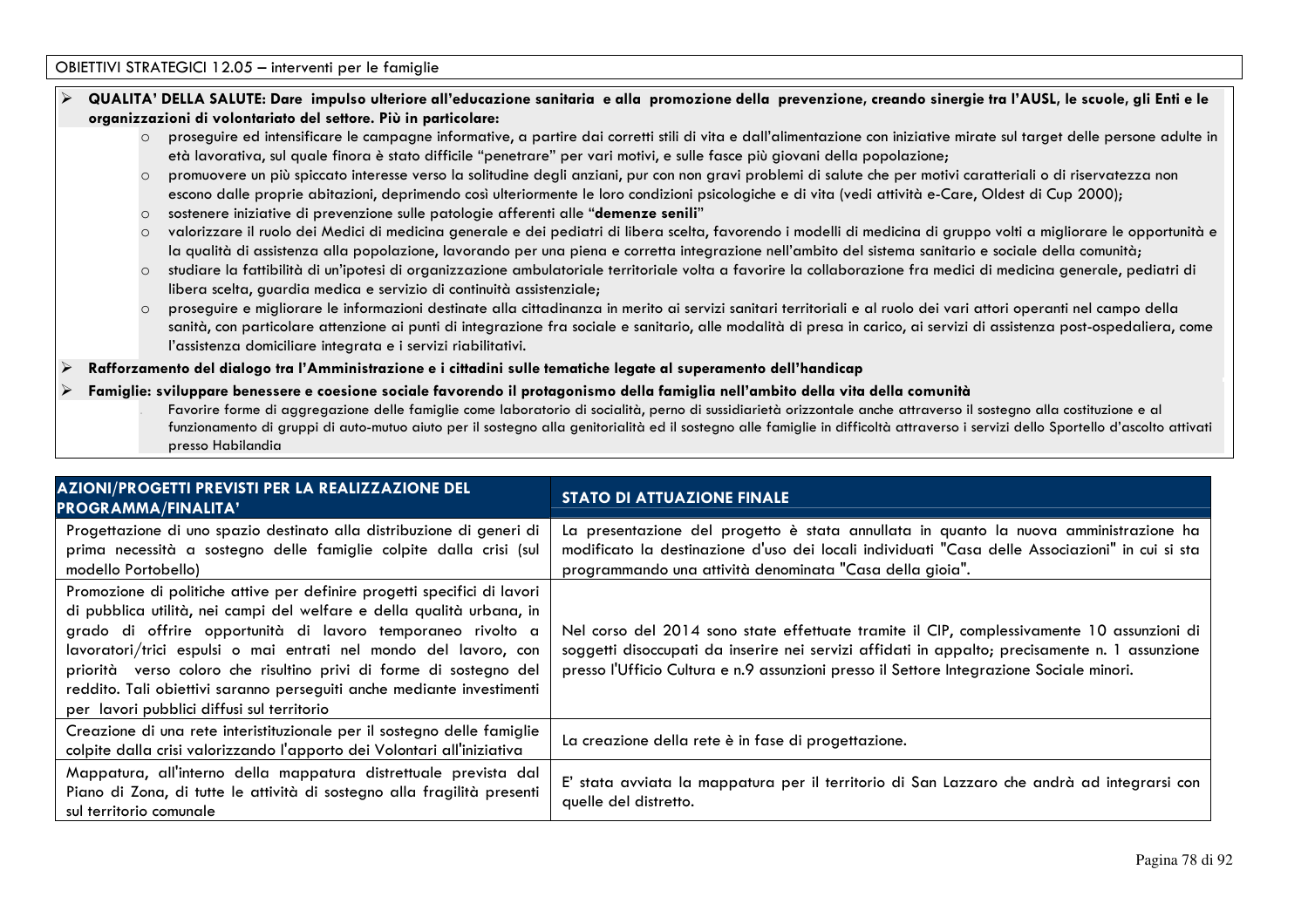# **PROGRAMMA 12 06 Interventi per il diritto alla casa**

#### FINALITA' DEL PROGRAMMA

 Amministrazione e funzionamento delle attività per il sostegno al diritto alla casa. Comprende le spese per l'aiuto alle famiglie ad affrontare i costi per l'alloggio a sostegno delle spese di fitto e delle spese correnti per la casa, quali sussidi per il pagamento di ipoteche e interessi sulle case di proprietà e assegnazione di alloggi economici o popolari. Comprende le spese a favore dei soggetti (pubblici e privati) che operano in tale ambito. Non comprende le spese per la progettazione, la costruzione e la manutenzione degli alloggi di edilizia residenziale pubblica, ricomprese nel programma "" della missione 08 "Assetto del territorio ed edilizia abitativa"

#### SINTESI DEI PRINCIPALI SERVIZI EROGATI PER LA REALIZZAZIONE DEL PROGRAMMA -

- Gestione mediante ACER degli alloggi ERP
- Gestione graduatoria ERP
- Gestione graduatoria mobilità
- Gestione Servizio Pronta Emergenza Abitativa -
- Politiche di sostegno economico per le famiglie in situazione di disagio socio-economico anche a seguito della crisi economica -
- Interventi di sostegno al diritto alla casa

| <b>ESERCIZIO</b> |      |  |
|------------------|------|--|
| 2013             | 2014 |  |
| 396              | 401  |  |
| 16               | 13   |  |
|                  | 8    |  |
| 409              | 384  |  |
|                  |      |  |
| 388              | 354  |  |
| 21               | 30   |  |
| 270              | 274  |  |
|                  |      |  |

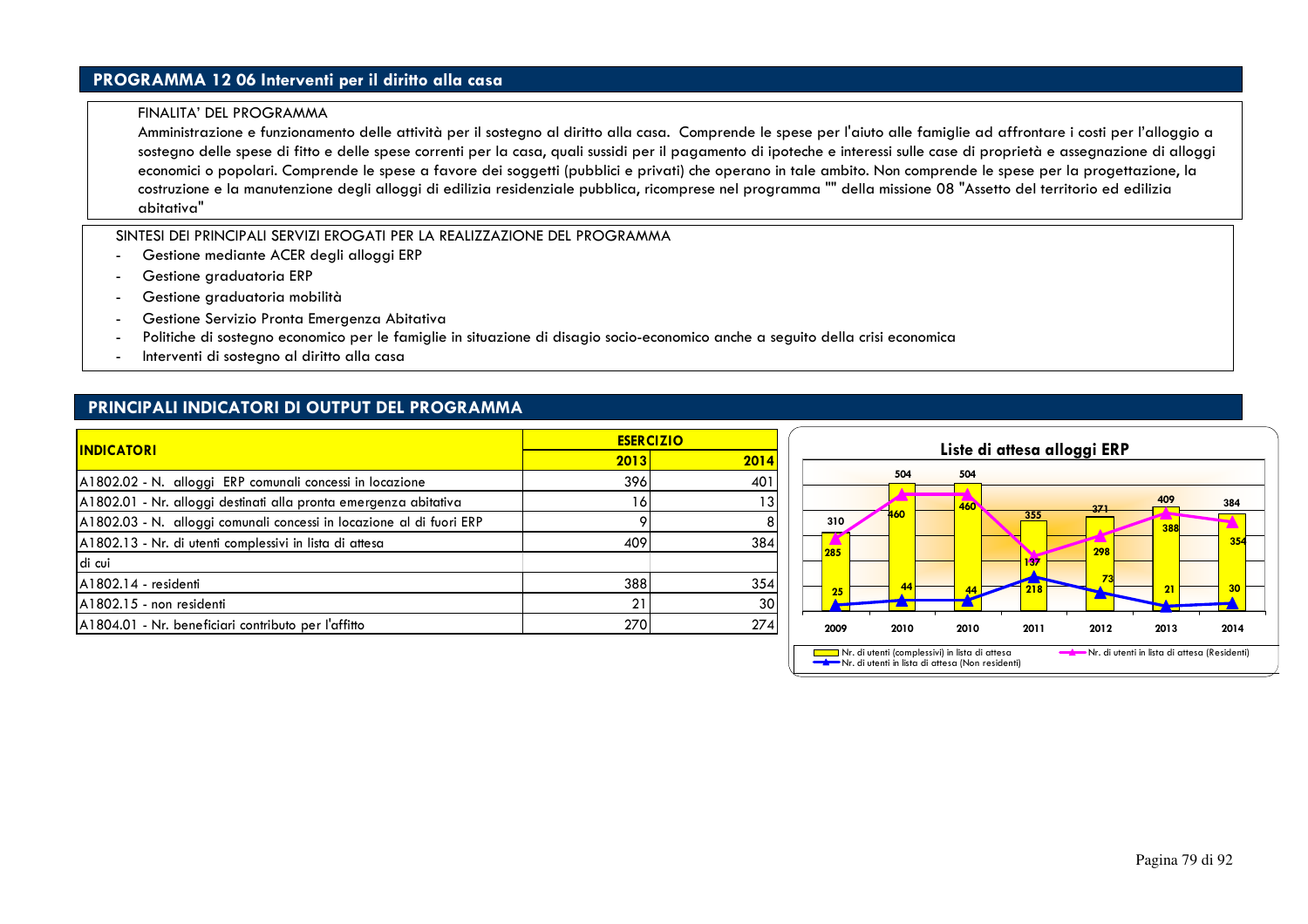| <b>INDICATORI</b>                                                             | <b>CONSUNTIVO 2014</b> |
|-------------------------------------------------------------------------------|------------------------|
| Utilizzo fondo di solidarietà                                                 |                        |
| - integrazione scolastica portatori handicap                                  | € 100.000,00           |
| - potenziamento corsi di alfabetizzazione, mediazione linguistica e culturale | € 40.000,00            |
| - operatore presso centro polivalente Habilandia                              | € 10.000,00            |
| Assunzioni anticrisi                                                          |                        |
| Nr complessivo assunzioni a t.d. part time                                    |                        |
| di cui                                                                        |                        |
| assunzioni disabili                                                           |                        |

| <b>INTERVENTI ANTISFRATTO</b>             |                                             |             |                                   |                 |  |
|-------------------------------------------|---------------------------------------------|-------------|-----------------------------------|-----------------|--|
| anno                                      | Tipologia                                   | nazionalità | Nr. Nuclei familiari<br>assistiti | Importo erogato |  |
|                                           | adulti                                      | italiana    | 15                                | 54.546,06       |  |
|                                           |                                             | straniera   | 2                                 | 7.095,00        |  |
| 2012                                      | adulti totale                               |             | 17                                | 61.641,06       |  |
| (consuntivo)                              | nuclei con minori in carico all'AUSL        | italiana    | 3                                 | 20.036,00       |  |
|                                           |                                             | straniera   | 18                                | 71.719,00       |  |
|                                           | nuclei con minori in carico all'AUSL Totale |             | 21                                | 91.755,00       |  |
|                                           | <b>Totale complessivo</b>                   |             | 38                                | 153.396,06      |  |
|                                           | adulti                                      | italiana    | 16                                | 64.770,08       |  |
|                                           |                                             | straniera   | 4                                 | 24.515,00       |  |
| 2013                                      | adulti totale                               |             | 20                                | 89.285,08       |  |
| (consuntivo)                              | nuclei con minori in carico all'AUSL        | italiana    | 3                                 | 16.380,00       |  |
|                                           |                                             | straniera   | 16                                | 108.984,14      |  |
|                                           | nuclei con minori in carico all'AUSL Totale |             | 19                                | 125.364,14      |  |
|                                           | <b>Totale complessivo</b>                   |             | 39                                | 214.649,22      |  |
|                                           | adulti                                      | italiana    | 14                                | 67.571,73       |  |
|                                           |                                             | straniera   | 4                                 | 26.320,00       |  |
| 2014                                      | adulti totale                               |             | 18                                | 93.891,73       |  |
| (consuntivo)                              | nuclei con minori in carico all'AUSL        | italiana    | 5                                 | 25.227,43       |  |
|                                           |                                             | straniera   | 23                                | 139.159,47      |  |
|                                           | nuclei con minori in carico all'AUSL Totale |             | 28                                | 164.386,90      |  |
|                                           |                                             |             |                                   | 258.278,63      |  |
| Fonte: settore servizi sociali e sanitari |                                             |             |                                   |                 |  |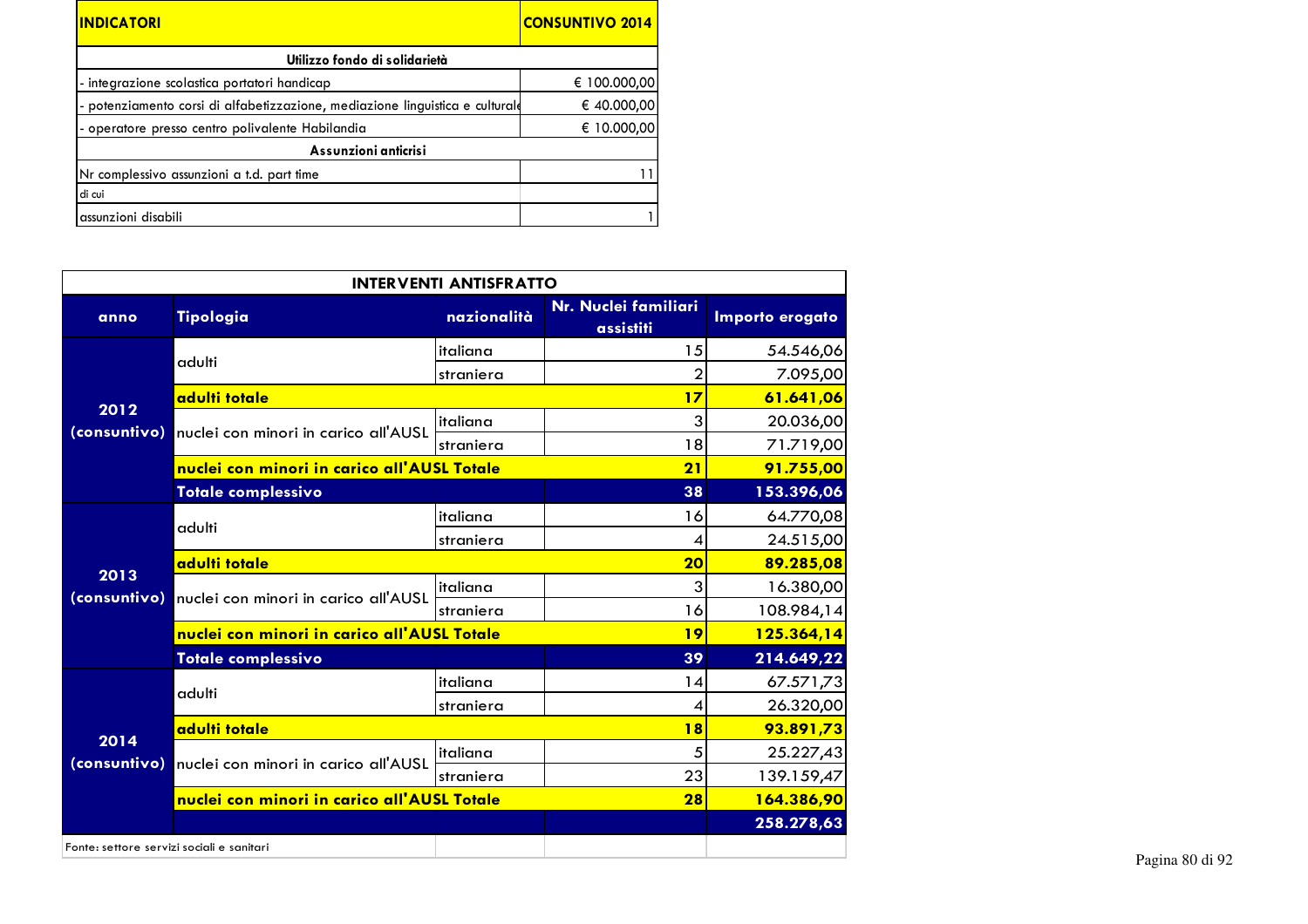OBIETTIVI STRATEGICI 12.06 – interventi per il diritto alla casa

- • Garantire, attraverso un adeguato monitoraggio della convenzione stipulata con ACER, la corretta gestione degli alloggi ERP secondo criteri di efficacia, efficienza ed economicità
- •Offrire sostegno a nuclei familiari seguiti dai servizi sociali che si trovino in situazioni di rischio di sfratto esecutivo
- • Sostenere la fascia di utenti che si colloca tra il libero mercato e l'ERP favorendo l'incontro tra domanda e offerta di alloggi in affitto proponendo il canone concordato come strumento redditizio, equo e vantaggioso per entrambe le parti
- •Verificare il reale diritto di quanti si giovano di un alloggio popolare, in un'ottica di maggiore equità sociale

| AZIONI/PROGETTI PREVISTI PER LA REALIZZAZIONE DEL<br><b>PROGRAMMA/FINALITA'</b>                                                                                  | <b>STATO DI ATTUAZIONE FINALE</b>                                                                                                                                                                               |
|------------------------------------------------------------------------------------------------------------------------------------------------------------------|-----------------------------------------------------------------------------------------------------------------------------------------------------------------------------------------------------------------|
| Attivazione di un sistema distrettuale per il reperimento di alloggi di  <br>Pronta Emergenza Abitativa e per il monitoraggio periodico dei<br>Inuclei a rischio | Attualmente, è in corso un'istruttoria tra i 6 comuni del distretto per effettuare una gara comune per<br>l'affidamento del servizio di PEA a livello distrettuale che potrà essere implementata solo nel 2015. |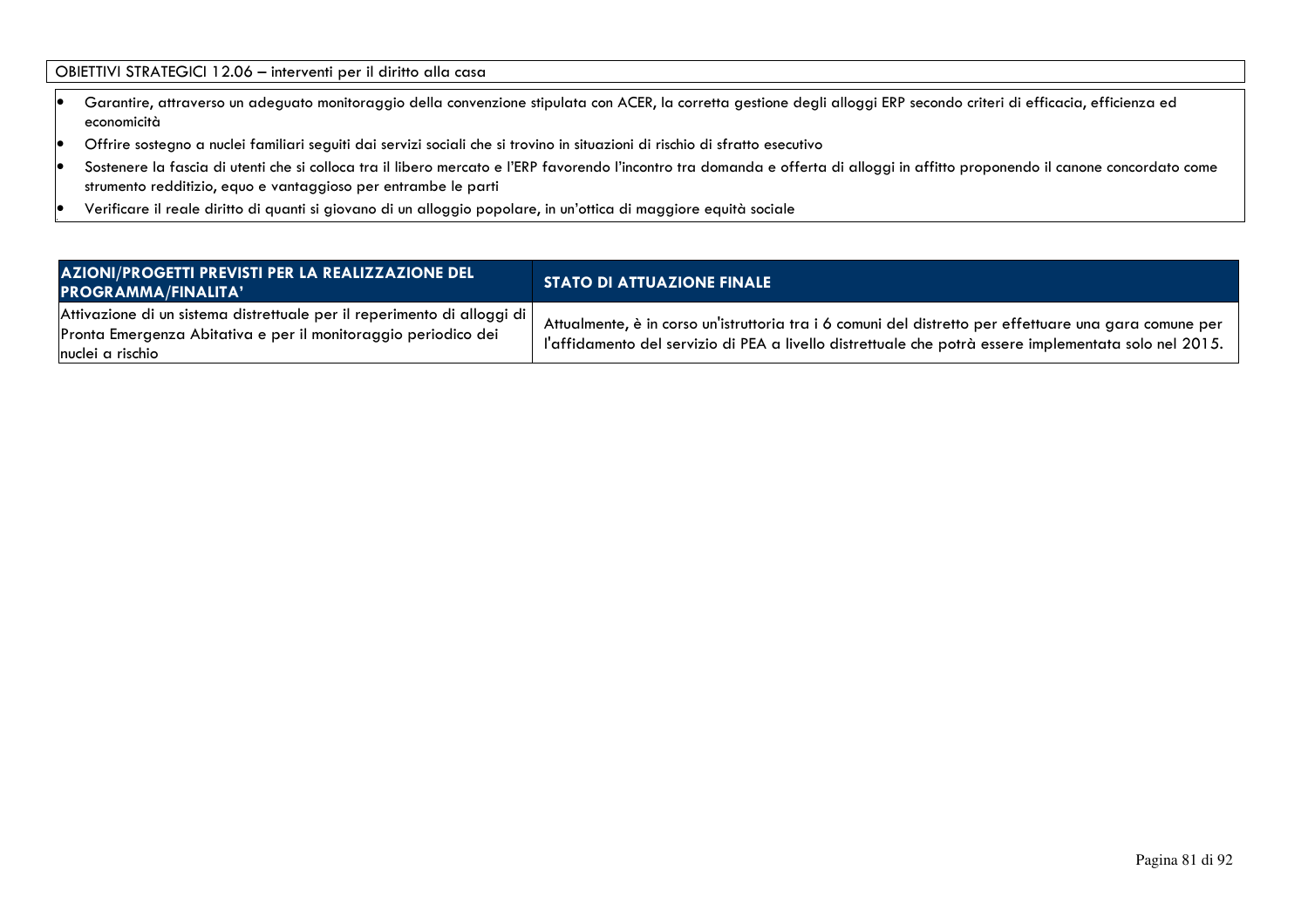## **PROGRAMMA 12 07 Programmazione e governo della rete dei servizi sociosanitari e sociali**

#### FINALITA' DEL PROGRAMMA

Amministrazione e funzionamento delle attività per la formulazione, l'amministrazione, il coordinamento e il monitoraggio delle politiche, dei piani, deiprogrammi socio-assistenziali sul territorio, anche in raccordo con la programmazione e i finanziamenti comunitari e statali. Comprende le spese per la predisposizione e attuazione della legislazione e della normativa in materia sociale. Comprende le spese a sostegno del le politiche sociali che non sono direttamente riferibili agli altri programmi della medesima missione.

#### SINTESI DEI PRINCIPALI SERVIZI EROGATI PER LA REALIZZAZIONE DEL PROGRAMMA

- -Gestione dello sportello sociale, inteso quale punto unico di accesso dei servizi sociali e socio-sanitari e assistenza alla compilazione delle pratiche
- -Gestione del sito San Lazzaro Sociale in cui confluiscono le informazioni relative ai servizi sociali e socio sanitari
- -Aggiornamento del programma informativo Garcia, collegato all'osservatorio Provinciale
- Implementazione della Rete Provinciale degli Sportelli Sociali
- Tenuta dell'albo del volontariato singolo
- Gestione coordinata sportello sociale Informahandicap
- Gestione Ufficio di Piano distrettuale

| <b>INDICATORI</b>                                                        | <b>ESER CIZIO</b> |       |  |
|--------------------------------------------------------------------------|-------------------|-------|--|
|                                                                          | 2013              | 2014  |  |
| A6420.01 - Nr. complessivo contatti sportello sociale                    | 7.747             | 8.183 |  |
| A6420.02 - Nr. persone accolte in reception sportello sociale            | 759               | 498   |  |
| A6420.14 - Nr. cartelle sanitarie Garsia compilate accesso serv sociosan | 215               | 291   |  |
| A6420.27 - Nr. segnalazioni x serv. soc. anziani                         | 54                | 36    |  |
| A6420.28 - Nr. segnalazioni x serv. soc. adulti                          | 26                | 27    |  |
| A6420.29 - Nr. pratiche attivate x altri Enti (sgate e ato5)             | 600               | 704   |  |
| A6420.31 - Nr. pratiche attivate x altri Enti:: domande bonus gas        | 285               | 343   |  |
| A6420.38 - Nr. complessivo aggiornamenti sez.sito Internet comunale      | 1.140             | 1.011 |  |
| A6420.41 - Nr. newsletters invigte su risorse e procedim. sociosan       |                   | 13    |  |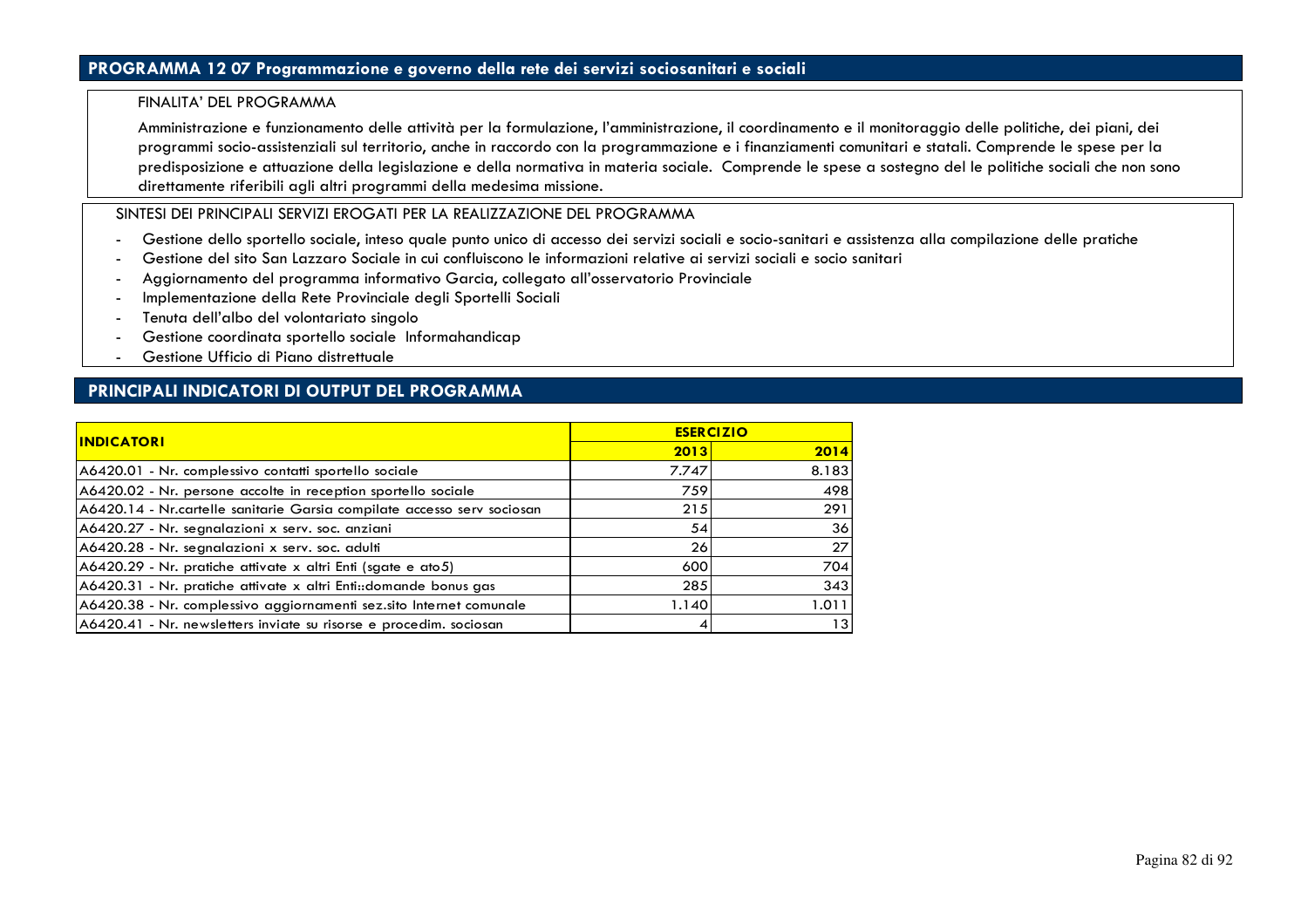- 1. Implementazione delle schede informative del sito SanLazzaroSociale, in collegamento con la redazione centrale del sito comunale
- 2. Realizzazione di un coordinamento distrettuale degli Sportelli Sociali

| AZIONI/PROGETTI PREVISTI PER LA REALIZZAZIONE DEL<br><b>PROGRAMMA/FINALITA'</b> | <b>STATO DI ATTUAZIONE FINALE</b>                                                                                                                                                                                                                                                                                                                                                                                      |
|---------------------------------------------------------------------------------|------------------------------------------------------------------------------------------------------------------------------------------------------------------------------------------------------------------------------------------------------------------------------------------------------------------------------------------------------------------------------------------------------------------------|
| Razionalizzazione del registro comunale delle associazioni                      | Il Registro comunale delle associazioni è stato digitalizzato sul sito www.sanlazzarosociale.it<br>Al momento non è stato reso pubblico in attesa di revisione della normativa relativa alla gestione dei<br>registri di promozione sociale e di adozione dei regolamenti attuativi.<br>Tutte le associazioni iscritte sono state inserite nel nuovo registro che è comunque visibile agli operatori<br>tramite login. |

### **PROGRAMMA 12 08 Cooperazione e associazionismo**

### FINALITA' DEL PROGRAMMA

 Amministrazione e funzionamento delle attività e degli interventi a sostegno e per lo sviluppo della cooperazione e dell'associazionismo nel sociale. Comprende le spese per la valorizzazione del terzo settore (non profit) e del servizio civile. Non comprende le spese a sostegno dell'associazionismo che opera a supporto dei programmi precedenti e che, come tali, figurano già come trasferimenti "a sostegno" in quei programmi. Non comprende le spese per la cooperazione allo sviluppo, ricomprese nella missione relativa alle relazioni internazionali.

### SINTESI DEI PRINCIPALI SERVIZI EROGATI PER LA REALIZZAZIONE DEL PROGRAMMA

- Valorizzazione del terzo settore e del volontariato sociale quali parti costitutive della capacità dell'Ente locale di rispondere alle nuove domande della comunità, senza che ciò significhi rinunciare al carattere universalistico dello Stato sociale

 - Riconoscere il valore sociale e la funzione dell´attività di volontariato come espressione di partecipazione, solidarietà e pluralismo, promuoverne lo sviluppo salvaguardandone l´autonomia e favorirne l´apporto originale per il conseguimento delle finalità di carattere sociale, civile e culturale.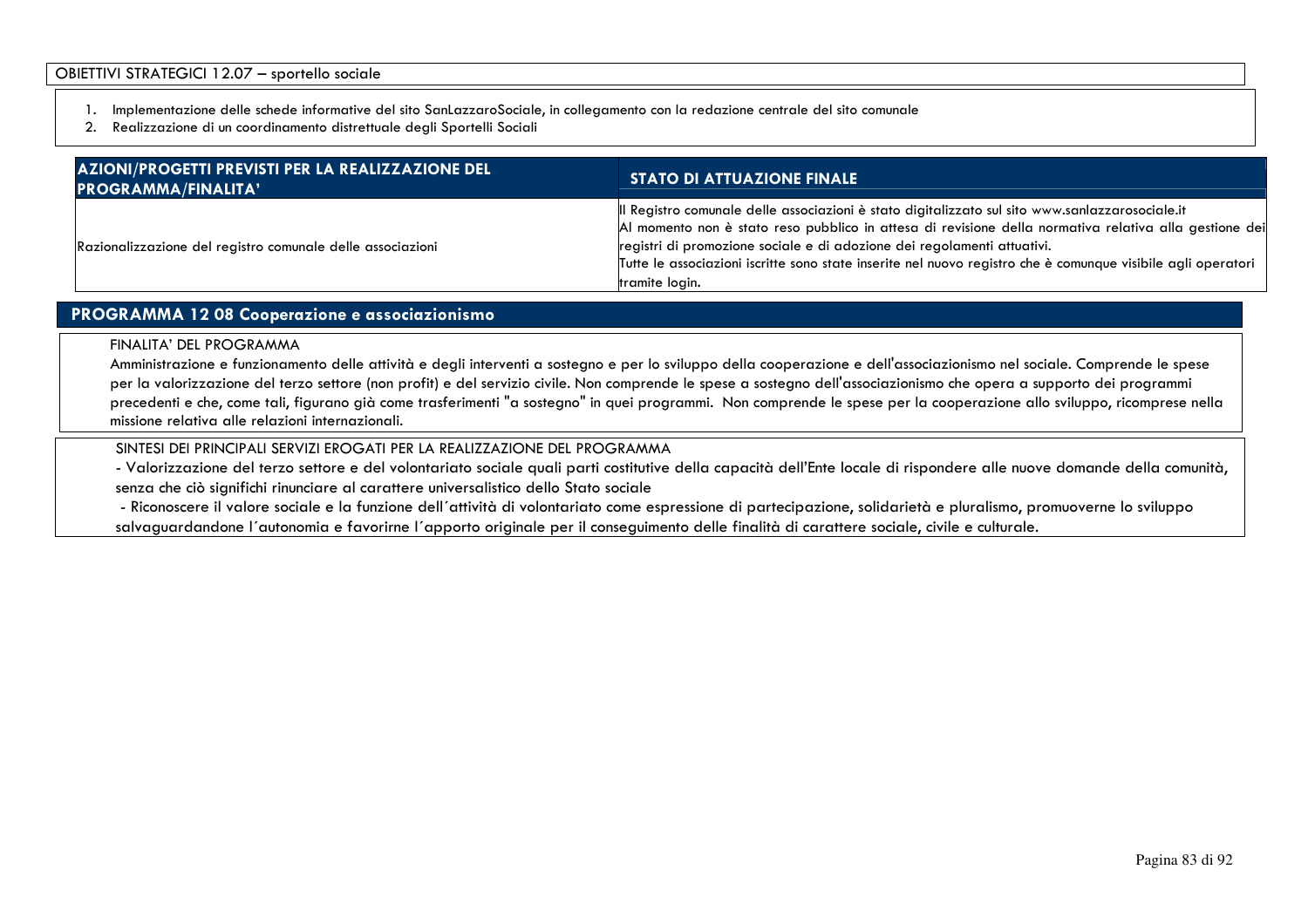-

- 1. Proseguire la realizzazione del programma "San Lazzaro Solidale", finalizzato a valorizzare l'impegno solidaristico dell'Amministrazione comunale, ma anche e soprattutto l'impegno di tutti coloro che svolgono attività in ambito sociale, contribuendo a riversare sul territorio un supplemento di opportunità, di relazione, di promozione e di volontariato, rispondendo altresì all'esigenza di evidenziare con chiarezza, i confini delle possibilità dei vari Enti che operano sul territorio, affinché di conseguenza ci si coordini per meglio servire alcune esigenze che spesso sfuggono all'attenzione collettiva. Nel rispetto del principio della sussidiarietà, il Comune riconosce in effetti che molte delle azioni delle associazioni e degli organismi del terzo settore sono complementari ai compiti istituzionali, e che concorrono in definitiva al raggiungimento degli oggettivi generali di benessere collettivo che sta ai fondamenti del vivere comune. Il programma San Lazzaro Solidale, costruito con la convinzione che insieme si fa meglio, vuole fornire gli strumenti programmatici, metodologici e di governance per il raggiungimento dei seguenti obbiettivi, da considerare come quadro di riferimento per i progetti comunali e i progetti delle realtà del territorio che aderiscono al programma:
	- La lotta contro l'emarginazione sociale
	- Il consolidamento dello spirito solidale
	- -La promozione della coesione sociale
	- La miglior "governance" delle iniziative solidali
- 2. Valorizzazione dell'associazionismo, inclusione sociale attraverso le seguenti azioni:
	- a. Individuazione nell'ambito della realizzazione della Casa delle Associazioni, associazioni sul territorio che, in sinergia con l'Ente Locale, mettano in campo $\vert$ risorse per creazione di spazi di lavoro in co-working riservate a giovani che intendono inserirsi nel mondo del lavoro
	- b. Park(ing) Day Valorizzazione degli spazi comuni della città attraverso la realizzazione (temporanea) di spazi verdi sui parcheggi
	- c. Promozione della socialità e dello scambio tra cittadini organizzando negli spazi verdi, installazioni temporanee di opere/ sculture di giovani artisti

| AZIONI/PROGETTI PREVISTI PER LA REALIZZAZIONE DEL<br>PROGRAMMA/FINALITA'                                           | <b>STATO DI ATTUAZIONE FINALE</b>                                                                                                                                                                                                                                                              |
|--------------------------------------------------------------------------------------------------------------------|------------------------------------------------------------------------------------------------------------------------------------------------------------------------------------------------------------------------------------------------------------------------------------------------|
| Coinvolgimento di associazioni e volontariato individuale nella<br>progettazione di azioni per gli anziani fragili | A tutt'oggi è stato avviato il progetto "Insieme a San Lazzaro" in collaborazione con la CRI. Inoltre<br>alla realizzazione del progetto fragili, che ha visto coinvolti 39 anziani, partecipano 9 volontari di cui<br>5 iscritti all'albo del volontariato singolo e 4 appartenenti ad Auser. |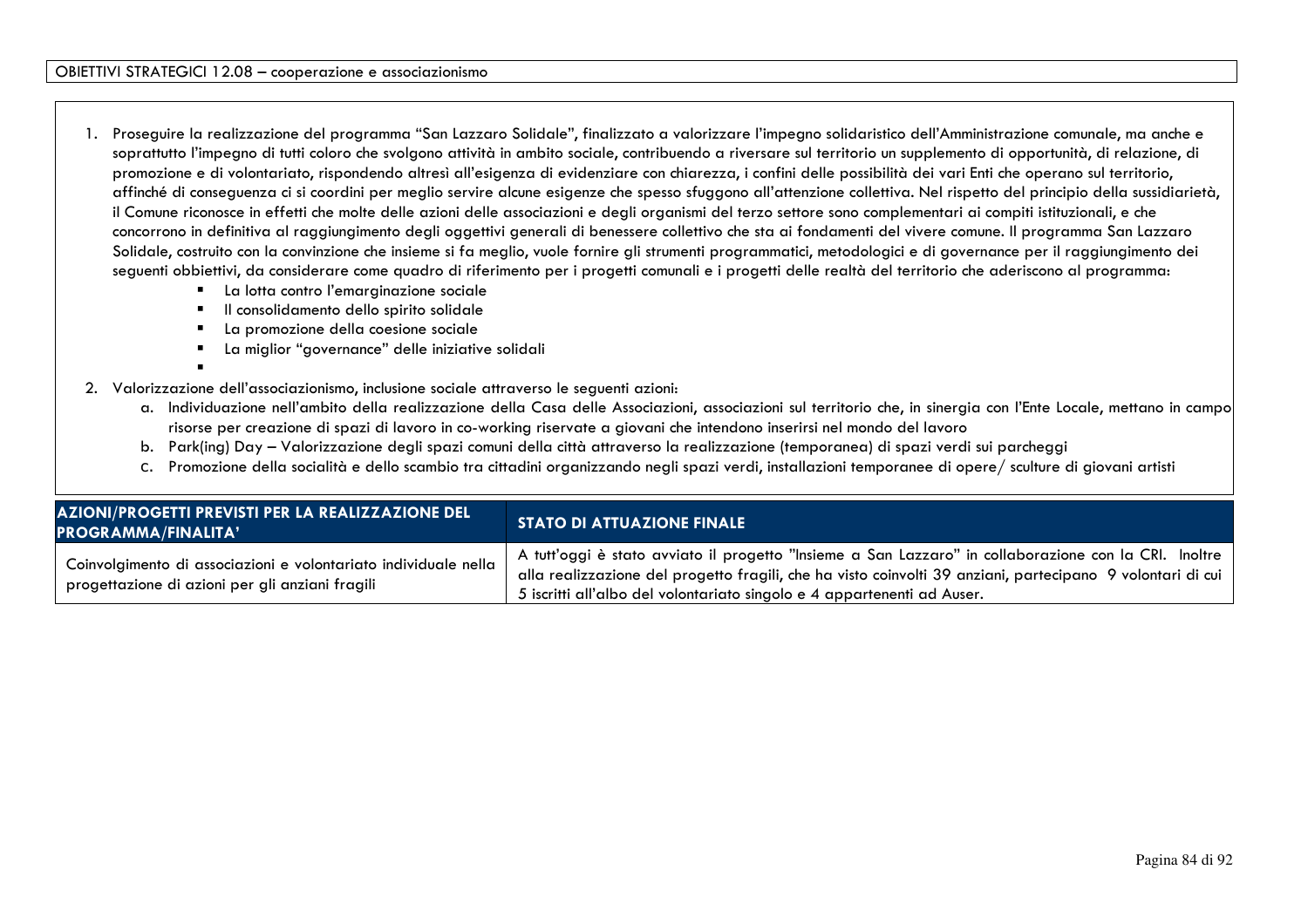# **PROGRAMMA 12 09 Servizio necroscopico e cimiteriale**

#### FINALITA' DEL PROGRAMMA

 Amministrazione, funzionamento e gestione dei servizi e degli immobili cimiteriali. Comprende le spese per la gestione amministrativa delle concessioni di loculi, delle inumazioni, dei sepolcreti in genere, delle aree cimiteriali, delle tombe di famiglia. Comprende le spese per pulizia, la sorveglianza, la custodia e la manutenzione, ordinaria e straordinaria, dei complessi cimiteriali e delle pertinenti aree verdi. Comprende le spese per il rilascio delle autorizzazioni, la regolamentazione, vigilanza e controllo delle attività cimiteriali e dei servizi funebri. Comprende le spese per il rispetto delle relative norme in materia di igiene ambientale, in coordinamento con le altre istituzioni preposte.

SINTESI DEI PRINCIPALI SERVIZI EROGATI PER LA REALIZZAZIONE DEL PROGRAMMA

- 1. Gestione servizi tecnici cimiteriali. Sepolture e movimenti interni
- 2. Servizio luci votive

| <b>INDICATORI</b>                                                          | <b>ESER CIZIO</b> |        |  |
|----------------------------------------------------------------------------|-------------------|--------|--|
|                                                                            | 2013              | 2014   |  |
| A3500.00 - Tumulazioni annue                                               | 164               | 185    |  |
| di cui                                                                     |                   |        |  |
| A3500.12 - Tumulazioni (residenti)                                         | 81                | 89     |  |
| A3500.13 - Tumulazioni (non res.ti).                                       | 83                | 96     |  |
| A3500.00 - Cremazioni annue                                                | 196               | 221    |  |
| di cui                                                                     |                   |        |  |
| A3500.14 - Cremazioni (res.ti).                                            | 58                | 101    |  |
| A3500.15 - Cremazioni (non res.ti).                                        | 138               | 120    |  |
| A3500.00 - Inumazioni annue                                                | 37                | 64     |  |
| di cui                                                                     |                   |        |  |
| A3500.11 - Inumazioni (res.ti)                                             | 36                | 63     |  |
| A3500.16 - Inumazioni (non res.ti).                                        |                   |        |  |
| <b>Totale sepolture</b>                                                    | 397               | 470    |  |
| A0600.00 - Totale cittadini residenti deceduti nell'anno                   | 335               | 380    |  |
| A0600.69 - Nr. autorizzazioni cremazione, dispersione e affidamento ceneri | 301               | 364    |  |
| A1502.11 - Nr. rinnovi contratti scaduti                                   | 43                | 55     |  |
| A1502.03 - N. nuovi allacciamenti luci votive                              | 168               | 165    |  |
| A1502.05 - Nr. bollettini luci votive emessi                               | 6.549             | 6.415  |  |
| A3500.08 - Nr. complessivo loculi                                          | 17.382            | 17.382 |  |
| A3500.09 - Nr.complessivo ossari                                           | 3.535             | 3.535  |  |
| A1502.12 - Nr. concessioni aree o Tombe di famiglia                        | 3                 | 3      |  |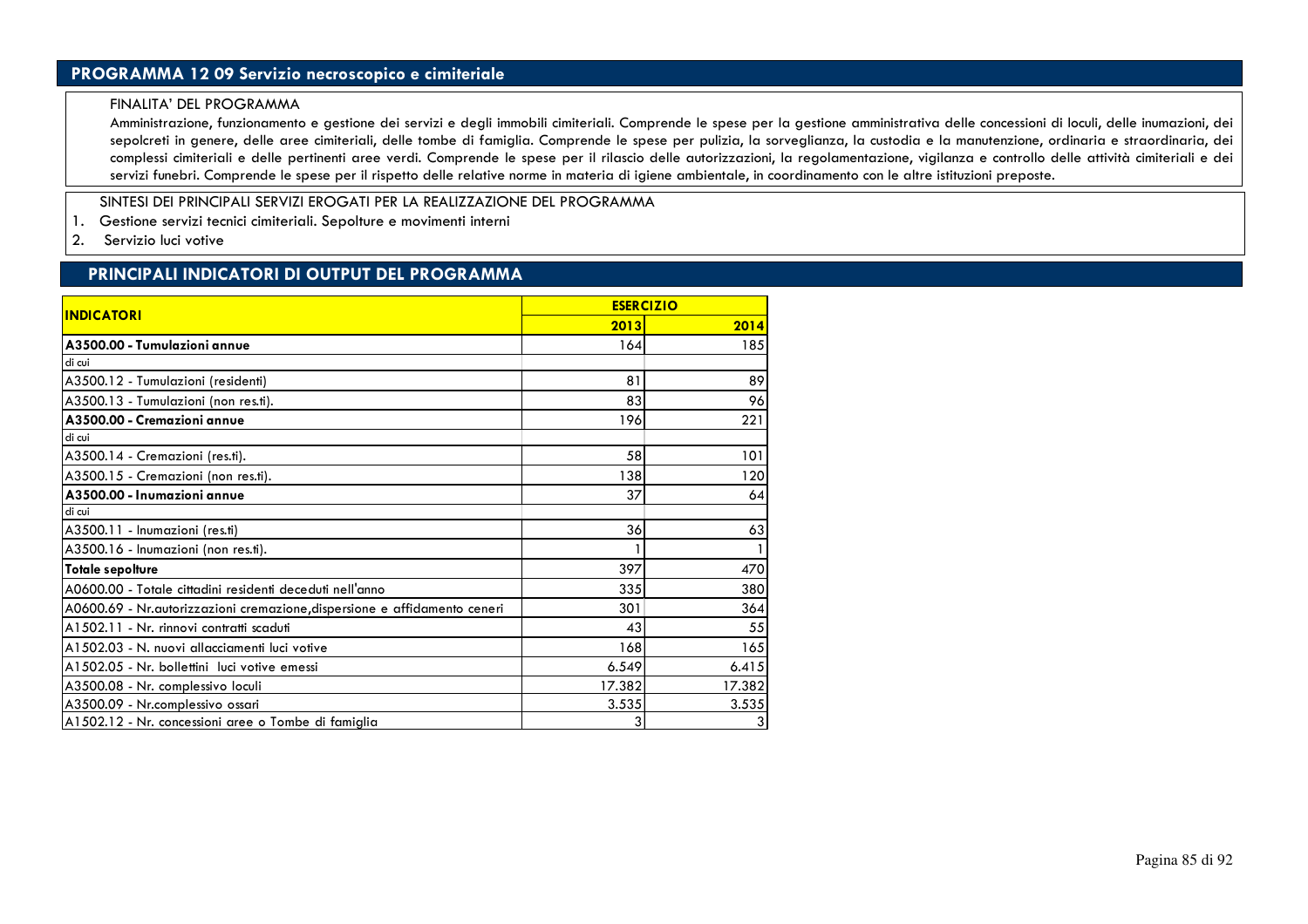OBIETTIVI STRATEGICI 12.09 – servizio necroscopico e cimiteriale

Miglioramento dei servizi di gestione del cimitero comunale;

| AZIONI/PROGETTI PREVISTI PER LA REALIZZAZIONE DEL<br><b>PROGRAMMA/FINALITA'</b> | <b>STATO DI ATTUAZIONE FINALE</b>                                                                                                                                       |  |  |
|---------------------------------------------------------------------------------|-------------------------------------------------------------------------------------------------------------------------------------------------------------------------|--|--|
| Informatizzazione delle attività di gestione del cimitero comunale              | $^{\prime}$ E' stata effettuata una valutazione dell'attuale sistema gestionale e delle sue criticità e $\,$ l<br>acquisiti alcuni preventivi per dei s.w. alternativi. |  |  |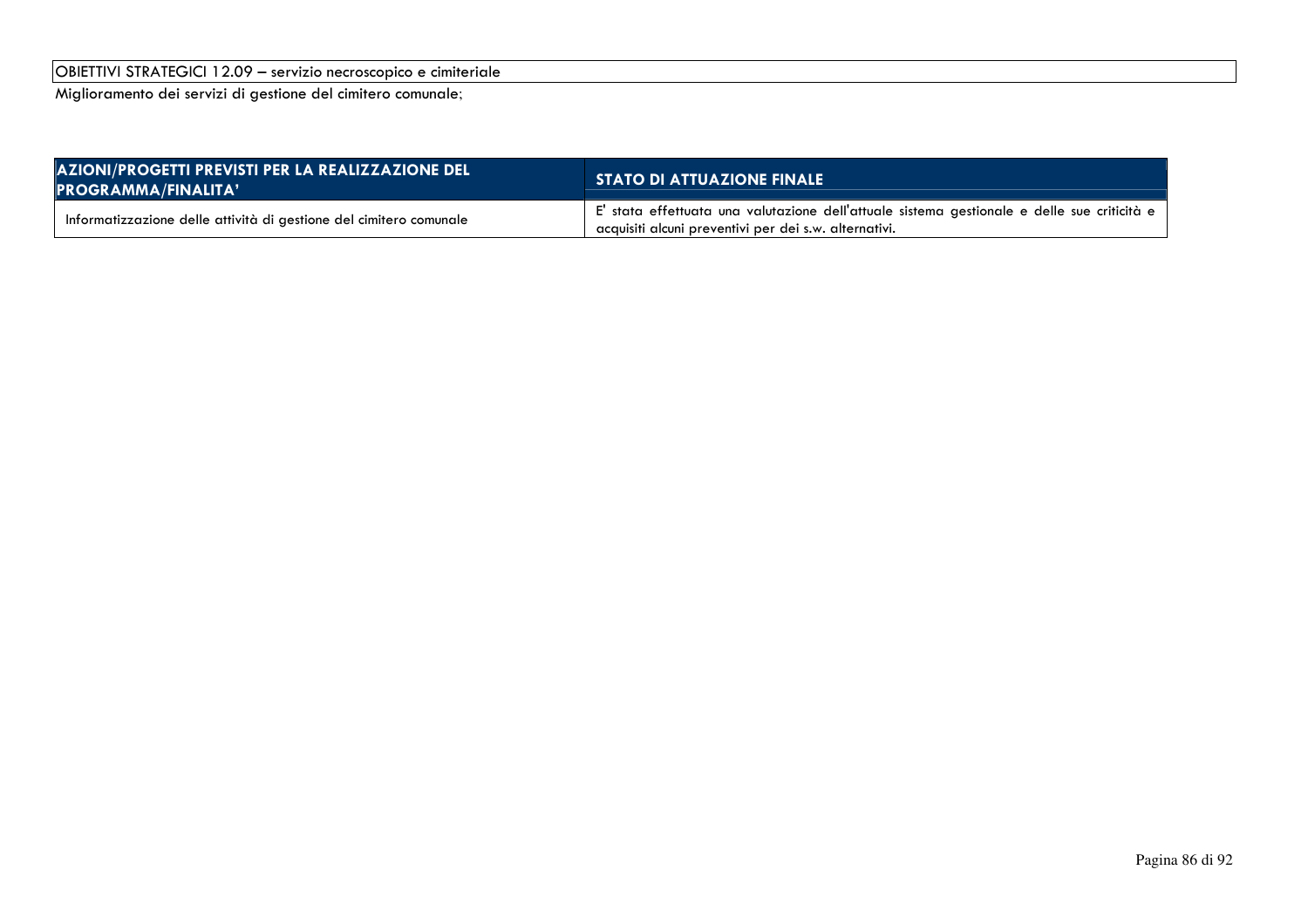## **MISSIONE 14 – SVILUPPO ECONOMICO E COMPETITIVITA'**

### **PROGRAMMA 14 01 Industria, PMI e artigianato**

#### FINALITA' DEL PROGRAMMA

 Amministrazione e funzionamento delle attività per la programmazione e lo sviluppo dei servizi e delle imprese manifatturiere, estrattive e edilizie sul territorio. Comprende le spese per lo sviluppo, l'espansione o il miglioramento delle stesse e delle piccole e medie imprese; le spese per la vigilanza e la regolamentazione degli stabilimenti e del funzionamento degli impianti; le spese per i rapporti con le associazioni di categoria e le altre organizzazioni interessate nelle attività e servizi manifatturieri, estrattivi e edilizi; le spese per sovvenzioni, prestiti o sussidi a sostegno delle imprese manifatturiere, estrattive e edilizie. Comprende le spese per gli interventi a favore dell'internazionalizzazione delle imprese, in particolare per l'assistenza per le modalità di accesso e di utilizzo degli strumenti promozionali, finanziari e assicurativi disponibili, per l'assistenza legale, fiscale e amministrativa in materia di commercio estero, per il supporto e la guida nella selezione dei mercati esteri, nella scelta di partner in progetti di investimento. Comprende le spese per la programmazione, il coordinamento e il monitoraggio delle relative politiche sul territorio anche in raccordo con la programmazione dei finanziamenti comunitari e statali. Comprende le spese per la competitività dei territori (attrattività). Amministrazione e funzionamento delle attività relative alla programmazione di interventi e progetti di sostegno e sviluppo dell'artigianato sul territorio. Comprende le spese per l'associazionismo artigianale e per le aree per insediamenti artigiani. Comprende le spese per sovvenzioni, prestiti o sussidi a sostegno delle imprese artigiane. Comprende le spese per la programmazione, il coordinamento e il monitoraggio delle relative politiche sul territorio anche in raccordo con la programmazione e i finanziamenti comunitari e statali. Comprende le spese per la gestione dei rapporti con le associazioni di categoria e gli altri enti e organizzazioni interessati.

#### SINTESI DEI PRINCIPALI SERVIZI EROGATI PER LA REALIZZAZIONE DEL PROGRAMMA

- -Programmazione e regolamentazione delle attività economiche del territorio in sede fissa e ambulante
- -Sostegno delle attività commerciali mediante l'erogazione di finanziamenti a sostegno delle attività
- $\overline{\phantom{0}}$ Gestione dello Sportello Unico delle Attività Produttive SUAP) e dello Sportello Unico per l'Edilizia SUE, nell'ottica di consentire, nel rispetto della legalità, iter più snelli nell'attivazione dell'attività di impresa
- -Creazione di opportunità per la promozione dell'attività di impresa

## **INDICATORI DI OUTPUT DEL PROGRAMMA**

| <b>INDICATORI</b>                                                                                                                                                                                                         | <b>ESER CIZIO</b> |      |  |
|---------------------------------------------------------------------------------------------------------------------------------------------------------------------------------------------------------------------------|-------------------|------|--|
|                                                                                                                                                                                                                           | 2013              | 2014 |  |
| Numero complessivo di autorizzazioni per occupazione suolo pubblico<br>rilasciate da Comune (rilasciate da attività produttive)                                                                                           | 1831              | 320  |  |
| Numero complessivo di autorizzazioni e licenze per attività produttive,<br>commerciali e di servizi rilasciate (nuove licenze e/o subingressi)                                                                            | 143               | 124  |  |
| Numero complessivo di giorni in cui sono state svolte fiere, mercati, mostre,<br>ecc. periodiche organizzate dal Comune (ad es. il mercato settimanale<br>viene conteggiato per ogni giorno di svolgimento dello stesso). | 100               | 100  |  |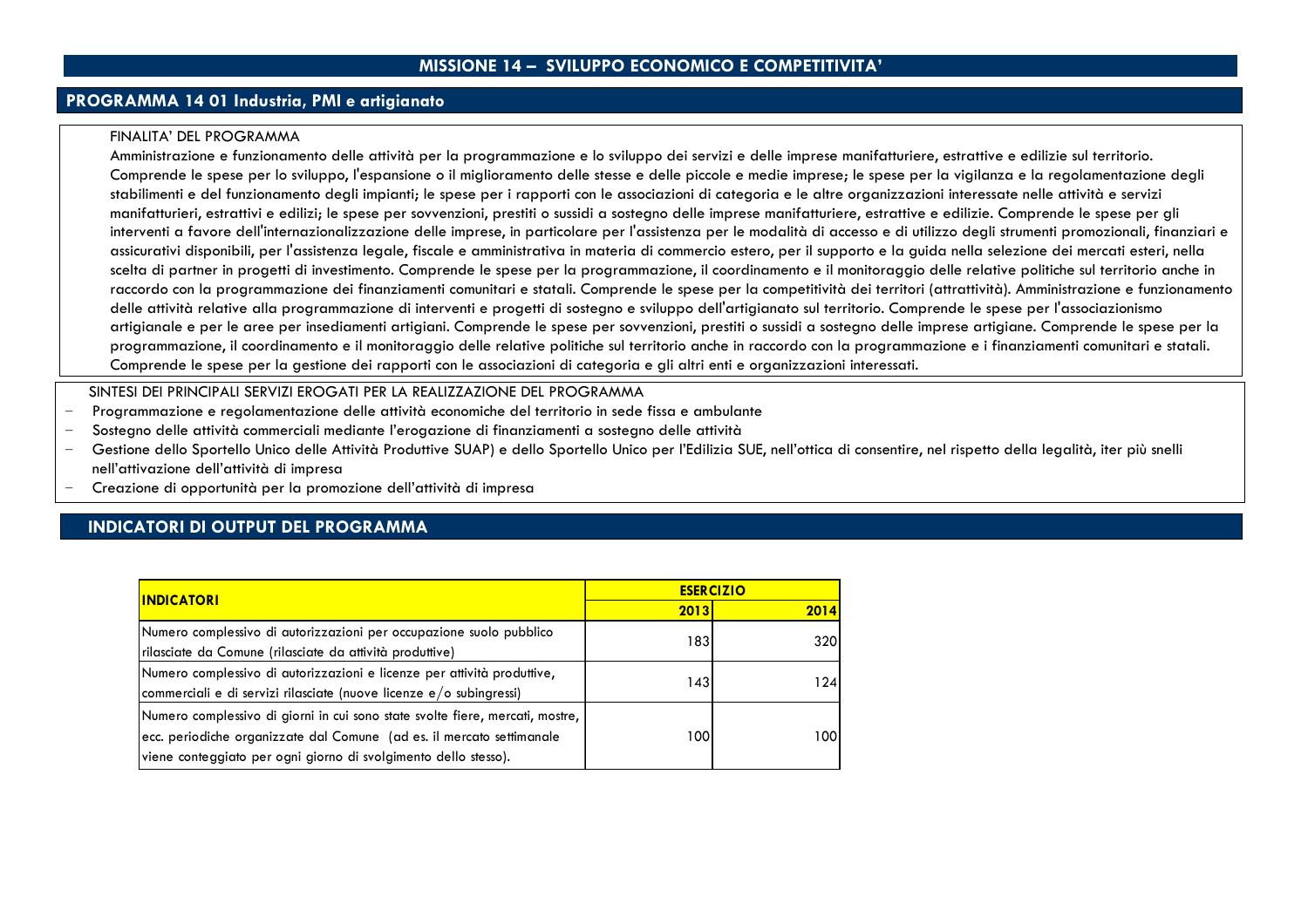#### OBIETTIVI STRATEGICI 14.01 – industria, PMI e artigianato

- Valorizzare il commercio locale quale dimensione economica, ma anche culturale e di identità locale, puntando su un'offerta commerciale ampia e diversificata, che escluda il contrasto tra grande e piccola distribuzione
- Sostenere una politica perequativa verso il piccolo commercio, del capoluogo ma anche delle frazioni, ipotizzando, in questo caso, anche mirate politiche di incentivi, superando la frammentazione e puntando sull'idea di sistema per favorire la crescita di un network del dettaglio veramente competitivo superando, anche con forme di commercio su area pubblica, il problema degli investimenti necessari per l'avvio delle attività
- Favorire la nascita di realtà di vendita di prodotti locali, in particolare a favore del mondo agricolo, attraverso mercatini di prossimità, così come già si è fatto con l'esperienza del Mercato contadino
- Prevedere ulteriori trattative con Istituti di Credito sul territorio per valutare l'opportunità di riservare risorse Pubbliche al fine di garantire l'accesso al credito da parte di imprese sul territorio
- -Studio di nuovi interventi finalizzati alla promozione dell'imprenditoria locale ed alla riqualificazione di aree produttive – promozione del lavoro, quali:
- o Riqualificazione e rilancio della zona industriale Cicogna, mediante individuazione – orientativamente in Via della Tecnica – di struttura idonea alla creazione di openspace a disposizione di giovani imprenditori con 25/30 postazioni informatizzate in co-working
- o Tra gli immobili di proprietà dell'Ente, individuare quelli inutilizzati e ritenuti più idonei, al fine di metterli a disposizione dei Commercianti per un tempo predeterminato (4 mesi) per la realizzazione di Temporary Store
- o Individuazione di strutture del Patrimonio, inutilizzate poiché da ristrutturare, idonee a divenire oggetto di bando pubblico, aperto alle attività produttive, che possono locarlo a prezzi convenzionati per un minimo di 10 anni, impegnandosi alla ristrutturazione ed all'apertura di attività commerciali/produttive/ di ristorazione, agevolando la riqualificazione mediante processo di riduzione della burocrazia interna

| AZIONI/PROGETTI PREVISTI PER LA REALIZZAZIONE DEL<br><b>PROGRAMMA/FINALITA'</b>                                                                                                                                                                                                      | <b>STATO DI ATTUAZIONE FINALE</b>                                                                                                                         |  |
|--------------------------------------------------------------------------------------------------------------------------------------------------------------------------------------------------------------------------------------------------------------------------------------|-----------------------------------------------------------------------------------------------------------------------------------------------------------|--|
| Progetto/Piano<br>Elaborazione di un<br>d'azione<br>la<br>per<br>realizzazione/individuazione, orientativamente in Via della Tecnica, di struttura<br>idonea alla creazione di openspace a disposizione di giovani imprenditori con<br>25/30 postazioni informatizzate in co-working | E' stato attivato uno studio volto ad approfondire il tema dei cambi di destinazione<br>d'uso di contenitori dismessi.                                    |  |
| Elaborazione di un Progetto/Piano d'azione per la redazione di un bando<br>aperto alle attività produttive relativo a strutture comunali inutilizzate da<br>ristrutturare                                                                                                            | E' stata completata la ricognizione sul patrimonio comunale per la verifica della<br>disponibilità di edifici comunali idonei all'attuazione del progetto |  |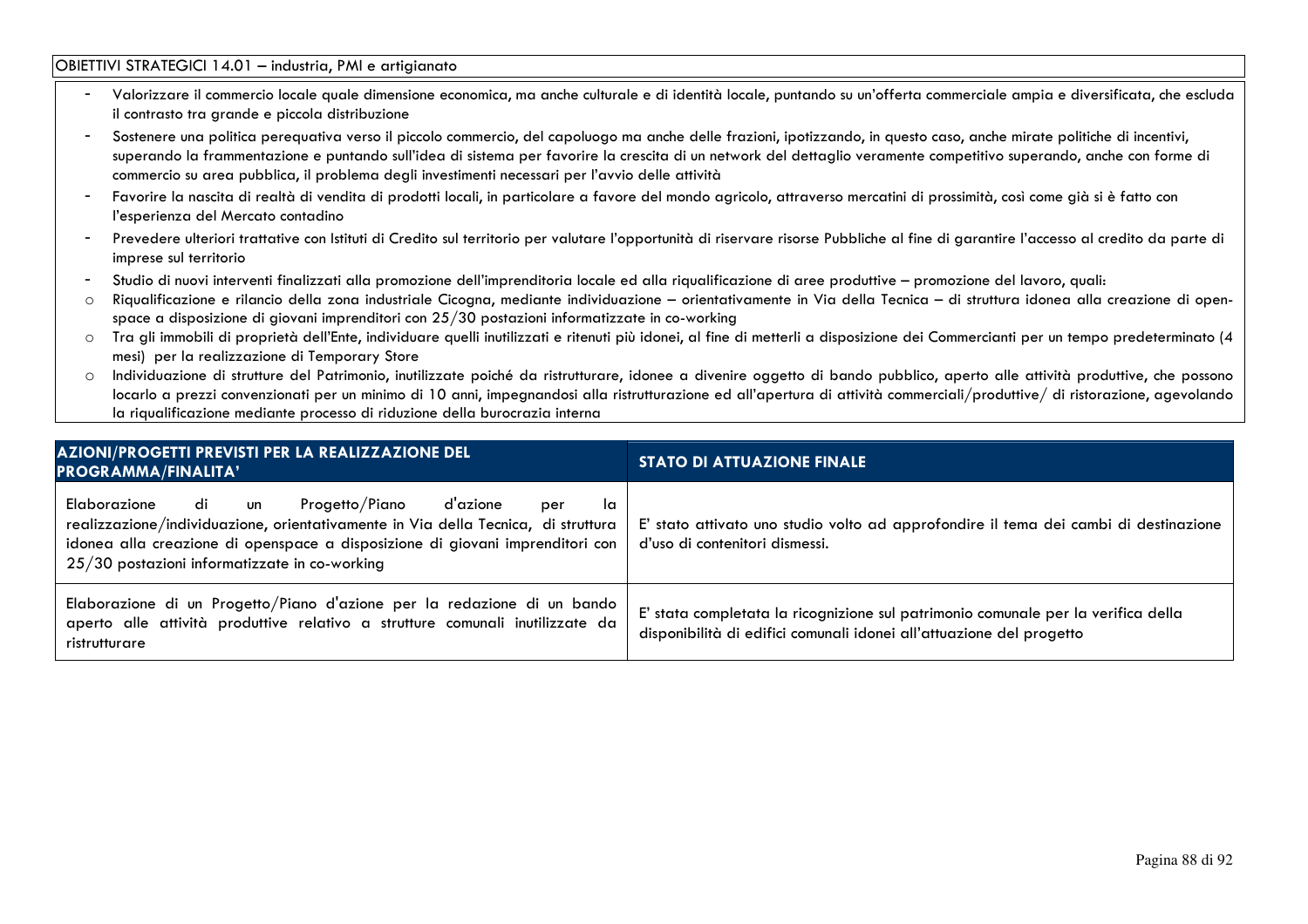## **PROGRAMMA 14 02 Commercio, reti distributive, tutela dei consumatori**

#### FINALITA' DEL PROGRAMMA

 Amministrazione e funzionamento delle attività e dei servizi relativi al settore della distribuzione, conservazione e magazzinaggio, e per la programmazione di interventi e progetti di sostegno e di sviluppo del commercio locale. Comprende le spese per l'organizzazione, la costruzione e la gestione dei mercati rionali e delle fiere cittadine. Comprende le spese per la produzione e diffusione di informazioni agli operatori commerciali e ai consumatori sui prezzi, sulla disponibilità delle merci e su altri aspetti della distribuzione commerciale, della conservazione e del magazzinaggio. Comprende le spese per sovvenzioni, prestiti o sussidi a sostegno del settore della distribuzione commerciale e per la promozione delle politiche e dei programmi commerciali. Comprende le spese per la tutela, l'informazione, la formazione, la garanzia e la sicurezza del consumatore; le spese per l'informazione, la regolamentazione e il supporto alle attività commerciali in generale e allo sviluppo del commercio.

SINTESI DEI PRINCIPALI SERVIZI EROGATI PER LA REALIZZAZIONE DEL PROGRAMMA

Valorizzazione della realtà economico-produttiva cittadina

(servizi assegnati all'Istituzione Prometeo)

Programmazione e sostegno delle attività commerciali sul territorio

Attività Sportello Unico Attività Produttive

### **INDICATORI DI OUTPUT DEL PROGRAMMA**

| <b>ESERCIZIO</b> |         |  |
|------------------|---------|--|
| 2013             | 2014    |  |
| 120.000          | 120.000 |  |
| 200              | 255     |  |
| 10.000           | 10.000  |  |
| 65               | 54      |  |
| 10.000           | 10.000  |  |
| 38               | 65      |  |
| 8.000            | 8.000   |  |
| 600              | 1.000   |  |
|                  |         |  |

OBIETTIVI STRATEGICI 14.02 – commercio – reti distributive – tutela dei consumatori

a) promozione e valorizzazione delle attività produttive, commerciali, turistiche ed agricole che interessano il territorio comunale;

 b) promozione ed organizzazione di iniziative volte a favorire lo sviluppo di un ambiente culturale idoneo alla valorizzazione e qualificazione del ruolo dell'Amministrazione nello sviluppo delle attività imprenditoriali anche attraverso convegni, seminari, corsi di formazione e specifiche ricerche di mercato o similari iniziative;

 c) promozione e valorizzazione del mercato urbano comunale e delle sue vocazioni territoriali, anche attraverso l'organizzazione di sagre, fiere, spettacoli, gite e similari pubbliche iniziative utili a tal fine inerenti;

d) promozione e organizzazione di iniziative dirette alla valorizzazione del patrimonio naturalistico e monumentale locale.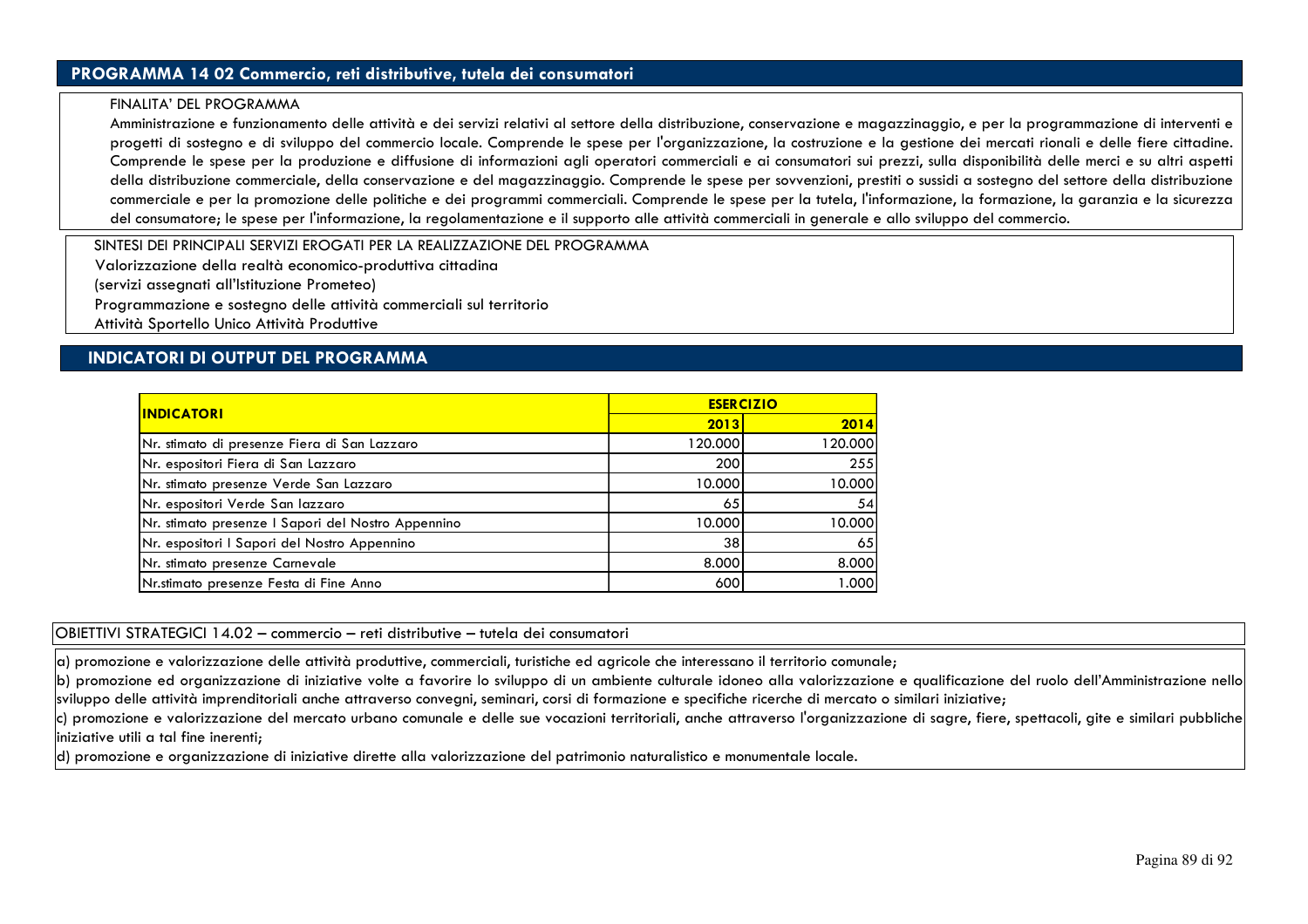| AZIONI/PROGETTI PREVISTI PER LA REALIZZAZIONE DEL<br><b>PROGRAMMA/FINALITA'</b>                                                                                                                                                                                           | <b>STATO DI ATTUAZIONE FINALE</b>                                                                                                                                                                                                                                                                                                                                     |
|---------------------------------------------------------------------------------------------------------------------------------------------------------------------------------------------------------------------------------------------------------------------------|-----------------------------------------------------------------------------------------------------------------------------------------------------------------------------------------------------------------------------------------------------------------------------------------------------------------------------------------------------------------------|
| Consolidamento del Mercato Contadino e attivazione di ulteriori<br>nuove esperienze di vendita                                                                                                                                                                            | Prosegue con successo l'esperienza del mercato contadino. Sono stati attivati in via sperimentale<br>nuovi punti vendita alimentari su aree pubbliche all'interno delle frazioni Ponticella, Cicogna,<br>Castel de Britti e Farneto.                                                                                                                                  |
| Mantenimento dei modelli organizzativi e degli eventi di maggiore<br>interesse per la realtà commerciale locale                                                                                                                                                           | Oltre a mantenere i modelli organizzativi dei maggiori eventi di interesse per la realtà sociale<br>locale come la Fiera, la Notte Bianca, verde San Lazzaro, Sapori dell'Appennino ed i mercati che<br>si realizzano sul territorio, si sta attivando uno studio volto a valorizzare la Fiera, il mercato<br>dell'antiquariato ed il mercato settimanale del sabato. |
| Elaborazione di un Progetto/Piano d'azione per la individuazione di<br>immobili di proprietà dell'Ente, inutilizzati e ritenuti più idonei, da<br>mettere a disposizione dei commercianti per un tempo<br>predeterminato (4 mesi) per la realizzazione di Temporary store | Sulla base della ricognizione del patrimonio comunale, non sono stati individuati spazi idonei<br>all'attivazione di temporary store.                                                                                                                                                                                                                                 |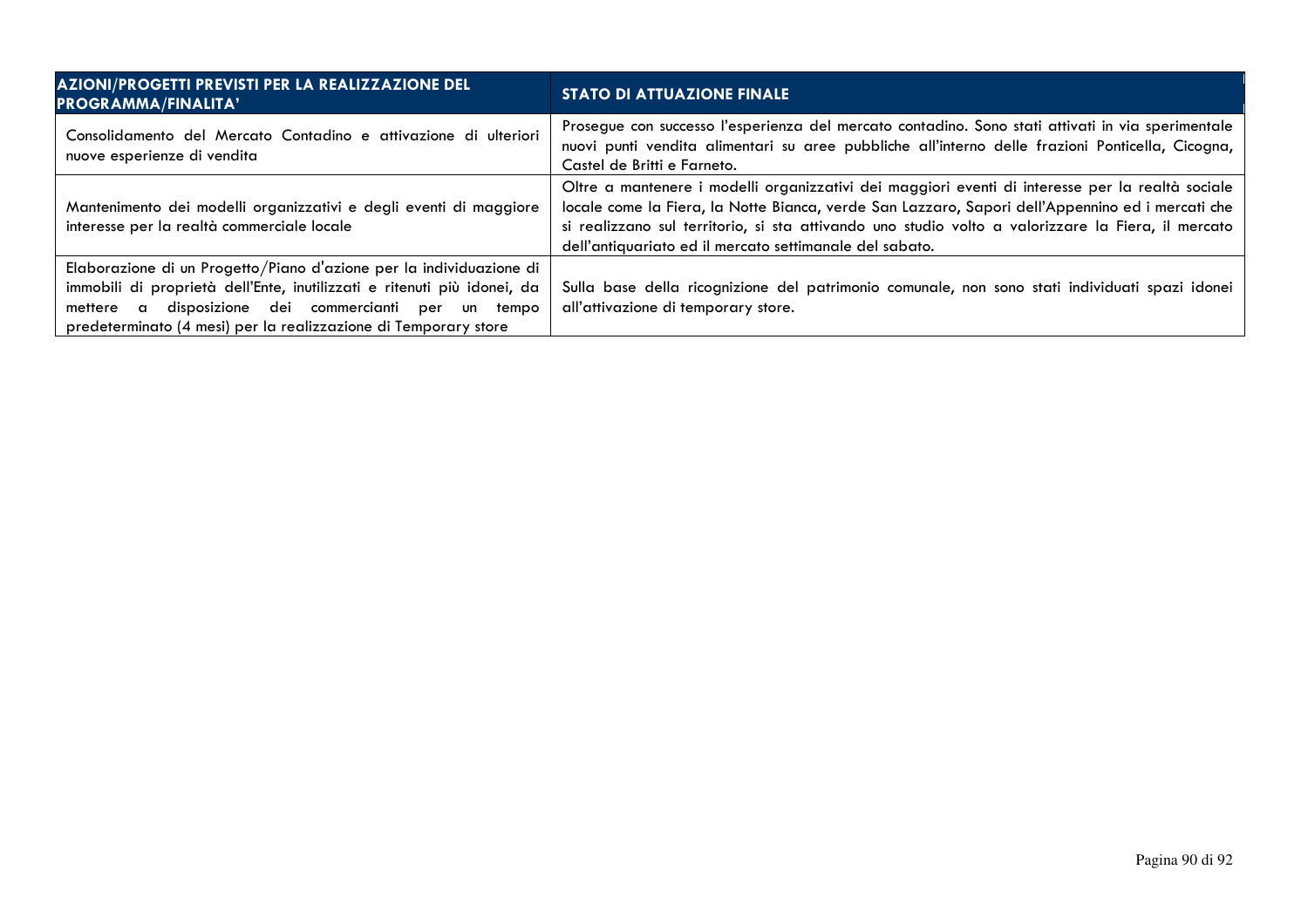## **MISSIONE 19 – RELAZIONI INTERNAZIONALI**

### **PROGRAMMA 19 01 Relazioni internazionali e cooperazione allo sviluppo**

#### FINALITA' DEL PROGRAMMA

 Amministrazione e funzionamento delle attività per la cura dei rapporti internazionali istituzionali. Comprende le spese per incontri, eventi e missioni internazionali ivi compresi i contributi a eventi di rilevanza internazionale di interesse regionale. Comprende le spese per i rapporti di cooperazione allo sviluppo, per i rapporti con organizzazioni non governative per attività di cooperazione allo sviluppo, per l'erogazione di aiuti economici attraverso organismi internazionali e per contributi (in denaro o in natura) a fondi di sviluppo economico gestiti da organismi internazionali. Comprende le spese per la partecipazione delle regioni e degli enti locali ad associazioni ed organizzazioni internazionali. Comprende le spese per iniziative multisettoriali relative a programmi di promozione all'estero che non abbiano finalità turistiche o di promozione e valorizzazione del territorio e del relativo patrimonio artistico, storico, culturale e ambientale, o di supporto dell'internazionalizzazione delle imprese del territorio. Tutte le spese di supporto alle iniziative di internazionalizzazione riconducibili a specifici settori vanno classificate nelle rispettive missioni.

### SINTESI DEI PRINCIPALI SERVIZI EROGATI PER LA REALIZZAZIONE DEL PROGRAMMA

 Interventi di cooperazione solidale quale strumento qualificato e privilegiato per favorire il consolidamento della pace e l'affermazione concreta dei diritti degli uomini e dei popoli.

### **INDICATORI DI OUTPUT DEL PROGRAMMA**

| <b>PROFUGHI IN CARICO ANNO 2014</b> |  |                   |                    |               |
|-------------------------------------|--|-------------------|--------------------|---------------|
| NAZIONALITA'                        |  | <b>ETA' MEDIA</b> | <b>SESSO</b><br>▏▼ | <b>Totale</b> |
| Eritrea                             |  | età ignota        | M                  |               |
| Gambia                              |  | 18                | M                  |               |
| Mali                                |  | 26                | м                  |               |
| Senegal                             |  | 29                | м                  |               |
| Nigeria                             |  | 26                | F                  |               |
|                                     |  | 30                | M                  | 24            |
| <b>Totale complessivo</b>           |  |                   |                    | 37            |